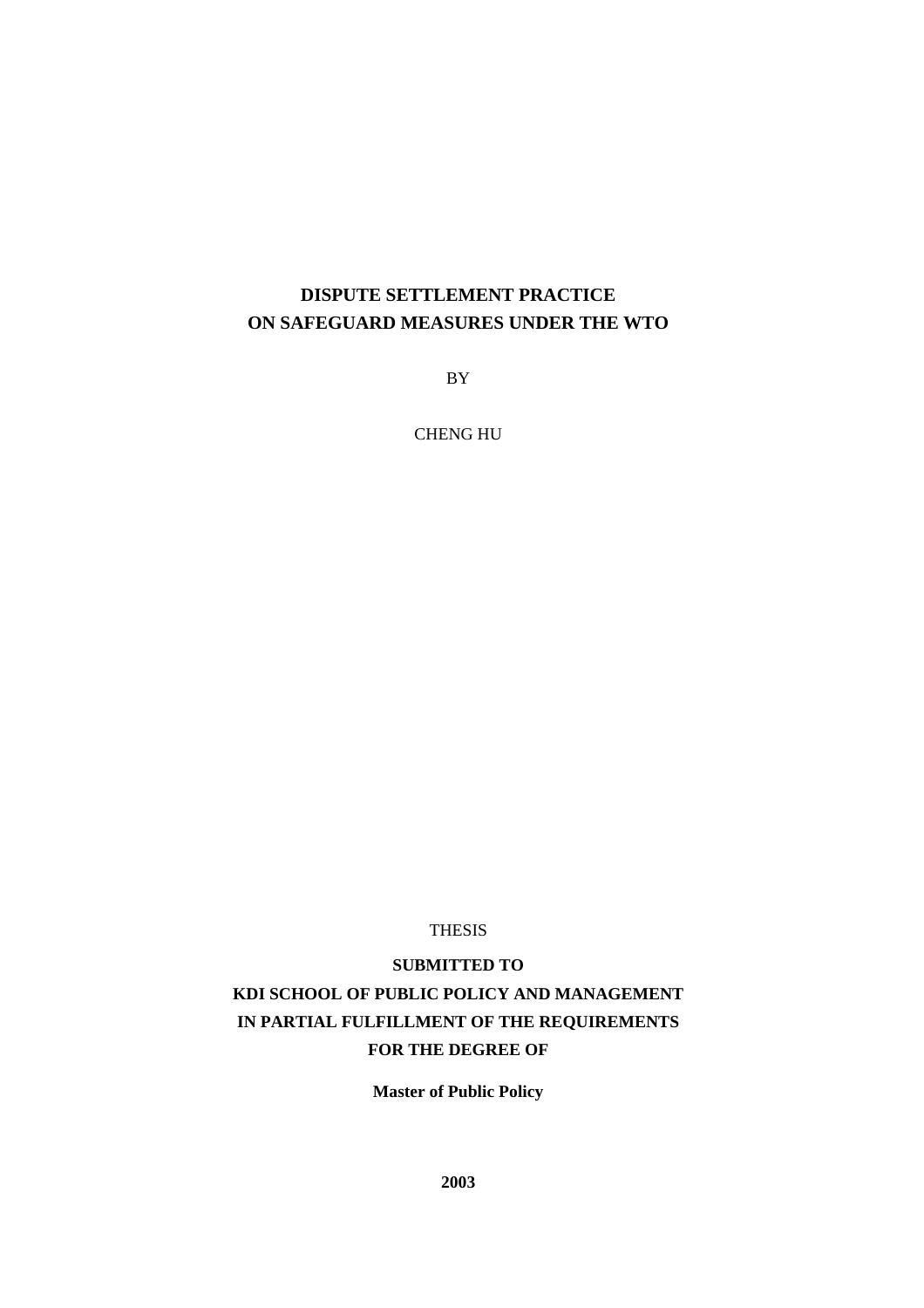# **DISPUTE SETTLEMENT PRACTICE ON SAFEGUARD MEASURES UNDER THE WTO**

BY

CHENG HU

THESIS

# **SUBMITTED TO KDI SCHOOL OF PUBLIC POLICY AND MANAGEMENT IN PARTIAL FULFILLMENT OF THE REQUIREMENTS FOR THE DEGREE OF**

**Master of Public Policy** 

**2003** 

**PROFESSOR DUKGEUN AHN**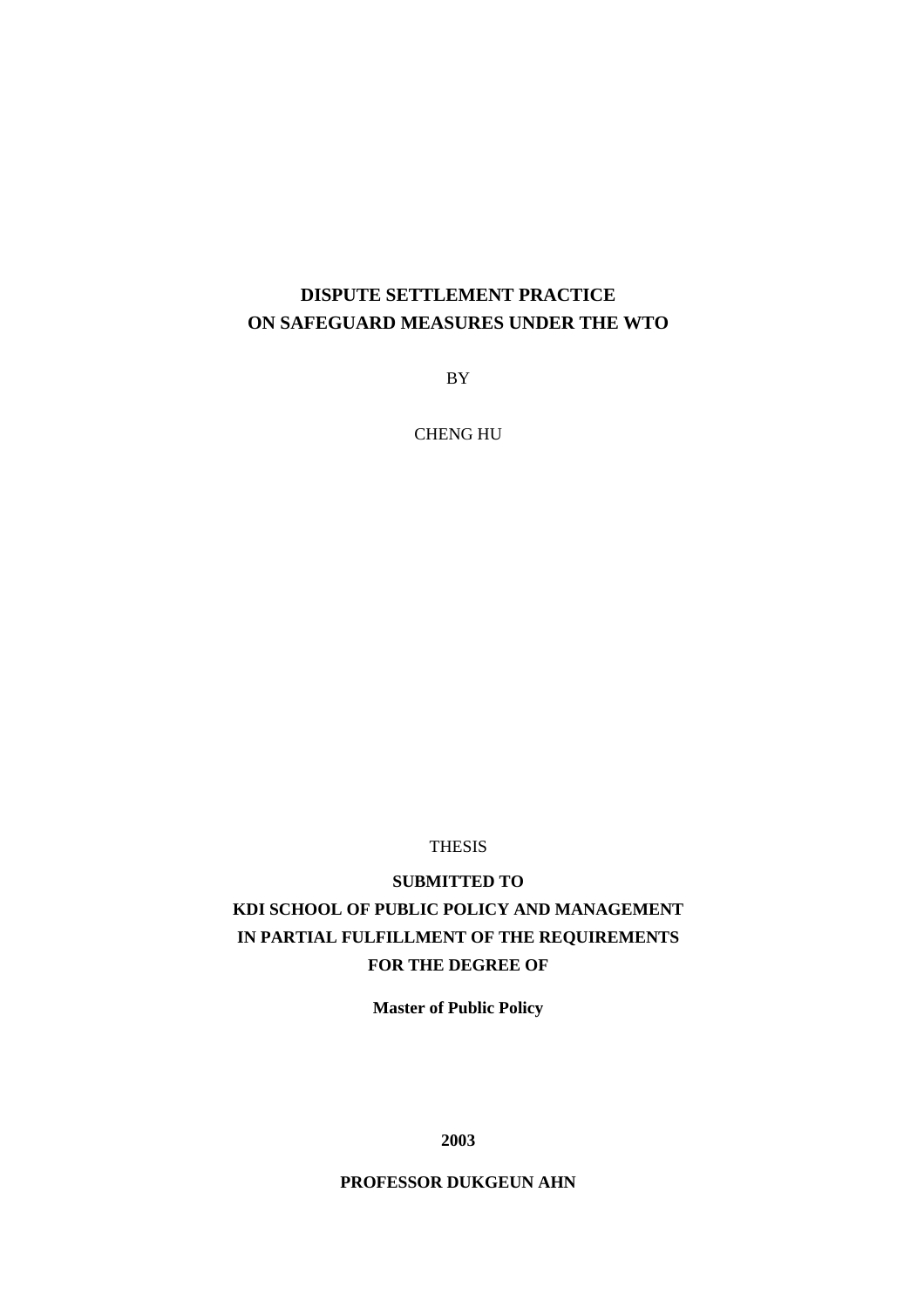#### **ABSTRACT**

## **DISPUTE SETTLEMENT PRACTICE ON SAFEGUARD MEASURES UNDER THE WTO**

#### BY

### **CHENG HU**

The safeguard measure under GATT Article XIX and WTO Safeguard Agreement is an extraordinary trade remedy under emergent situations against fair trade practice. The ultimate objective of safeguard is to gradually broaden trade liberalization. Meanwhile, it is designed to facilitate structural adjustment of domestic industry and to balance the domestic political powers.

Safeguard was not an instrument of choice during the GATT period, in that it should be applied on a non-discriminatory basis and requires compensation. The text of "escape clause" (GATT Article XIX) was fairly ambiguous and difficult to apply. The overwhelming use of various export restraint agreements and antidumping measures paled the significance of safeguard mechanism under the multilateral trade regime.

The Uruguay Round Safeguard Agreement is a great improvement on GATT Article XIX, with strict procedural requirements, clarified substantive standards, a compromise on the issue of selectivity, and prohibition of "grey area measures". It has been applied by an increasing frequency since the WTO came into being. However, it also embodies many unclear concepts and criteria. Several disputes were filed before the WTO Dispute Settlement Body.

This paper focuses on the procedural and substantive issues extensively discussed during the panel and Appellate Body proceeding, such as terms of reference, standard of review, applicability of GATT Article XIX and XIII in the context of Safeguard Agreement, unforeseen developments, increased imports, domestic industry, serious injury and threat thereof, causal link and non-attribution, necessary extent of application, notification and consultation, and so forth. Four remaining issues in the dispute settlement are also discussed in the paper. They are the GATT XXIV defense to the non-discrimination application of safeguard measures, structural adjustment, procedural defect of the dispute settlement regarding safeguard and the contradictory rulings on disputed issues. In general, the panel and Appellate Body made clear many equivocal issues. Nevertheless, some issues remain unclear and some new issues arose.

Special concern is drawn on the transitional product-specific safeguard mechanism embodied in the Protocol on the Accession of the People's Republic of China. Some legal problems exist in the Protocol, which definitely will bring about new challenges before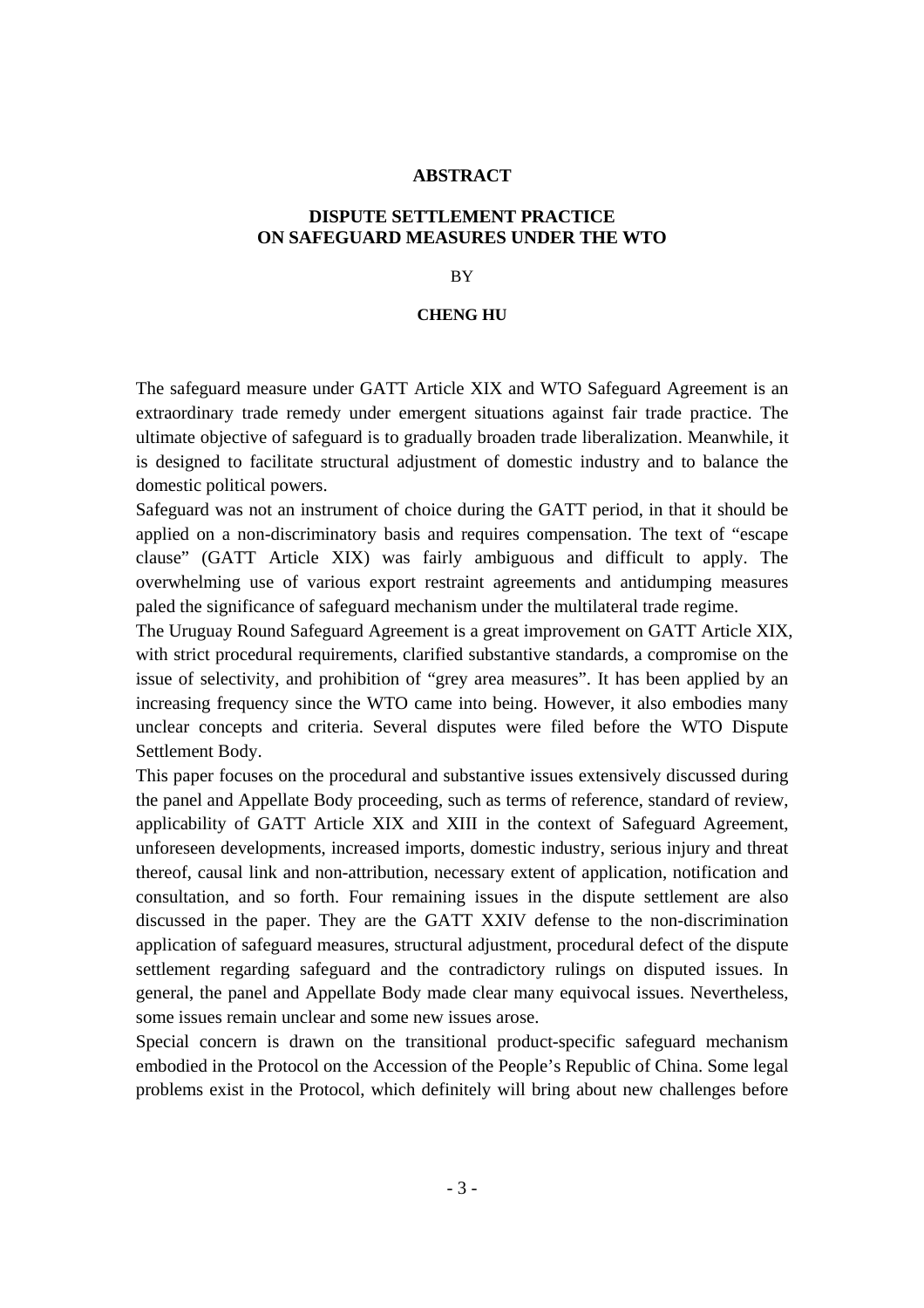the DSB. There, the author calls for prudential and objective scrutiny of legal implication of the Protocol and Members' actions by the panel and Appellate Body. Finally, through the case study, the author makes some suggestions for the improvement of the current safeguard Mechanism.

### **ACKNOWLEDGEMENTS**

At the time I finished this thesis, my heart swelled with gratitude to all the professors, staff, friends, colleagues as well as my family, who had given me so much help during my stay in KDI School. Particularly, I would like to express my heartfelt gratitude to Professor Dukgeun, Ahn, my respectable supervisor. He delivered informative lectures, gave a lot of help and support to me. In addition, I would like to thank my Chinese alumni. They gave me a lot of encouragement and fun throughout the whole year. I am also very grateful to my wife. She is always at my back and encourages me to progress with her love and enthusiasm.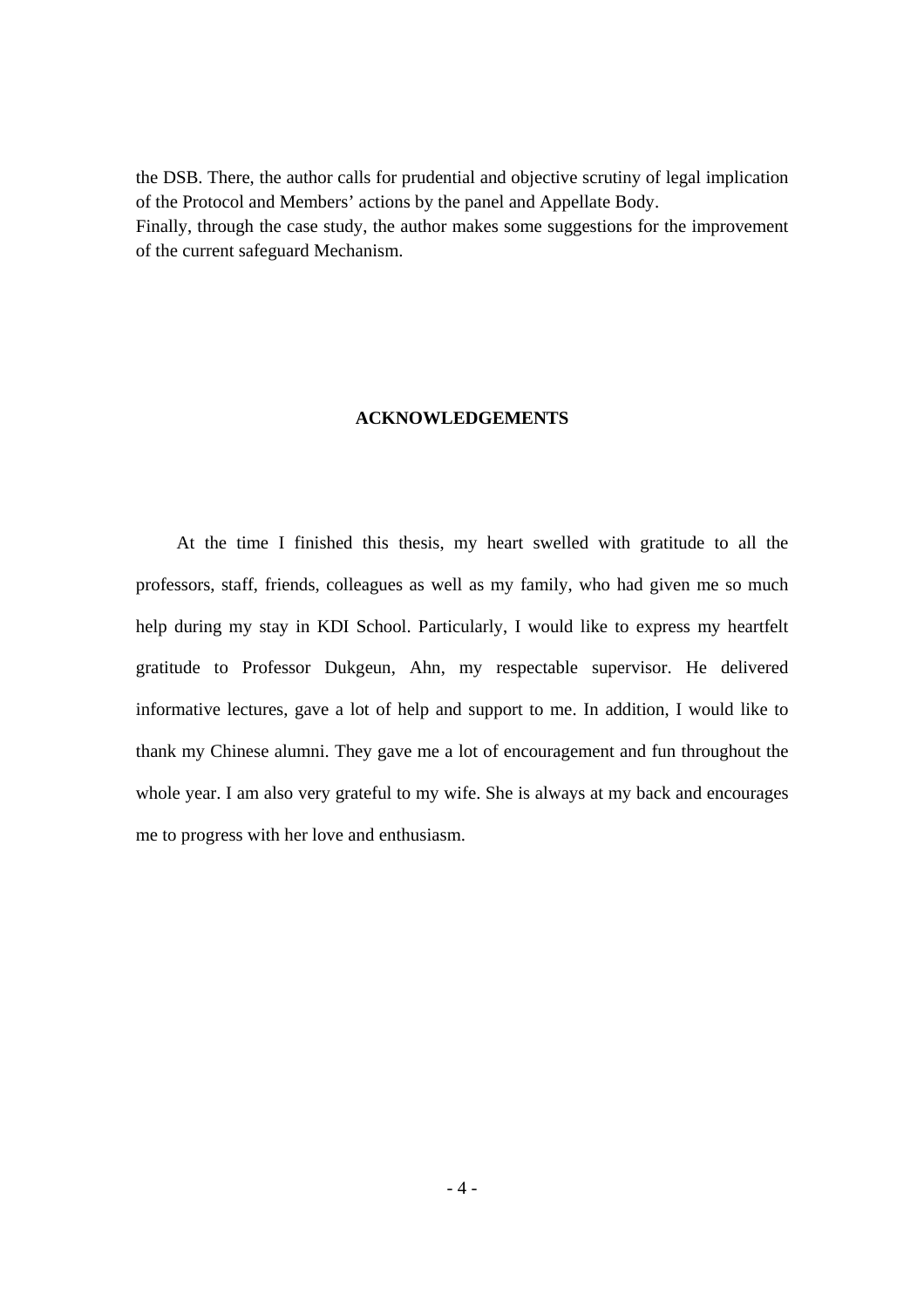# **TABLE OF CONTENTS**

| I.  |                                                                   |                                                      |                    |       |            |                                                             | 1  |
|-----|-------------------------------------------------------------------|------------------------------------------------------|--------------------|-------|------------|-------------------------------------------------------------|----|
| II. | <b>The</b>                                                        |                                                      | <b>Rationales</b>  | for   |            | Safeguards 2                                                |    |
| Ш.  | <b>Historical</b>                                                 |                                                      | Origin             | and   | <b>Its</b> | subsequent 4                                                |    |
|     |                                                                   |                                                      |                    |       |            |                                                             |    |
| IV. | Safeguard                                                         |                                                      | <b>Cases</b> Filed | under | the        | <b>DSU</b><br>to                                            | 10 |
|     |                                                                   |                                                      |                    |       |            |                                                             |    |
| V.  |                                                                   |                                                      |                    |       |            | Dispute Settlement Practice on Safeguard Measures under the | 14 |
|     | $WTO$                                                             |                                                      |                    |       |            |                                                             |    |
| 1.  |                                                                   | Procedural                                           |                    |       |            |                                                             | 14 |
|     |                                                                   |                                                      |                    |       |            |                                                             |    |
|     |                                                                   |                                                      |                    |       |            |                                                             | 14 |
|     |                                                                   |                                                      |                    |       |            |                                                             | 18 |
| 2.  |                                                                   | Substantive                                          |                    |       |            |                                                             | 22 |
|     |                                                                   |                                                      |                    |       |            |                                                             | 22 |
|     | 2.1 Relationship between GATT Article XIX and Safeguard Agreement |                                                      |                    |       |            |                                                             | 24 |
|     |                                                                   |                                                      |                    |       |            |                                                             | 31 |
|     |                                                                   |                                                      |                    |       |            |                                                             | 33 |
|     |                                                                   |                                                      |                    |       |            |                                                             | 37 |
|     |                                                                   |                                                      |                    |       |            |                                                             | 40 |
|     |                                                                   |                                                      |                    |       |            |                                                             | 46 |
|     |                                                                   |                                                      |                    |       |            |                                                             | 52 |
|     |                                                                   |                                                      |                    |       |            |                                                             | 55 |
|     |                                                                   |                                                      |                    |       |            |                                                             | 58 |
| 3.  |                                                                   | Remaining                                            |                    |       |            |                                                             | 63 |
|     |                                                                   |                                                      |                    |       |            |                                                             |    |
|     |                                                                   |                                                      |                    |       |            |                                                             | 63 |
|     |                                                                   |                                                      |                    |       |            |                                                             | 68 |
|     | 3.3 Procedural defect of Dispute Settlement of Safeguard Measures |                                                      |                    |       |            |                                                             | 71 |
|     |                                                                   |                                                      |                    |       |            |                                                             | 74 |
| VI. |                                                                   | <b>Concerns on The Transitional Product-specific</b> |                    |       |            |                                                             | 76 |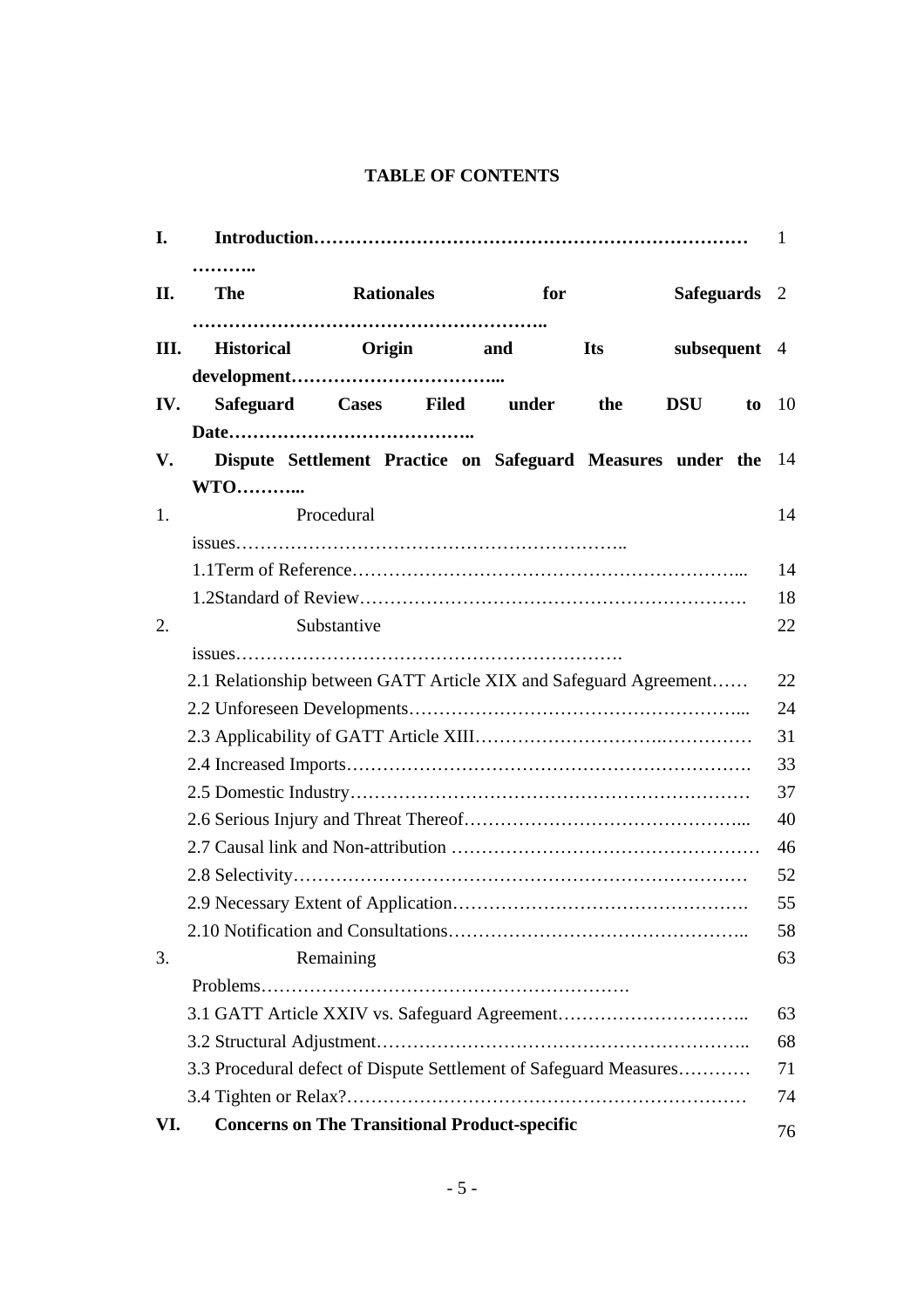| VII. Suggestion for the Improvement of Safeguard Mechanism 81 |     |
|---------------------------------------------------------------|-----|
|                                                               |     |
|                                                               |     |
| $\cdots$                                                      |     |
|                                                               |     |
|                                                               |     |
|                                                               |     |
|                                                               | 97  |
|                                                               | 100 |
|                                                               | 102 |

## **LIST OF TABLES**

| Table 1: Notifications of Initiations and Application of Safeguard Measures from | 9 |
|----------------------------------------------------------------------------------|---|
|                                                                                  |   |
|                                                                                  |   |
|                                                                                  |   |
|                                                                                  |   |
|                                                                                  |   |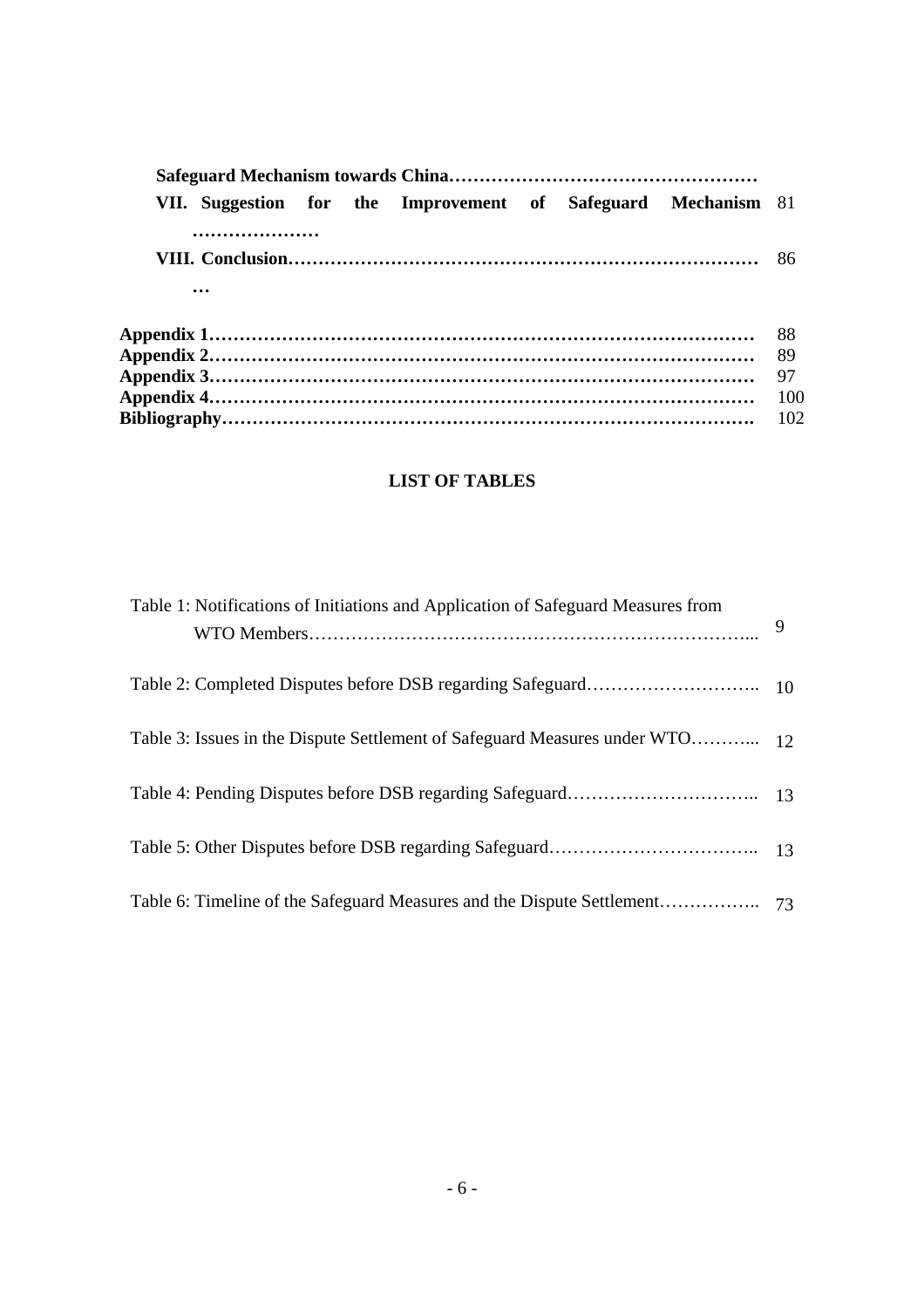## **I. Introduction**

Broadly defined, the term "safeguard protection" refers to a provision in an agreement permitting governments under specified circumstances to withdraw – or cease to apply – their normal obligations in order to protect (safeguard) certain overriding interests.<sup>1</sup> As a matter of fact, all the international trade agreements embody safeguard provision and exceptions.

The safeguard protection under GATT and WTO can be divided into two categories: permanent exceptions and temporary exceptions. $<sup>2</sup>$  The former refers to general exceptions</sup> stated in GATT Article XX, GATS Article XIV and renegotiation or modification of schedules allowed by GATT Article XXVIII and GATS Article XXI. Temporary safeguard measures are applicable under predefined conditions for temporary import barriers. Except for the most significant safeguard under GATT Article XIX and the Safeguard Agreement, there are several other mechanisms that also fall under the general rule of safeguard, namely, antidumping measures under GATT Article VI, countervailing measures under GATT Article XVI, trade restrictions due to balance of payment problems under GATT Article XII and XVIII, infant industry protection under GATT Article XVIII.

What I will talk about in this paper is the safeguard protection embodied in GATT Article XIX and Safeguard Agreement, which provides for temporary protection to relevant domestic producers against increased imports that are causing or threatening to cause serious injury to the like or directly competitive domestic industry. The import

<sup>1.</sup> Bernard M. Hoekman, and Michelm. M. Koestecki, *The Political Economy of the World Trading System: The WTO and Beyond,* 2nd ed. New York: Oxford University  $Press, 2001, p.303.$ <br>2. Ibid.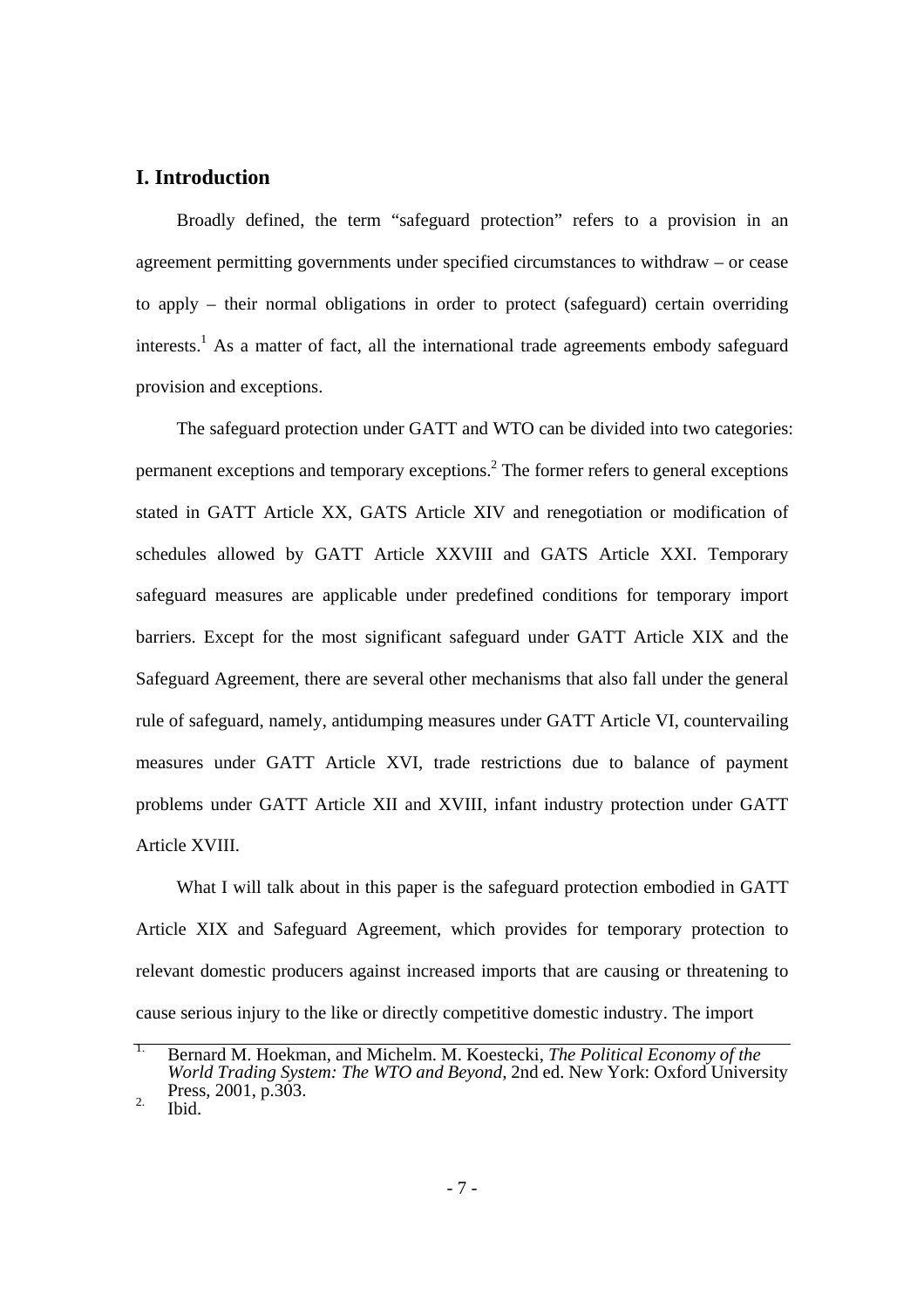restraint can take the form of increased tariff, quantitative restrictions or other measures. It is the application of *rebus sic stantibus* in the field of international economic relations. Since the WTO came into existence, safeguard measure, as the one of the main trade remedies under the multilateral trading system, has been invoked by an increasing frequency by WTO Members for protective objectives.

In the following chapter, I will first discuss the rationales for safeguards, followed by historical origin of safeguard and its subsequent development under GATT and the WTO. Then, I will move to the cases filed before Dispute Settlement Body (DSB) and the dispute settlement practice. In particular, I will concentrate on several critical procedural and substantive issues as well as remaining problems arising in dispute. In analysis, I will focus on the approach the panels and Appellate Body used to address the issues and the legal interpretation of the Safeguard Agreement, while not the factual aspects of the case. Some concerns on the challenges before the DSB brought by the transitional product-specific safeguard mechanism towards China will be discussed afterwards. To conclude, I will give some suggestions on the further improvement of the Safeguard Agreement.

## **II. The Rationales for Safeguard**

Unlike antidumping and countervailing measures that deal with unfair or improper trade practice, safeguard provided by GATT Article XIX (See Appendix 1) and Safeguard Agreement (See Appendix 2) is targeted at exporting country's fair trade practice. Evidently, safeguard is incongruous with principle of trade liberalization, which is the fundamental goal of GATT and WTO. The increase of fairly traded imports and the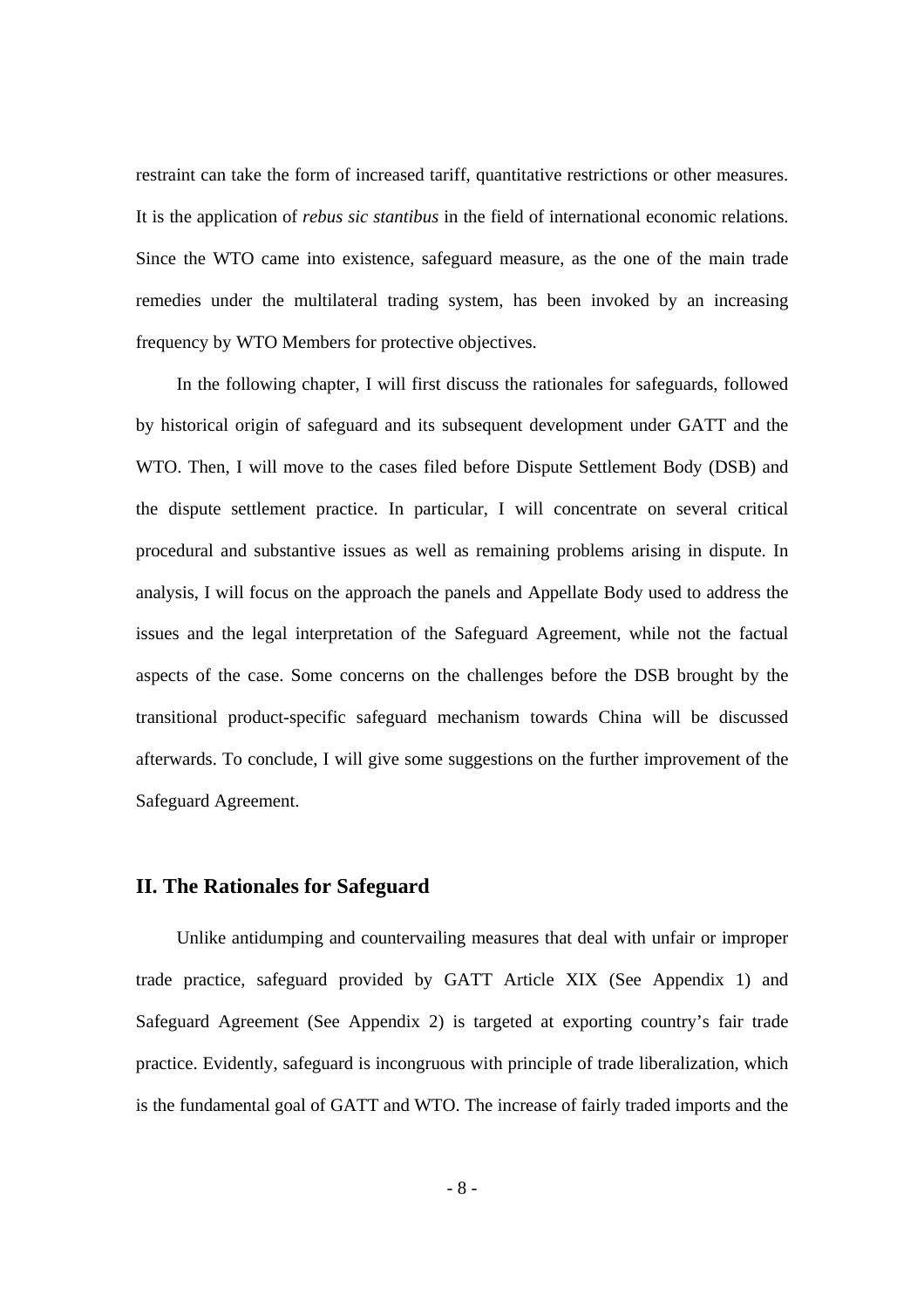loss to the domestic import competing industry result from the operation of the economic law of comparative advantage and are thereby economically efficient. What's more, in economic principal, import protection leads to deadweight loss born by domestic consumers. Then, how can a member country despise the market principal? Why should GATT and WTO bow to member country's deviations from its commitments? The following four arguments may support the existence of safeguard: the restoration of competitiveness argument; the orderly contraction argument; the political safety valve argument; and the public choice theory argument.<sup>3</sup>

Firstly, safeguard measures give a domestic industry injured by imports time to adjust to liberalized trade environment. By given certain "buffer period" for adjustment, the ailing domestic producers are expected to gain profits and become efficient enough to compete with foreign exporters in the free market after protection is removed. However, which industry to be protected and whether the protected industry can restore competitiveness are questionable.

Secondly, temporary safeguard help to the contraction of those industries that do not have the potential to regain profits. It relieves the resources from those industries to more potential and competitive industries, and then realizes structural adjustment. During the process, safeguard measure allows the importing countries to transfer some of the adjustment cost from itself to exporting countries, on the one hand, from domestic import competing producers to domestic consumers, on the other hand.

The third argument may be the most well known support for safeguard. In practice, safeguard is a "safety valve" for protectionist. It provides governments with the means to

<sup>3.</sup> Bhala, Raj, *International Trade Law: Theory and Practice,* 2nd ed., New York: Lexis Publishing, 2000, p. 1118.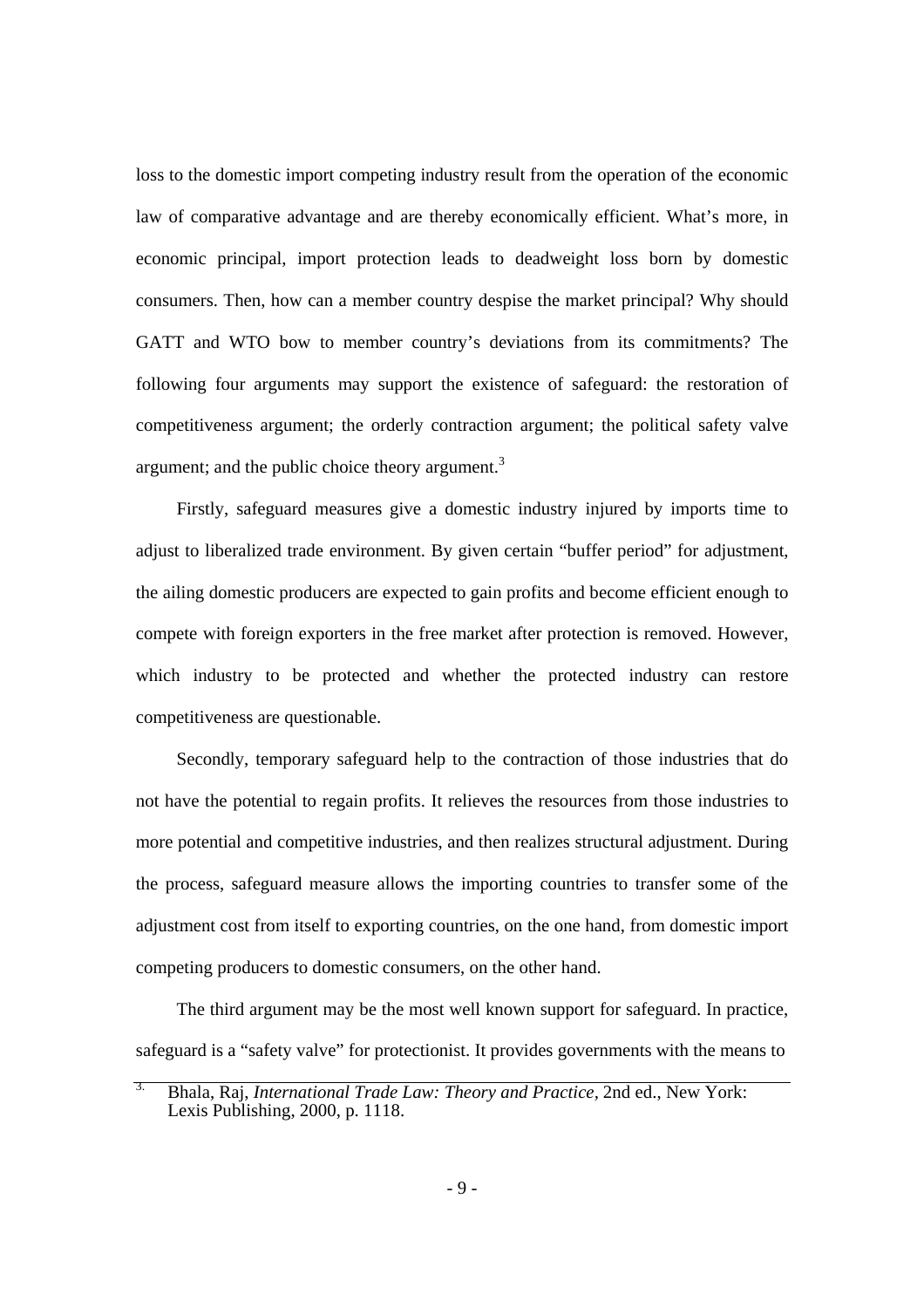renege on the specific liberalization commitments under certain circumstances, thus diminishes the pressures for a more drastic departure from the general principal and increases long-term stability of the multilateral system. Practically, safeguard serves the key function of regulating a trade-off between trade liberalization *ex ante* and opportunities to impose protection *ex post*. 4

The final argument relates to public choice theory. The theory holds that politicians tend to focus on the concerns of producers adversely affected by trade liberalization rather than consumers beneficially affected by it. The cost of liberalization and the benefits of protection are narrowly concentrated on the small group of producers. Whereas, benefits of liberalization and costs of protection are broadly diffused on the individual consumers. In result, producer group is well organized and therefore politically powerful. The temporary revocable commitments help to mitigate the pressure for protection from the producer group and give the governments more opportunities to concern about the overall social welfare. And the member countries will be more likely to agree to greater liberalization.

## **III. Historical Origin and Subsequent Development**

Safeguard measure pursuant to GATT Article XIX (known as "escape clause") can find its origin in 1943 Reciprocal Trade Agreement between the USA and Mexico.<sup>5</sup> When the text of GATT and ITO was under negotiation in 1947, US executive issued an order requiring the inclusion of escape clause in all trade agreement entered into by the USA.

<sup>4.</sup> Ibid. p. 1122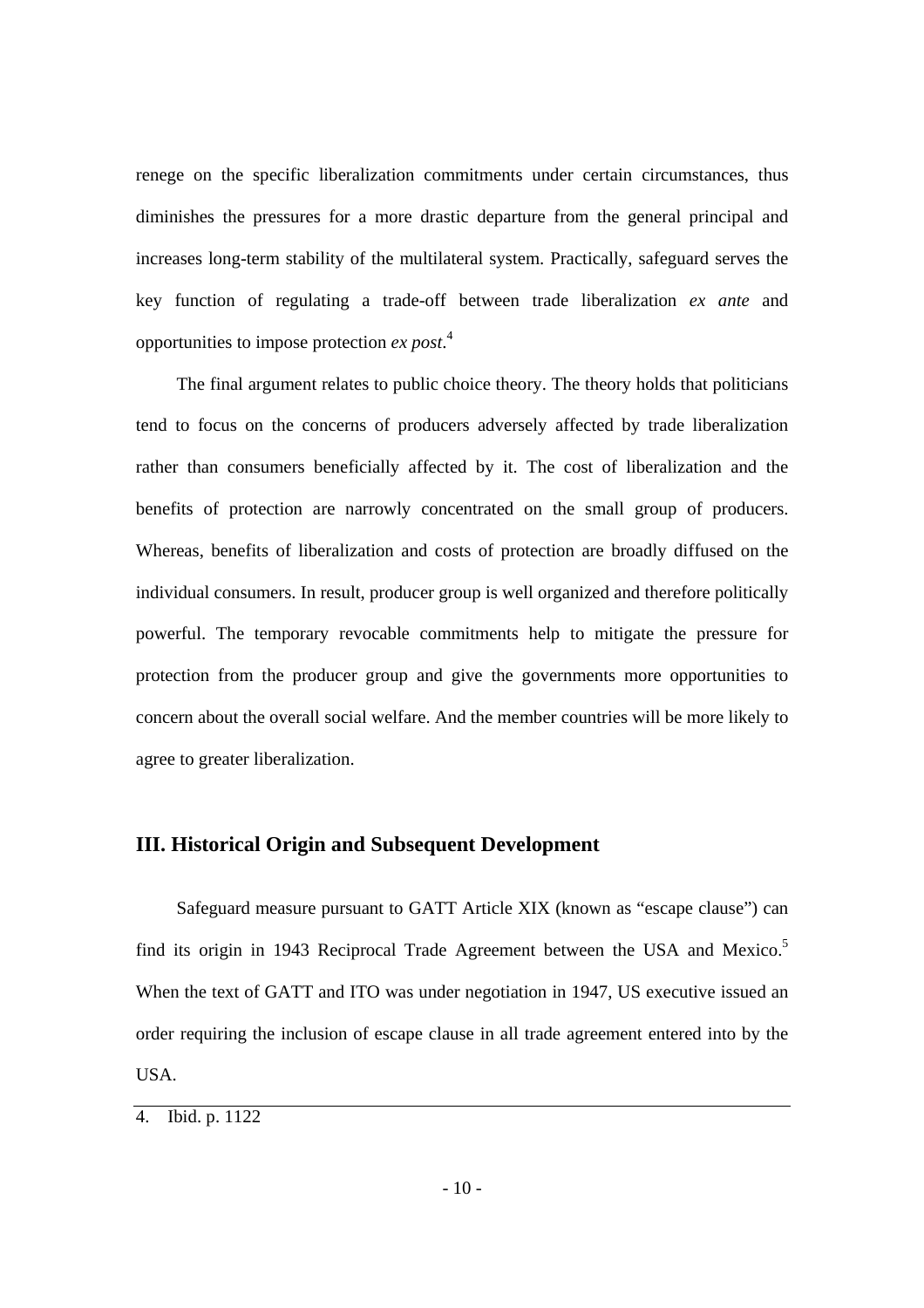The safeguard mechanism of the modern international trading system was first introduced into the GATT in 1947 as Article XIX, titled "Emergency Action on Imports of Particular Products". The language of Article XIX is quite similar to the escape clause in the 1943 Reciprocal Trade Agreement.<sup>6</sup> The prerequisite for the invocation of Article XIX under the GATT 1947 were (a) result of unforeseen developments and GATT obligation, (b) the existence of increased imports, (c) serious injury or threat thereof, and (d) causal link between (b) and (c). Though Article XIX gave certain criteria for invocation of safeguard measures, those critical legal concepts, like "unforeseen developments", "serious injury and threat thereof" and "like or directly competitive products", remain unclear. Therefore, the GATT language of Article XIX as to these variable concepts, as well as to the various criteria, is quite ambiguous, resulting in the difficulty in interpretation and uncertainty in application. In addition, the lack of specific procedural requirements and no provision for the time limits of safeguard measures add to the systemic uncertainties.

<sup>5.</sup> The original wording is "If, as a result of unforeseen developments and of the concession granted on any article enumerated and described in the Schedules annexed to this Agreement, such article is being imported in such increased quantities and under such conditions as to cause or threaten serious injury to domestic producers of like or similar articles, the Government of either country shall be free to withdraw the concession, in whole or in part, or to modify it to the extent and for such time as may be necessary to prevent such injury." See US House of Representative, Committee on Ways and Means, 1945, *Hearings on the Extension of the Reciprocal Trade Act before the House Committee on Ways and Means,* 79th

<sup>&</sup>lt;sup>6.</sup> The Article XIX language reads as follows: "If, as a result of unforeseen developments and of the effect of the obligations incurred by a contracting party under this Agreement, including tariff concessions, any product is being imported into the territory of that contracting party in such increased quantities and under such conditions as to cause or threaten serious injury to domestic producers in that territory of like or directly competitive products, the contracting party shall be free, in respect of such product, and to the extent and for such time as may be necessary to prevent or remedy such injury, to suspend the obligation in whole or in par or to withdraw or modify the concession".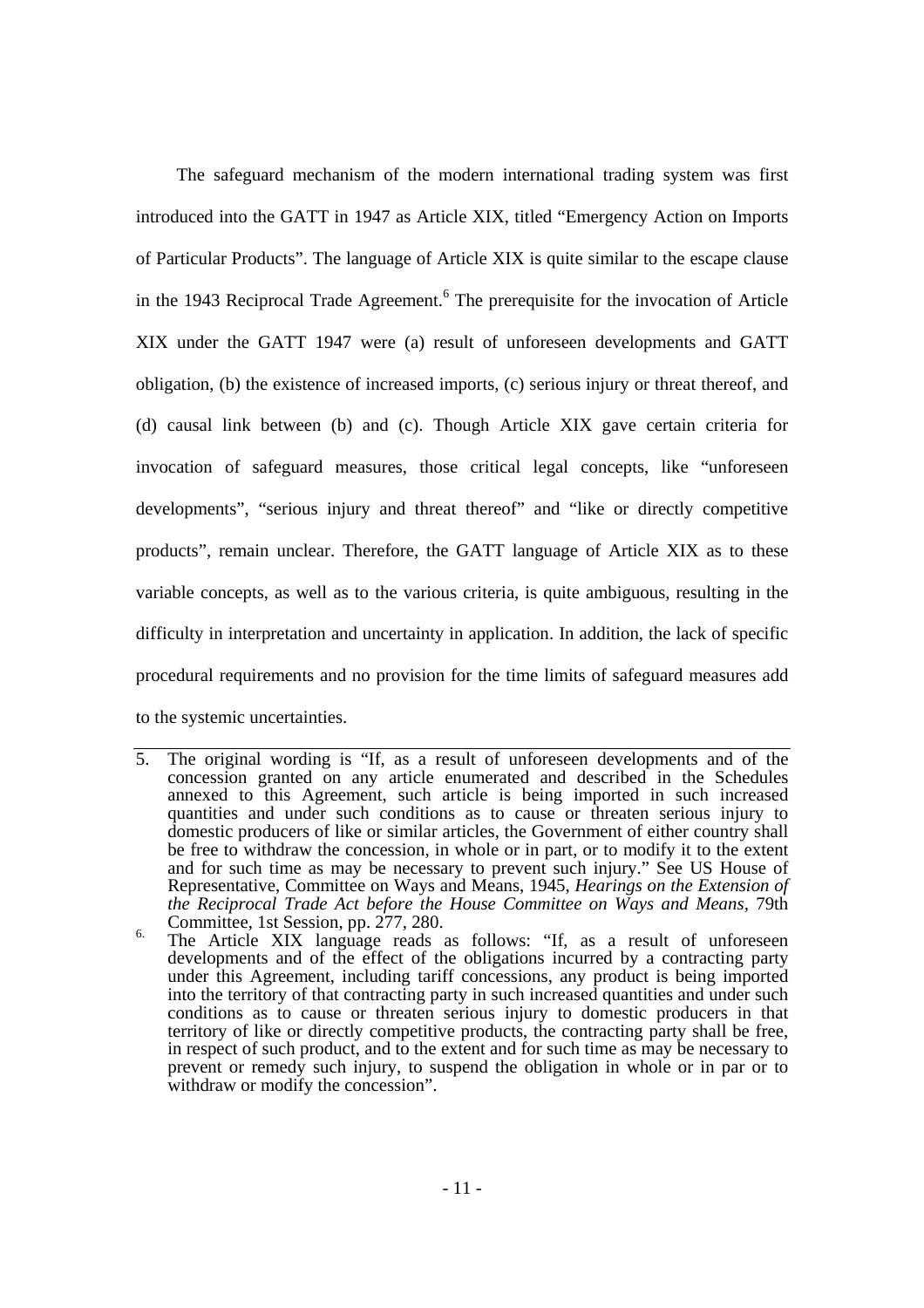Due to these inherent defects, safeguard under Article XIX has not been the instrument of choice throughout the GATT era. Only 150 safeguard actions were notified to the GATT secretariat under Article XIX during the 1950-1994 period.<sup>7</sup> Over 80% of those measures were adopted by developed countries, like EC, Australia, US, Canada. Safeguard was therefore used relatively infrequently, especially when compared to 1148 investigations of antidumping and 187 actions of countervailing during 1985-1992 period. Since 1970s, ERAs (export restraint agreements, also known as "grey area measures") <sup>8</sup> have become increasingly common type of safeguard actions as the alternatives to Article XIX. It was estimated that in the early 1980s, ERAs covered some 10 percent of world trade, and that the trade weighted average tariff equivalent of the ERAs was about 15 percent. <sup>9</sup> It has been the subject of criticism from Members and economists as well. One of the problems is their "lack of transparency". ERAs are often arranged and kept in secret. Another problem is their lack of discipline that they are out of the scrutiny or checks of concrete domestic and international proceedings. Besides, the legal status of such arrangements is questionable.<sup>10</sup> Obviously, ERAs are inconsistent with GATT obligations in nature and thus undermine the stability of the multilateral trading system and its objective of liberalization. Then, why do the GATT contracting parties prefer ERAs to Article XIX? Firstly, the conditions for invoking Article XIX are rather stringent. In particular, the non-discrimination and compensation requirement further raise the

<sup>7.</sup> GATT, *Analytical Index: Guide to GATT Law and Practice*, Volume 1, Updated 6th ed., 1995, p. 539-559.<br><sup>8.</sup> A variety of terms have been used for these export restraint agreements, including

orderly marketing agreement (OMA), voluntary export restraint (VER), and voluntary restraint agreement (VRA).

<sup>&</sup>lt;sup>9.</sup> Kostecki, M., "Export Restraint Agreements and Trade Liberalization, World Economy, 10: 425-53, 1987.

<sup>&</sup>lt;sup>10.</sup> John, H. Jackson, The world Trading System: Law and Policy of International Economic relations, 2nd ed., Cambridge, MA: MIT Press, 1997, p. 203-204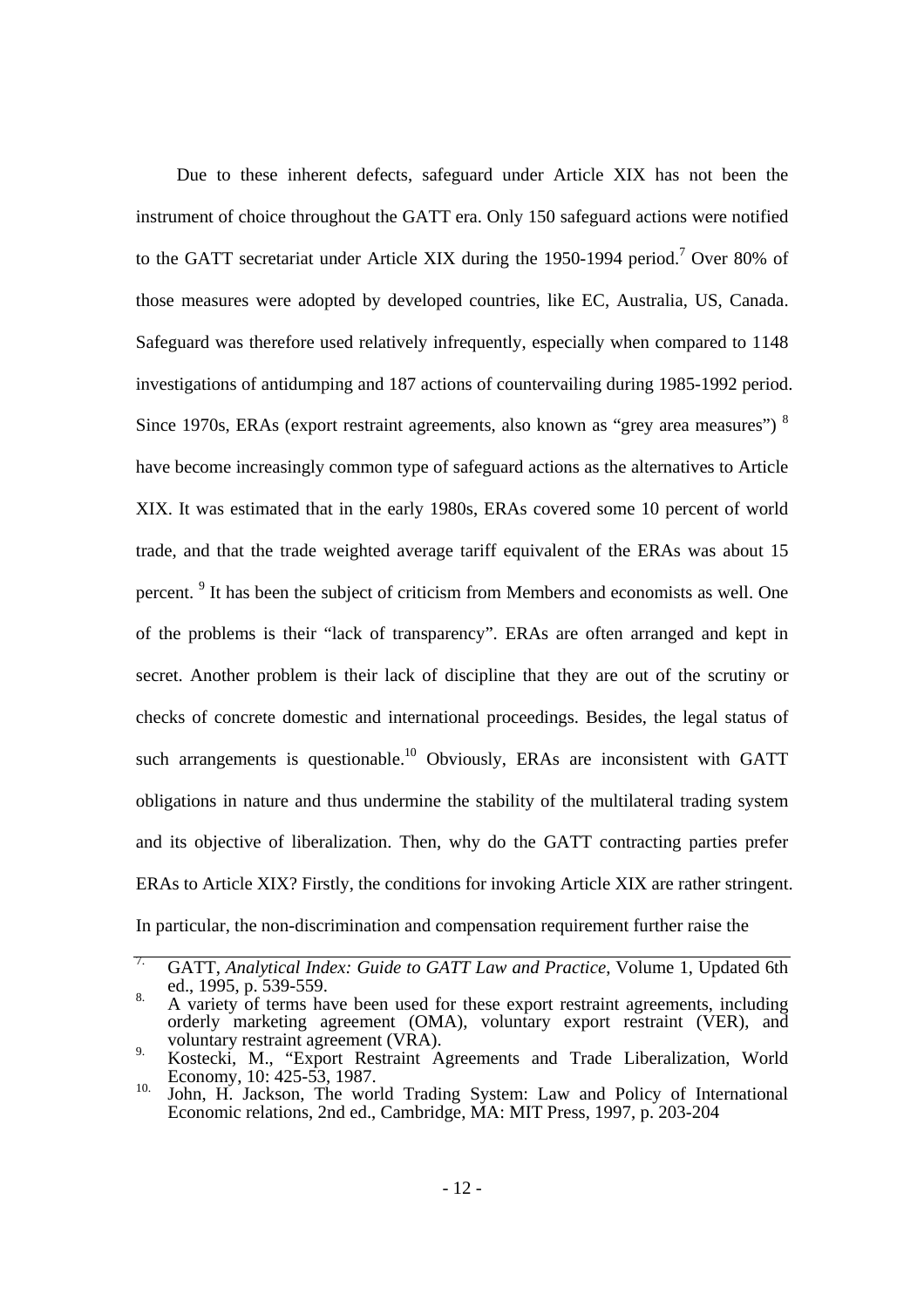threshold of application. Secondly, the vagueness of the terms and criteria in Article XIX adds to the difficulties of application. Lastly, importing countries can target its restrictions at specific exporting countries while the exporting countries can reap substantial monopoly rents through the process. Therefore, both parties are reluctant to bring the cases before GATT and WTO Panel. In short, through the GATT era, Article XIX has not been a dead letter, but its use pales in comparison to other import relief actions. 11

With these inherent defects in presence, GATT contracting parties, *inter alia*, safeguard target countries, made extended efforts to reform the safeguard system to discipline the ERAs and other import relief measures, like antidumping, on the one hand; and to reduce the disincentives to use Article XIX, on the other hand. Nevertheless, the objective to develop a new "safeguard code" finally ended in failure in Tokyo Round.

Scene was different in Uruguay Round. The conclusion of Safeguard Agreement was a substantial achievement, with strict procedural requirements, clarified substantive standards, a compromise on the issue of selectivity, and prohibition of grey area measures.

Firstly, the Uruguay Round Safeguard Agreement sets forth specific procedural rules and the requirements of transparency, especially the requirements of investigation and the obligation of notification and consultation.

Secondly, the Agreement gives much more explicit definition on some ambiguous concepts in GATT Article XIX, such as "serious injury", "threat of serious injury", "domestic industry", and so forth.

Thirdly, the Agreement reiterates the MFN principal of application of safeguard

Supra note 3, p.1123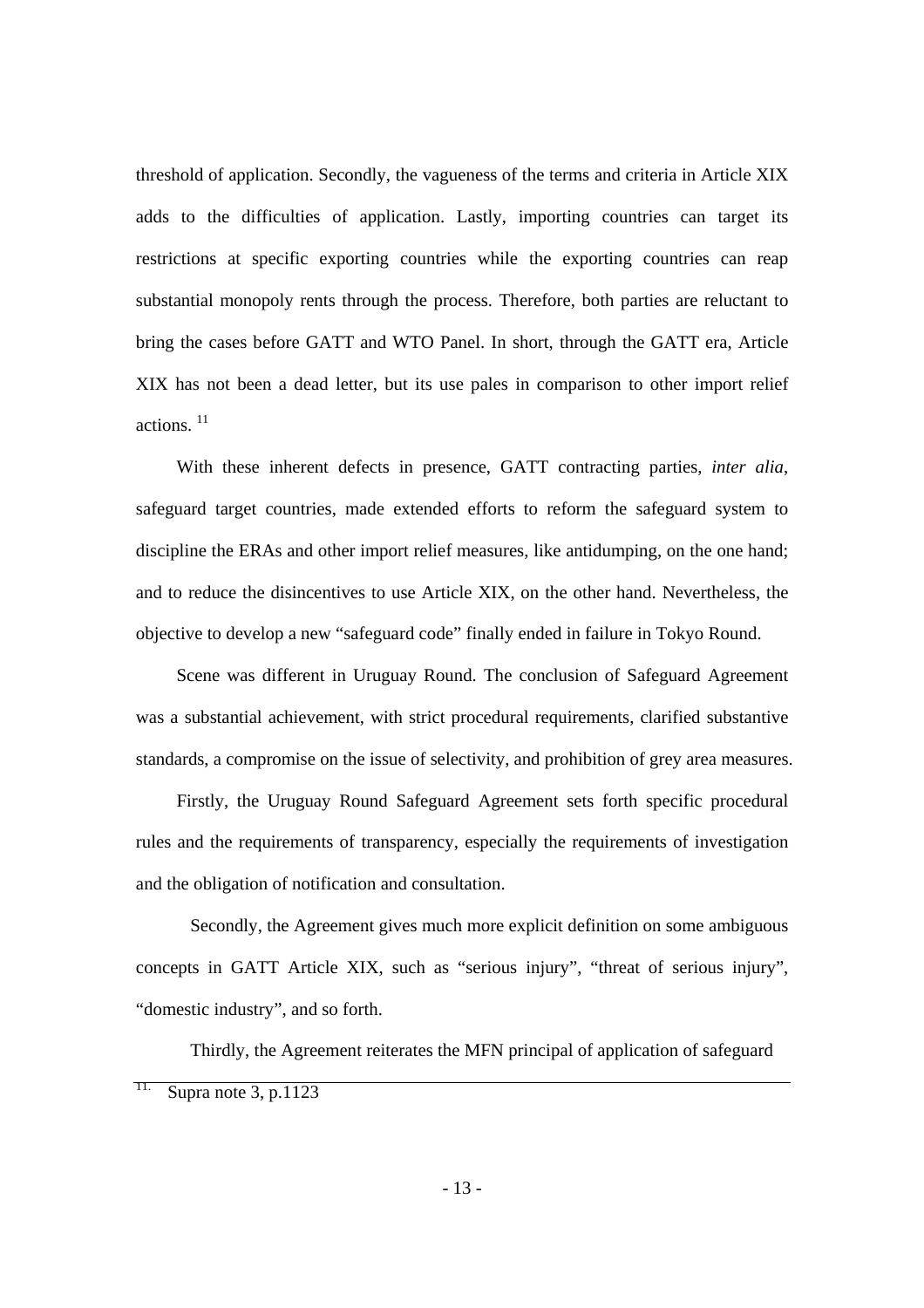measures. However, the Agreement does allow non-MFN application under some special circumstances.

Fourthly, the Agreement prohibits the use of grey area measures and requires the phasing out of those existing measures in certain period.

Fifthly, the Agreement establishes the specific time limits for safeguard measures and requires degressive application.

Lastly, the Agreement relaxes somewhat the compensation requirements under Article XIX, "provided that the safeguard measure has been taken as a result of an absolute increase in imports and that such a measure conforms to the provisions of this Agreement".

Overall, the Uruguay Round Safeguard Agreement establishes more clarified rights and obligations on the imposition of safeguard measures. Nevertheless, many issues remain unclear and cause disputes between members. Those issues will be discussed later.

Since then, the use of safeguards has been expanded substantially compared to pre-Uruguay Round period. Developing countries have become the major user of safeguards. To date, there have been 101 safeguard investigations initiated and notified to the WTO, 40 definitive safeguard measures imposed and notified. Out of them, 65 safeguard investigations were imposed by developing countries, accounting for over 64% of total; 27 safeguards were applied by developing countries, accounting for 67.5% of total. Major safeguard users now include India, Chile, Jordan, Bulgaria, Venezuela and Argentina as developing countries, in addition to US, Czech as developed countries. (See Table 1)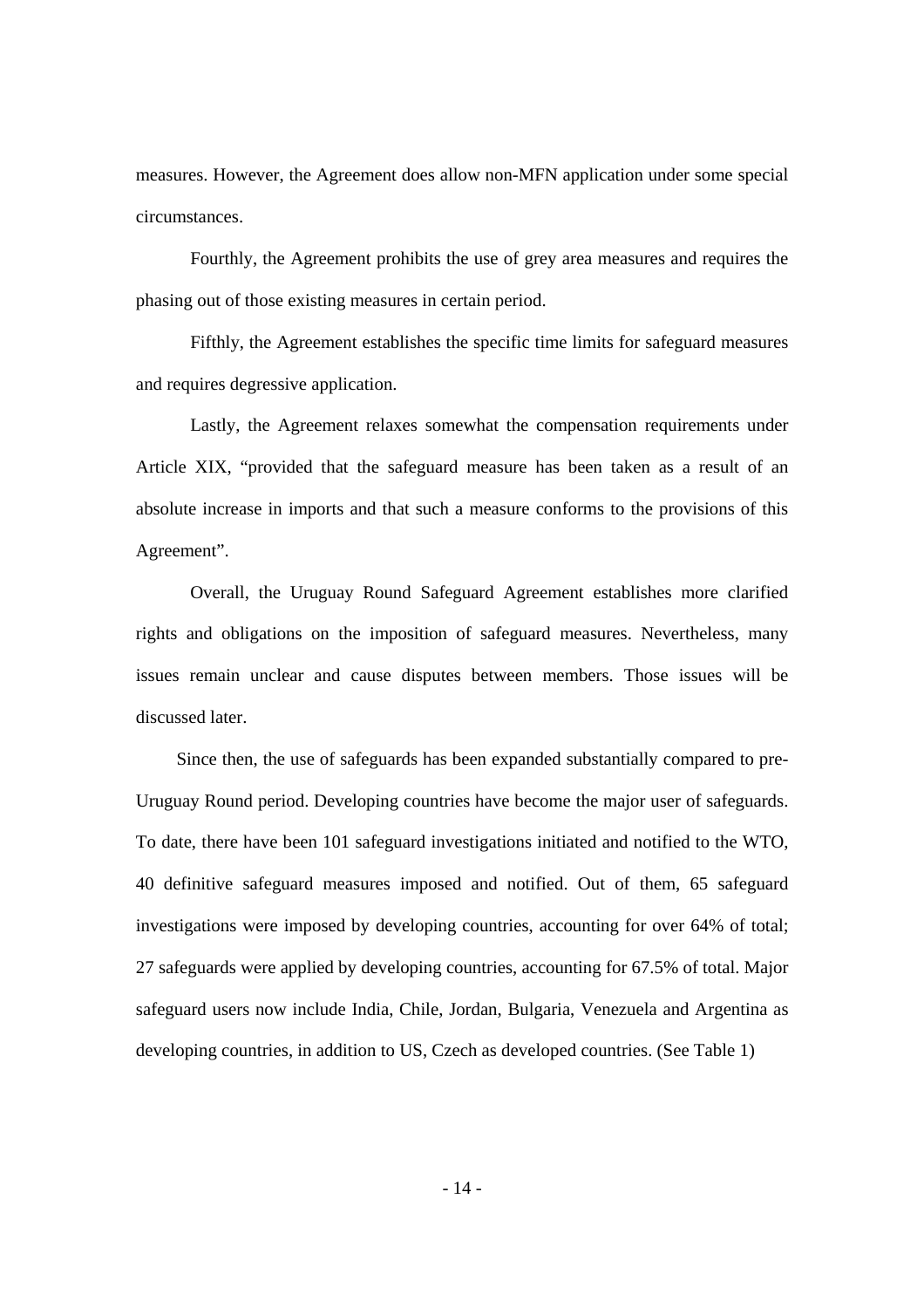## Table 1: Notifications of Initiations and Application of Safeguard Measures from WTO Members

| <b>Member</b>         | <b>Safeguard</b><br><b>Investigations</b><br><b>Initiated</b> | <b>Member</b>         | <b>Definitive</b><br><b>Safeguard</b><br><b>Measures Imposed</b> |  |  |
|-----------------------|---------------------------------------------------------------|-----------------------|------------------------------------------------------------------|--|--|
| <b>OECD</b> countries | 36                                                            | <b>OECD</b> countries | 13                                                               |  |  |
| <b>United States</b>  | 10                                                            | <b>United States</b>  | 6                                                                |  |  |
| Czech Republic        | 9                                                             | Czech Republic        | 3                                                                |  |  |
| Korea                 | 4                                                             | Korea                 | 2                                                                |  |  |
| Poland                | 4                                                             | EC                    |                                                                  |  |  |
| Slovak Republic       | 3                                                             | Slovak Republic       |                                                                  |  |  |
| Australia             |                                                               |                       |                                                                  |  |  |
| Canada                |                                                               |                       |                                                                  |  |  |
| EC                    |                                                               |                       |                                                                  |  |  |
| Hungary               |                                                               |                       |                                                                  |  |  |

**Developing countries** 65 Developing countries 27 India 14 | India 7 Chile 9 Chile 5 Jordan 8 Argentina 3<br>Bulgaria 5 Egypt 3 Bulgaria 5 Egypt 3<br>Venezuela 5 Brazil 2

Argentina  $\begin{array}{c|c}\n4 & Jordan \\
\hline\n3 & Equador\n\end{array}$  2

El Salvador  $\begin{array}{c|c} 3 & 3 \\ 2 & 1 \end{array}$  Latvia  $\begin{array}{c} 1 \\ 1 \end{array}$  Brazil  $\begin{array}{c} 1 \\ 1 \end{array}$ Brazil 2 Lithuania 1 Ecuador 2 Morocco 1 Latvia 2 Philippines 1

(Since 1 January 1995 to 28 October 2002)

Japan 1 Mexico 1

Morocco 2 Philippines 2 Colombia 1 Costa Rica 1

People's Republic of 1 Slovenia 1

Venezuela 5 Brazil 2

Egypt 3 Ecuador<br>El Salvador 3 Latvia

| Total | 101 | Total | 40                                                                                 |
|-------|-----|-------|------------------------------------------------------------------------------------|
|       |     |       | Source: WTO, Safeguard Committee Annual Report 2000, G/L/409; 2001, G/L/494; 2002, |

G/L/583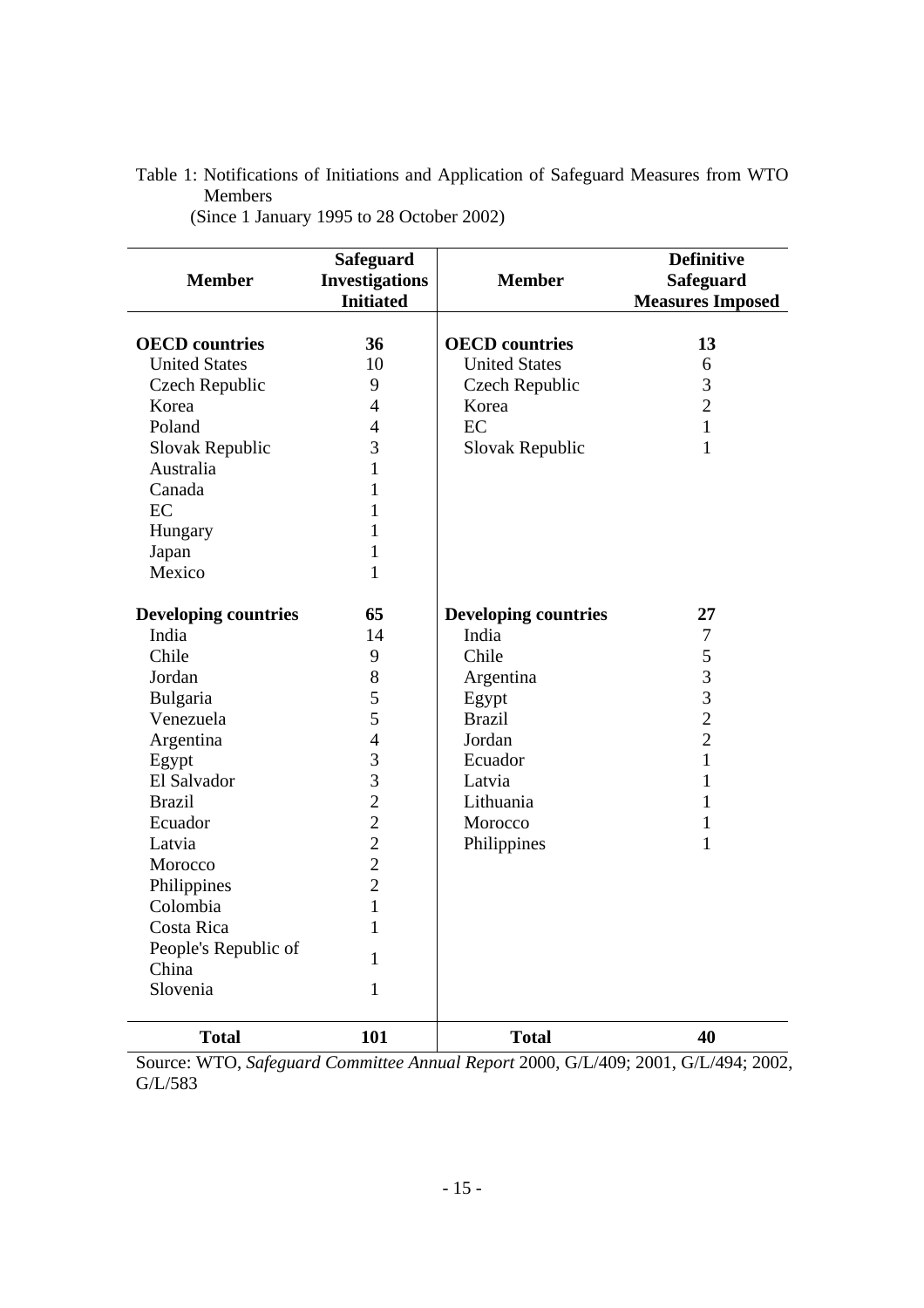### **IV. Safeguard Cases Filed under the DSU to Date**

During the GATT period, three cases were filed to the GATT. They are Norway safeguard on certain textile products, US safeguard on dried figs, US safeguard on hatter's fur.

Amongst the 63 cases addressed by DSB since the WTO came into being in 1 January 1995, 7 cases concerned the application of safeguard measures taken under Safeguard Agreement.<sup>12</sup> (See Table 2). 3 of them were complained by EC. 3 were targeted at US. 5 cases concern agricultural products, while 1 concerns steel products and 1 concerns footwear. 6 cases were appealed before the Appellate Body and the other one has been addressed by the Panel recently.<sup>13</sup> The proceedings resulted in the fact that none of the disputed safeguard measures was consistent with the relevant WTO rules. The most frequently disputed issues are "serious injury and threat thereof" (Article 2 and 4 of Safeguard Agreement), "causation and non-attribution" (Article 2, 4.2 of Safeguard Agreement), "unforeseen developments" (GATT Article XIX 1(a)) and "selectivity" (Article 2.2 of Safeguard Agreement). (See Table 3)

|                | Dispute Number               | Complainant               | Defendant | <b>Subject Products</b>     | Remark                            |
|----------------|------------------------------|---------------------------|-----------|-----------------------------|-----------------------------------|
|                | $WT/DS/98^{14}$              | EC                        | Korea     | Dairy                       |                                   |
| $\overline{2}$ | $WT/DS/121^{15}$             | EC                        | Argentina | Footwear                    |                                   |
| 3              | $WT/DS/166^{16}$             | EC                        | US        | <b>Wheat Gluten</b>         |                                   |
| 4              | WT/DS/177, 178 <sup>17</sup> | New Zealand,<br>Australia | US        | Lamb Meat                   |                                   |
| 5              | $WT/DS/202^{18}$             | Korea                     | <b>US</b> | Line Pipe                   |                                   |
| 6              | $WT/DS/207^{19}$             | Argentina                 | Chile     | <b>Agriculture Products</b> |                                   |
|                | $WT/DS/238^{20}$             | Chile                     | Argentina | <b>Preserved Peaches</b>    | Panel proceeding<br>just finished |

Table 2: Completed Disputes before DSB regarding Safeguard

Source: WTO, *Update of WTO Dispute Settlement Cases,* WT/DS/OV/9, 29 October 2002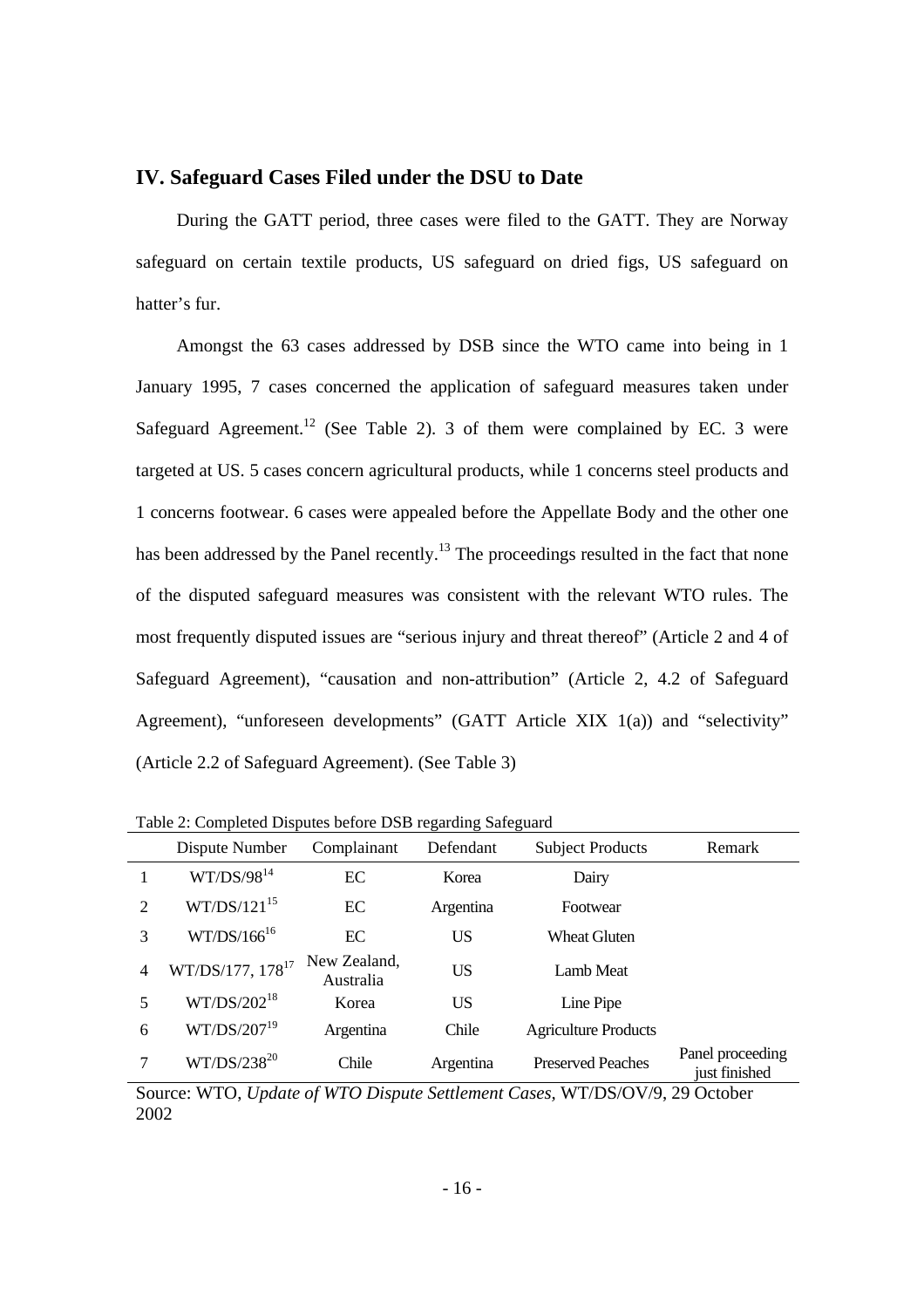Apart from these 7 cases, there are 6 cases under consultation pursuant to Article 4 of DSU. Another 3 cases is under the DSB Panel proceeding. (See Table 4) 1 led to a mutually agreed solution as a result of consultation between parties in the first stage of the dispute settlement procedures. 1 was replaced by a new dispute on the same matter.

(See Table 5)

Out of 16 completed or pending cases, 5 are initiated by EC, followed by Argentina and Colombia, who initiated 2 cases respectively. In contrast, US is the most frequently target country in the dispute, acting as defendant in 6 cases. Chile is the second frequently target countries, involved in 4 cases as defendant. Argentina was challenged in 3 cases. One half of these cases involved South American developing countries, either as complainant or as defendant. In terms of subject products, 9 safeguard measures in dispute concerned agricultural products, 6 of which were complained by

<sup>&</sup>lt;sup>12.</sup> WTO, Update of WTO Dispute Settlement Cases, WT/DS/OV/9, 29 October 2002. <br><sup>13.</sup> After the adoption of Panel and Appellate Body Reports in the US-Line Pipe case, Korea resorted to arbitration under DSU Article 21.3© for the determination of "reasonable period of time" of implementation. On July 24, 2002, the parties reached agreement on the matter at issue.

<sup>&</sup>lt;sup>14.</sup> WTO documents WT/DS/98/R, Panel Report of Korea Definitive Safeguard Measure on Imports of Certain Dairy Products, 21 June 1999; WT/DS98/AB/R, Appellate Body Report, 14 December 1999.

<sup>&</sup>lt;sup>15.</sup> WTO documents WT/DS/121/R, Panel Report of Argentina – Safeguard Measures on Imports of Footwear, 25 June 1999; WT/DS121/AB/R, Appellate Body Report, 14 December 1999.

<sup>&</sup>lt;sup>16.</sup> WTO documents WT/DS/166/R, Panel Report of US-Definitive Safeguard Measures on Imports of Wheat Gluten from the European Communities, 31 July 2000;

WT/DS166/AB/R, Appellate Body Report, 22 December 2000.<br><sup>17.</sup> WTO documents WT/DS/177,178/R, Panel Report of US-Safeguard Measures on Imports of Fresh, Chilled or Frozen Lamb Meat from New Zealand and Australia, 21 December 2000; WT/DS177, 178/AB/R, Appellate Body Report, 16 May 2001.

<sup>&</sup>lt;sup>18.</sup> WTO documents WT/DS/202/R, Panel Report of US-Definitive Safeguard Measures on Imports of Circular Welded Carbon Quality Line Pipe from Korea, 29 October 2001; WT/DS/202/AB/R, Appellate Body Report, 8 March 2002.

<sup>&</sup>lt;sup>19.</sup> WTO documents WT/DS/207/R, Panel Report of Chile-Price Band System and Safeguard Measures Relating to Certain Agricultural Products, 3 May 2002;

WT/DS/207/AB/R, Appellate Body Report, 23 October 2002.<br><sup>20.</sup> WTO documents WT/DS/238/R, Panel Report of Argentina – Definitive Safeguard Measure on Imports of Preserved Peaches, 14 February 2003.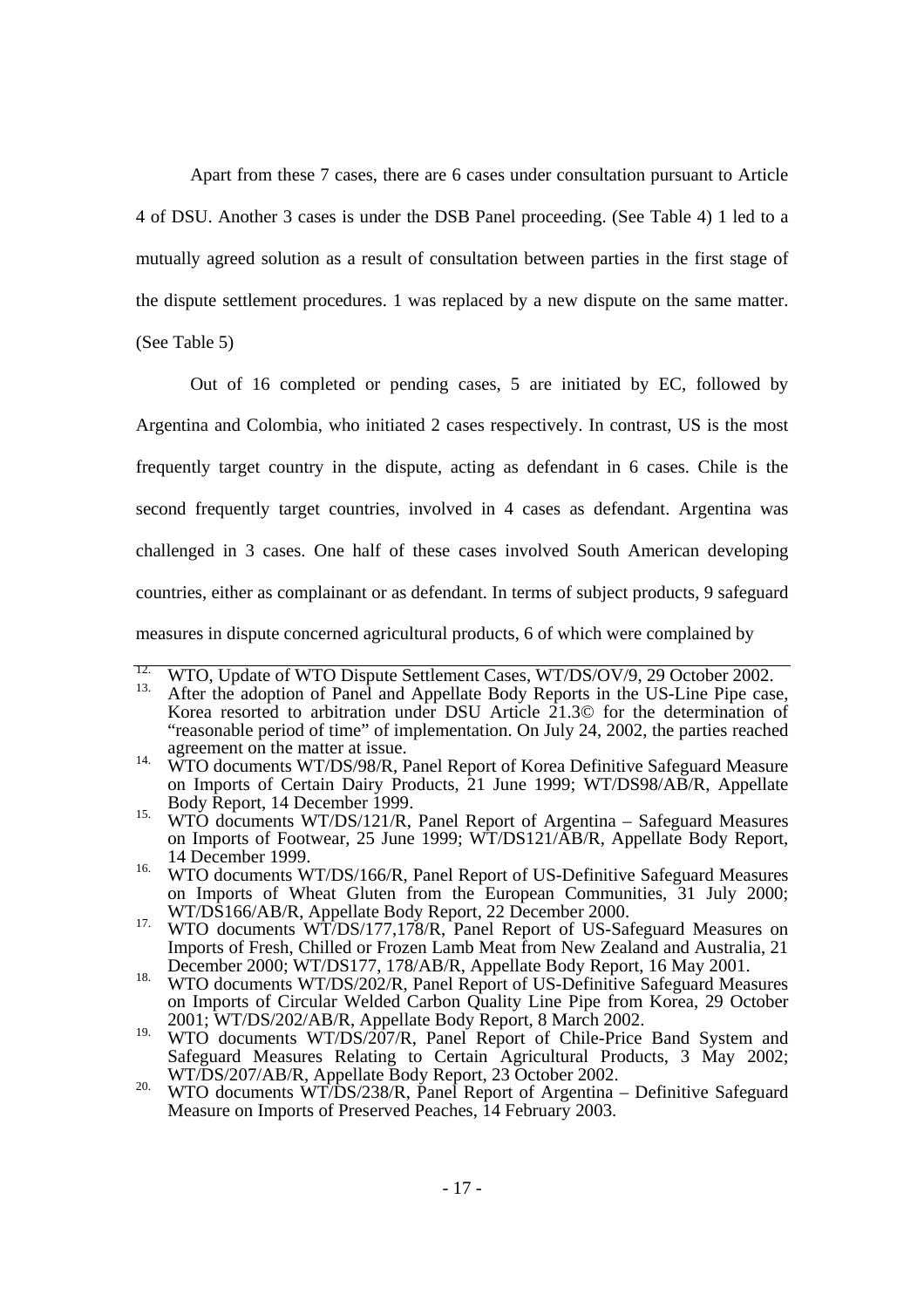| <b>Issues</b>                                | Relevant<br><b>Articles</b>                | Argentina-<br><b>Korea-Dairy</b><br>Footwear |                        | <b>US-Wheat</b><br><b>Gluten</b> |                        | <b>US-Lamb</b><br><b>Meat</b> |                        | <b>US-Line</b><br><b>Pipe</b> |                        | Chile-<br><b>Agriculture</b><br><b>Products</b> |          | Argentina-<br><b>Peaches</b> | <b>Frequency</b><br>of |              |                   |
|----------------------------------------------|--------------------------------------------|----------------------------------------------|------------------------|----------------------------------|------------------------|-------------------------------|------------------------|-------------------------------|------------------------|-------------------------------------------------|----------|------------------------------|------------------------|--------------|-------------------|
|                                              |                                            | <b>Panel</b>                                 | $\mathbf{A}\mathbf{B}$ | <b>Panel</b>                     | $\mathbf{A}\mathbf{B}$ | Panel                         | $\mathbf{A}\mathbf{B}$ | Panel                         | $\mathbf{A}\mathbf{B}$ | Panel                                           | AB       | Panel                        | $\mathbf{A}\mathbf{B}$ | <b>Panel</b> | <b>Invocation</b> |
| <b>Procedural issues:</b>                    |                                            |                                              |                        |                                  |                        |                               |                        |                               |                        |                                                 |          |                              |                        |              |                   |
| Term of Reference                            | <b>DSU</b> Art.6.2, 7                      | $\times$                                     | $\times$               | $\times$                         | $\times$               |                               |                        | $\times$                      |                        | $\times$                                        |          | $\times$                     | $\times$               |              | 8                 |
| <b>Standard of Review</b>                    | DSU Art.11                                 | $\times$                                     | $\times$               | $\times$                         |                        | $\times$                      | $\times$               | $\times$                      | $\times$               |                                                 |          |                              |                        |              | $\tau$            |
| <b>Evidentiary Scope</b><br>of Review        | DSU Art.11                                 |                                              |                        |                                  | $\times$               | $\times$                      |                        |                               |                        | $\times$                                        |          | $\times$                     |                        |              | $\overline{4}$    |
| <b>Substantive issues:</b>                   |                                            |                                              |                        |                                  |                        |                               |                        |                               |                        |                                                 |          |                              |                        |              |                   |
| Serious Injury                               | SA Art. 2.1, 4.1,                          | $\times$                                     | $\times$               | $\times$                         |                        | $\times$                      | $\times$               | $\times$                      | $\times$               | $\times$                                        | $\times$ | $\times$                     |                        | $\times$     | 11                |
| & Threat Thereof                             | 4.2                                        |                                              |                        |                                  |                        |                               |                        |                               |                        |                                                 |          |                              |                        |              |                   |
| Causation & Non-attribution                  | SA Art. 2.1, 4.2                           | $\times$                                     | $\times$               | $\times$                         |                        | $\times$                      | $\times$               | $\times$                      | $\times$               | $\times$                                        | $\times$ | $\times$                     |                        |              | 10                |
| <b>Unforeseen Developments</b>               | <b>GATT Art. XIX 1</b>                     | $\times$                                     | $\times$               | $\times$                         | $\times$               |                               |                        | $\times$                      | $\times$               | $\times$                                        |          | $\times$                     |                        | $\times$     | 9                 |
| Notification & Consultation                  | SA Art.8, 12                               | $\times$                                     |                        | $\times$                         | $\times$               | $\times$                      | $\times$               |                               |                        | $\times$                                        | $\times$ |                              |                        |              | $\tau$            |
| Selectivity                                  | <b>SA Art.2.2</b>                          | $\times$                                     | $\times$               |                                  |                        | $\times$                      | $\times$               |                               |                        | $\times$                                        | $\times$ |                              |                        |              | 6                 |
| FTA & Customs Union                          | <b>SA Art.2.2</b><br><b>GATT Art. XXIV</b> | $\times$                                     | $\times$               |                                  |                        | $\times$                      | $\times$               |                               |                        | $\times$                                        | $\times$ |                              |                        |              | 6                 |
| <b>Increased Imports</b>                     | SA Art.2.1, 4.2(a)                         | $\times$                                     | $\times$               |                                  |                        | $\times$                      |                        |                               |                        | $\times$                                        |          | $\times$                     |                        | $\times$     | 6                 |
| Necessary Extent<br>of Application           | <b>SA Art.5.1</b>                          |                                              |                        | $\times$                         | $\times$               |                               |                        |                               |                        | $\times$                                        | $\times$ | $\times$                     |                        |              | 5                 |
| Domestic Industry                            | SA Art. 4.1(c)                             |                                              |                        |                                  |                        |                               |                        | $\times$                      | $\times$               |                                                 |          |                              |                        |              | $\overline{2}$    |
| Applicability of<br><b>GATT Article XIII</b> | <b>GATT Art. XIII</b><br>SA Art. 5         |                                              |                        |                                  |                        |                               |                        |                               |                        | $\times$                                        |          |                              |                        |              |                   |

Note: The issue of "Evidentiary Scope of Review" is incorporated into the issue of "Standard of Review" in discussion.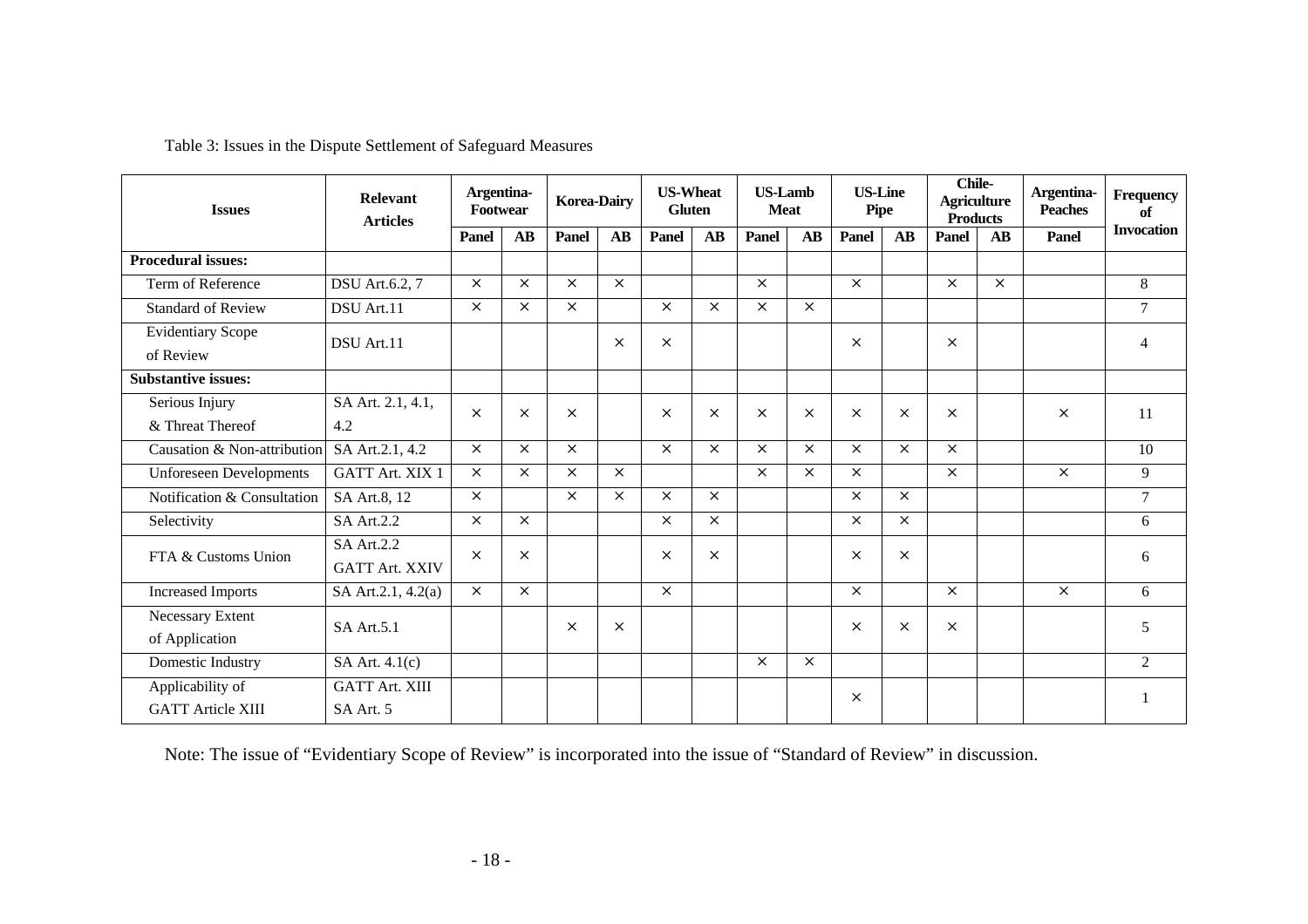|                | Dispute<br>Number                      | Complainant                                                                             | Defendant       | <b>Subject Products</b>          | Pending<br>Proceeding |
|----------------|----------------------------------------|-----------------------------------------------------------------------------------------|-----------------|----------------------------------|-----------------------|
| 1              | WT/DS78                                | Colombia                                                                                | US <sub>1</sub> | Broom corn brooms                | Consultation          |
| 2              | WT/DS123                               | Indonesia                                                                               | Argentina       | Footwear                         | Consultation          |
| 3              | WT/DS159                               | Czech                                                                                   | Hungary         | Steel products from<br>Czech     | Consultation          |
| $\overline{4}$ | <b>WT/DS220</b>                        | Guatemala                                                                               | Chile           | Certain agricultural<br>products | Consultation          |
| 5              | WT/DS226                               | Argentina                                                                               | Chile           | Mixtures of edible oils          | Consultation          |
| 6              | WT/DS230                               | Colombia                                                                                | Chile           | Sugar                            | Consultation          |
| 7              | WT/DS214                               | EC                                                                                      | <b>US</b>       | Wire rod and line pipe           | Panel                 |
| 8              | WT/DS<br>$248 - 249$ ,<br>251-254, 258 | EC, Japan,<br>Korea, China,<br>Switzerland,<br>Norway, New<br>Zealand,<br><b>Brazil</b> | <b>US</b>       | Certain steel products           | Panel                 |
| 9              | WT/DS260                               | <b>US</b>                                                                               | EC              | Certain steel products           | Panel                 |

Table 4: Pending Disputes before DSB regarding Safeguard

Source: WTO, *Update of WTO Dispute Settlement Cases*, WT/DS/OV/9, 29 October 2002

Table 5: Other Disputes before DSB regarding Safeguard

| Dispute<br>Number | Complainant | Defendant | Subject<br>Products | Result                              |
|-------------------|-------------|-----------|---------------------|-------------------------------------|
| WT/DS235          | Poland      | Slovakia  | Sugar               | Mutually agreed<br>solution         |
| <b>WT/DS228</b>   | Colombia    | Chile     | Sugar               | Replaced by WT/DS<br>230 in dispute |

Source: WTO, *Update of WTO Dispute Settlement Cases*, WT/DS/OV/9, 29 October 2002

developing countries and 4 were targeted at developed countries. It shows the significance of the agricultural sector both in developed and developing countries. In addition to agricultural products, declining steel industry in developed countries is also heavily involved in dispute. All the 5 cases concerning steel products are against developed countries, *inter alia*, 3 against US.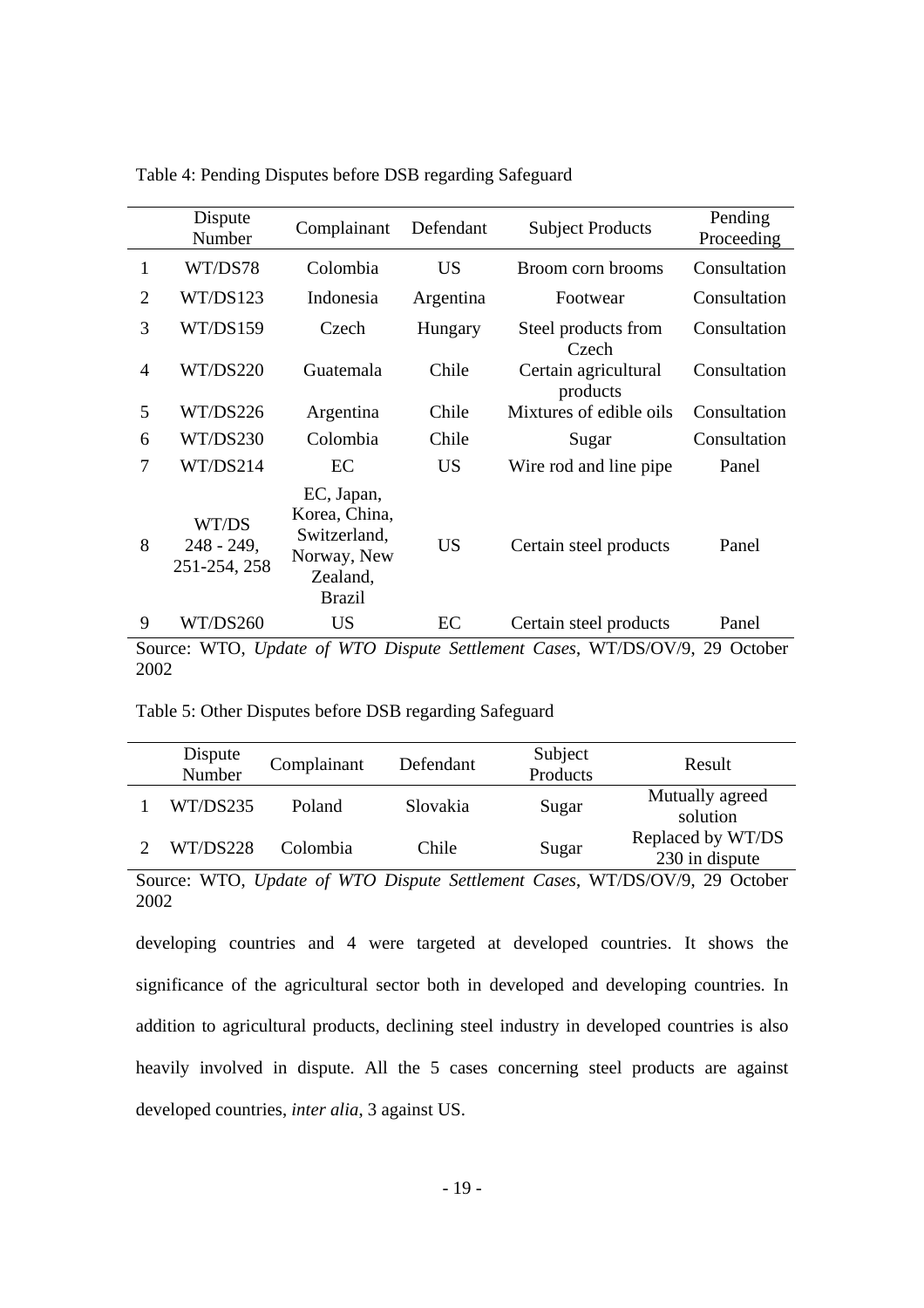Compared with the fact that only 2 percent antidumping measures were ever disputed in the WTO panel proceedings, the frequency of dispute of safeguard measures is much higher. About a quarter of all safeguard measures ever imposed were formerly disputed under the DSU and subsequently found inconsistency with WTO rules.<sup>21</sup> The high possibility of disputes and the successful challenge is fairly worrisome, showing the incapability for Members to comply with the current rule, on the one hand, and the confusion incurred by the equivocal language of agreement *per se* and the misleading interpretations, on the other hand. Many loopholes and ambiguities in the current Safeguard Agreement should be further clarified and some disciplines should be further strengthened.

# **V. Dispute Settlement Practice on Safeguard Measures under the WTO V.1 Procedural issues**

# **V.1.1 Panel Request and Terms of Reference**

The Panel's terms of reference is drawn up from the panel request, which provides a factual and legal basis for the establishment of panel and the ambit of its function. It is important that a panel request be sufficiently precise for two reasons: first, it often forms the basis for the terms of reference of the panel pursuant to Article 7 of the DSU; and, second, it informs the defending party and the third parties of the legal basis of the complaint. Under the DSU, Article 6.2 states that the panel request "shall indicate whether consultations were held, identify the specific measures at issue and provide a brief summary of the legal basis of the complaint sufficient to present the problem

<sup>21.</sup> Yong-Shik Lee, *Safeguard Measure: Why Are They Not Applied Consistently With the Rule?* Journal of World Trade, vol. 36(4), Netherlands: Kluwer Law International, 641-673, 2002.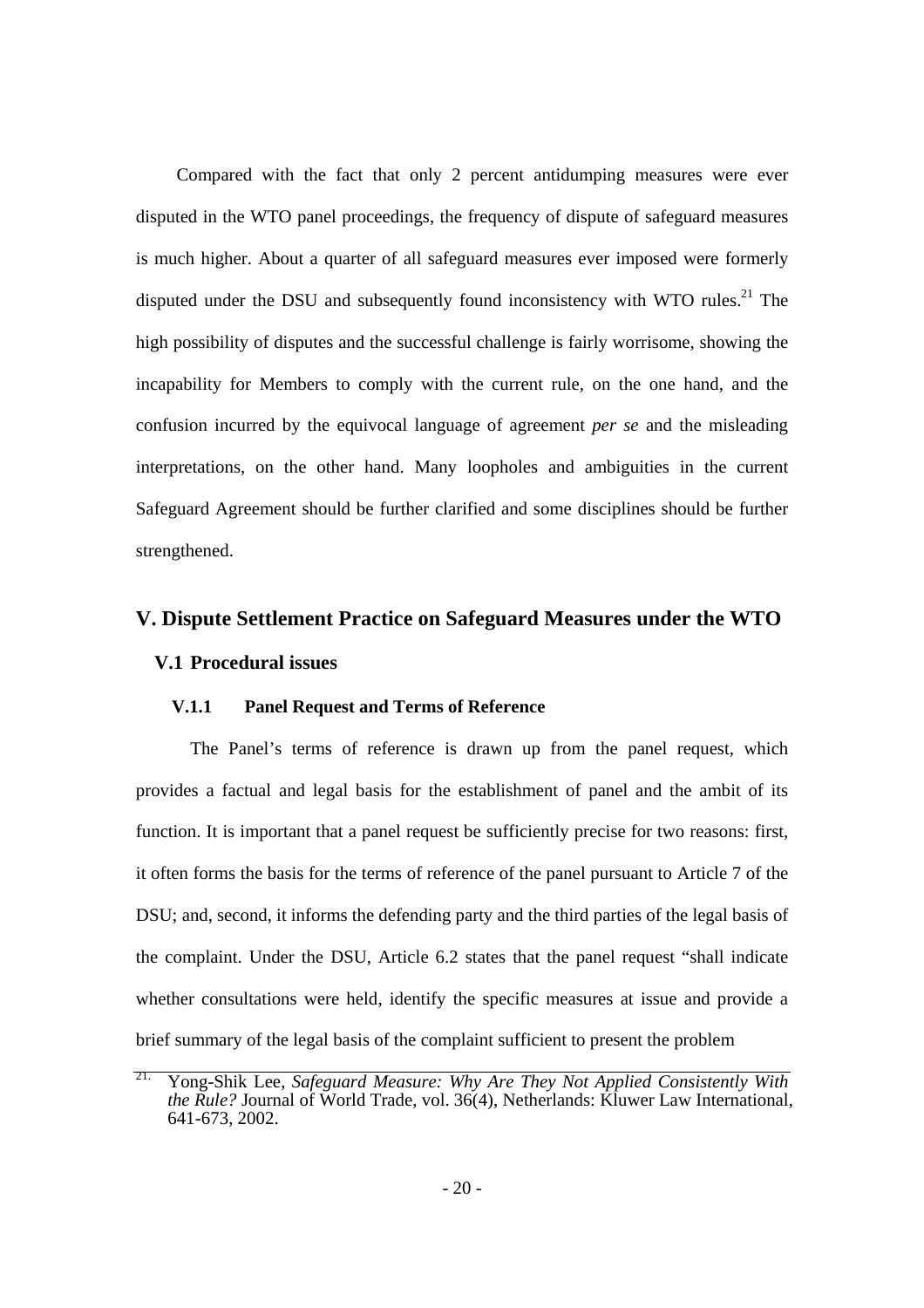clearly". Article 7 further states the standard terms of reference of the panel. $^{22}$ 

The issue of terms of reference in the safeguard disputes to date covered 4 problems regarding the panel request, namely, modification or amendment to measures, reference to articles other than that stated in the panel request, legal basis for complaint, measures no longer in effect and the extended safeguard measures.

As for the modification or amendment to the measures after panel request, the Panel in the Argentina-Footwear referred to the past WTO dispute settlement precedent, e.g., EC-Bananas, Japan-Films and Australia-Leather. There, the Panels held that measures not listed in the panel request or legal acts that occur subsequent to the listed measure may properly fall within a panel's terms of reference if they are "directly related" to a measure listed in the panel request. The Panel thought that the failure to cover the subsequent modification within terms of reference would allow Members to keep "one step ahead of any WTO dispute settlement proceeding", and thereby escape review. The Panel further made clear that the subsequent modifications at issue "do not constitute entirely new safeguard measures in the sense that they were based on a different safeguard investigation, but are instead modifications of the legal form of the original definitive measure, which remains in force in substance and which is the subject of the complaint".<sup>23</sup> Therefore, the Panel concluded that the Argentina's modification of its provisional and definitive safeguard measures fell within its terms of reference.<sup>24</sup> This methodology was agreed by the Appellate Body in Chile-Agricultural Products. There, the Appellate Body held that amendment made after the panel was established did not

<sup>22.</sup> See WTO, Understanding on Rules and Procedures Governing the Settlement of 23. Disputes, 1994<br>
<sup>23.</sup> Supra note 15, Panel Report, paras. 24-41.<br>
<sup>24.</sup> Ibid, paras. 45-46.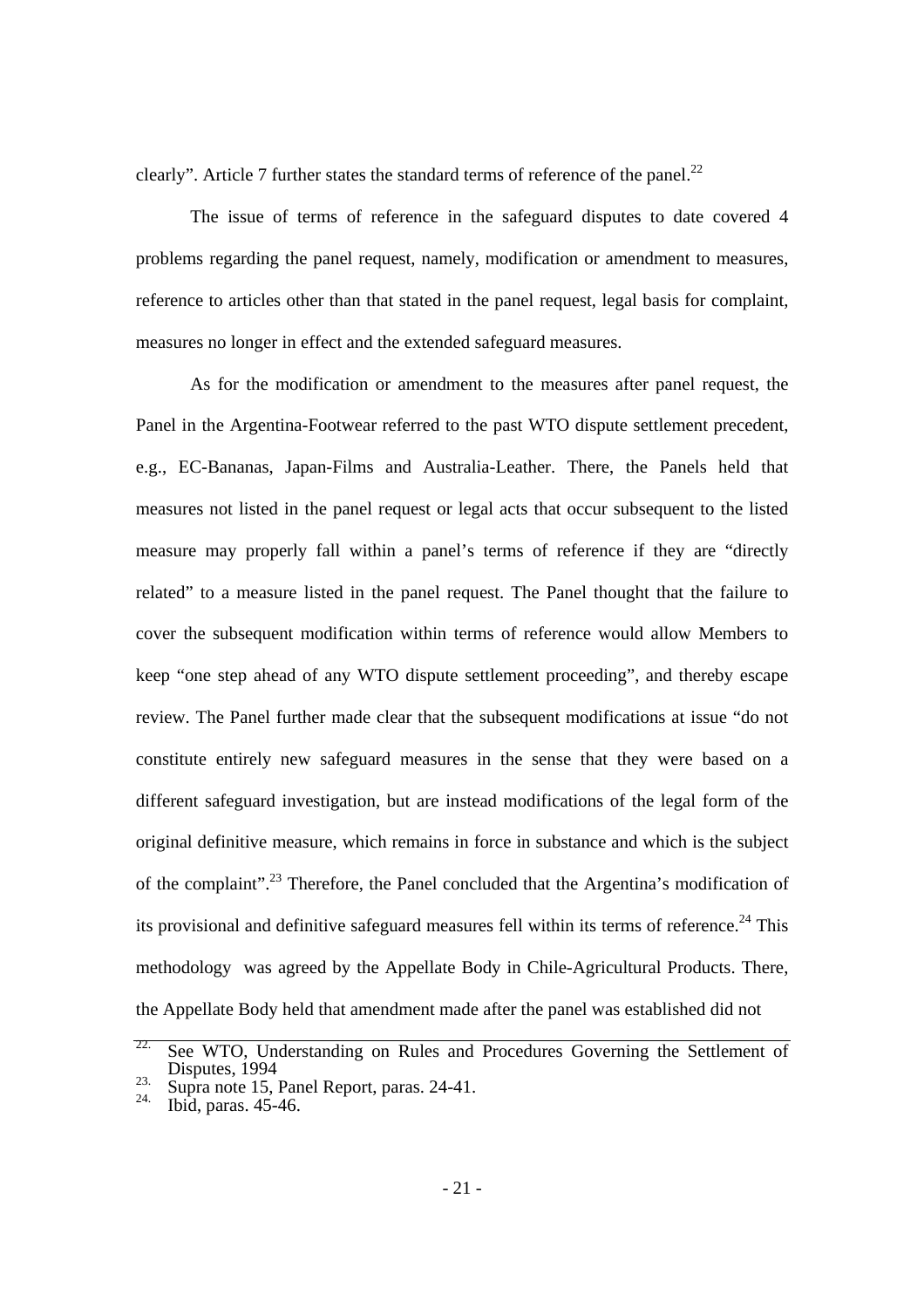change the essence of the measure under challenge and concluded that the measure included the amendment at issue "because it amends Chile's price band system without changing its essence".<sup>25</sup> Furthermore, it is appropriate to "secure a positive solution to the dispute" and to make "sufficiently precise recommendations and rulings so as to allow for prompt compliance". <sup>26</sup> In my view, the Panel and Appellate Body rules out some uncertainties incurred by Member's practice in "bad faith" to the integrity of the multilateral safeguard system.

 In addition, in Argentina-Footwear case, the Panel reached a decision under Article 4.2(c) by relying upon the obligations under Safeguard Article 3, which was not stated in the panel request. On appeal, Argentina challenged Panel's approach and argued the Panel had exceeded its terms of reference under DUS Article 7. The Appellate Body noted that the Panel's reference to Article 3 was in conjunction with its findings under Article 4.2(c) and it did not come out with a legal finding regarding Article 3. Since Article 4.2(c) expressly incorporates the provisions of Article 3, the Appellate Body then ruled that the Panel did not exceed its terms of reference, in that it could reach a "objective assessment of the matter" only if it could refer to Article 3 other than those specifically stated in the Panel request. <sup>27</sup>

The issue of legal basis for complaint drew much attention from the disputing parties and DSB in the Korea-Diary and US-Lamb Meat. In both cases, the complainants only listed the articles involved in the dispute without elaboration, e.g., failed to state the specific sub-paragraph. By reference to the EC-Bananas, the Panel in Korea-Diary ruled

<sup>&</sup>lt;sup>25.</sup> Supra note 19, Appellate Body Report, paras. 136-139.<br><sup>26.</sup> Ibid, para. 143. Supra note 15, Appellate Body Report, paras. 73-74.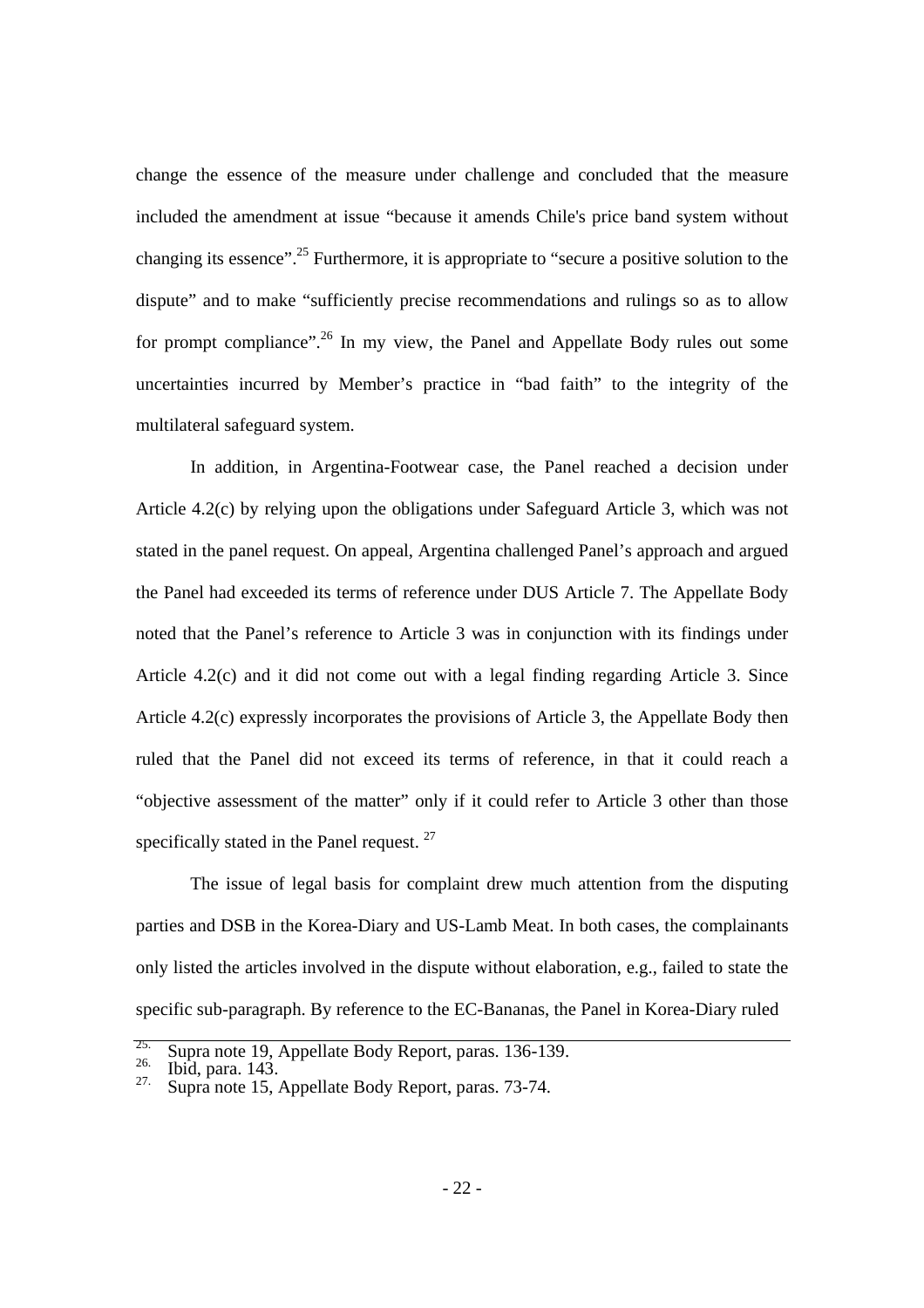that the panel request sufficiently identified the measures and thereby is "sufficiently detailed"<sup>28</sup> On appeal, the Appellate body reversed the Panel's ruling. By examining the text of DSU Article 6.2, the Appellate Body stated that "mere summarily identifying" the legal basis of complaint is not enough; rather, the identification must "present the problem clearly".<sup>29</sup> The Appellate Body pointed out that situation deviated case by case. "There may be situations where the simple listing of the articles of the agreement or agreements involved may, in the light of attendant circumstances, suffice to meet the standard of clarity in the statement of the legal basis of the complaint. However, there may also be situations in which the circumstances are such that the mere listing of treaty articles would not satisfy the standard of Article 6.2. This may be the case, for instance, where the articles listed establish not one single, distinct obligation, but rather multiple obligations. In such a situation, the listing of articles of an agreement, in and of itself, may fall short of the standard of Article 6.2".30 Referring to EC-Computer Equipment case, the Appellate Body stated that "whether the ability of the respondent to defend itself was prejudiced" should be taken into account, if the panel request simply listed the provisions claimed to have been violated.<sup>31</sup> Considering the particular situation in this case, the Appellate Body denied Korea's appeal for its failure to demonstrate its ability to defend itself has been prejudiced. $32$  The Panel in US-Lamb Meat followed this approach. There, the Panel further indicated that four different "attendant circumstances" demonstrated that the complainants had complied with the minimum requirement of DSU 6.2, albeit they had only listed the relevant articles instead of specific sub-paragraphs.<sup>33</sup>

<sup>&</sup>lt;sup>28.</sup> Supra note 14, Panel Report, paras. 7.4-7.7.<br><sup>29.</sup> Supra note 14, Appellate Body Report, para. 120.<br><sup>30.</sup> Ibid, para. 124. Supra note 14, Appellate Body Report, para. 126-127.<br><sup>32.</sup> Ibid, para. 131.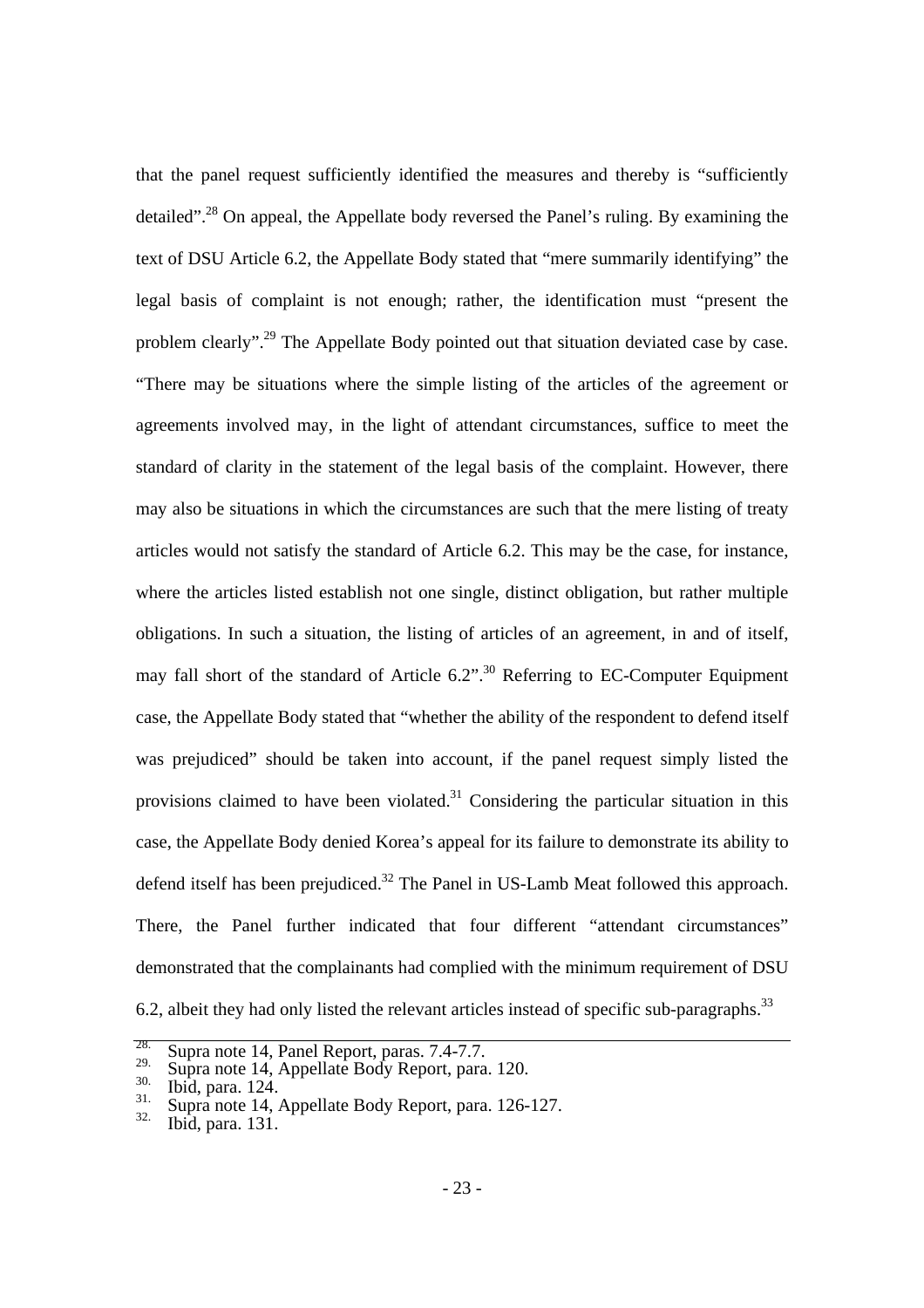Regarding the measures no longer in effect, the Panel in Chile-Agricultural Products referred to DSU Article 19.1 and found that it could make findings regarding the consistency of an expired provisional safeguard measure, if it considers that the making of such findings is necessary "to secure a positive solution" to the dispute.<sup>34</sup> As for the extended safeguard measures, the Panel concluded that "the extensions are not distinct measures, but merely continuations in time of the definitive safeguard measures", and thereby found that the definitive measure at issue were not terminated. In conclusion, the Panel ruled that both the provisional measures no longer in effect and the extension of the definitive safeguard measure were in its terms of reference, even though the extension is not a subject of consultation.<sup>35</sup>

#### **V.1.2 Standard of Review**

In the dispute concerning trade remedy measures, the standard of review for the Panel refers to the degree of scrutiny applied by the Panel to the findings and conclusions of the national investigation authorities. In other words, it means the level of deference that Panel shall give to the national authority investigations. Unlike the Antidumping Agreement, which embodies a specific provision setting out a special standard of review provision for disputes arising under the Agreement,<sup>36</sup> the Safeguard Agreement is silent as to the appropriate standard of review. The Appellate Body clarified it in the Korea-Diary, Argentina-Footwear and further elaborated it in the US-Lamb Meat.

Noting the absence of the specific provision on standard of review in the Safeguard Agreement, the Panel referred to DSU Article 11, which provides:

<sup>&</sup>lt;sup>33.</sup> Supra note 17, Panel Report, paras. 5.32-5.47.<br><sup>34.</sup> Supra note 19, Panel Report, paras. 7.112<br>Ibid, paras. 7.116-7.119.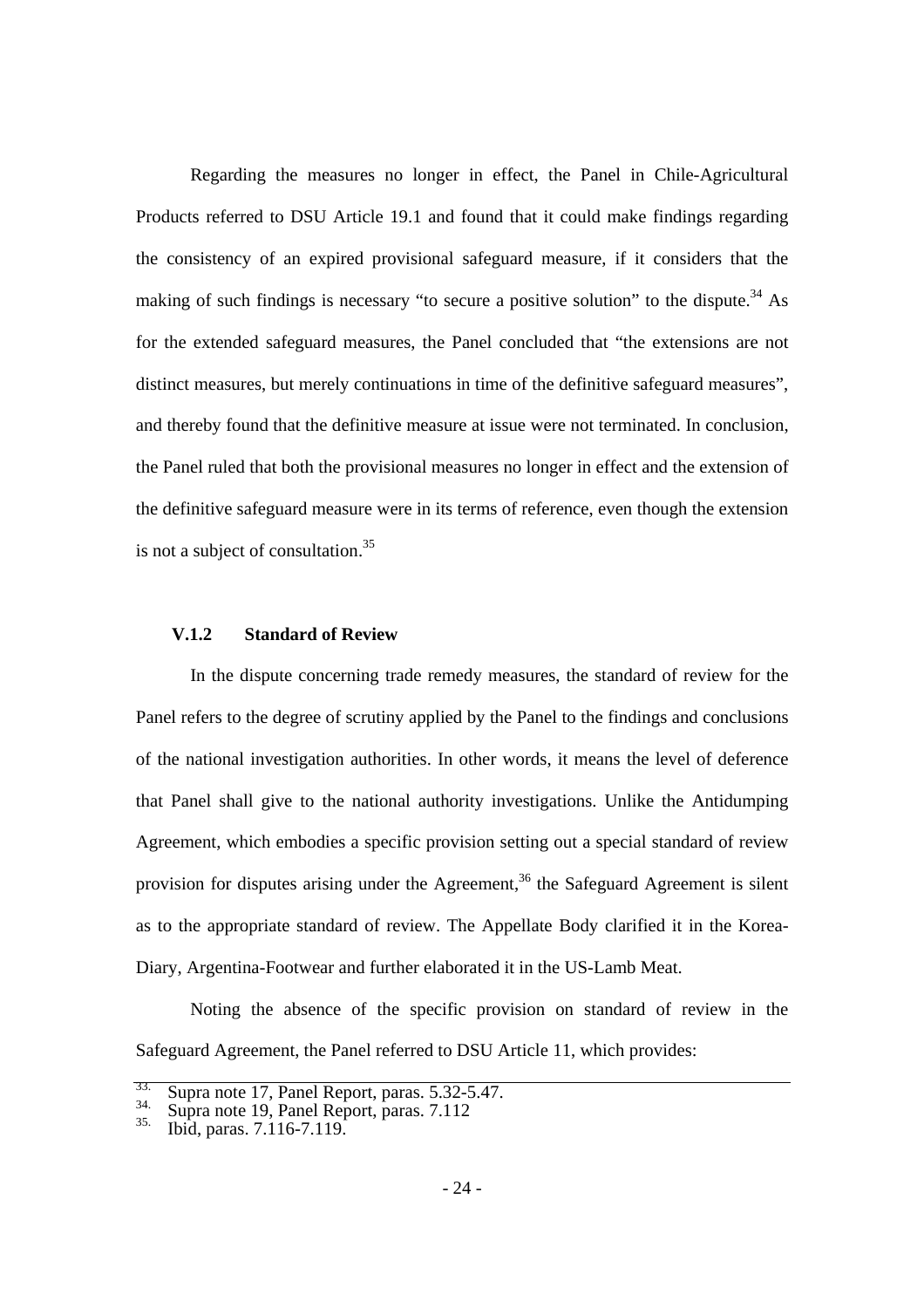"a panel should make an objective assessment of the matter before it, including an objective assessment of the facts of the case and the applicability of and conformity with the relevant covered agreements, and make such other findings as will assist the DSB in making the recommendations or in giving the rulings provided for in the covered agreements".37

The Panel properly stated that it should neither conduct a *de novo* review of, nor fully defer to the national authority investigation. The standard of review of the Panel is somewhere in between. In order to make an "objective assessment", the Panel must conduct "an examination of whether the national authority had examined all facts in its possession or which it should have obtained in accordance with Article 4.2 of the Agreement on Safeguards…whether adequate explanation had been provided of how the facts as a whole supported the determination made, and, consequently, whether the determination made was consistent with the international obligations of Korea".38 The Panel and Appellate Body in Argentina-Footwear and US-Wheat Gluten case shared a similar view.<sup>39</sup> Later, the standard of review was elaborated by the Appellate Body in the US-Lamb Meat. The Appellate Body explained, "the Panel's objective assessment under

Article 17.6 of Antidumping Agreement states:

In examining the matter referred to in paragraph 5: (i) in its assessment of the facts of the matter, the panel shall determine whether the authorities' establishment of the facts was proper and whether their evaluation of those facts was unbiased and objective. If the establishment of the facts was proper and the evaluation was unbiased and objective, even though the panel might have reached a different conclusion, the evaluation shall not be overturned; (ii) the panel shall interpret the relevant provisions of the Agreement in accordance with customary rules of interpretation of public international law. Where the panel finds that a relevant provision of the Agreement admits of more than one permissible interpretation, the panel shall find the authorities' measure to be in conformity with

the Agreement if it rests upon one of those permissible interpretations. 37. WTO, *Understanding on Rules and Procedures Governing the Settlement of* 

*Disputes*, 1994. 38. Supra note 14, Panel Report, para. 7.30. 39. Supra note 15, Appellate Report, paras. 116-121; and supra note 16, Panel Report, para. 8.4.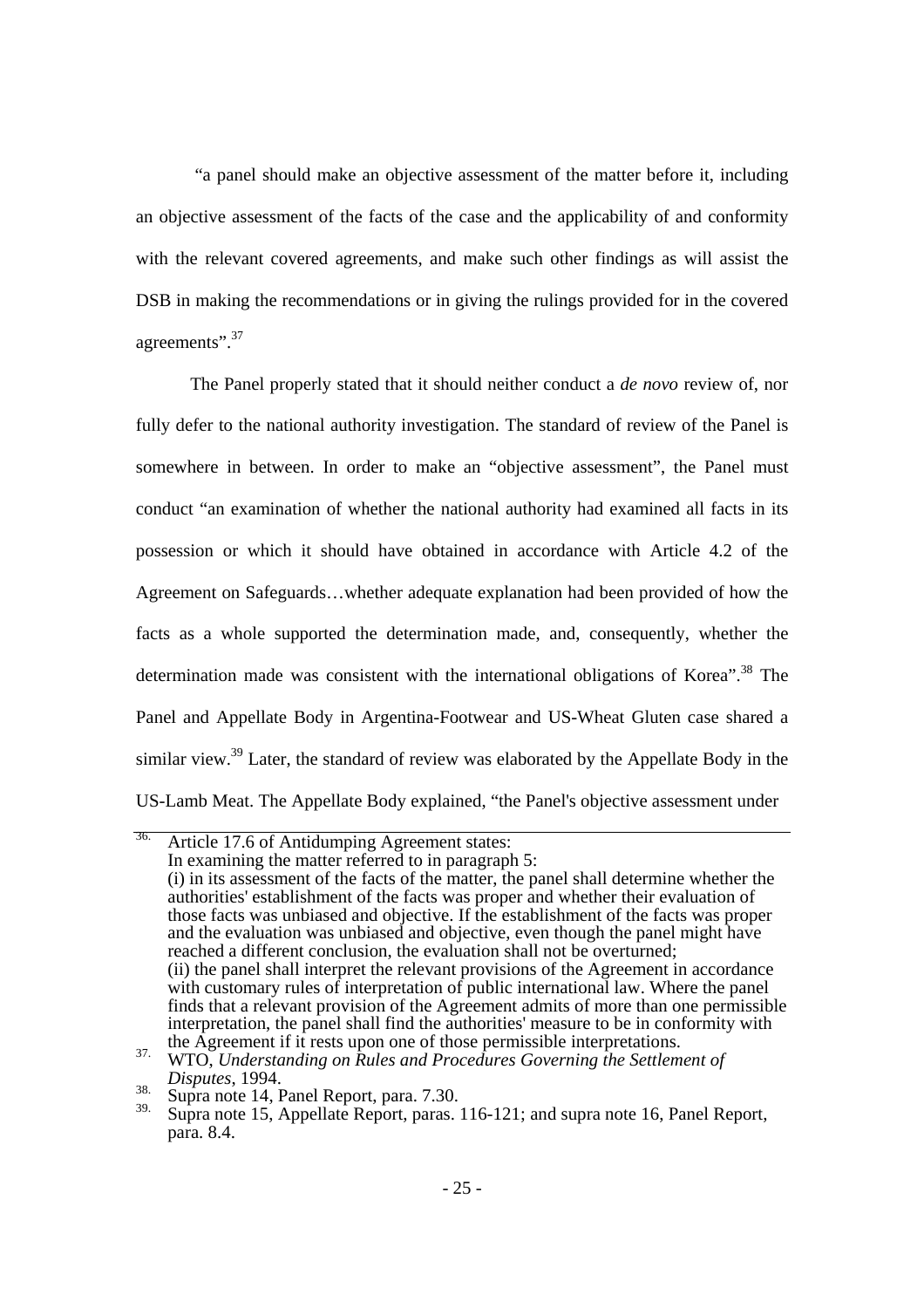Article 4.2(a) of the Safeguards Agreement involves a formal aspect and a substantive aspect. The formal aspect is whether the competent authorities have evaluated all relevant factors. The substantive aspect is whether the competent authorities have given a reasoned and adequate explanation for their determination…. including an evaluation of the 'bearing', or the 'influence' or 'effect' or 'impact' that the relevant factors have on the 'situation of the domestic industry'".<sup>40</sup> It stated further that a panel can assess the adequacy of a competent authorities' explanation "only if the panel critically examines that explanation, in depth, and in the light of the facts before the Panel. Panels must, therefore, review whether the competent authorities' explanation fully addresses the nature, and, especially, the complexities, of the data, and responds to other plausible interpretations of that data. A panel must find, in particular, that an explanation is not reasoned, or is not adequate, if some alternative explanation of the facts is plausible, and if the competent authorities' explanation does not seem adequate in the light of that alternative explanation."41 It seems that the national authority has to examine all the alternative reasoning and prove the appropriateness of its own. In addition, all of these reasoning and evaluation should be embodied in the investigation report.

Generally, disputed issues consist of legal issues and factual issues. Panel review legal issues *de novo*. For example, Panel interprets the WTO rules at its full discretion regardless of the determination made by the national authority of Members. As to the factual issue, Panel accords greater deference to the national authority determination. In this sense, the Panel will examine the adequacy of reasoning and the scope of the facts in the domestic investigation.

<sup>&</sup>lt;sup>40.</sup> Supra note 17, Appellate Body Report, paras. 103-104.<br><sup>41.</sup> Supra note 17, Appellate Body Report, para. 106.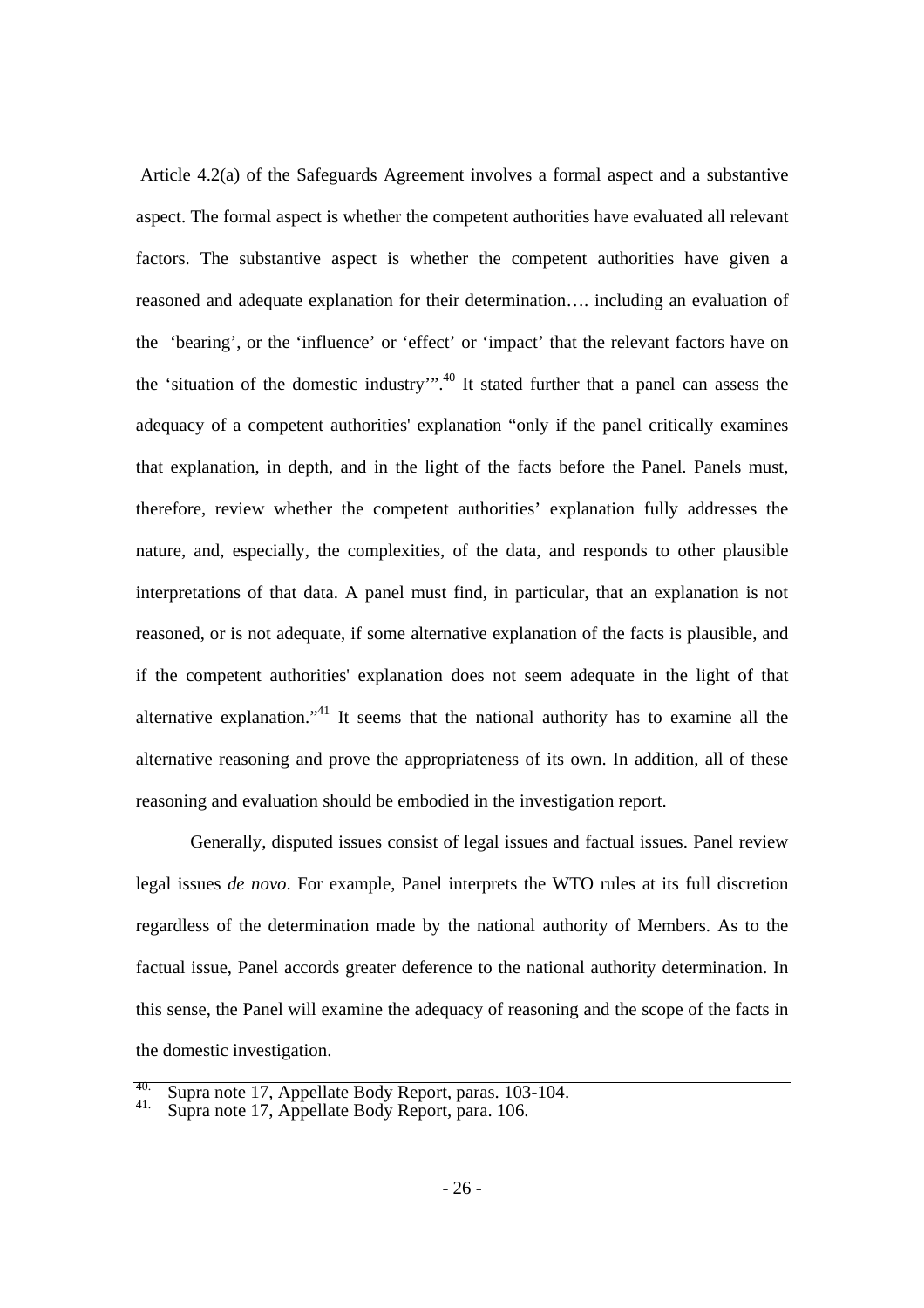Nevertheless, what are appropriate criteria for evaluation of the level of adequacy? Though the Appellate Body's ruling in US-Lamb Meat gives some reference, it is still not clear enough. The evaluation of adequacy reasoning is a matter of subjectivity. The different reasoning can be drawn from the different perspective. Some of them may support the determination, while some may not. Which reasoning is sounder? It will be difficult both for the national authority and for the Panel.

With regard to the scope of facts, Panel in Korea-Diary case stated that Panels should base their examination on the investigating authority's determination and all the evidence that the investigating authority gathered and reflected in the investigating report of the final determination.<sup>42</sup> It was upheld by the Appellate Body. However, shall the national authority examine the evidence not presented to it by interested parties in the investigation? The Panel in the US-Wheat Gluten case ruled it is not national authority's obligation.43 The Appellate Body reversed the Panel's ruling and stated authority was precluded from "remaining passive in the face of possible shortcomings in the evidence submitted" and must actively seek out pertinent information.<sup>44</sup> The problem of information seeking thereby arose. What if the pertinent data is not available? In some instances, out of question, such a requirement would be both impractical and unrealistic. According to the Appellate Body ruling in US-Lamb Meat, the data before the competent authorities must be sufficiently representative. What is sufficient in any given case will depend on the particularities of the situation at issue.<sup>45</sup>

Moreover, the degree of deference to the domestic investigation is consistent with

<sup>&</sup>lt;sup>42.</sup> Supra note 14, Panel Report, para. 7.30.<br><sup>44.</sup> Supra note 16, Panel Report, para. 8.6.<br> $\frac{44}{45}$ . Supra note 17, Appellate Body Report, para. 132.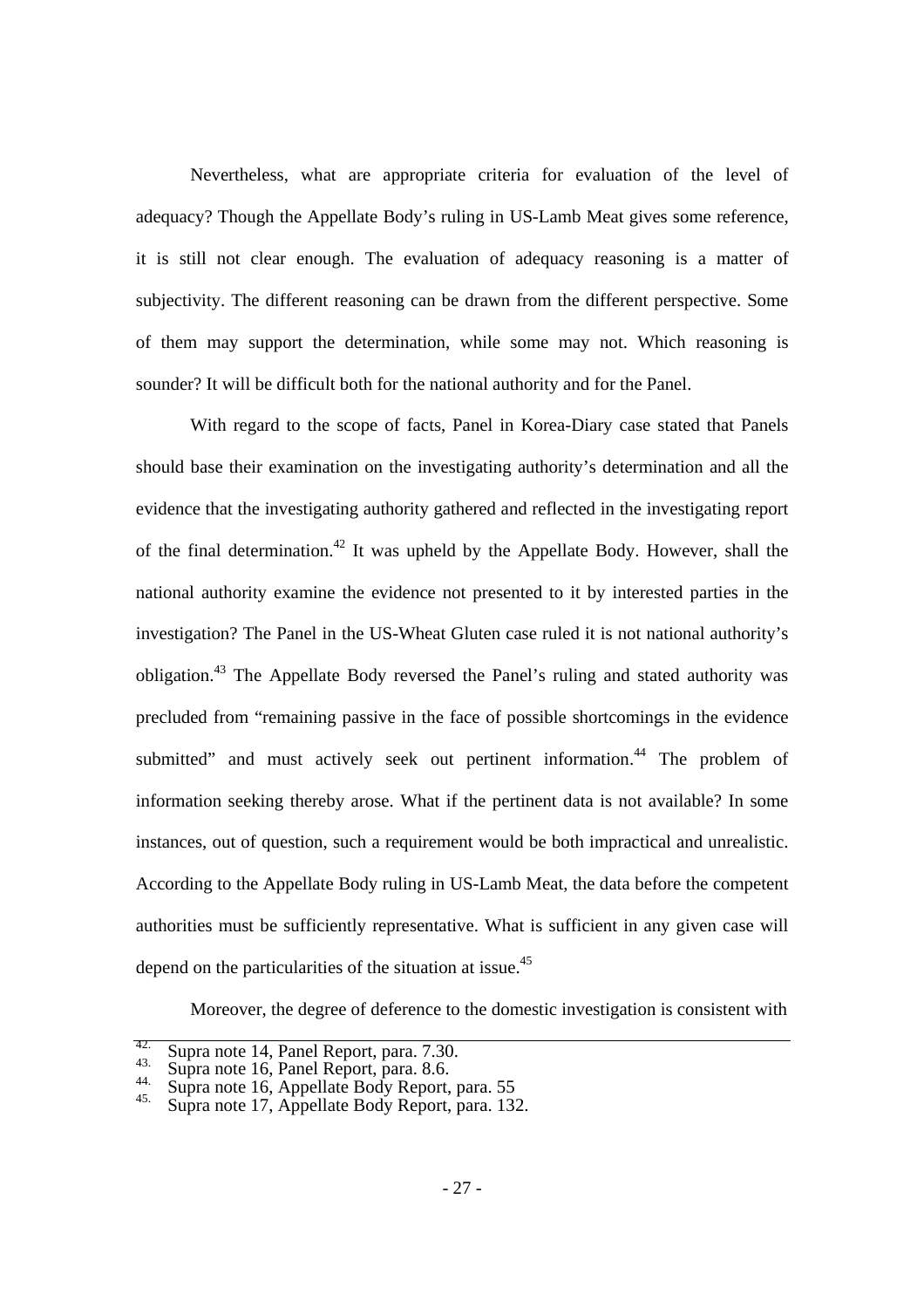Members' stance towards the safeguard measure. If Members regard that safeguard measure should be further disciplined, less deference will be given to the domestic investigation. By contrast, If Members think that more incentives should be provided to encourage the use of the safeguards, greater deference seems necessary. Since the WTO Members themselves are facing the dilemma of the choice between "tightening the discipline" and "relaxing the discipline", a specific and strict standard of review may cause problems as well.

#### **V.2. Substantive issues**

#### **V.2.1 Relationship between GATT Article XIX and Safeguard Agreement**

The continuing applicability of GATT Article XIX was challenged by Uruguay Round Safeguard Agreement since its coming into force. The Safeguard Agreement states in its preamble that Members recognize "the need to clarify and reinforce the disciplines of GATT 1994, and specifically those of its Article XIX....".<sup>46</sup> Then, Article 1 provides that "the Agreement establishes rules for the application of safeguard measures which shall be understood to mean those measures provided for in Article XIX of GATT 1994".<sup>47</sup> In addition, Article 10 requires Members to terminate all existing safeguard measures taken pursuant to Article XIX of GATT 1947 no later than eight years after their application or five years after the WTO agreement takes effect, which ever comes later.<sup>48</sup> Article 11.1(a) emphasizes that Members "shall not take or seek any emergency action on imports of particular products as set forth in Article XIX of GATT 1994 unless such action conforms with the provisions of that Article applied in accordance with this

<sup>46.</sup> WTO, *Safeguard Agreement*, 1994. 47. Ibid.

Ibid.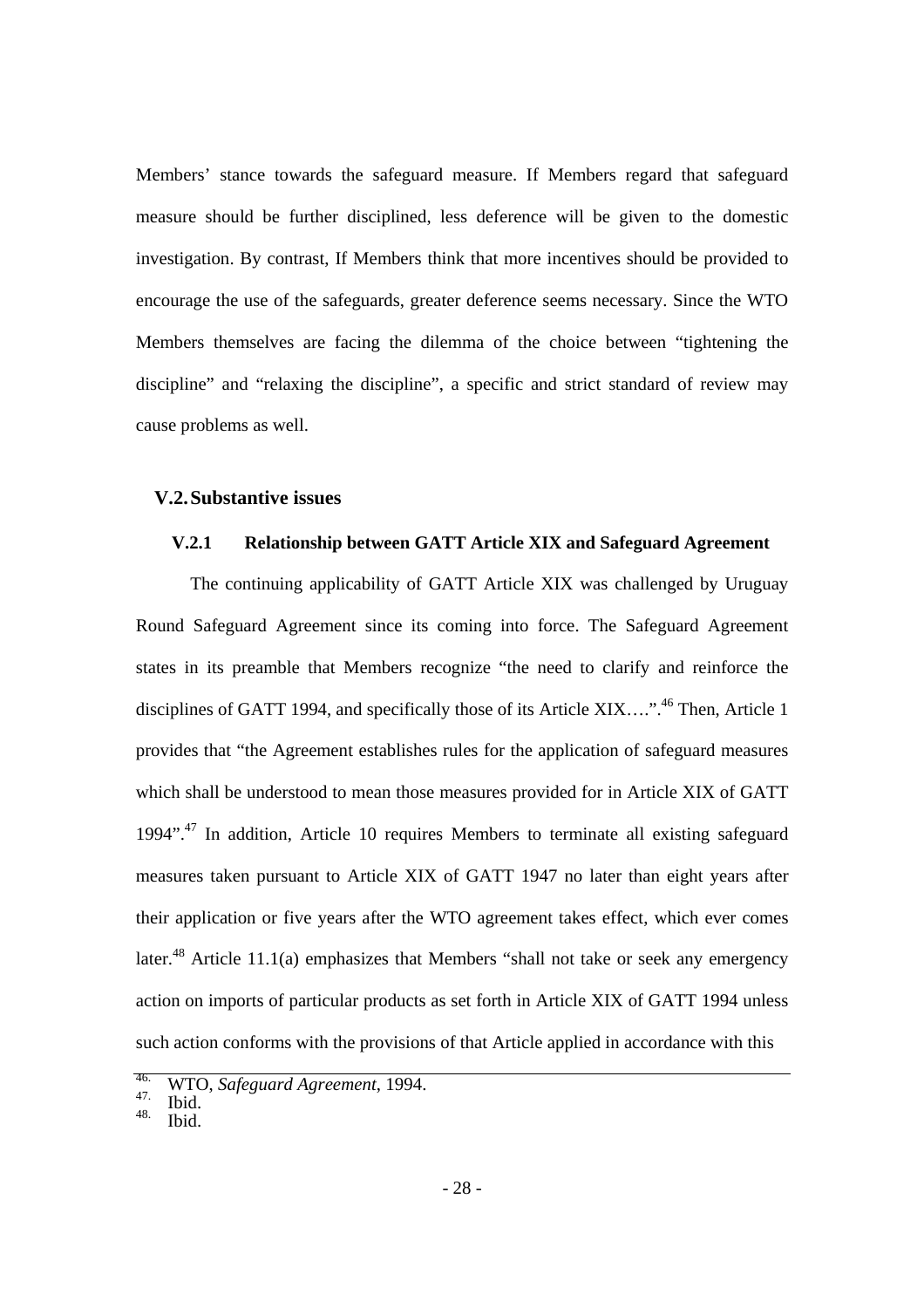Agreement".<sup>49</sup> Practically, no language in Safeguard Agreement defines the legal relationship between GATT Article XIX and Safeguard Agreement.

The issue was raised in three WTO safeguard cases, i.e., Argentina-Footwear, Korea-Dairy and US-Lamb Meat, and was thereby addressed by Appellate Body. In both the Argentina-Footwear and Korea-Dairy, the Panels concluded that safeguard measures that meet the requirements of the Safeguard Agreement are necessarily consistent with the requirements GATT Article XIX, therefore, GATT Article XIX does not add any independent obligation to Members.<sup>50</sup> However, the Appellate Body overruled the Panels' decision. In reaching the conclusion, the Appellate Body first referred to Article II of Marrakesh Agreement Establishing the World Trade Organization (the WTO Agreement), which provides the agreements and associated legal instruments included in Annexes 1, 2 and 3... are integral parts of this Agreement, binding on all Members".<sup>51</sup> By this provision, the Article XIX of GATT 1994 and the Safeguard Agreement are "integral parts" of the WTO Agreement and "binding on all Members". "And, an appropriate reading of this 'inseparable package of rights and disciplines' must, accordingly, be one that gives meaning to all the relevant provisions of these two equally binding agreements".<sup>52</sup> Then, the Appellate Bodies moved to Article 1 and Article 11.1(a) of the Safeguard Agreement and found that the literal language thereof suggests "any safeguard measure imposed after the entry into force of the WTO Agreement must comply with the provisions of both the Agreement on Safeguards and Article XIX of the

<sup>&</sup>lt;sup>49.</sup> Ibid.<br>50. Supra note 15, Panel Report paras. 8.50–57, 8.69.

<sup>&</sup>lt;sup>51.</sup> WTO, Marrakesh Agreement Establishing the World Trade Organization, 1994.<br><sup>52.</sup> Supra note 15, Appellate Body Report, paras.79-81; and supra note 14, Appellate Body Report, paras.74-77.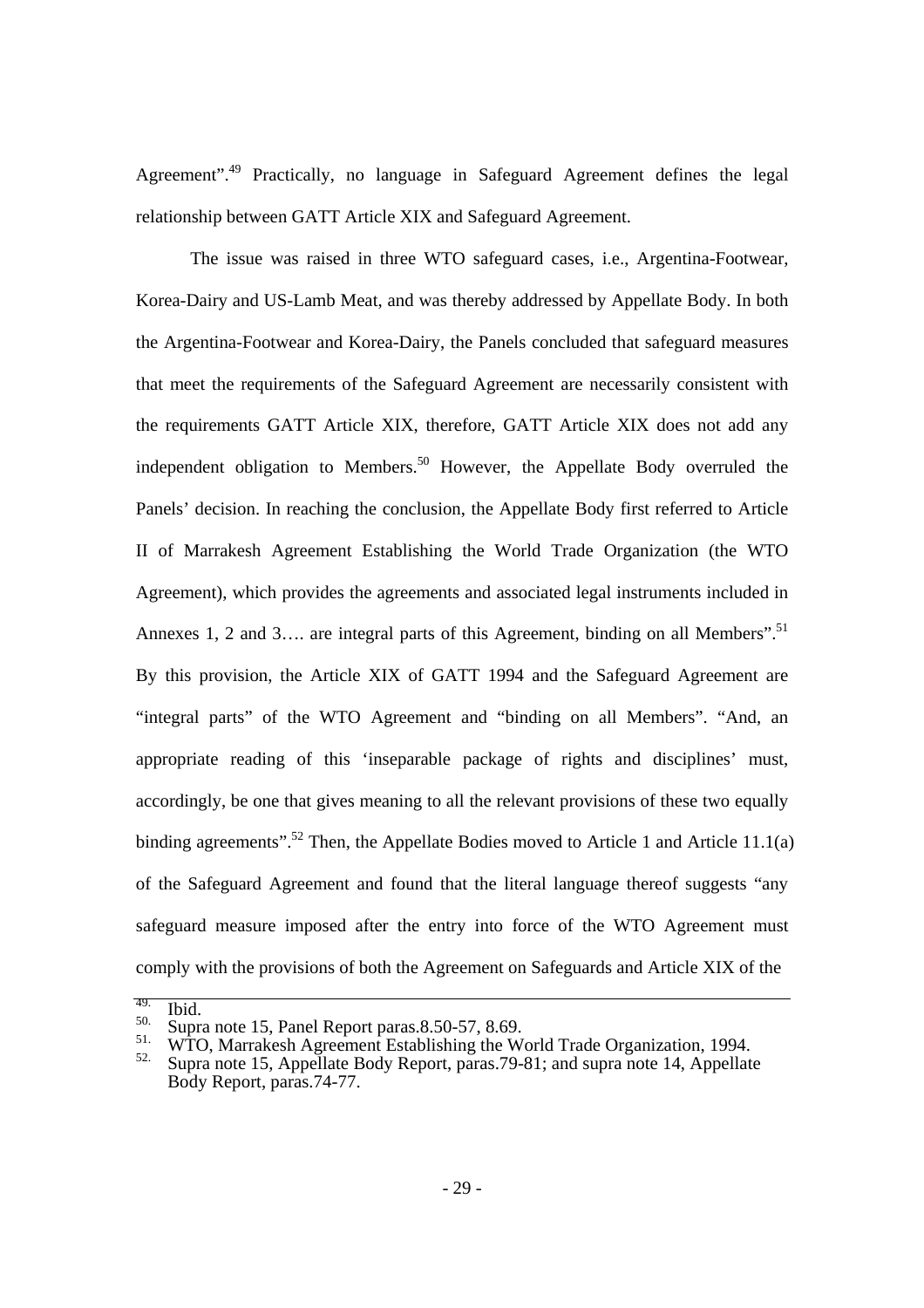GATT 1994".<sup>53</sup> Later in the US-Lamb Meat case, the Panel followed the Appellate Body decision in the Argentina-Footwear and Korea-Dairy cases.<sup>54</sup>

It is clear now that the Safeguard Agreement does not entirely replace GATT Article XIX. Instead, the provisions of Article XIX of the GATT 1994 and of the Agreement on Safeguards would apply cumulatively, except to the extent of a conflict between specific provisions.

#### **V.2.2 Unforeseen Developments**

The "unforeseen developments" requirement stated in GATT Article XIX has always been a critical controversy since its existence. The issue was first raised in the US-Hatter's Fur in the early GATT period and its legal implication was reviewed several times by WTO Panels and Appellate Bodies.

With reference to the GATT Article XIX  $1(a)$ , <sup>55</sup>

"If, as a result of unforeseen developments and of the effect of the obligations incurred by a Member under this Agreement, including tariff concessions, any product is being imported into the territory of that Member in such increased quantities and under such conditions as to cause or threaten serious injury to domestic producers in that territory of like or directly competitive products, the Member shall be free, in respect of such product, and to the extent and for such time as may be necessary to prevent or remedy such injury, to suspend the obligation in whole or in part or to withdraw or modify the concession. (emphasis added)"

<sup>&</sup>lt;sup>53</sup>. Supra note 15, Appellate Body Report, paras.82-84; and supra note 14, Appellate Body Report, para.78.

 $54.$  See supra note 17, Panel Report para.7.11.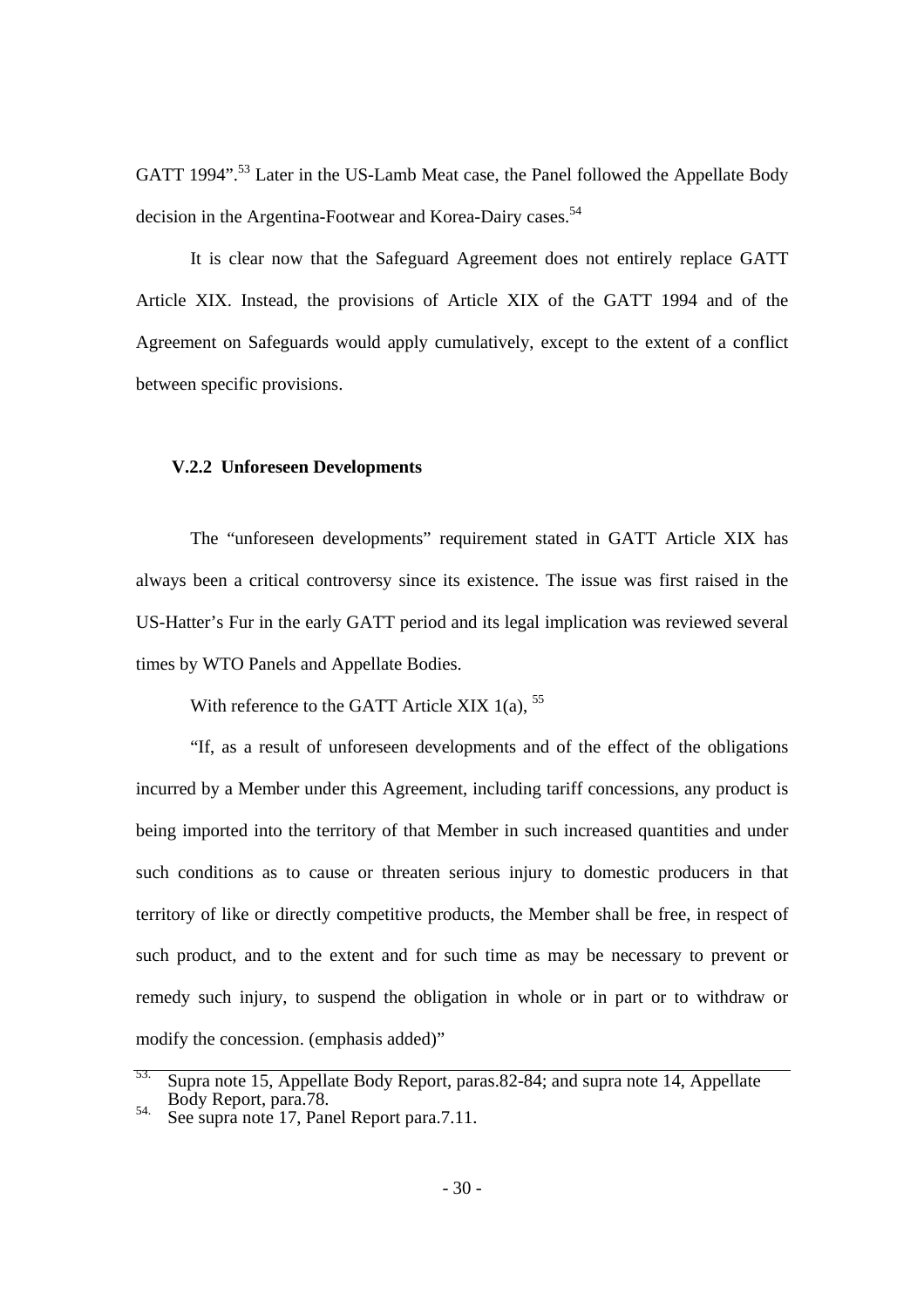55. WTO, *Safeguard Agreement,* 1994 Also as Article 2.1 of the Safeguard Agreement states:<sup>56</sup>

"A Member may apply a safeguard measure to a product only if that Member has determined, pursuant to the provisions set out below, that such product is being imported into its territory in such increased quantities, absolute or relative to domestic production, and under such conditions as to cause or threaten to cause serious injury to the domestic industry that produces like or directly competitive products. (footnote omitted)"

In comparing the language in these two paragraphs, the requirement of "as a result of unforeseen developments and of the effect of the obligations incurred by a Member under this Agreement, including tariff concessions", embodied by GATT Article XIX 1(a), was omitted from the text of Safeguard Agreement. Does it mean that the "unforeseen developments" requirement would not have legal effect since the entry into force of WTO Agreement? Alternatively, if it is still applicable, what does it imply? How will it be applied and influence the safeguard system?

Based on the conclusion that the provisions of Article XIX of the GATT 1994 and of the Agreement on Safeguards would apply cumulatively and all the relevant provisions should be given the meaning, the Appellate Body in Argentina-Footwear and Korea-Dairy cases ruled that "unforeseen developments" does have meaning. In their view, if the negotiators "had intended to expressly omit this clause, the Uruguay Round negotiators would and could have said so in the Safeguard Agreement. They did not."<sup>57</sup>

By virtue of this inference, the Appellate Body began to interpret the meaning of "unforeseen developments". Having noted that the dictionary meaning for "unforeseen" is synonymous with "unexpected", the Appellate Body concluded that the ordinary

56. Ibid.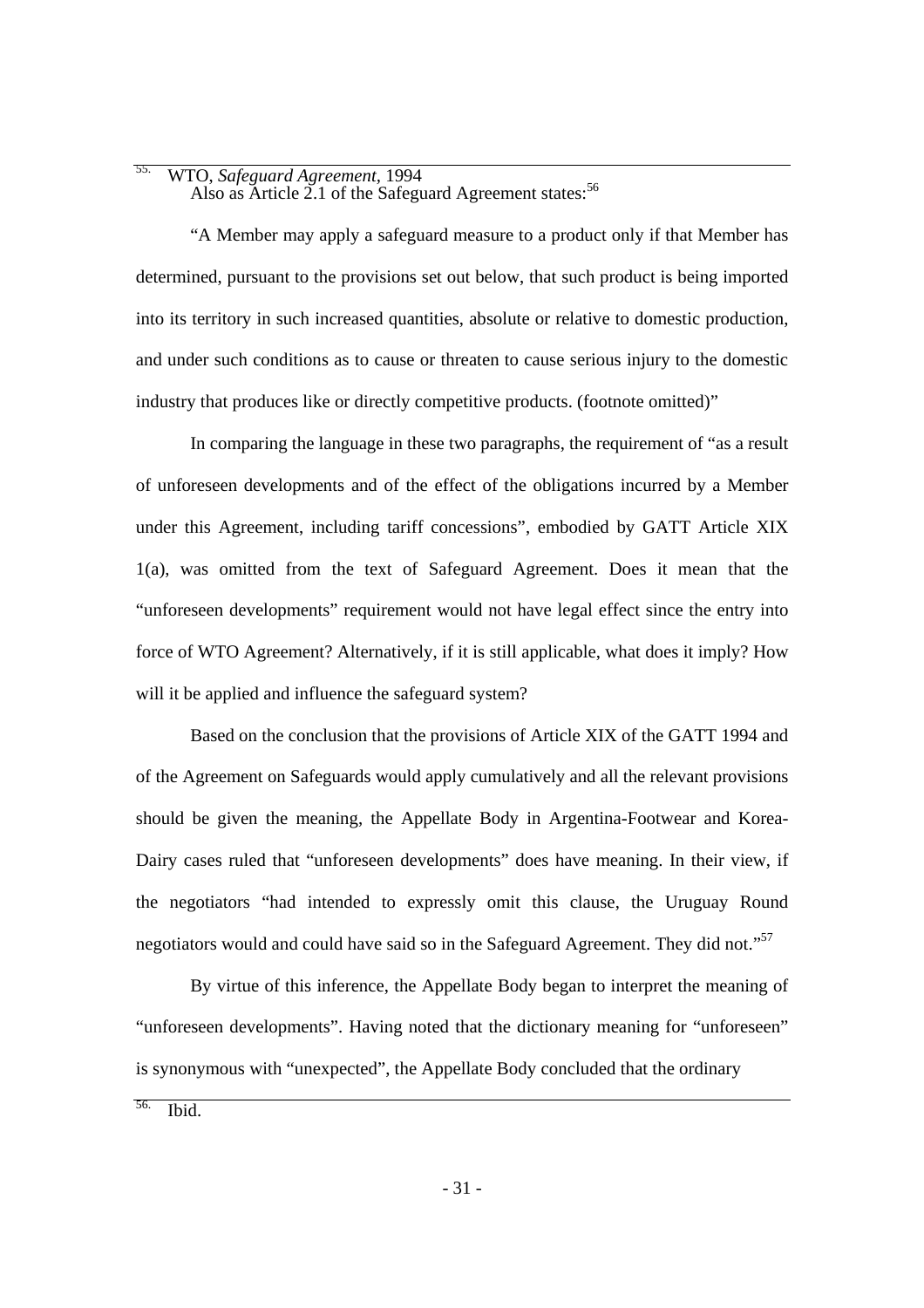Supra note 15, Appellate Body Report, para. 88; and supra note 14, Appellate Body Report, para. 82. meaning of the phrase "as a result of unforeseen developments" requires that the developments which led to a product being imported in such increased quantities and under such conditions as to cause or threaten to cause serious injury to domestic producers must have been "unexpected".58 While the Appellate Body does not view the first clause of GATT Article XIX "as independent conditions for the application of a safeguard measure additional to the conditions set forth in the second clause of that paragraph",<sup>59</sup> it does believe that "the first clause describes certain circumstances which must be demonstrated as a matter of fact in order for a safeguard measure to be applied consistently with the provisions of Article XIX of the GATT 1994 $\cdot$ <sup>60</sup>.

However, it remains unclear that how the "independent condition" distinct from "factual circumstances". The Panel in US-Lamb Meat cases regarded the latter implied a lesser threshold than the former. Based on the previous Appellate Body decisions, the Panel further made a distinction between "unforeseen" and "unforeseeable", such that the safeguard determination must be specific to the factual circumstances of the particular case, that is, what was and was not actually "foreseen", rather than what might or might not have been theoretically "foreseeable".<sup>61</sup> As to the coverage of "unforeseen" developments", the Panel refers to the GATT US-Hatter's Fur case, in which the Working Party focused on the scale of the particular change in fashion and its duration as well as the degree of its impact on the competitive situation. With respect to when and where the "unforeseen development" should be demonstrated, the Appellate Body see a

<sup>&</sup>lt;sup>58.</sup> Supra note 15, Appellate Body Report, para. 91; and supra note 14, Appellate Body Report, para. 84.

<sup>&</sup>lt;sup>59.</sup> Supra note 15, Appellate Body Report, para. 92; and supra note 14, Appellate Body Report, para. 85. 60. Ibid.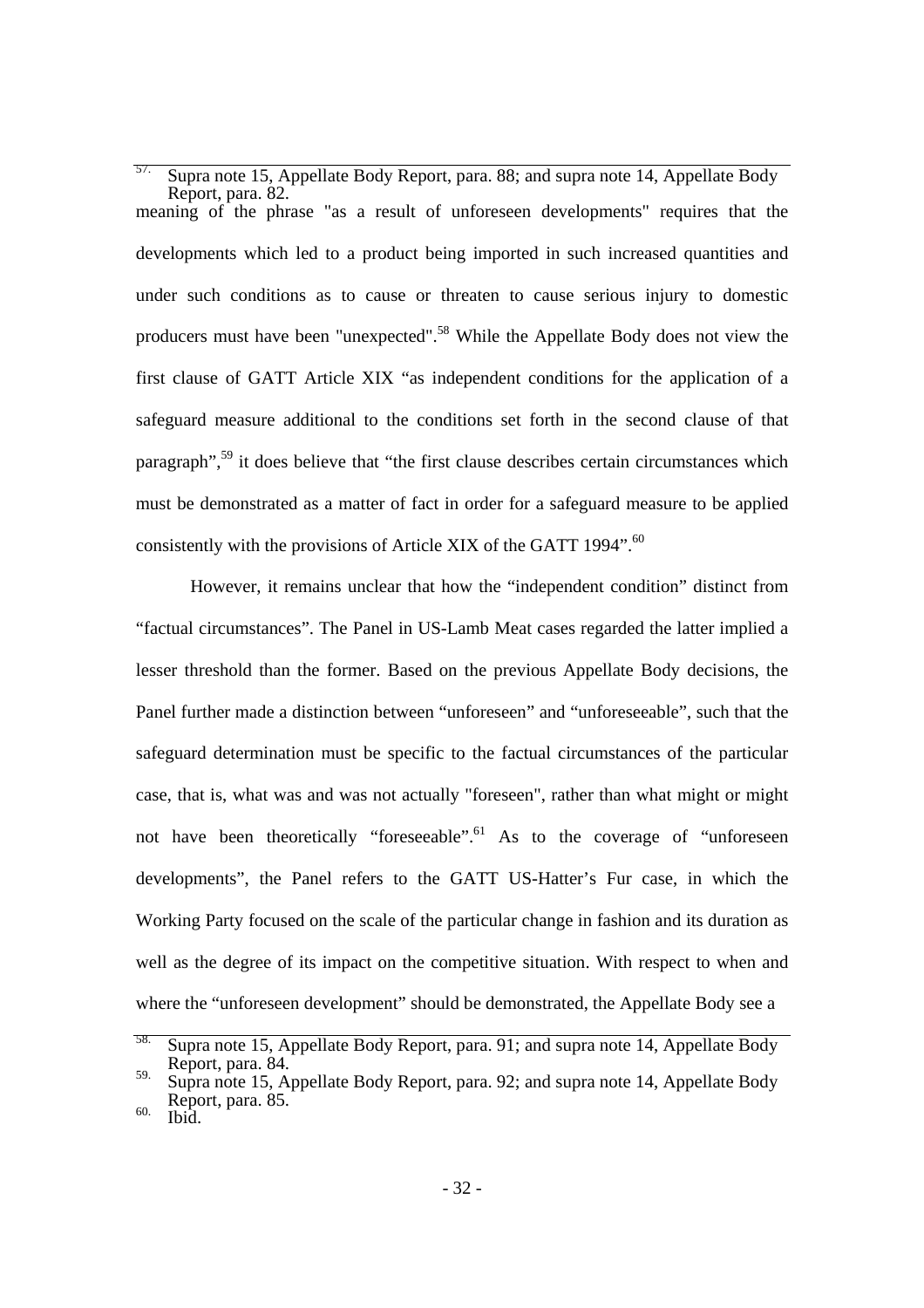<sup>61.</sup> Supra note 17, Panel Report, paras. 7.21-7.22. logical connection between the conditions set forth in Article XIX and the "circumstances", such as "unforeseen developments". The Appellate Body then ruled that the "logical connection" "dictates that the demonstration of the existence of these circumstances must also feature in the same report of the competent authorities". $62$ Consequently, the "unforeseen development" as a "factual circumstances" must be demonstrated in the published report before the safeguard measure is applied. In finding the US failed to meet the demonstration requirement, the Appellate Body executed judicial economy and did not examine what is the standard to establish and how to evaluate "unforeseen developments".

The Panel in Argentina-Peaches further clarified that the factual demonstration of the existence of "unforeseen developments" was a "prerequisite" for and should be made in the competent authorities' report before application of a safeguard measure. $63$  Yet, It does not agree with the Appellate Body's interpretation in Argentina-Footwear that the increased quantities of imports should have been "unforeseen" or "unexpected". It held that the link between "imports in such increased quantities and under such conditions" and the "unforeseen developments", under which the former was resulted from the latter, meant that they were two distinct things and must not be equated. Based on the above ruling, the Panel later stated that the increase in imports, or the way in which they were being imported, was unforeseen does not constitute a demonstration of the existence of "unforeseen developments."64 As to the factors constituting "unforeseen developments", the Panel said the supporting reasoning should be provided first, and then the specific developments should be "unforeseen" at time the relevant obligation was negotiated,

 $\frac{62}{63}$ . Supra note 17, Appellate Body Report, para. 72. Supra note 20, Panel Report, paras. 7.13-7.14.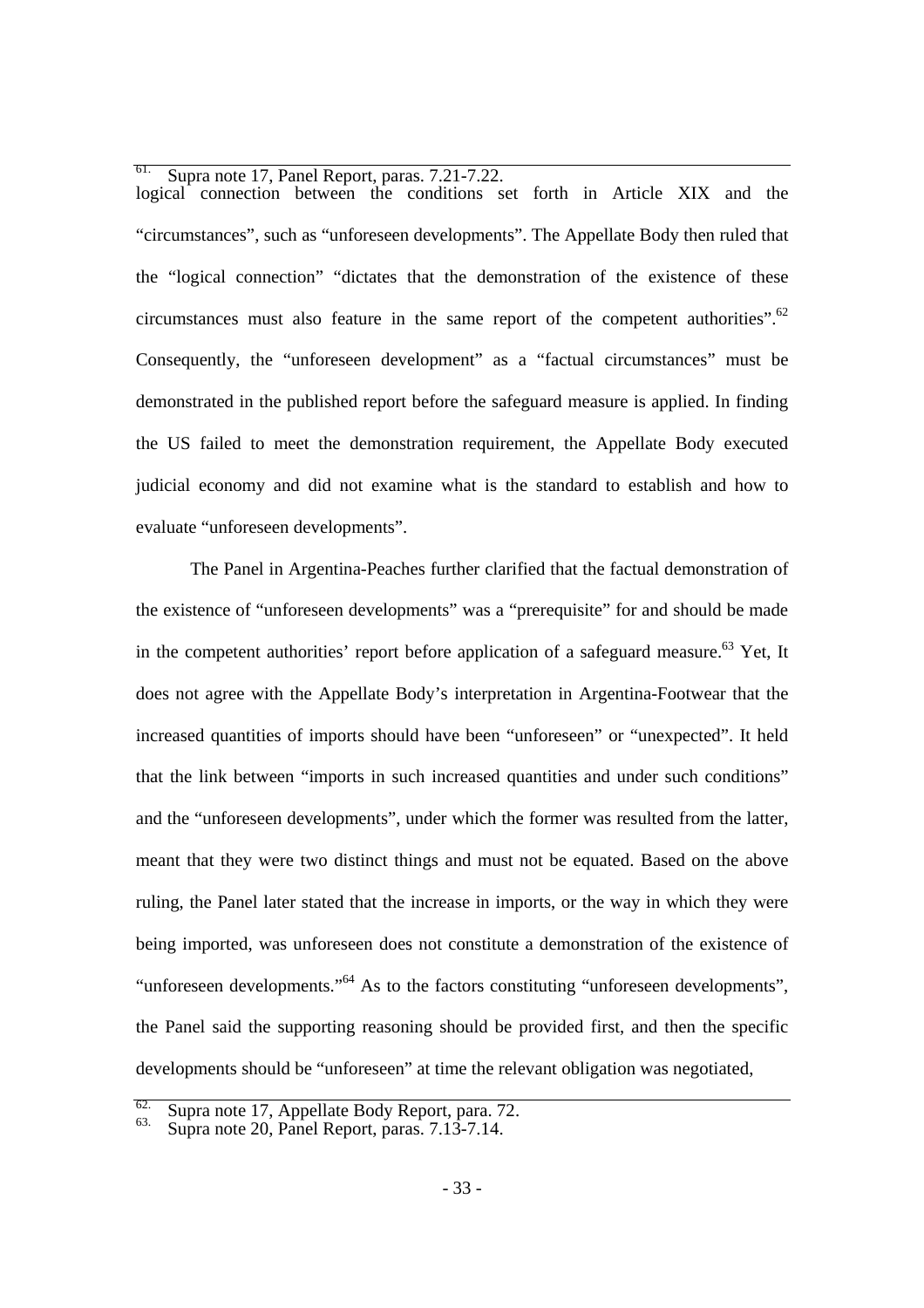Supra note 20, Panel Report, paras. 7.17-7.24. which were required to be demonstrated in the report.<sup>65</sup> In my view, the Panel's approach in interpretation of the requirement is based on the original literal meaning of the treaty and thereby acceptable in this sense. But, how the Appellate Body will rule on it remains an unknown question.

The dispute settlement practice regarding safeguards to date suggests that the incorporation of the "unforeseen development" requirement into the current safeguard system is necessary and consistent with the WTO rules. However, the purpose of the Safeguard Agreement is to clarify and reinforce the GATT safeguard disciplines, especially those in Article XIX. Resurrecting the old clause in Article XIX as a legal requirement would undermine the clarity and discourage the use of safeguards.<sup>66</sup>

Firstly, as shown in the dispute settlement, the Panel and Appellate Body interpreted "unforeseen" as "unexpected" and considered the distinction between "unforeseen" and "unforeseeable" is important, in that the former term implies a lesser threshold than the latter one. It implies that even though the relevant development is foreseeable, the Member's failure to foresee it is justifiable. This interpretation opens a very dangerous door to encourage Members' inadvertence in application of safeguard measures. Besides, the Panel and Appellate Body's explanation of the distinction between "unforeseen" and "unforeseeable" does not make much sense. In order to explain the difference, the Panel and Appellate Body refers to the Working Party's ruling in US-Hatter's Fur, which states: "the term 'unforeseen developments' should be interpreted to mean developments occurring after the negotiation of the relevant tariff

<sup>65.</sup> Supra note 20, Panel Report, paras. 7.24-7.30. 66. Yong-Shik Lee, *Destabilization of the Discipline on Safeguards?: Inherent Problems*  with the Continuing Application of Article XIX after the Settlement of the Agreement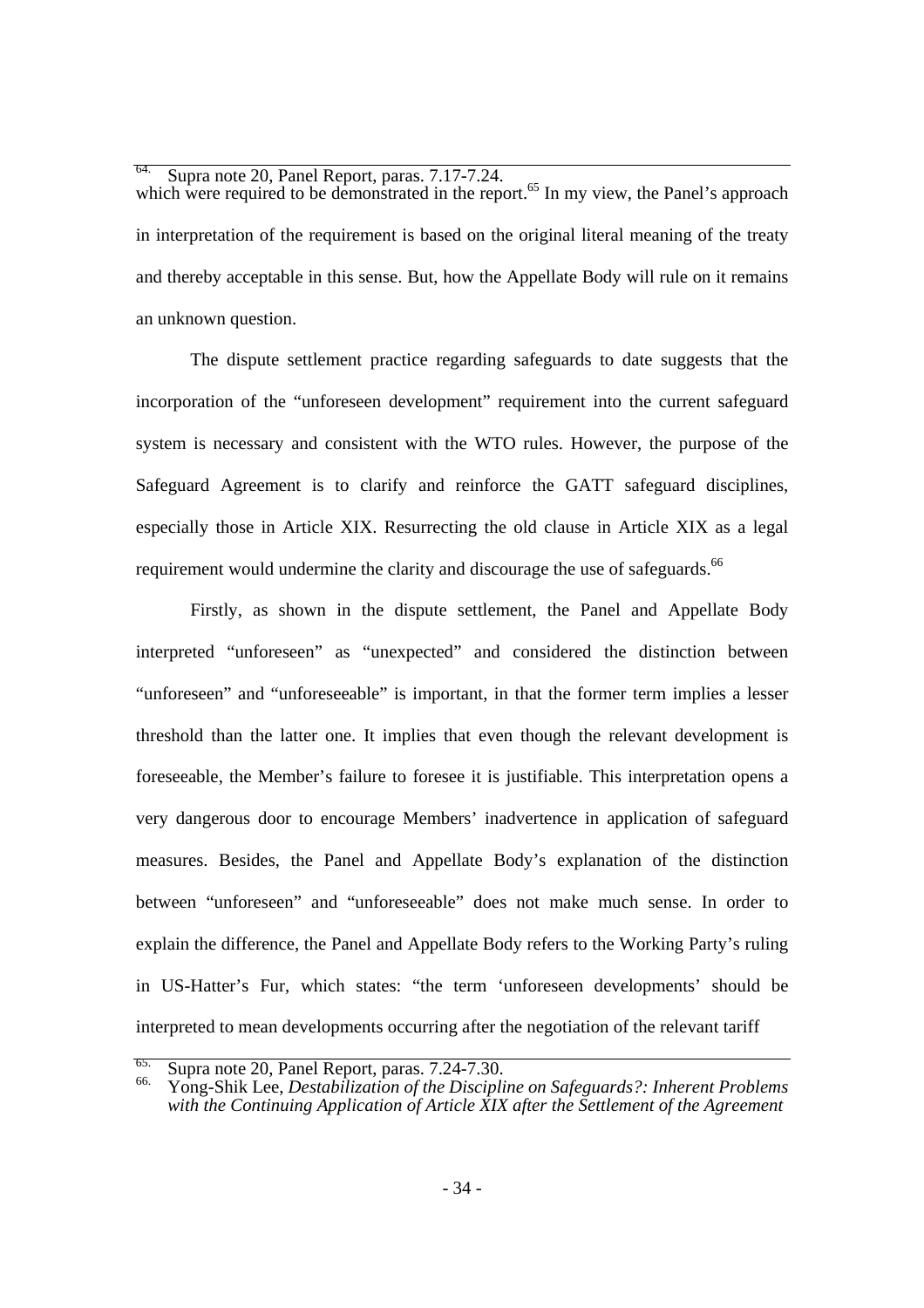*of Safeguards,* Journal of World Trade, vol. 35(6), 1235-1346, Netherlands: Kluwer Law International, 2001. concession which it would not be reasonable to expect that the negotiators of the country making the concession could and should have foreseen at the time when the concession was negotiated". $67$  The interpretation is quite controversial. It seems that the Working Party actually apply the criteria of foreseeability in that case. Here the Working Party interpreted the "unforeseen development" must occur after the negotiation of relevant tariff concession. What if the tariff concession was negotiated in Kennedy Round? Based on this interpretation, it may be justifiable for Members to claim any development as "unforeseen" after a lapse of 35 years since the conclusion of the negotiation. What's more, as a matter of subjective requirement, it is very difficult to judge the degree and adequacy of the "unforeseen developments" on an objective basis, especially when the standard of which remain unknown in the dispute settlement practice. In general, the equivocal wording of "unforeseen developments" and the ambiguous interpretation leads to confusion, resulting in the fact that this requirement has been one of the most frequently disputed issues under the WTO DSU.

Secondly, the Appellate Body's reasoning is questionable. In their view, if the negotiators "had intended to expressly omit this clause, the Uruguay Round negotiators would and could have said so in the Safeguard Agreement. They did not."<sup>68</sup> Insofar as I can see, if the negotiators had intended to keep "unforeseen developments" in effect, they would and could have said so in the Safeguard Agreement, as they did in the Antidumping Agreement.<sup>69</sup> But they did not. The approach may be not so sound. However, if we look into the negotiation history of the Safeguard Agreement, the earlier

<sup>67.</sup> GATT documents, *Report of the Intersessional Working Party on the Complaint of Czechoslovakia Concerning the Withdrawal by the United States of a Tariff*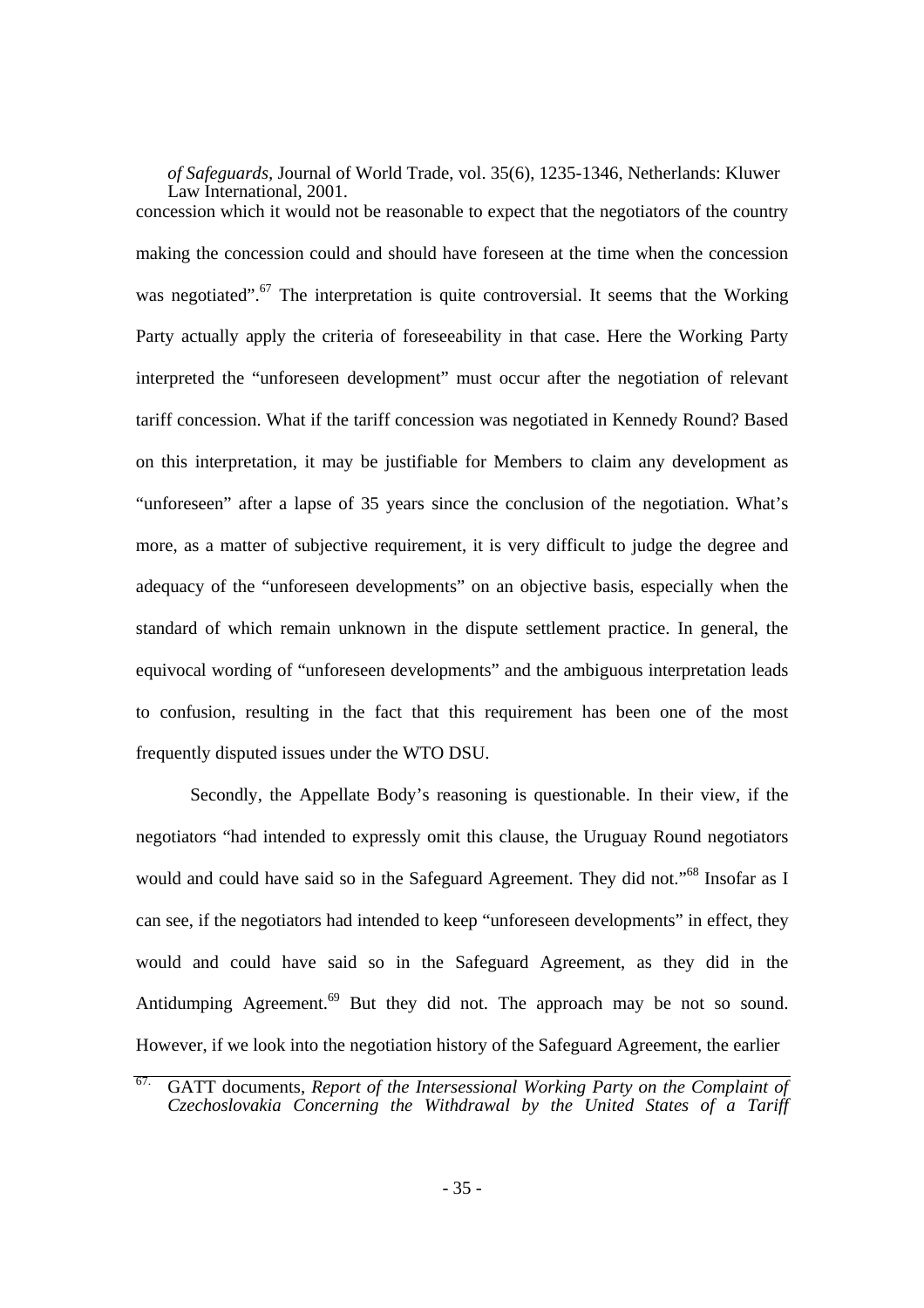*Concession under the Terms of Article XIX*, ("Hatters' Fur"), GATT/CP/106, 22 October 1951.  $68.$  Supra note 57.

draft of the Safeguard Agreement containing the clause of "unforeseen developments" was rejected by major trading Members.<sup>70</sup> It reveals the fact that the omission of the clause was intentional. In this sense, the Panel interpretation in Argentina-Footwear and Korea-Diary cases is consistent with the negotiating history.

Thirdly, going back to the most fundamental question, why is safeguard necessary in the multilateral trading system? As explained in the earlier section, for one thing, safeguard is emergency protection against fair trade practice for restoration of competitiveness and orderly contraction; for another thing, it serves as a safety valve. As emergency protection against fair trade practice, it must be strictly disciplined. As safety valve, Members shall encourage its use in alternative for unilateral protective practices, such as ERAs and antidumping, to further trade liberalization. Is the revival of the "unforeseen developments" clause helpful to these two requirements? The facts suggest that deeper ambiguity incurred by this clause causes destructive confusions, which would undermine the integrity and development of the safeguard system.

Article 1 of Agreement on Implementation of Article VI of the General Agreement on Tariffs and Trade 1994 (Antidumping Agreement" states: An anti-dumping measure shall be applied only under the circumstances provided for in Article VI of GATT 1994 and pursuant to investigations initiated and conducted in accordance with the provisions of this Agreement. The following provisions govern the application of Article VI of GATT 1994 in so far as action is taken under anti-<br>dumping legislation or regulations. See WTO, Antidumping Agreement, 1994.

 $\frac{1}{20}$ . Indeed, the inclusion of an "unforeseen" test in the June 1989 negotiating draft of the Safeguard Agreement was rejected in the July 1990 negotiating draft. Ironically, the Members rejected the 1989 draft included EC, the complainant arguing for the effectiveness of "unforeseen developments" in both Argentina-Footwear and Korea-Diary cases. See Terence P. Stewart, ed., *The GATT Uruguay Round: A Negotiating History (1986-1992)*, vol. 2: Commentary, Table 6, p.1791, Boston: Kluwer Law.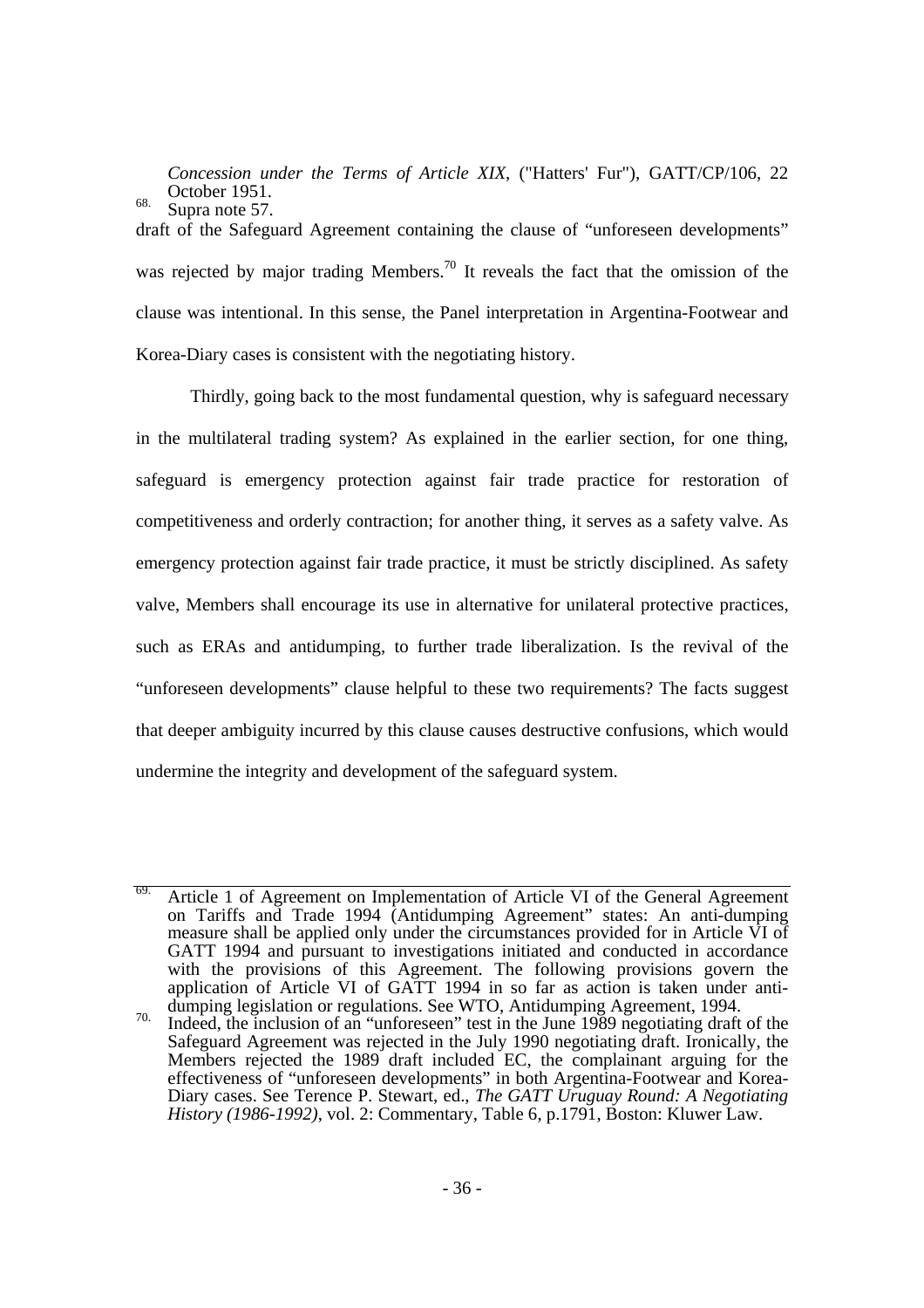#### **V.2.3 Applicability of Article XIII of GATT 1994**

Article XIII (See Appendix 3) of GATT 1994 provides the non-discriminatory administration of quantitative restrictions.<sup>71</sup> Safeguard Agreement Article 5 also deals with some of the issues regarding quantitative restrictions that are found in Article XIII of GATT 1994, i.e., level of quantitative restriction<sup>72</sup> and methodologies of quota allocation<sup>73</sup>. However, Safeguard Agreement Article 5 does not cover the administration of tariff quota, which falls within the ambit of Article XIII: 5 of GATT 1994. Can Article XIII: 5 of GATT 1994 apply to Safeguard Agreement? This issue became prominent in US-Line Pipe case.

There, Korea argued that the safeguard measure of the US, as a tariff quota, was subject to the requirement of GATT Article XIII, while the US opposed. The US referred to Appellate Body Report in Argentina-Footwear and argued that Safeguard Agreement incorporates Article XIX, not Article XIII.<sup>74</sup> The Panel first made clear that the safeguard measure applied by the US was in the form of tariff quota an Article XIII "expressly applies to tariff quota by virtue of Article XIII:  $5$ ".<sup>75</sup> Examining the Appellate Body's

<sup>&</sup>lt;sup>71.</sup> See WTO, General Agreement on Tariffs and Trade, 1994.<br><sup>72.</sup> Safeguard Agreement Article 5.1 provides, "A Member shall apply safeguard measures only to the extent necessary to prevent or remedy serious injury and to facilitate adjustment. If a quantitative restriction is used, such a measure shall not reduce the quantity of imports below the level of a recent period which shall be the average of imports in the last three representative years for which statistics are available, unless clear justification is given that a different level is necessary to prevent or remedy serious injury. Members should choose measures most suitable for

 $173.$  Safeguard Agreement Article 5.2(a) provides, "In cases in which a quota is allocated among supplying countries, the Member applying the restrictions may seek agreement with respect to the allocation of shares in the quota with all other Members having a substantial interest in supplying the product concerned. In cases in which this method is not reasonably practicable, the Member concerned shall allot to Members having a substantial interest in supplying the product shares based upon the proportions, supplied by such Members during a previous representative period, of the total quantity or value of imports of the product, due account being taken of any special factors which may have affected or may be affecting the trade in the product".<br>Supra note 18, Panel Report, paras. 7.25-7.27.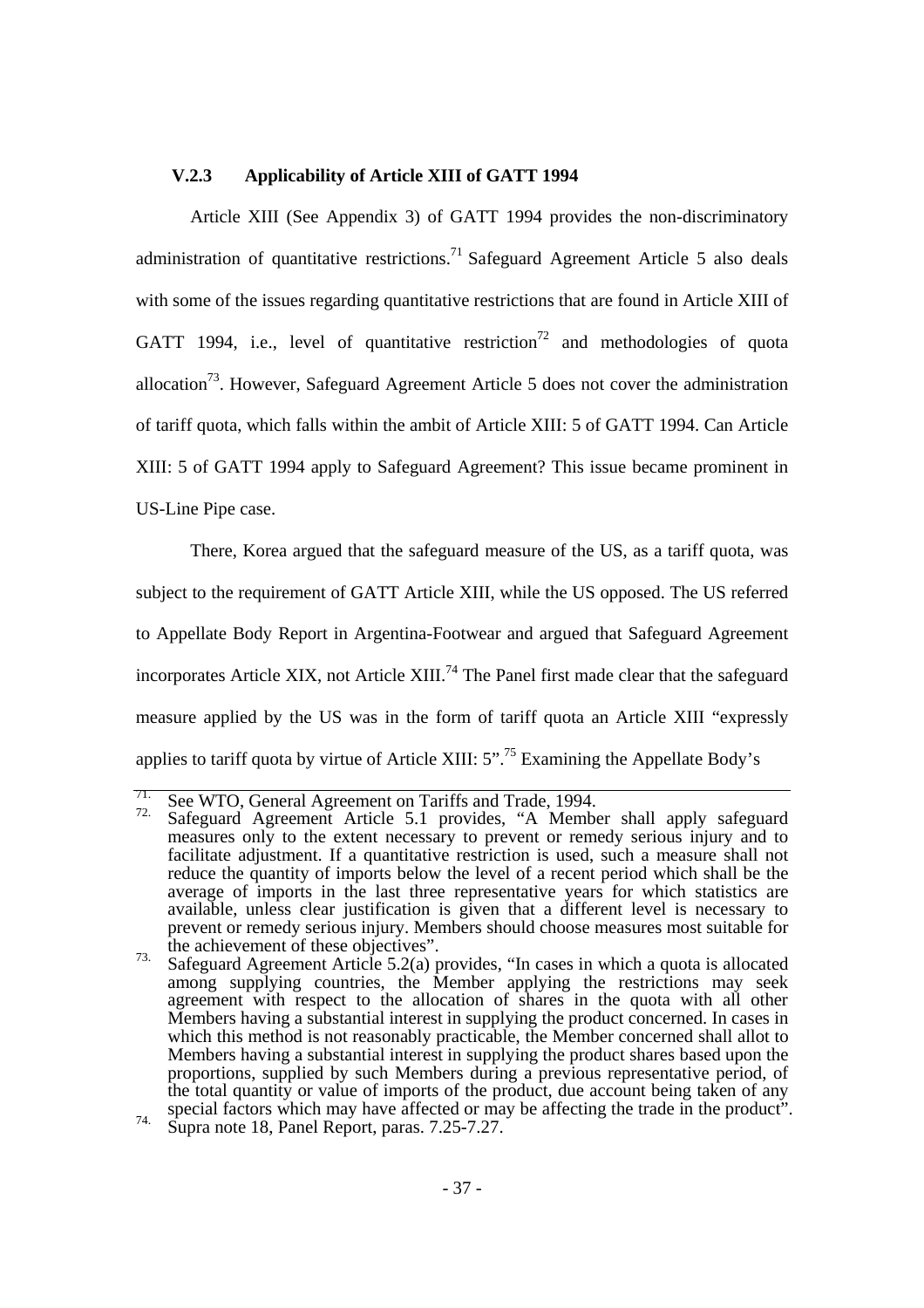approach in Argentina-Footwear, the Panel noted that the Appellate Body found the GATT and Safeguard Agreement are integral part of the WTO Agreement and nothing in its report suggests that Article XIX applies in the context of safeguard measures to the exclusion of other GATT provisions. Besides, by reference to the Appellate Body statement in EC-Bananas, the panel found that nothing in the Safeguard Agreement authorizes nullity of Article XIII.<sup>76</sup> As for the argument of express omission of provision governing tariff quota in the text of Safeguard Agreement, the Panel applied the same logic in Argentina-Footwear Appellate Body proceeding, holding that all of the relevant terms of the WTO Agreement should be given the meaning.<sup>77</sup> The Panel also ruled that the effectiveness of Article XIII is not eroded by some duplication in Article XIII and Safeguard Agreement.<sup>78</sup> Furthermore, the Panel rebutted the policy-based argument of the US. The Panel said, as a matter of policy, "non-application of Article XIII in the context of safeguards would result in tariff quota safeguard measures partially escaping the control of multilateral disciplines. This result would be contrary to the objectives set out in the preamble of the Safeguards Agreement". In consequence, the Panel concluded that the GATT Article XIII is applicable to safeguard measure.<sup>79</sup>

Under the Panel's ruling, Members must ensure that their safeguard measures taken in the form of quantitative restriction, either quota or tariff quota, must comply with the requirement of GATT Article XIII. This ruling has not been appealed until now. Whether it will be upheld by the panel and the Appellate Body in the future disputes remains to be seen. In economic sense, however, tariff quota has less adverse effects to

<sup>75.</sup> Ibid, para. 7.30.<br>
76. Ibid, paras. 7.31-7.38.<br>
77. Ibid, paras. 7.41-7.44.<br>
79. Ibid, para. 7.49.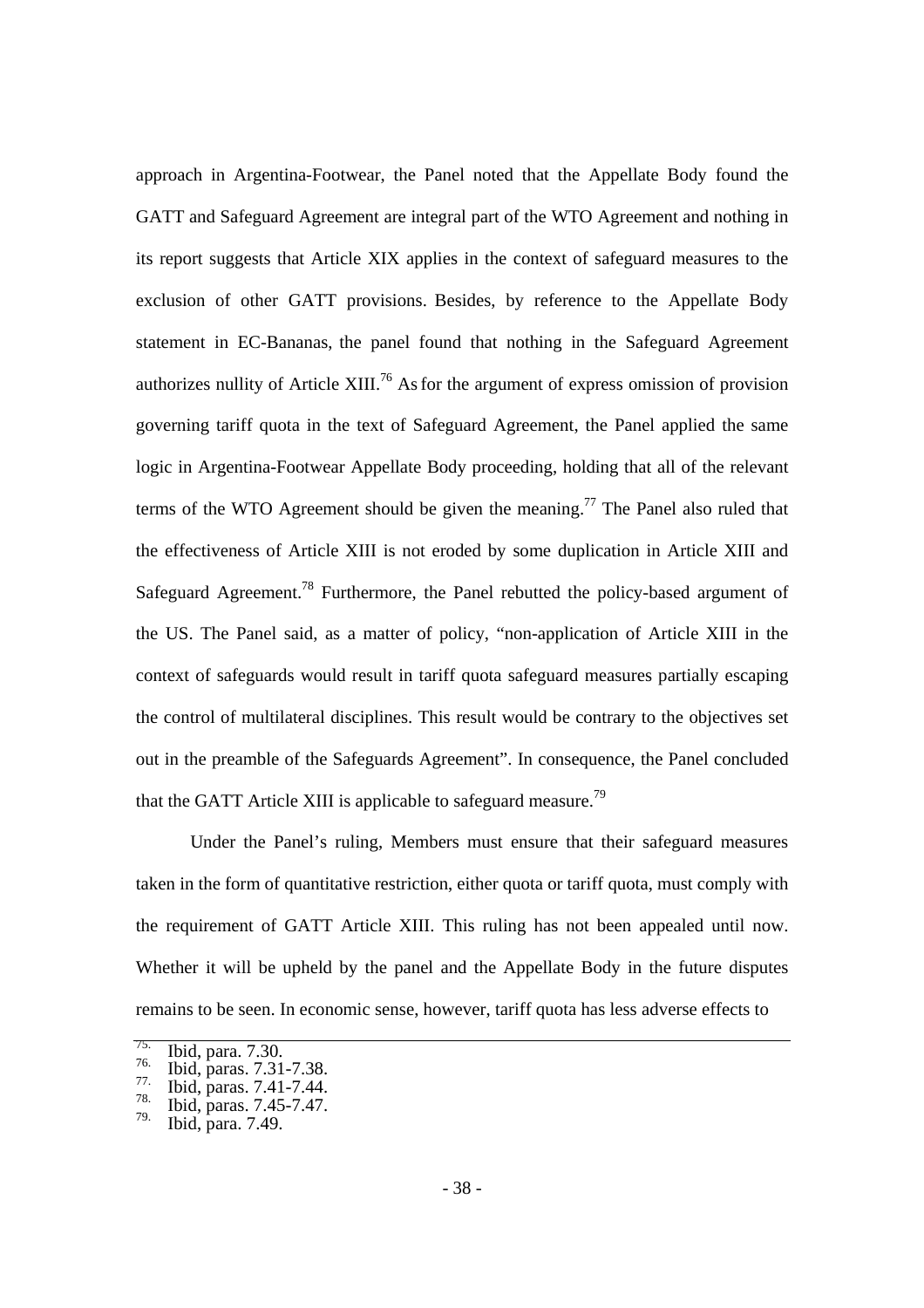international trade and the total social welfare, compared with strict quantitative restrictions. In addition, taking into account the facts of the overwhelming application of ERAs and antidumping measures during the pre-Uruguay period, the Uruguay Round negotiators seemed to intentionally create the incentive for the use of tariff quota as safeguard instead of strict quantitative restriction and ERAs, with a view to reducing the social welfare loss and mitigating the instability. Therefore, putting the tariff quota under more stringent discipline actually undermines the Uruguay Round negotiation results.

## **V.2.4 Increased Imports**

For a safeguard measure to be imposed, Members must demonstrate the existence of increased imports first. Article 2.1 of the Safeguard Agreement states, a safeguard measure can be applied only if "such product is being imported into its territory in such increased quantities, absolute or relative to domestic production, and under such conditions as to cause or threaten to cause serious injury to the domestic industry that produces like or directly competitive products". Article 4.2(a) also incorporates "the rate and amount of the increase in imports of the product concerned in absolute and relative terms" into the relevant factors that should be evaluated in the investigation.<sup>80</sup>

Since it is one of the prerequisites for imposition of a safeguard measure, the issue of "increased imports" has several opportunities to be scrutinized by the panels and Appellate Body.

The issue first arose in the dispute of Argentina-Footwear, the Panel found and the Appellate Body affirmed that Argentina's "end-point-to-end-point comparison"

<sup>80.</sup> WTO, *Safeguard Agreement*, 1994.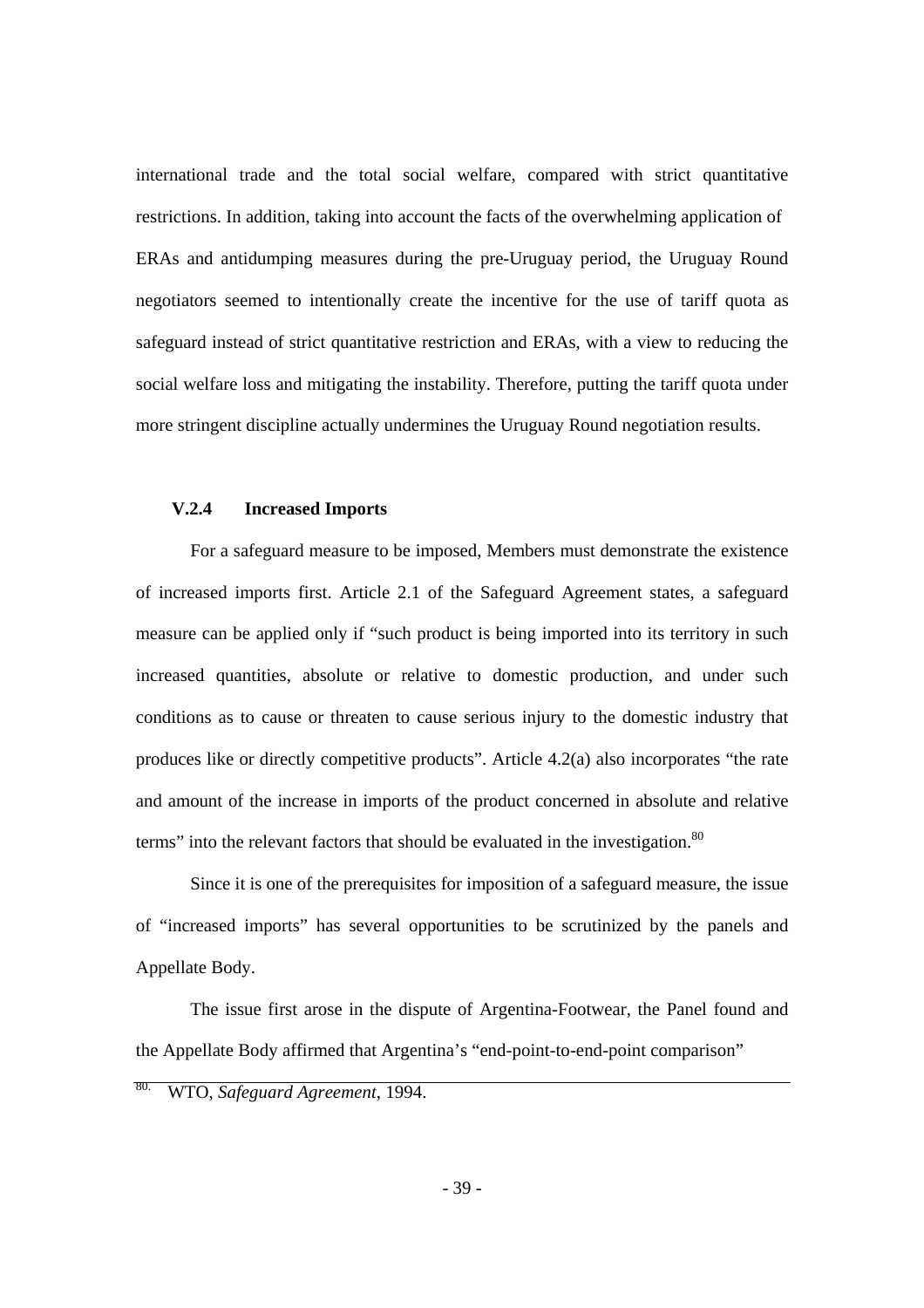ignoring the intervening declining trend over the investigation period is inconsistent with Article 2.1. "The competent authorities are required to consider the trends in imports over the period of investigation (rather than just comparing the end points) under Article  $4.2(a)$ <sup>".81</sup> In interpreting "products is being imported.... in such increased quantities", however, the Appellate Body opined that the Panel's interpretation is "somewhat lacking". In this respect, the Appellate Body did not think Argentina's examination of the import trend in five-year historical period was reasonable. Instead, they believe that "recent imports" should be examined, and not simply trends in imports during severalyear period or just any increased quantities of imports would suffice. "The increase in imports must have been recent enough, sudden enough, sharp enough, and significant enough, both quantitatively and qualitatively, to cause or threaten to cause serious injury".82 This ruling was adopted by the panels in the subsequent cases. Later, the Appellate Body in US-Lamb Meat further indicated "in conducting their evaluation under Article 4.2(a), competent authorities cannot rely exclusively on data from the most recent past, but must assess that data in the context of the data for the entire investigative period". "The period of investigation must, of course, be sufficiently long to allow appropriate conclusions to be drawn regarding the state of the domestic industry".<sup>83</sup> The Panel in Argentina-Peaches also thought that "a recent and sharp increase in imports is a necessary, but not a sufficient, condition to satisfy Article 2.1 and Article XIX:1(a)," and "this increase must be qualitative as well as quantitative".<sup>84</sup> "The increased import in the most recent past should not be considered separately from the overall trends during the

<sup>&</sup>lt;sup>81.</sup> Supra note 15, Panel Report, paras.153-159; Appellate Body Report para. 129.<br>
<sup>82</sup>. Supra note 15, Appellate Body Report, paras. 130-131.<br>
<sup>83</sup>. Supra note 17, Appellate Body Report, para. 138.<br>
Supra note 20, Panel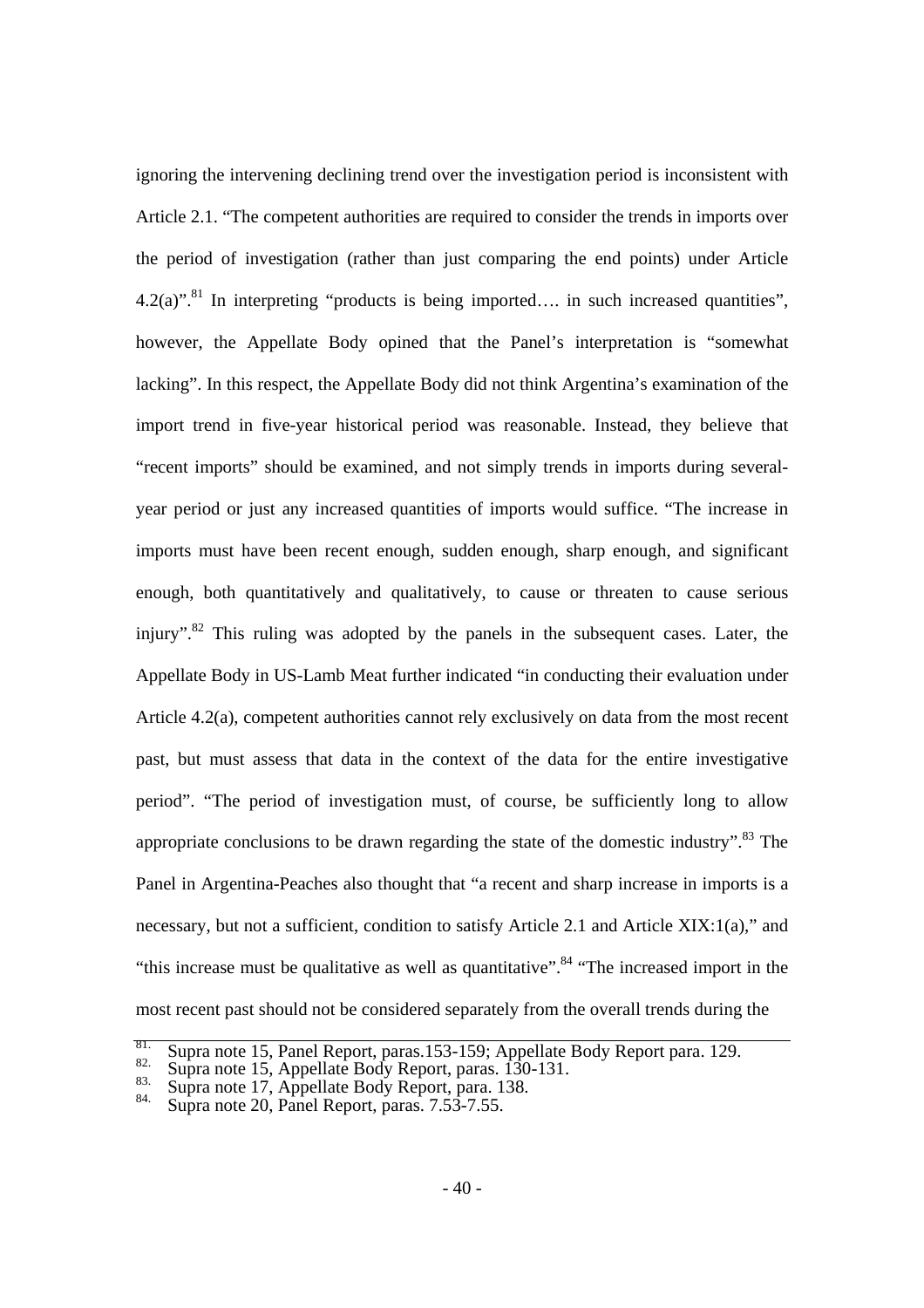period of analysis."85 As for the period for the investigation, the Panel said that there was no provision establishing a minimum period or any required "based period" for the determination of the import increase.<sup>86</sup>

In respect of the methodology the national authority applied in investigation, noting the relevant WTO provisions contain no requirement as to how long the period of investigation should be, nor do they suggest how a period should be broken down, the Panel in US-Line Pipe gave national authority the discretion. Particularly in this case, the USITC compared the first-half 1999 data with first-half 1998 data, rather than to the second semester of 1998. This methodology was questioned by Korea in the Panel proceeding. However, Panel thought, "the word 'recent' – which was used by the Appellate Body in interpreting the phrase 'is being imported' – implies some form of retrospective analysis. It does not imply an analysis of the conditions immediately preceding the authority's decision. Nor does it imply that the analysis must focus exclusively on conditions at the very end of the period of investigation". Therefore, in Panel's view, USITC's methodology of comparing the data of the first-half of both years is unbiased and objective. $87$  Reviewing the existence of absolute or relative import increase, the Panel noted the wording of "increased imports" instead of "increasing imports" in Article 2.1. The Panel considered the use of the word "increased" implied that "there is no need for a determination that imports are presently still increasing. Rather, imports could have 'increased' in the recent past, but not necessarily be increasing up to the end of the period of investigation or immediately preceding the

<sup>&</sup>lt;sup>85.</sup> Supra note 20, Panel Report, paras. 7.64-7.65.<br><sup>86.</sup> Supra note 20, Panel Report, paras. 7.50.<br>87. Supra note 18, Panel Report, paras. 7.204-7.205.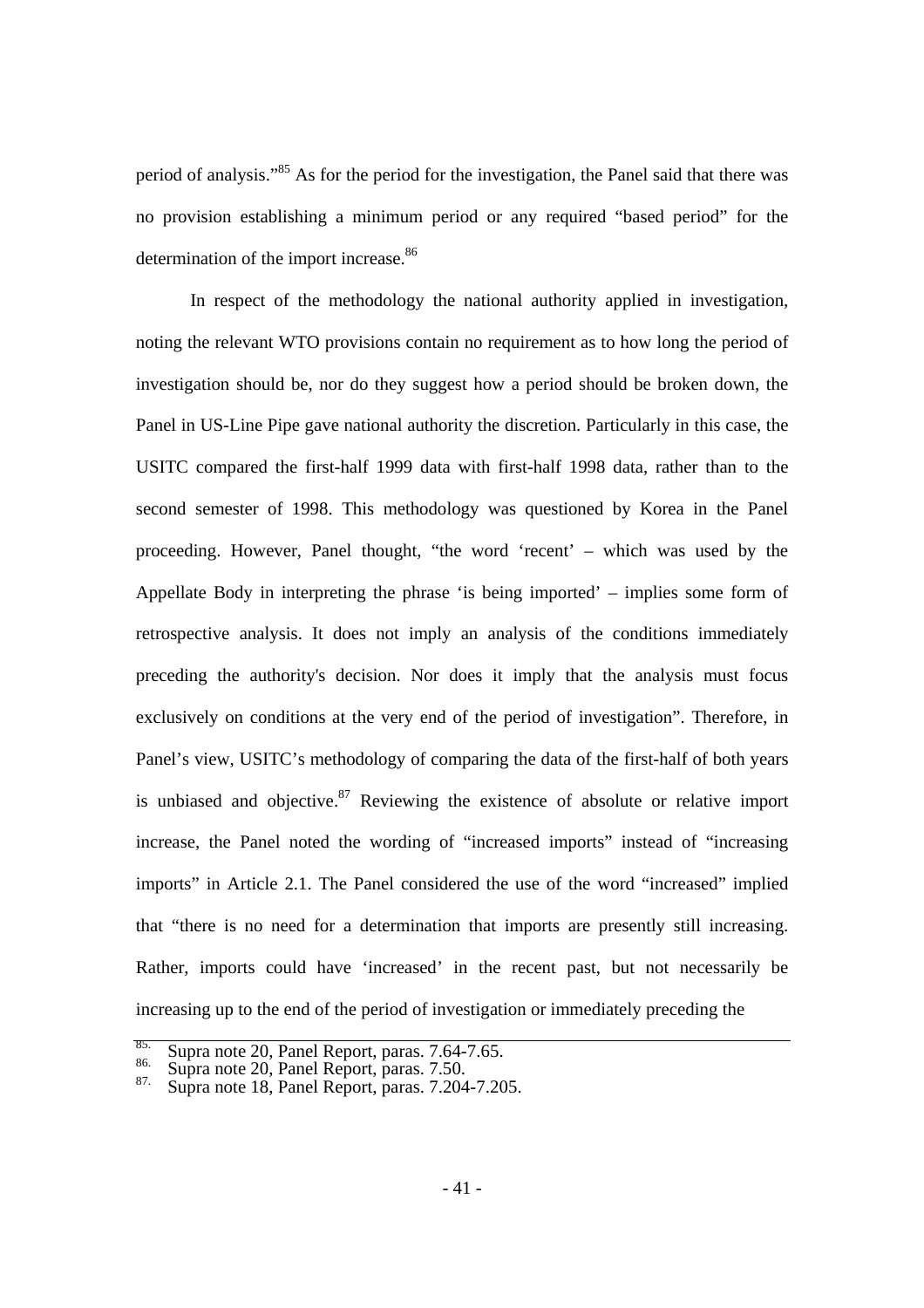determination". "There can still be a 'recent' increase even if that increase has ceased prior to the date of the determination, provided imports remain at a sharply increased  $level$  $"$ <sup>88</sup>

The Panel's ruling in US-Line Pipe gives much deference to the national authority's investigation. Under this ruling, Members may adopt their own methodology in investigation, as long as their application permits an adequate, reasoned and reasonable support for the determination with respect to increased imports. Whether it is adequate or reasoned is still up to the subjective judgment. Furthermore, there is no provision regarding the length and timing of the period under investigation, nor the way in which the period can be broken down. Must the period selected be continuous? Can it be discrete? These may leave Members room for data manipulation. For example, if the national authority just arbitrarily selects so called "representative period" which is not reasonably long enough for an objective assessment, in which import increases due to some big projects and it also happens to increase "recently". Albeit for the fact that import generally shows a decreasing trend over a longer period, safeguard may be justifiable under this ruling.

According to Panel's conclusion in US-Line Pipe, though the imports cease increase or even decrease before the determination, the Members may still be qualified to apply safeguard measure, so long as they can demonstrated recent import increase and serious injury or threat thereof caused by the import increase. The question is how recent it should be. Should an import increase stops 6 months before the determination be considered as "recent"? Then how about one year, or one month? What's more, the cease

<sup>88.</sup> Ibid, paras. 7.207-7.208.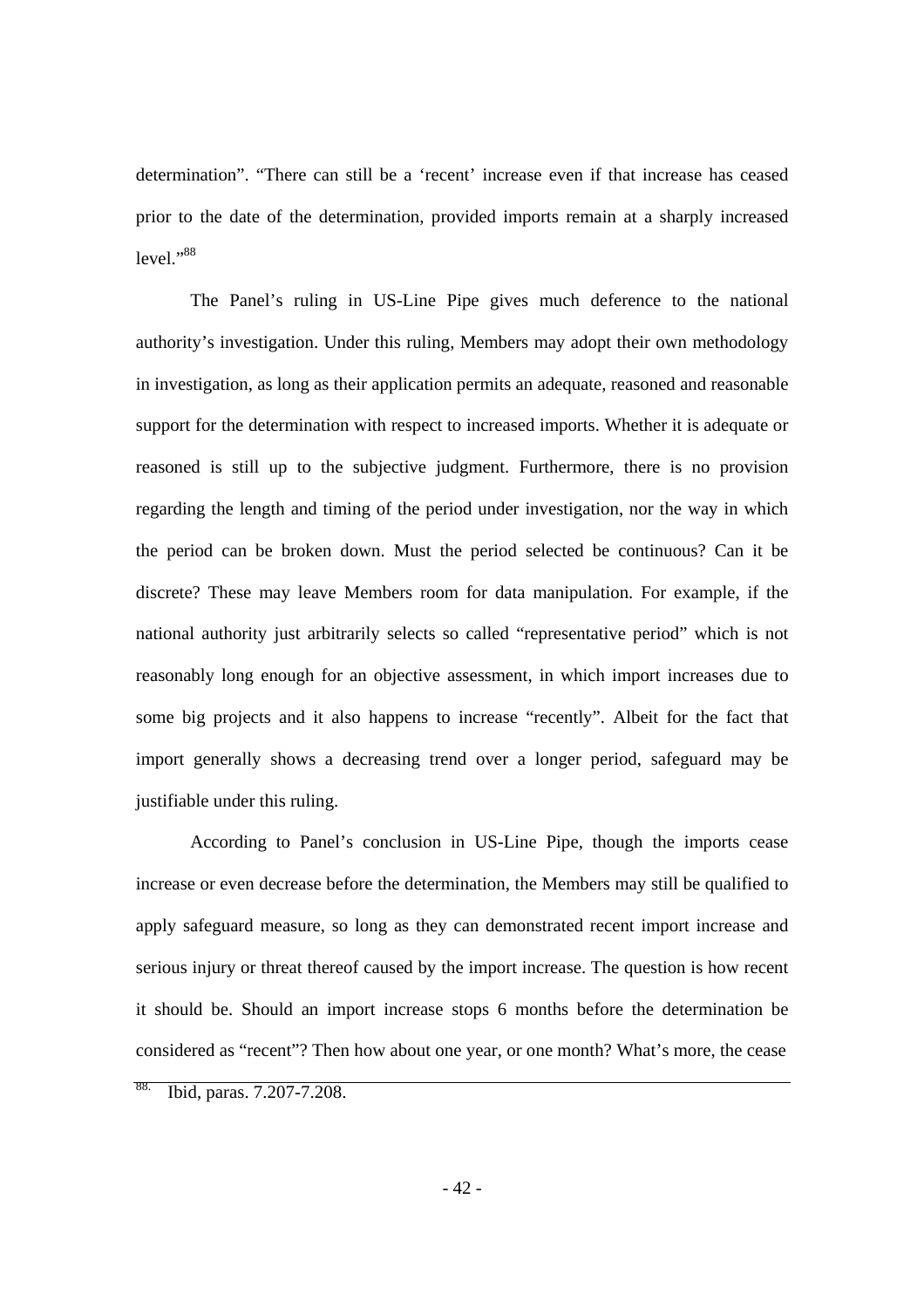of import increase may be attributed to a long-term economic recession, and imports may continue decreasing during a long period in the future. In that case, it may be not necessary to impose safeguard.

#### **V.2.5 Domestic Industry**

Domestic industry is a critical issue in the determination of the serious injury and threat thereof. The Safeguard Agreement Article 4.1(c) states, "in determining injury or threat thereof, a 'domestic industry' shall be understood to mean the producers as a whole of the like or directly competitive products operating within the territory of a Member, or those whose collective output of the like or directly competitive products constitutes a major proportion of the total domestic production of those products".<sup>89</sup> So far, only one case concerning the definition of "domestic industry" has been under the scrutiny of the WTO Appellate Body, that is, US-Lamb Meat.

In US-Lamb Meat, the US investigation authority, USITC, included packers and breakers of lamb meat and growers and feeders of live lambs in the investigation, in that there is "a continuous line of production from the raw to the processed products", and "a substantial coincidence of economic interest between the growers and the processors". Australia and New Zealand challenged this definition before the DSB.<sup>90</sup> By examining the ordinary meaning of Article 4.1(c), the Panel found that "a given enterprise can be considered as a producer of only those goods that it actually makes. By this logic, a producer that makes primary or intermediate goods used in the production of further processed goods must be considered a producer of the primary or intermediate good,

<sup>&</sup>lt;sup>89.</sup> WTO, *Safeguard Agreement*, 1994.<br><sup>90.</sup> Supra note 17, Panel Report, paras. 7.48-7.49.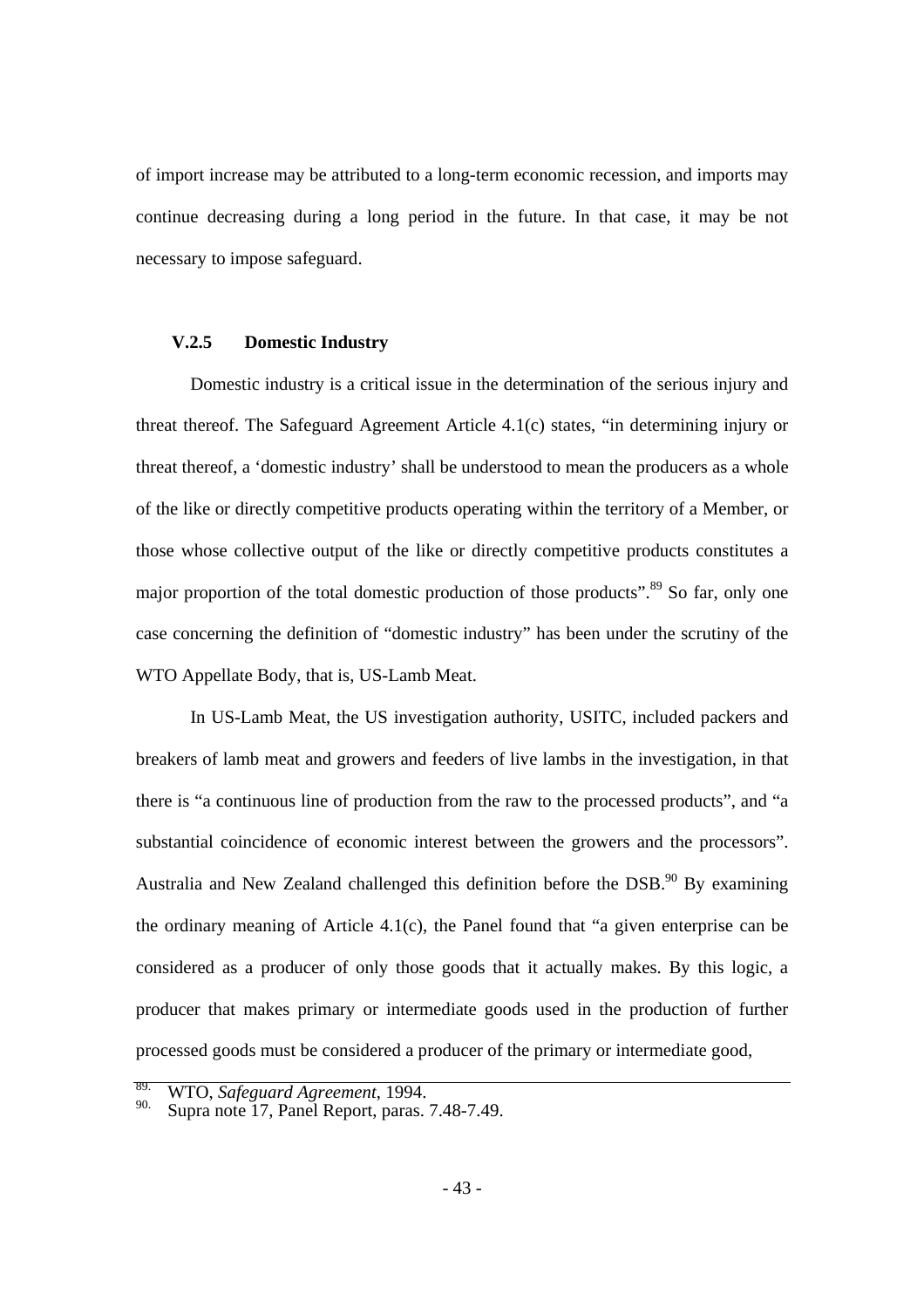rather than of the processed good that it does not itself ever produce".<sup>91</sup> It then pointed out that the phrase "producers as a whole" provides "a quantitative benchmark for the proportion of producers….which a safeguards investigation has to cover", while not broadens the scope of domestic industry by including upstream products.<sup>92</sup> Given the similarity in the definitions of "domestic industry", the Panel referred to the previous GATT cases in the antidumping and countervailing context, namely, US-Wine and Grape, Canada-Beef and New Zealand-Transformers, and then rejected the US's reasoning for a broader definition of domestic industry.<sup>93</sup> As to US argument that there is value added at different stage of processing, the Panel found that the benefit of safeguard measure in respect of finished products can also be passed back to the input producers, if the serious injury caused by increased imports can be felt by the input producers.  $94$  Reviewing the negotiating history, the Panel also found that provision remained unchanged in the Uruguay negotiation, in that the negotiating parties opposed a try to broaden the meaning of domestic industry.95 In light of the above reasoning, the Panel ruled that USITC acted inconsistently with the Article 4.1(c) by improperly broadening the definition of domestic industry. On appeal, the Appellate Body upheld most of the Panel's decision<sup>96</sup> and considered, "under Article 4.1(c), input products can only be included in defining the 'domestic industry' if they are 'like or directly competitive' with the end-products. If an

<sup>91.</sup> Ibid, para. 7.70.<br>
92. Ibid, para. 7.74.<br>
93. Ibid, paras. 7.101-7.104.<br>
95. Ibid, paras. 7.110-7.114.<br>
96. In the panel proceeding, by reference to the GATT Canada-Beef case, the panel regarded separability of production processes as a key factor in identifying the domestic producers of a like product and then examined this factor. The Appellate Body cautioned the Panel against the examination and stressed that the focus should be on the identification of products. See supra note 17, Panel Report, para. 100; and Appellate Body Report, paras. 92-94.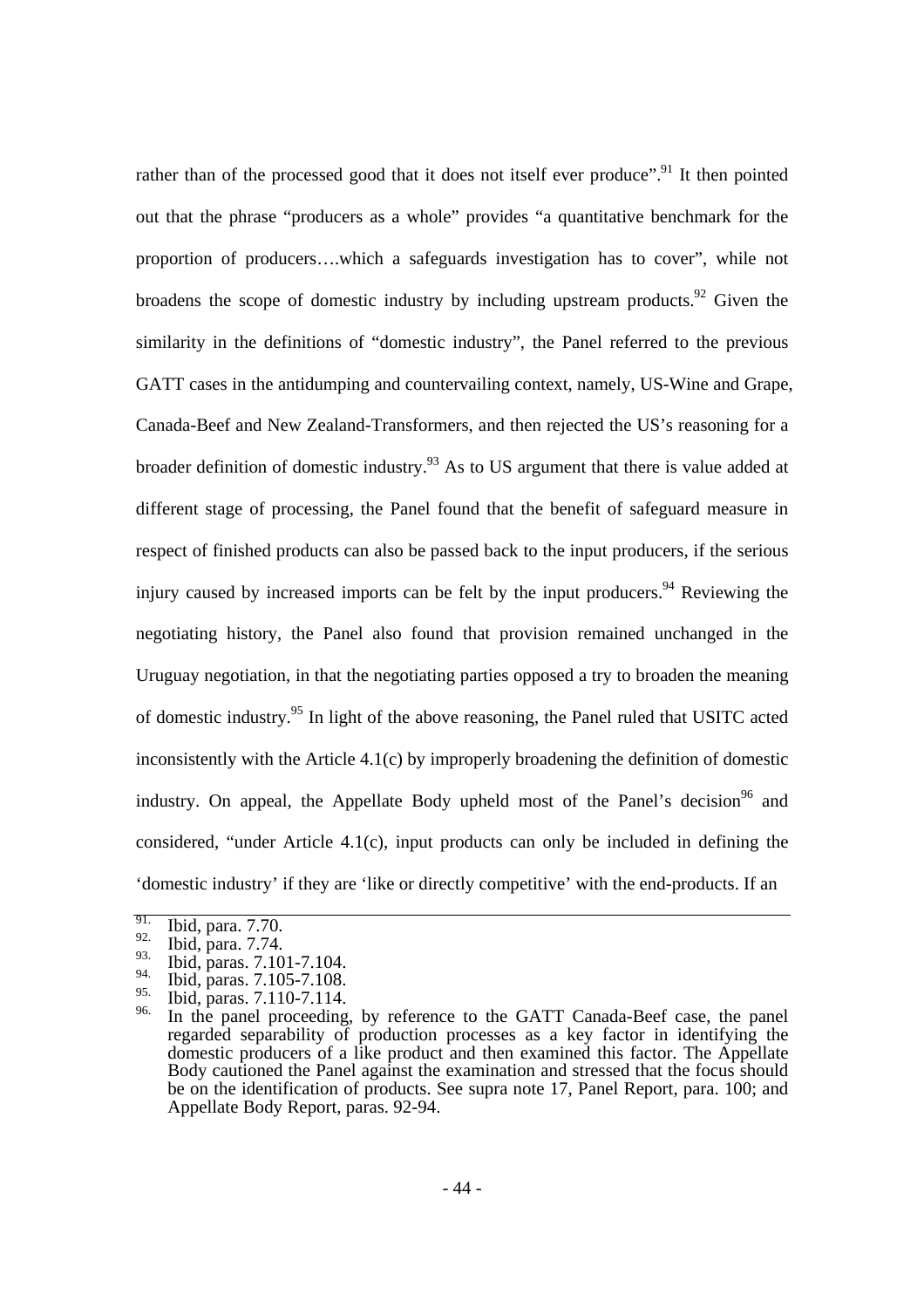input product and an end-product are not 'like' or 'directly competitive', then it is irrelevant, under the Agreement on Safeguards, that there is a continuous line of production between an input product and an end-product, that the input product represents a high proportion of the value of the end-product, that there is no use for the input product other than as an input for the particular end-product, or that there is a substantial coincidence of economic interests between the producers of these products".<sup>97</sup> The Appellate Body concluded further that the "focus must…. be on the identification of the products, and their 'like or directly competitive' relationship, and not on the processes by which those products are produced".<sup>98</sup> In the later dispute of Chile-Agricultural Products, the Panel followed this Approach.

The Appellate Body in this case ruled out the input producer and the processors from the scope of the domestic industry of the like and directly competitive products. This ruling successfully reduces some uncertainties in Members' injury investigation. Nonetheless, there are still some ambiguities existing in the Article 4.1(c). According to the text, domestic industry can mean those whose collective output of the like or directly competitive products constitutes a major proportion of the total domestic production of those products. First, how much proportion can be regarded as "major proportion"? So far, there is no clear answer. It may be also a matter of subjective judgment. Second, does "like or directly competitive products" mean the relation of "either one or the other" or "either one or the other or both"? By the conclusion the Appellate Body made in US-Line Pipe with respect to injury test, both interpretations make sense. Moving one step further on that ruling, the situation of the "like" or "directly competitive products" indicates

<sup>&</sup>lt;sup>97</sup>. Supra note 17, Appellate Body Report, para. 90. Ibid, para. 94.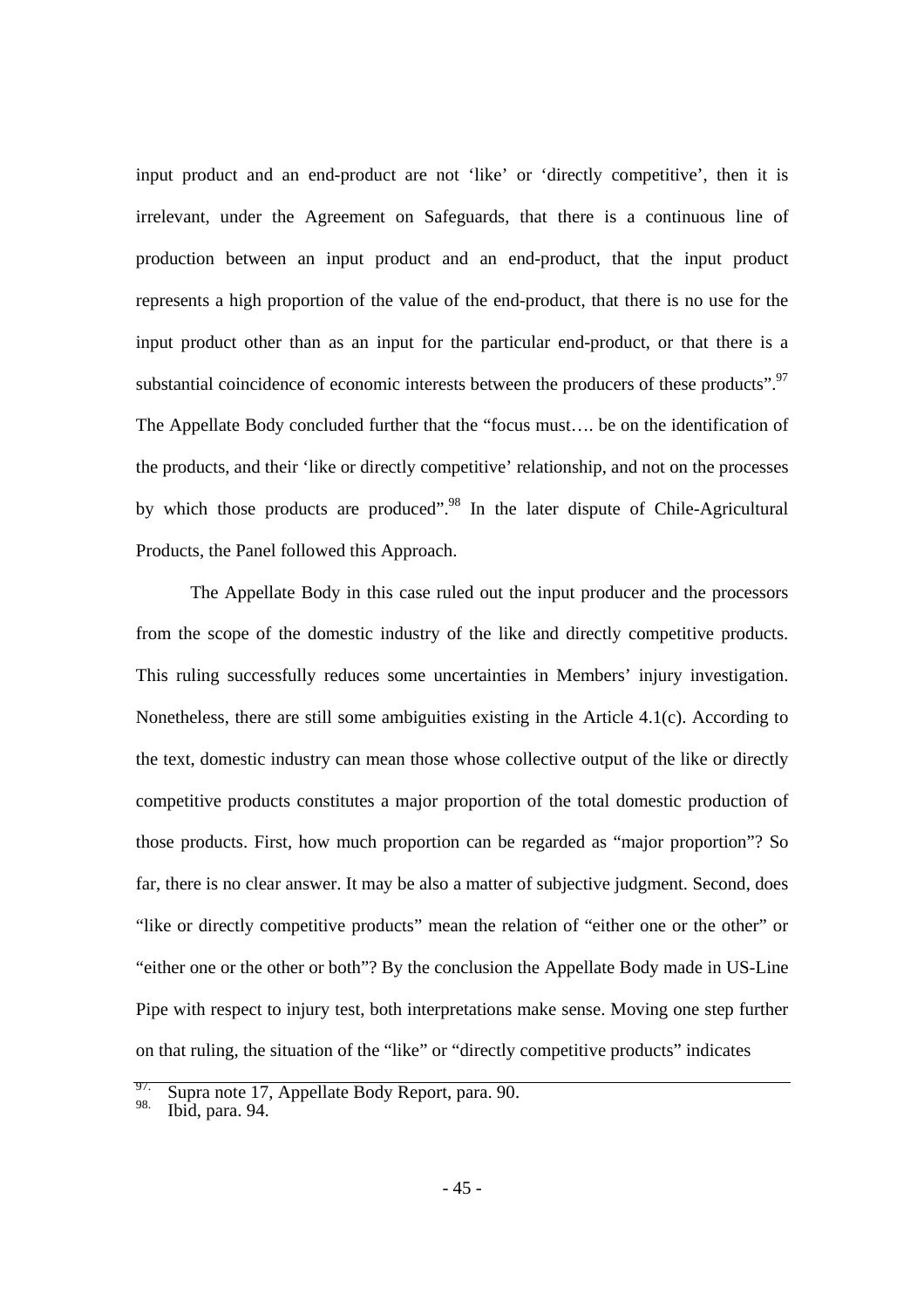different levels of injury, hence the different extent of safeguard measures. As such, national investigating authority has the discretion to choose the scope of investigation. If so, uncertainties thereby incurred will seriously undermine the current safeguard system.

#### **V.2.6 Serious Injury and Threat Thereof**

Safeguard measures are applied to remedy the serious injury and threat thereof that increased imports bring about to the domestic industry. Therefore, the injury test, i.e., the investigation and determination of serious injury and threat thereof, is a core step for imposing safeguard measure. Correspondingly, the issue of serious injury and threat thereof has been the most acrimonious and frequently disputed topic throughout the GATT and WTO era. All the 6 disputes addressed by WTO DSB cover this issue.

Article 2.1 in Safeguard Agreement mandates an injury test for safeguard measure. Article 4.1(a) and (b) give the definition of serious injury and threat of serious injury respectively. There, "serious injury" is understood to mean a significant overall impairment in the position of a domestic industry, while "threat of serious injury" is defined as serious injury that is clearly imminent, in accordance with the provisions of paragraph 2. The determination of the existence of a threat of serious injury shall be based on facts and not merely on allegation, conjecture or remote possibility. Further, Article 4.2(a) sets forth the factors that should be investigated in the injury determination It provides, "In the investigation to determine whether increased imports have caused or are threatening to cause serious injury to a domestic industry under the terms of this Agreement, the competent authorities shall evaluate all relevant factors of an objective and quantifiable nature having a bearing on the situation of that industry, in particular, the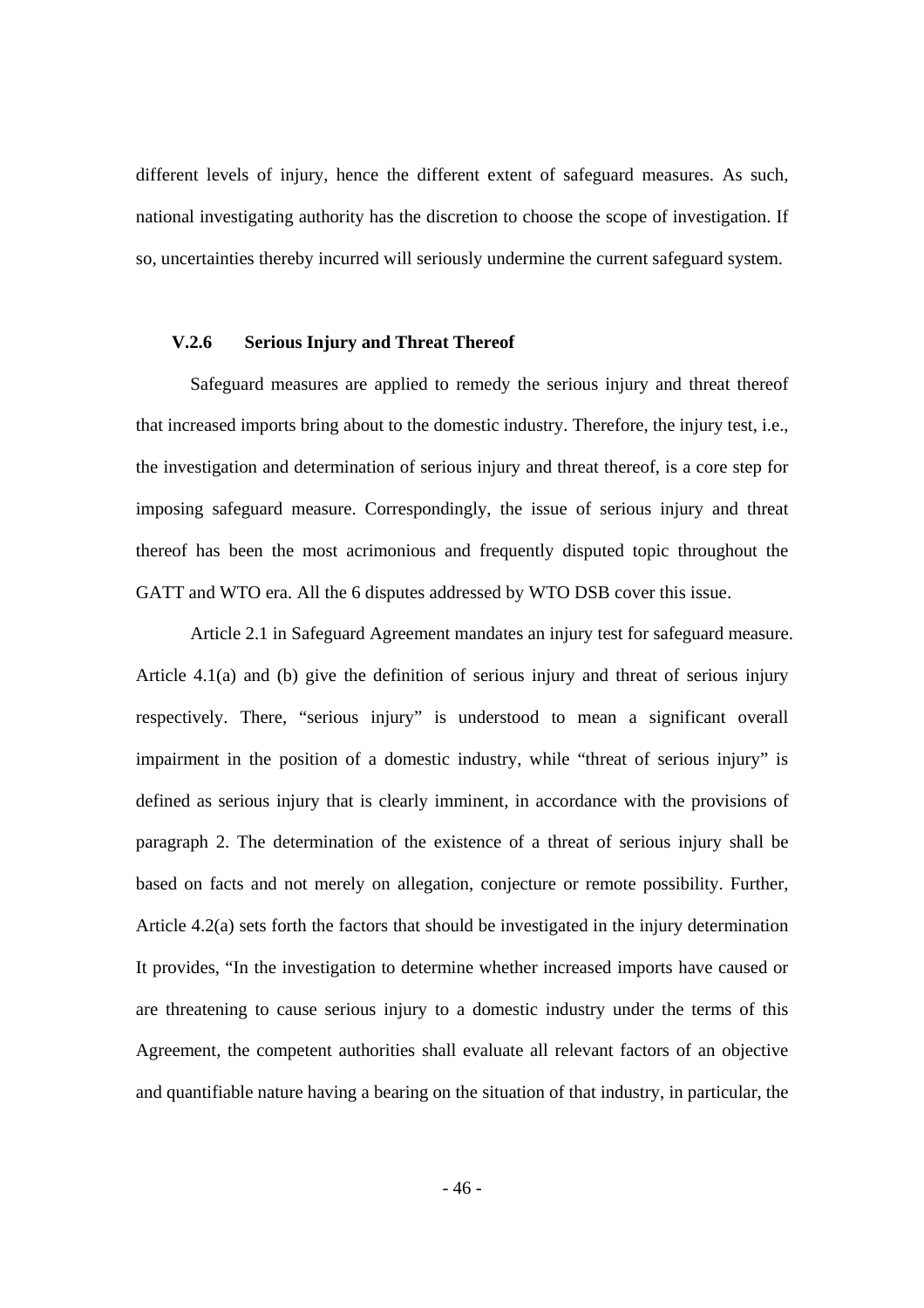rate and amount of the increase in imports of the product concerned in absolute and relative terms, the share of the domestic market taken by increased imports, changes in the level of sales, production, productivity, capacity utilization, profits and losses, and employment".<sup>99</sup>

Four legal aspects concerning injury test were discussed in the panel and Appellate Body proceeding, namely, examination of all relevant factors, requirement of serious injury and threat thereof, methodology applied in domestic injury investigation, representativeness of data.

As to the examination of the relevant factors, the Panel in Korea-Diary opined that it is mandatory for Members to evaluate the relevance of all of the listed factors in Article 4.2(a), although some factors may be dismissed later as irrelevant to the serious injury under investigation.<sup>100</sup> The Panel and Appellate Body in Argentina-Footwear adopted the same interpretation. The Appellate Body there further stated, "Article 4.2(a) of the Agreement on Safeguards requires a demonstration that the competent authorities evaluated, at a minimum, each of the factors listed in Article 4.2(a) as well as all other factors that are relevant to the situation of the industry concerned".101 The Panel in Argentina-Peaches followed the same methodology.<sup>102</sup> In US-Wheat Gluten, the Appellate Body indicated that national authorities should actively seek out pertinent information and must fully investigate other relevant factors, not only those clearly raised before them as relevant by the interested parties in the investigation. Yet, the national authorities do not have an "open-ended and unlimited" duty to investigate all available facts.103

<sup>&</sup>lt;sup>99.</sup> WTO, Safeguard Agreement, 1994.<br><sup>100.</sup> See supra note 14, Panel Report, para. 7.55.<br><sup>101.</sup> Supra note 15, Appellate Body Report, para. 136.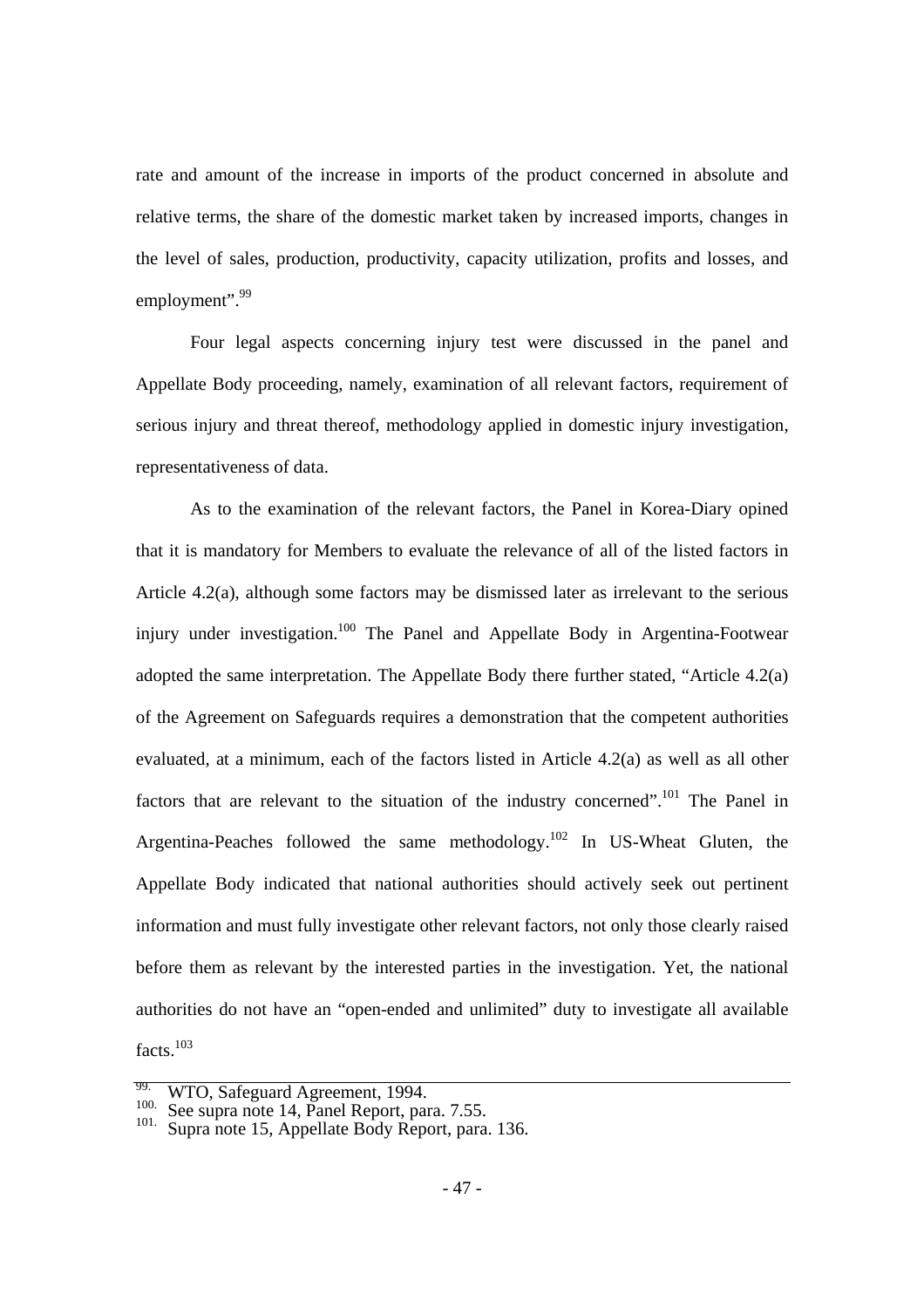The Appellate Body in Argentina-Footwear had the first chance to elaborate the requirement of serious injury. Under Safeguard Agreement Article 4.1(a), the Appellate Body asserted that "it is only when the overall position of the domestic industry is evaluated, in light of all the relevant factors having a bearing on a situation of that industry, that it can be determined whether there is 'a significant overall impairment' in the position of that industry".<sup>104</sup> In US-Wheat Gluten, the Panel considered that "any determination of serious injury must pertain to the recent past". "It is essential that current serious injury is found to exist, up to and including the very end of the period of investigation". It further clarified that "although certain factors were not declining, the overall picture could nonetheless still demonstrate 'significant overall impairment' of the industry".105 Later the Appellate Body in US-Lamb Meat noted that the standard of serious injury is a very high one in contrast with the standard in antidumping and countervailing case.<sup>106</sup> Also in that case, regarding threat of serious injury, the Appellate Body noted that it is the "serious injury" which as not yet occurred, but "remains a future event whose actual materialization cannot, in fact, be assured with certainty". "There must be a high degree of likelihood that the anticipated serious injury will materialize in the very near future". "As a matter of fact, it must manifest that the domestic industry is one the brink of suffering serious injury".107 Therefore, the determination of threat of serious injury is "future oriented' but "fact-based". "Evidence from the most recent past will provide the strongest indication of the likely future state of the domestic industry".

<sup>&</sup>lt;sup>102.</sup> Supra note 20, Panel Report, para. 7.96.<br><sup>103.</sup> Supra note 16, Appellate Body Report, paras. 52-55. Also see discussion in the Supra note 10, Appendic Body Report, paras.<br>
"Standard of Review", Part V.1.2 of this Article.<br>
Supra note 15, Appellate Body Report, para. 139.<br>
105. Supra note 16, Panel Report, paras. 8.81-8.85.<br>
106. Supra note17, Appe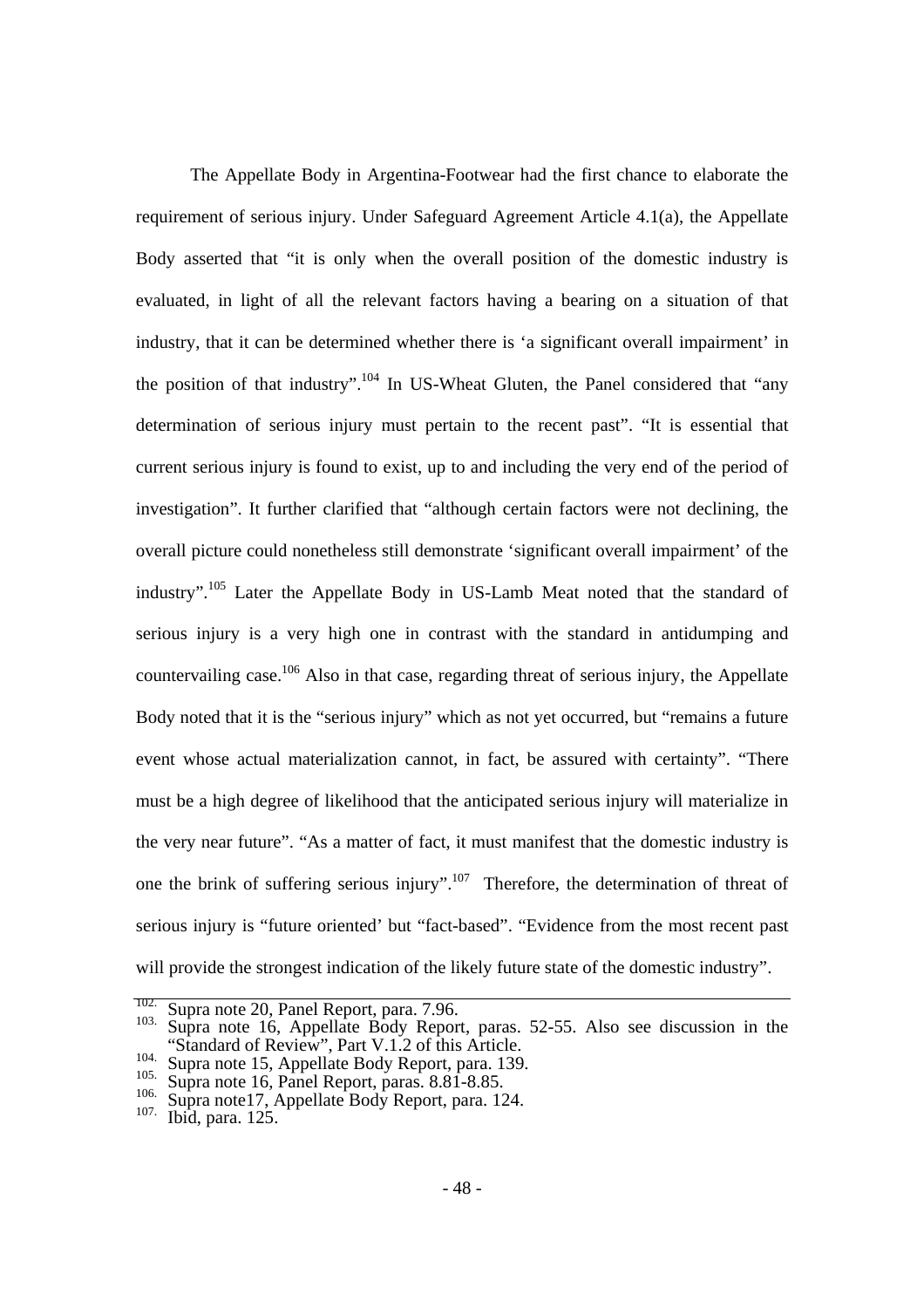However, it should be considered in the context of entire investigating period, as Appellate Body stated, "the real significance of the short-term trends in the most recent data, evident at the end of the period of investigation, may only emerge when those shortterm trends are assessed in the light of the longer-term trends in the data for the whole period of investigation".<sup>108</sup> The Appellate Body in US-Line Pipe furthered this interpretation. There, they noted that the two notions are different and distinct. Present serious injury is often preceded in time by and is something beyond a threat thereof. "Threat of serious injury" serves as a lower threshold for establishing the right to apply a safeguard measure, meaning that a safeguard measure may be applied so long as there is a determination of at least an existence of "threat".<sup>109</sup> The Panel in Argentina-Peaches further established two standards for the determination of a threat of serious injury: one regarding the "capacity" of the imports to cause injury and the other regarding the "sensitivity" of the domestic market. Besides, the Panel's finding also showes the significance of the requirement for the investigating authorities to address the alternative explanations in their reasoning, especially when the data are ambiguous and an alternative explanation has been offered.<sup>110</sup>

Two types of methodology applied by the national authority in investigation has fallen under the scrutiny of the Panel. In Korea-Diary, the Panel stated that an appropriate market segment analysis has two options. One is that the national authority considers each factor for all segments. Otherwise, if it decides to examine it for only one or some segment(s), it must provide an explanation of how the segment(s) chosen is (are)

<sup>108.</sup> Ibid, paras. 136-138.<br>
109. Supra note 18, Appellate Report, paras. 165-170.<br>
110. Supra note 20, Panel Report, para. 7.105-7.116.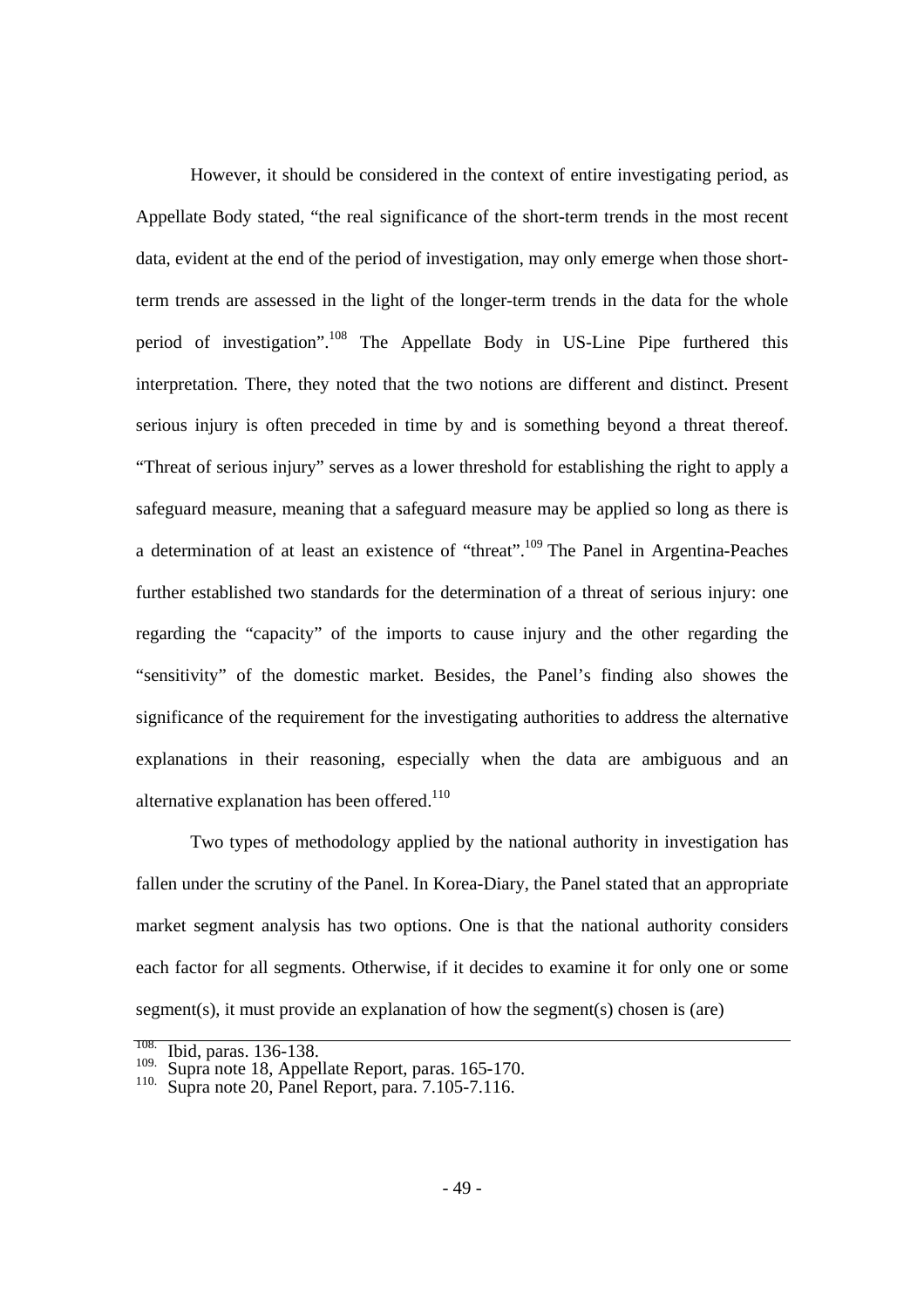objectively representative of the whole industry.111 In Argentina-Footwear, the Panel reviewed the end-point-to-end-point comparisons of the changes in the situation of the industry applied by Argentina, without consideration of intervening trends, is very unlikely to provide a full evaluation of all relevant factors as required.<sup>112</sup>

Representativeness of the data collected and evaluated determines the accuracy of the injury investigation. In US-Wheat Gluten, the Panel recognized that complete data coverage may not always be possible and is not required, in that there may be circumstances in a particular case that do not allow an investigating authority to obtain such coverage.<sup>113</sup> Noting that Article 4.2(a) mandates Members to evaluate all relevant factors of an "objective and quantifiable" nature, the Appellate Body in US-Lamb Meat ruled that "the data evaluated by the competent authorities must be 'sufficiently representative' of the 'domestic industry' to allow determinations to be made about that industry". How sufficient? It depends on the particularities of the "domestic industry" at issue in each case. $114$ 

Although the Panel and Appellate Body has clarified many ambiguities existing in the Safeguard Agreement, some problems remain unclear and some become even more confusing.

Firstly, it is clear now that Members are obliged to evaluate all the relevant factors, no matter it is listed in the Article 4.2(a) or not. The investigating authorities have to seek out the relevant information. But, it's not an "open-ended and unlimited" duty to investigating authorities. Then, what is the extent for the investigating authorities to meet

<sup>&</sup>lt;sup>111.</sup> Supra note 14, Panel Report, para. 8.217.<br><sup>112.</sup> Supra note 15, Panel Report, para. 7.58.<br><sup>113.</sup> Supra note 16, Panel Report, para. 8.54. <br><sup>114.</sup> Supra note 17, Appellate Report, paras. 128-132.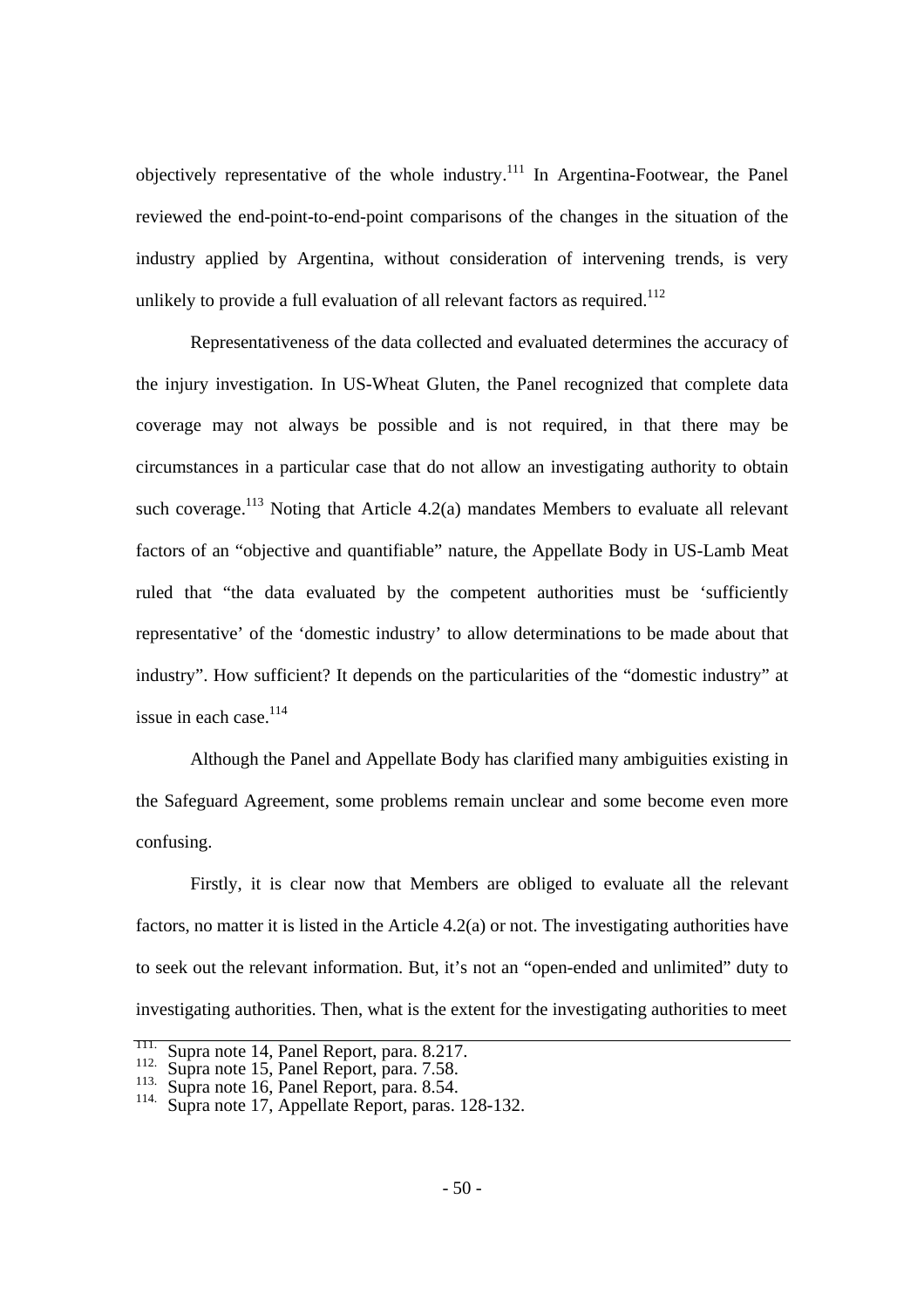this duty? Merely declaring the obligation without elaboration or explanation can only add to the confusion.

Secondly, it is questionable that Members is justified to impose a safeguard measure without distinguishing the effect of serious injury and threat thereof, so long as threat of serious injury exists. "Serious injury" and "threat of serious injury" represent different level of injury and different factual situation of the domestic industry. According to Article 3.1 and Article 4.2(c), findings and reasoned conclusions reached on all pertinent issues of fact and law, including detailed analysis, should be shown in the published report. In this sense, is it sound to impose safeguard measure without identifying the factual situation of the domestic industry? On the other hand, I also agree that existence of threat of serious injury gives Members lower threshold for the application of safeguard measures. However, the relevant factors examined may have different effect. Some may cause serious injury, while some may lead to threat of serious injury. Can threat of serious injury caused by factor A be attributed to factor B that actually leads to serious injury? If it can, then how to guarantee the appropriateness of the safeguard measure? If it cannot, the distinction of the effect of "serious injury" and "threat of serious injury" should be demonstrated.

Thirdly, in Korea-Diary, the Panel considered justifiable Korea's practice of excluding certain products from the scope of application of the measure that were nevertheless included in the calculation of the increase in imports, in that excluded products account for a very minor portion of the subject imports. The exclusion may be justifiable, but lack of legal basis. There is no provision authorizes Member to exclude certain products from application of safeguard measure while include them in the imports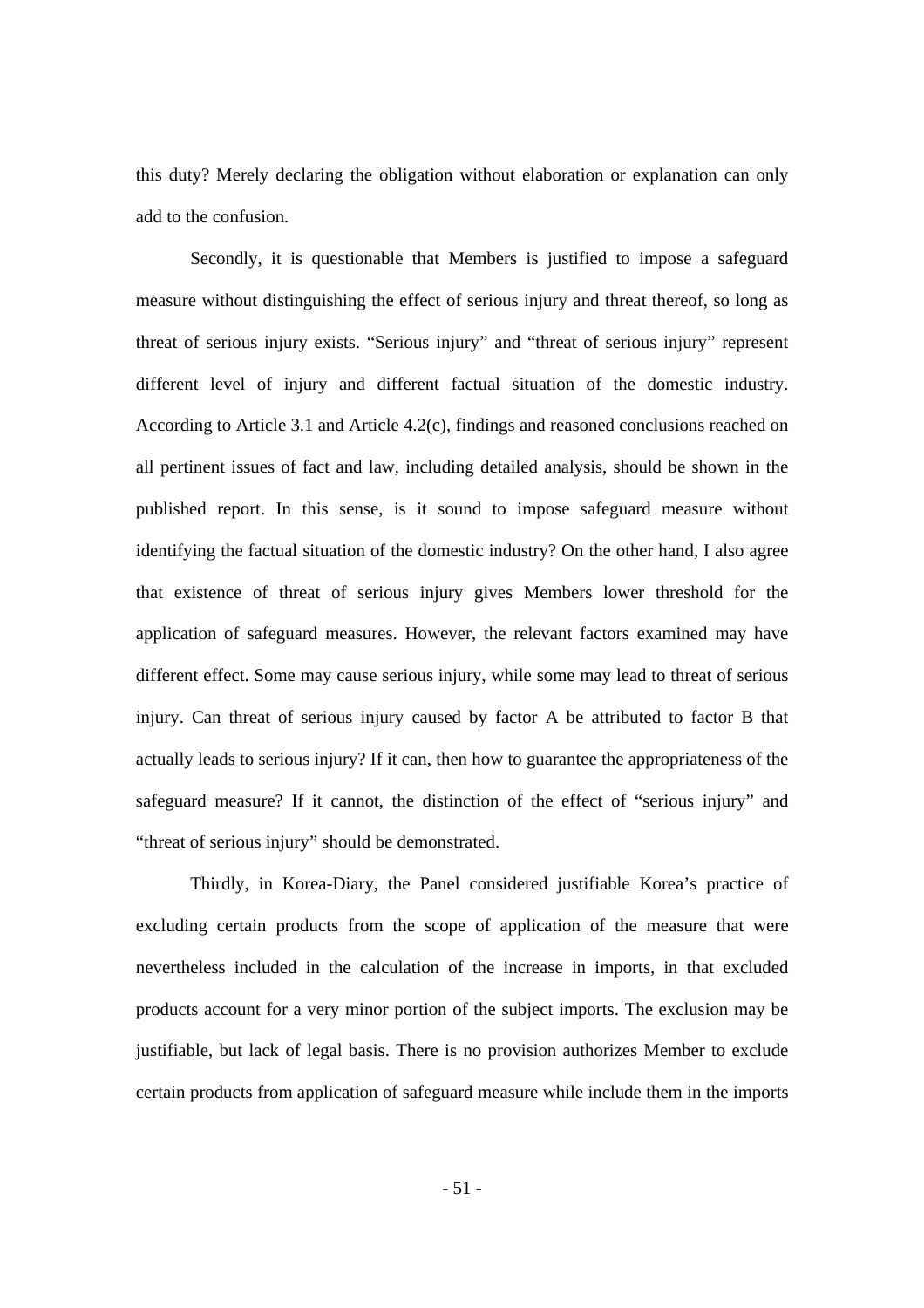calculation. In this sense, a standard of "*de miminis*" level of importation and a provision authorizing this kind of exclusion may be necessary in Safeguard Agreement.

The selective time period of investigation is also troublesome. Like in the investigation of increased imports, it may also lead to data manipulation. Members may choose the time period that can be easy for them to impose a safeguard measure.

Data collection is another problem. Panel and Appellate Body have recognized this problem and only required "sufficient representative" data. In order to let Members have a reference on the issue of "sufficiency", a standard should be established as well.

Lastly, even though it has been noted that the serious injury is 'a significant overall impairment' in the position of that industry, and the injury level is higher than "material injury", how to measure the "overall impairment" and how much difference between "serious injury" and "material injury" remain unclear. Maybe it cannot be quantified, but there must be some practical standard at least.

# **V.2.7 Causal Link and Non-Attribution**

Article 4.2(b) sets forth the requirement of causal link and non-attribution in the injury investigation. It states, "The determination referred to in subparagraph (a) shall not be made unless this investigation demonstrates, on the basis of objective evidence, the existence of the causal link between increased imports of the product concerned and serious injury or threat thereof. When factors other than increased imports are causing injury to the domestic industry at the same time, such injury shall not be attributed to increased imports".115 Similar requirement can be found in the Article 2.1, which

<sup>&</sup>lt;sup>115.</sup> WTO, Safeguard Agreement, 1994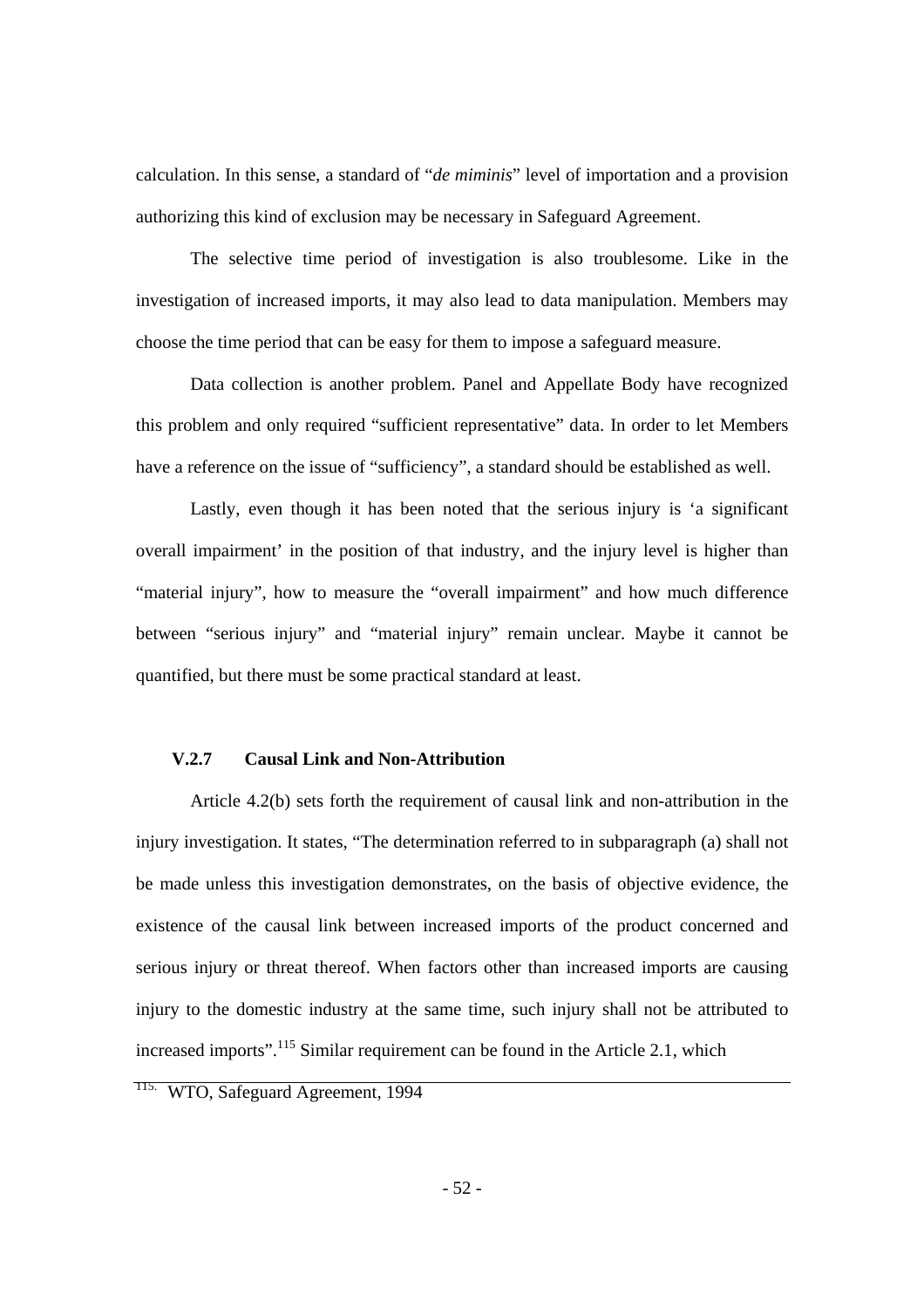provides, "….such products is being imported….and under such conditions as to cause or threaten to cause serious injury to domestic industry....".<sup>116</sup>

Three requirements are embodied in the abovementioned provisions, namely, causal link, condition of competition and non-attribution, and were considered by the WTO Panels and Appellate Body.

The Panel in Argentina-Footwear had the first chance to review these requirements. The Panel developed and later affirmed by Appellate Body a three-step approach in the analysis of causation. As the Panel stated, it would consider the adequacy of Argentina's causation analysis on the basis of "(a) whether an upward trend in imports coincides with downward trends in the injury factors, and if not, whether a reasoned explanation is provided as to why nevertheless the data show causation; (b) whether the conditions of competition in the Argentine footwear market between imported and domestic footwear as analyzed demonstrate, on the basis of objective evidence, a causal link of the imports to any injury; and (c) whether other relevant factors have been analyzed and whether it is established that injury caused by factors other than imports has not been attributed to imports".117 This approach has been followed by the subsequent Panels and Appellate Body in dispute settlement.

 As regards the requirement of causation, the Panel and the Appellate Body in Argentina-Footwear considered the relationship between the movements in imports and injury factors as central to a causation analysis and determination.<sup>118</sup> In US-Wheat Gluten, the Panel came out with the statement that increased imports alone cause serious injury.<sup>119</sup> Yet, the Appellate Body reversed this ruling and interpreted "causal link" as "a

<sup>&</sup>lt;sup>116.</sup> WTO, General Agreement on Tariffs and Trade, 1994.<br><sup>117.</sup> Supra note 15, Panel Report, para. 8.229.<br><sup>118.</sup> Supra note 15, Panel Report, para. 8.237; Appellate Body Report, para. 144.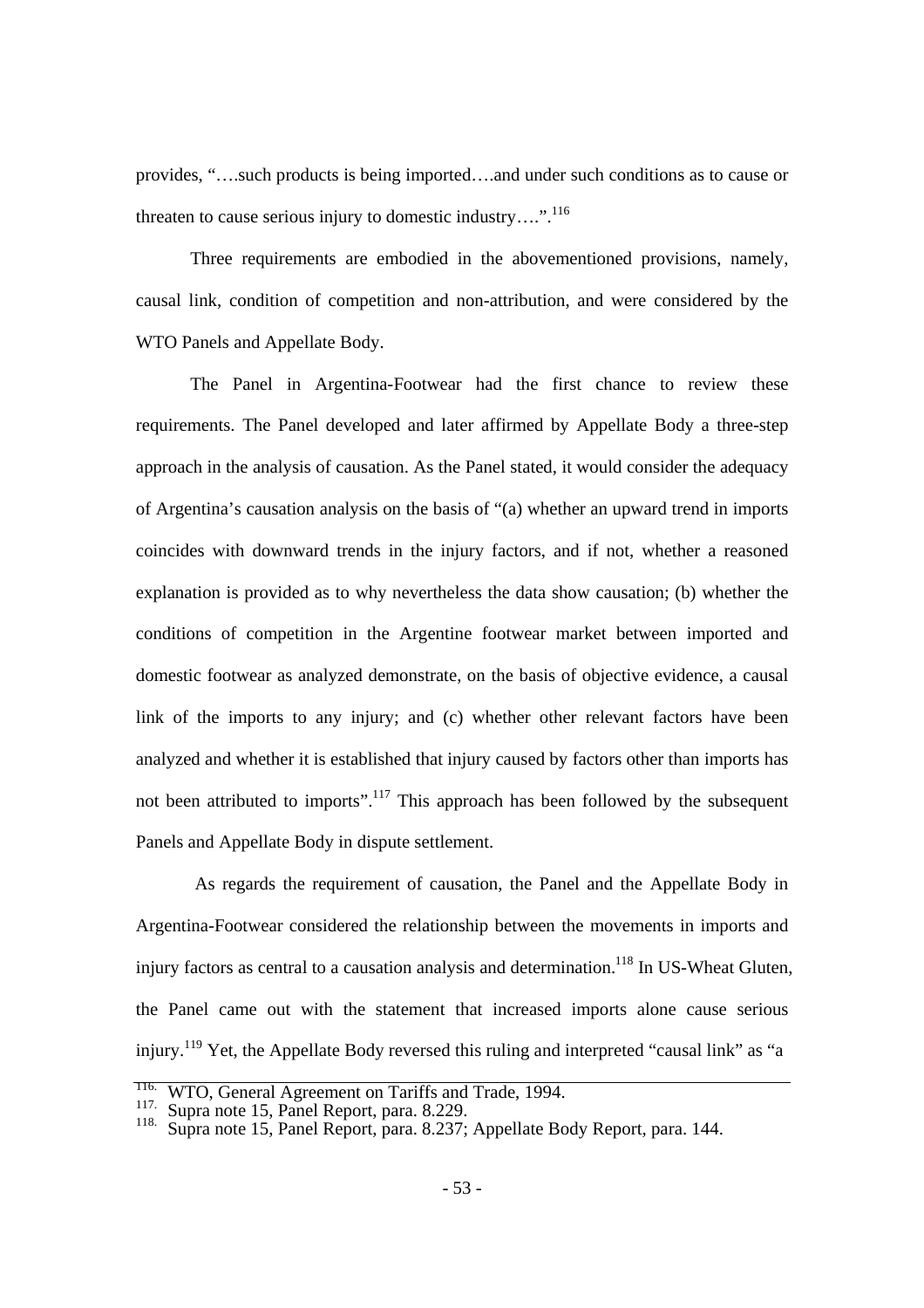relationship of cause and effect such that increased imports contribute to 'bringing about', 'producing' or 'inducing' the serious injury". "The 'causal link' between increased imports and serious injury may exist, even though other factors are also contributing, at the same time, to the situation of the domestic industry". The Appellate Body also said that increased imports were not necessary to be "sufficient" to cause, or threaten to cause serious injury. It emphasized that "the effects of increased imports, as separated and distinguished from the effects of other factors, must be examined to determine whether the effects of those imports establish a 'genuine and substantial relationship' of cause and effect between the increased imports and serious injury".<sup>120</sup> The Appellate Body in US-Lamb Meat adopted this holding.

The condition of competition is derived from the "under such condition" requirement in Article 2.1. Both of the Panels in Korea-Diary and Argentina-Footwear found that the phrase of "under such condition" indicates the need to analyze "the conditions of competition between the imported product and the domestic like or directly competitive products in the importing country's market. It requires national authorities to address specifically the nature of the interaction between the imported and domestic products in the domestic market of the importing country. It does not necessarily require a price analysis *per se*. The relevance of price must be considered on a case-specific basis.121 The Panel in US-Wheat Gluten also had the same view.

Non-attribution requirement has been a vexing issue for the panels and Appellate Body. In Argentina-Footwear, the Panel simply stated that a sufficient consideration of "other factors" other than imports and an analysis separating the effects of those "other

<sup>&</sup>lt;sup>119.</sup> Supra note 16, Panel Report, para. 8.138.<br><sup>120.</sup> Supra note 16, Appellate Report, para. 67-70.<br><sup>121.</sup> Supra note 15, Panel Report, para. 252.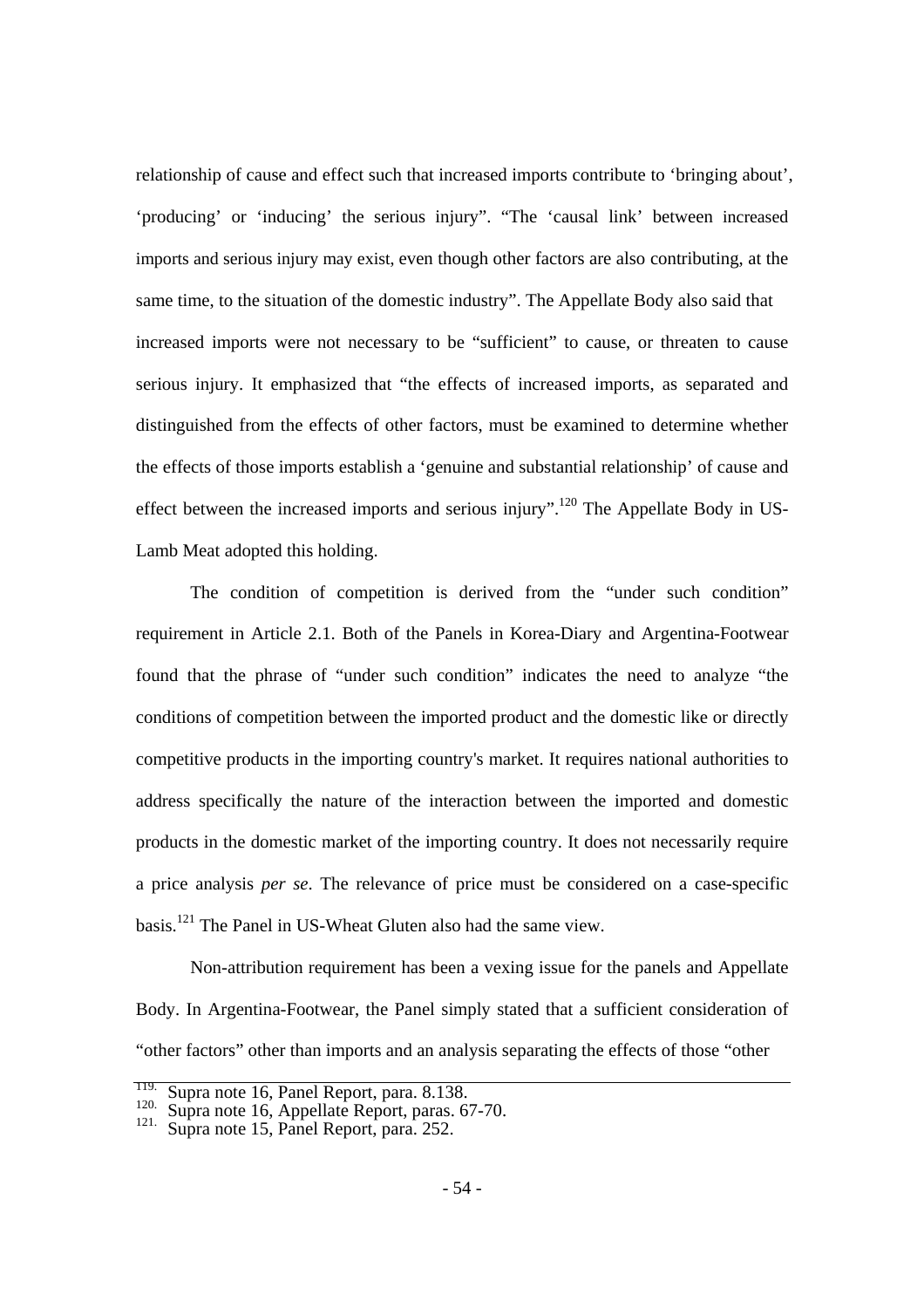factors" from the effects of the imports are necessary.<sup>122</sup> Later, the Appellate Body in US-Wheat Gluten deemed it important to "separate or distinguish the effects caused by the different factors in bring about the injury" and further developed a three-stage analysis for the domestic authority's causation analysis. First, the effects caused to the domestic industry by increased imports are distinguished from those caused by other factors. Second, injury caused by all different factors, including increased imports, should be attributed to increase imports and other relevant factors respectively. Third, a "genuine and substantial relationship" of cause and effect between increased imports and serious injury is required.<sup>123</sup> In US-Lamb Meat, the Appellate Body clarified the legal status of this method and its primary objective. It stressed that "the final determination about the existence of 'the causal link' between increased imports and serious injury can only be made after the effects of increased imports have been properly assessed, and this assessment, in turn, follows the separation of the effects caused by all the different causal factors".124 By reference to its ruling in US-Hot Rolled Steel, the Appellate Body in US-Line Pipe considered Article 4.2(b) of Safeguard Agreement also requires an "identification" of "the nature and extent of the injurious effects of the other known factors" as well as "a satisfactory explanation of the nature and extent of the injurious effects of the other factors, as distinguished from the injurious effects of the increased imports", like Article 3.5 of the Antidumping Agreement. To fulfill this requirement, "the competent authorities must establish explicitly, through a reasoned and adequate explanation, that injury caused by factors other than increased imports is not attributed to increased imports. This explanation must be clear and unambiguous. It must not merely

<sup>&</sup>lt;sup>122.</sup> Ibid., paras. 8.265-8.267.<br><sup>123.</sup> Supra note 16, Appellate Body Report, paras. 68-69.<br><sup>124.</sup> Supra note 17, Appellate Body Report, paras. 178-179.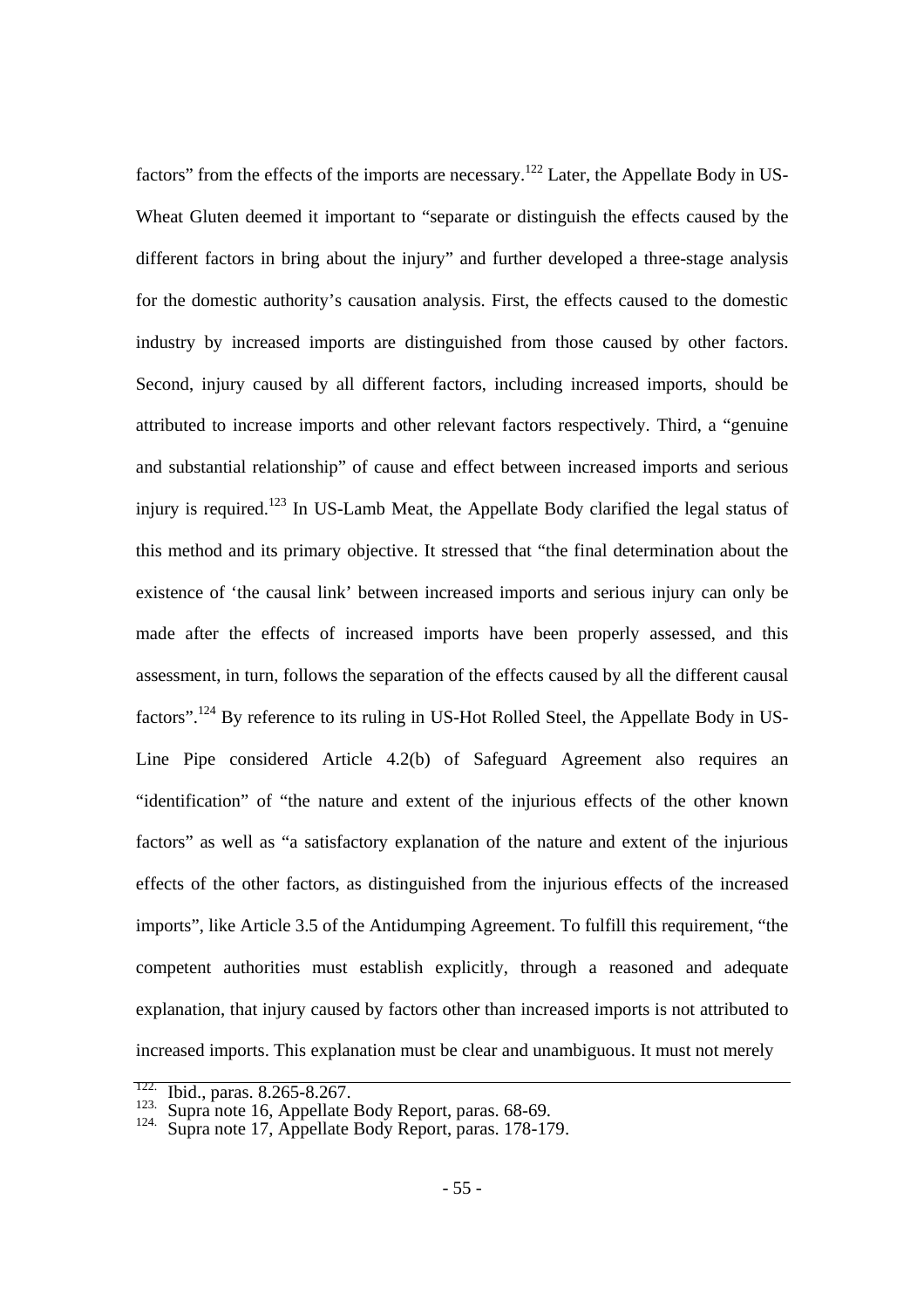imply or suggest an explanation. It must be a straightforward explanation in express terms". $125$ 

Notwithstanding the clarification that the panels and Appellate Body has made to the Safeguard Agreement, it seems to me that the Appellate Body's interpretation of "serious injury" derogates from the text of the agreement itself. According to the Appellate Body's ruling in US-Wheat Gluten and US-Lamb Meat, increased imports need not be sufficient to cause serious injury or threat thereof. Rather, there should be a "genuine and substantial relationship" of cause and effect between the increased imports and serious injury. In contrast with that, Article 4.2(a) of Safeguard Agreement states, "In the investigation to determine whether increased imports have caused or are threatening to cause serious injury to a domestic industry under the terms of this Agreement…." Article 4.2(b) has the similar language, "…. the existence of the causal link between increased imports of the product concerned and serious injury or threat thereof". The literal language in these articles suggest clearly that increased imports must cause serious injury or threat thereof, meaning that increased imports alone should be sufficient to cause serious injury or threat thereof, even other factors may also contribute to the injury of the domestic industry. Moreover, taking into account the objective of the Safeguard agreement, we can find inconsistencies as well. As states in the preamble of the Safeguard Agreement, the purpose and objective of this agreement is to "clarify and reinforce the disciplines of GATT 1994…. And to re-establish multilateral control over the safeguard…" Safeguard measure is an extraordinary remedy against fair trade practice. It can only be applied under emergent situation. However, based on the

Supra note 18, Appellate Body Report, paras. 212-217.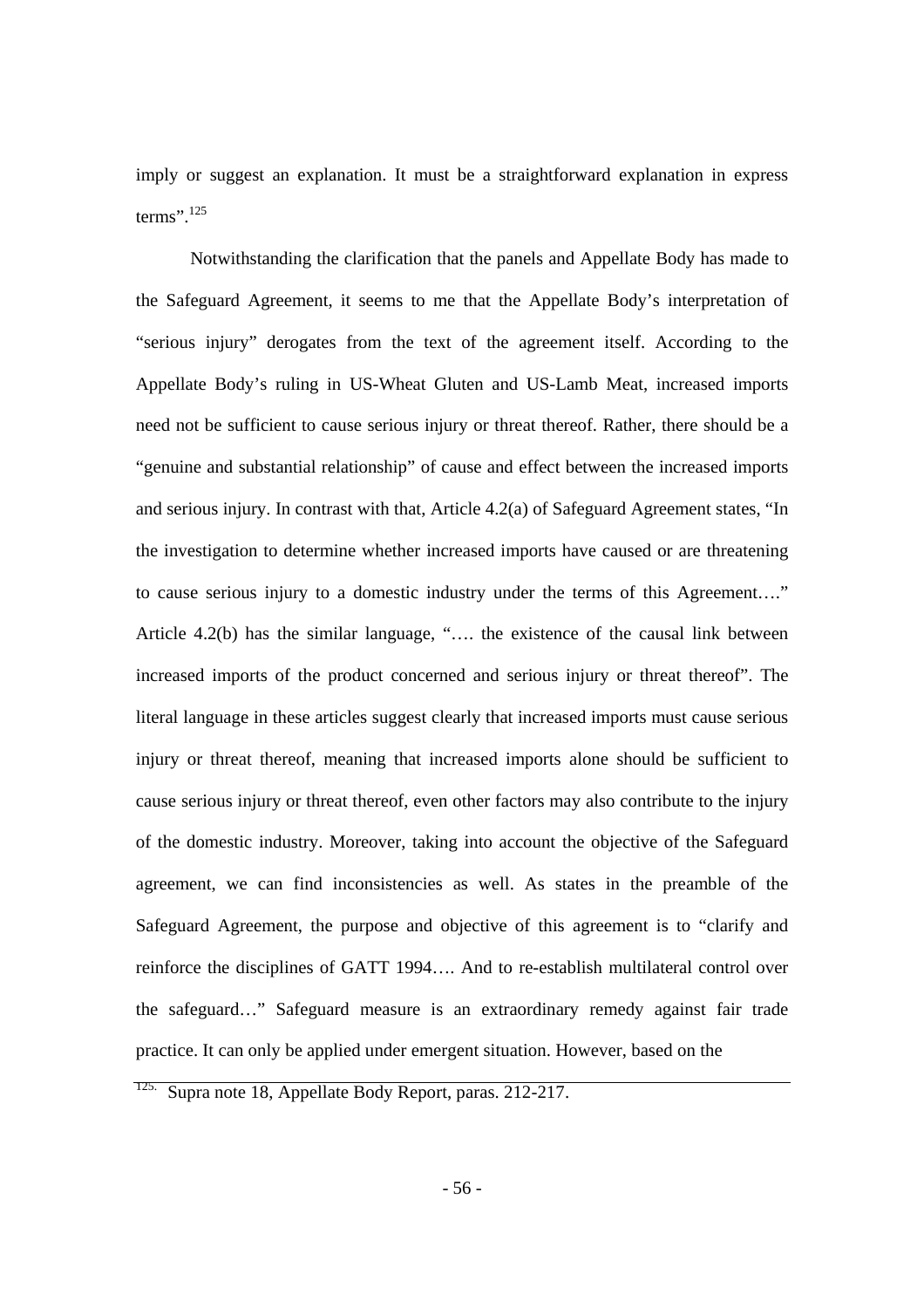Appellate Body's ruling, Members may impose safeguard measures even when increased import has a minor impact on domestic industry. It actually loosens the multilateral rule of safeguards. Besides, As the Appellate Body explained in the US-Line Pipe, Safeguard Agreement deals only with imports, such that safeguard measures should be applied so as to address only the consequences of imports.<sup>126</sup> As such, safeguard measure should be targeted at the serious injury or threat thereof by increased imports rather than injurious effects caused by other factors. Therefore, it is necessary for increased imports to be sufficient to cause injury and threat thereof for the application of safeguard measures. Lastly, even though the Appellate Body's ruling is reasonable, it seems not practical for its lacking of clear standard. What is "genuine and substantial relationship"? How to evaluate it? The Appellate Body has never elaborated this concept since it was raised. If Appellate Body still sticks to this ruling in the future, a practical standard should be developed. In this case, the standard applied by USITC in the domestic investigation seems plausible. This standard requires increased imports to be "substantial cause, which is important and not less than any other causes". If the competent authority can distinguish and separate the effects caused by increased imports and other factors, and provides adequate and reasoned explanation and assessment, this standard and the competent authority's determination may meet the Appellate Body's requirement.

Another critical question is how one disaggregates causes. As John H. Jackson pointed out, if a general economic recession takes place at the same time with the import increase, it will be very difficult for the effects of increased imports to surpass the effect of the economic recession as a whole; yet, if the effect of general economic recession has

 $126.$  Supra note 10, p.190.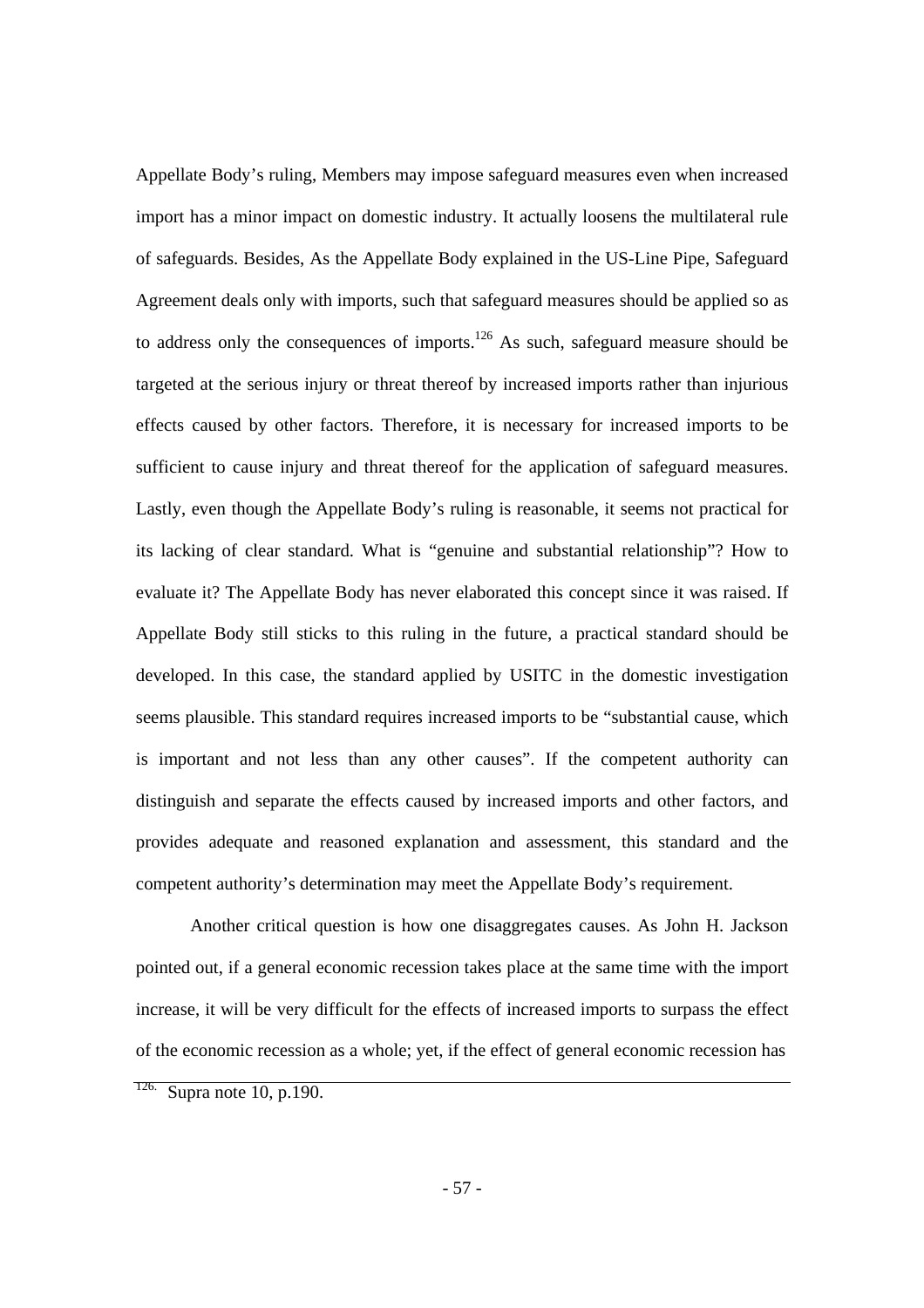been disaggregated into many factors, increased imports may be a "substantial cause" for the injury.<sup>127</sup> Since the method applied by the Members to separate the effects of increased imports and other factors is not specified in the Safeguard Agreement, Members thereby have the discretion to adopt their own methods. This situation will add to the instability of the safeguard system.

The Appellate Body in US-Lamb Meat stated that the three-step approach developed in US-Wheat Gluten is not legal "tests" mandated by the text of the Safeguard Agreement. Instead, these steps leave unanswered many methodological questions relating to the non-attribution requirement found in the second sentence of Article 4.2(b). Is it sound for national authorities, panels and Appellate Body to apply a test that is not based on the text of the Agreement, let alone a test of little feasibility?

## **V.2.8 Selectivity**

Selectivity has been a long-time troublesome and controversial issue in the evolution and reform of the GATT and WTO safeguard system. During the Tokyo Round, the GATT Contracting Parties discussed extensively on this issue. Due to EC's persistence, Parties failed to make a compromise on this issue. Later, WTO Members eventually succeeded in bringing about a new agreement, Safeguard Agreement, generally in favor of non-discrimination, but with some flexibility and certain preferential treatment for developing countries. Article 2.2 stipulates that the safeguard measure shall be applied to a product being imported irrespective of its origin, that is, nondiscrimination application. The footnote thereof offers two options for a customs union to

<sup>&</sup>lt;sup>127.</sup> Supra note 18, Appellate Report, para. 258.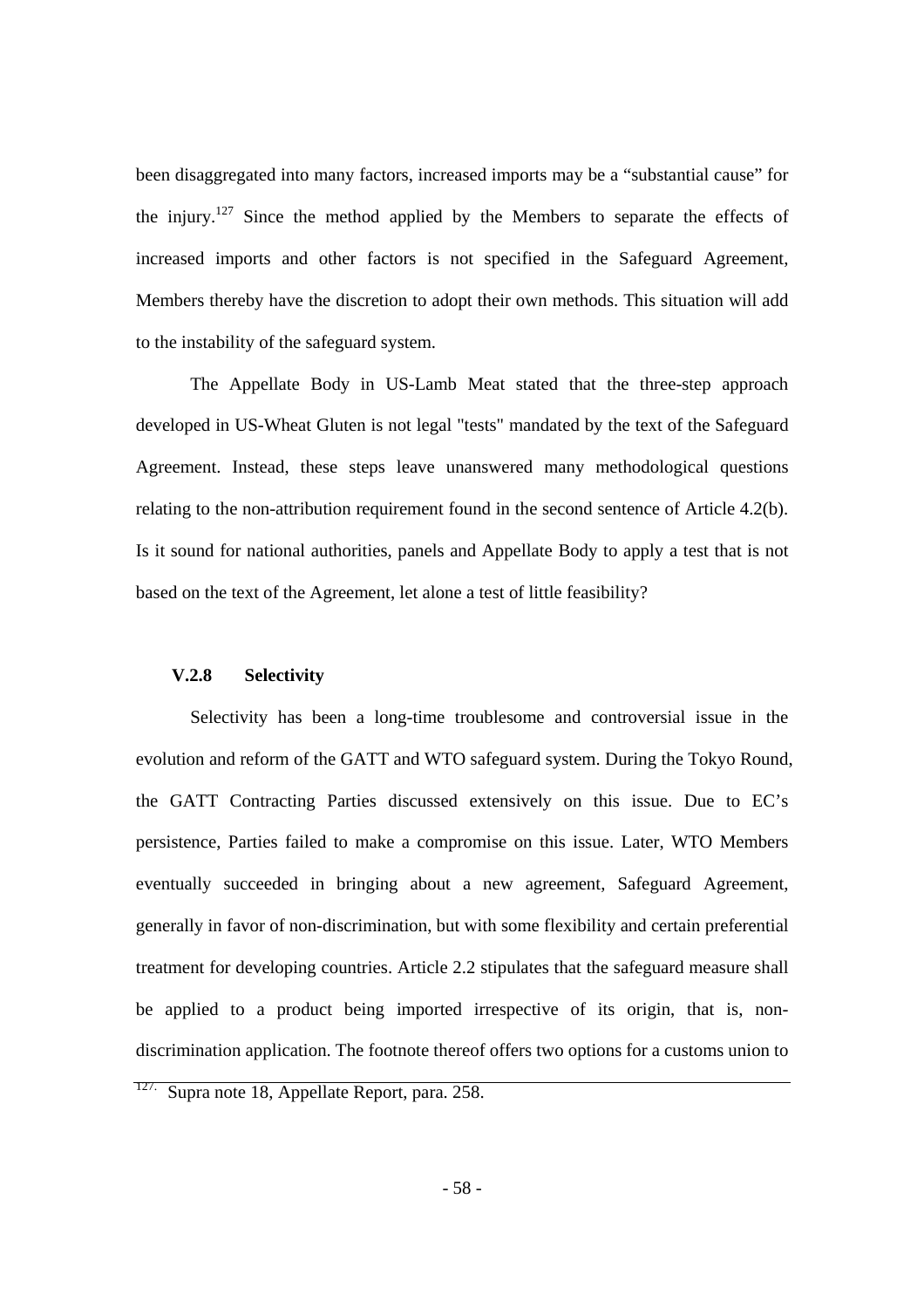impose safeguard measures. By contrast, Article 5.2(b) and Article 9 set forth certain selective application in specific circumstances. <sup>128</sup>

The approach the panels and Appellate Body adopted to resolve this issue is "parallelism". The Panel in Argentina-Footwear considered that a "parallelism" between the scope of the investigation and the scope of the applied measure is required under Article 2.1 and 2.2. The Appellate Body affirmed that safeguard measures taking imports from all sources into investigation could only be applied on imports from all sources.<sup>129</sup> Later in US-Wheat Gluten, the Appellate Body affirmed the principle of "parallelism" by recognizing the phrase of "being…. being imported" in Article 2.1 and 2.2 have the same meaning. It pointed out that including certain products in investigation but excluding them from application would give different meaning to the phrase aforementioned. The USITC improperly excluded the imports from Canada from application by merely finding the imports from Canada did not contribute importantly to the serious injury caused by imports. For justifying its practice, USITC should have demonstrated explicit finding that all imports other than those from Canada cause or threaten to cause serious injury.<sup>130</sup> In US-Line Pipe, the Appellate Body further clarified the standard to establish a prima facie case of a violation of the "parallelism" requirement. If a gap between the imports covered under the investigation and imports falling within the scope of the measure can be demonstrated, a prima facie case of the absence of the "parallelism" of safeguard measure is established.<sup>131</sup>

<sup>128.</sup> Article 5.2(b) allows Members not to allocate the quota based on a historical formula, provided that they demonstrate disproportionate import increase from particular Members for a application of safeguard measure no longer than 4 years and the condition of departure from Article 2.2 is equitable to all relevant suppliers. In addition, Article 9 provides the de minimis exemption for the imports from

 $\frac{129}{129}$ . Supra note 15, Panel Report, paras. 84-87; and Appellate Body Report, para. 113.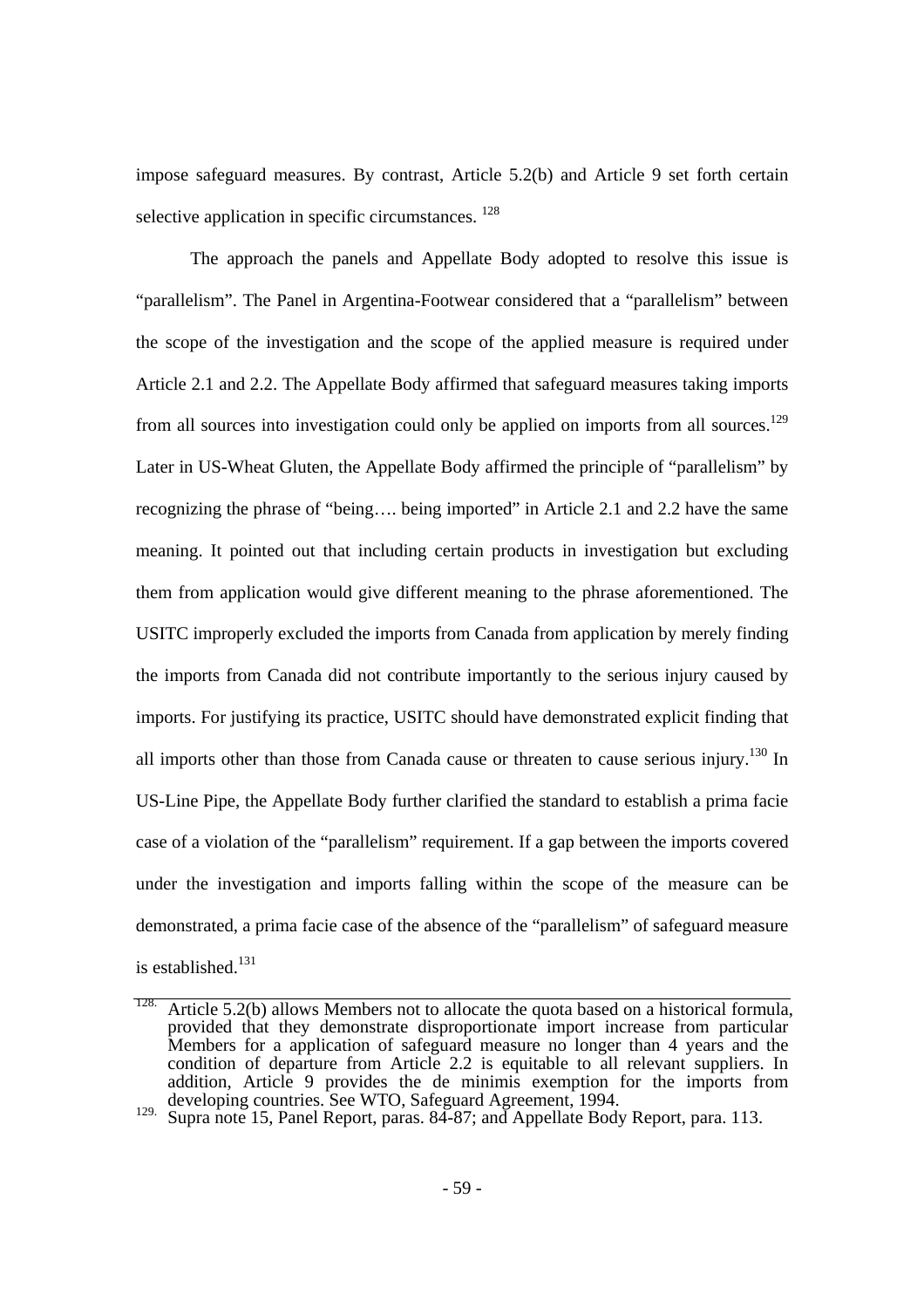The complainant in Argentina-Footwear invoked footnote 1 of Safeguard Agreement Article 2.1 to defend its selective safeguard measure. In Appellate Body's view, "the footnote only applies when a customs union applies a safeguard measure as 'a single unit or on behalf of a member State'". In this case, the safeguard measure was applied by Argentina instead of MERCOSUR. Therefore, the Appellate Body concluded that footnote 1 does not apply to this case.<sup>132</sup> This ruling clarify the situation that footnote 1 applies to.

One case involved the issue of the selective safeguard measure allowed by the Safeguard Agreement under Article 9. Article 9 allows the imports from a developing country to be exempted from safeguard measure as long as its share of imports of the product concerned in the importing Member does not exceed 3 per cent, provided that developing country Member with less than 3 per cent import share collectively account for not more than 9 per cent of total imports of the product concerned. This clause gives developing countries special and differential treatment, which might be a reward from developed countries for developing countries to accept the Uruguay Round Safeguard Agreement. But, theoretically, developed countries may well use this clause to block the imports from developing countries. In US-Line Pipe, by setting certain tariff quota applied to all non-NAFTA Members without exemption to developing countries allowed under Article 9, the US's practice was found to be in violation of Article 9. The USITC argued that developing countries were actually exempted from the measure because the level of the tariff quota exemption was consummated with the 3 per cent *de minimis* level. However, the Appellate Body found it only represents 2.7 per cent of total imports and

<sup>&</sup>lt;sup>130.</sup> Supra note 16, Appellate Body Report, paras. 96-98.<br><sup>131.</sup> Supra note 18, Appellate Body Report, paras. 186-187.<br>Supra note 15, Appellate Body Report, paras. 106-108.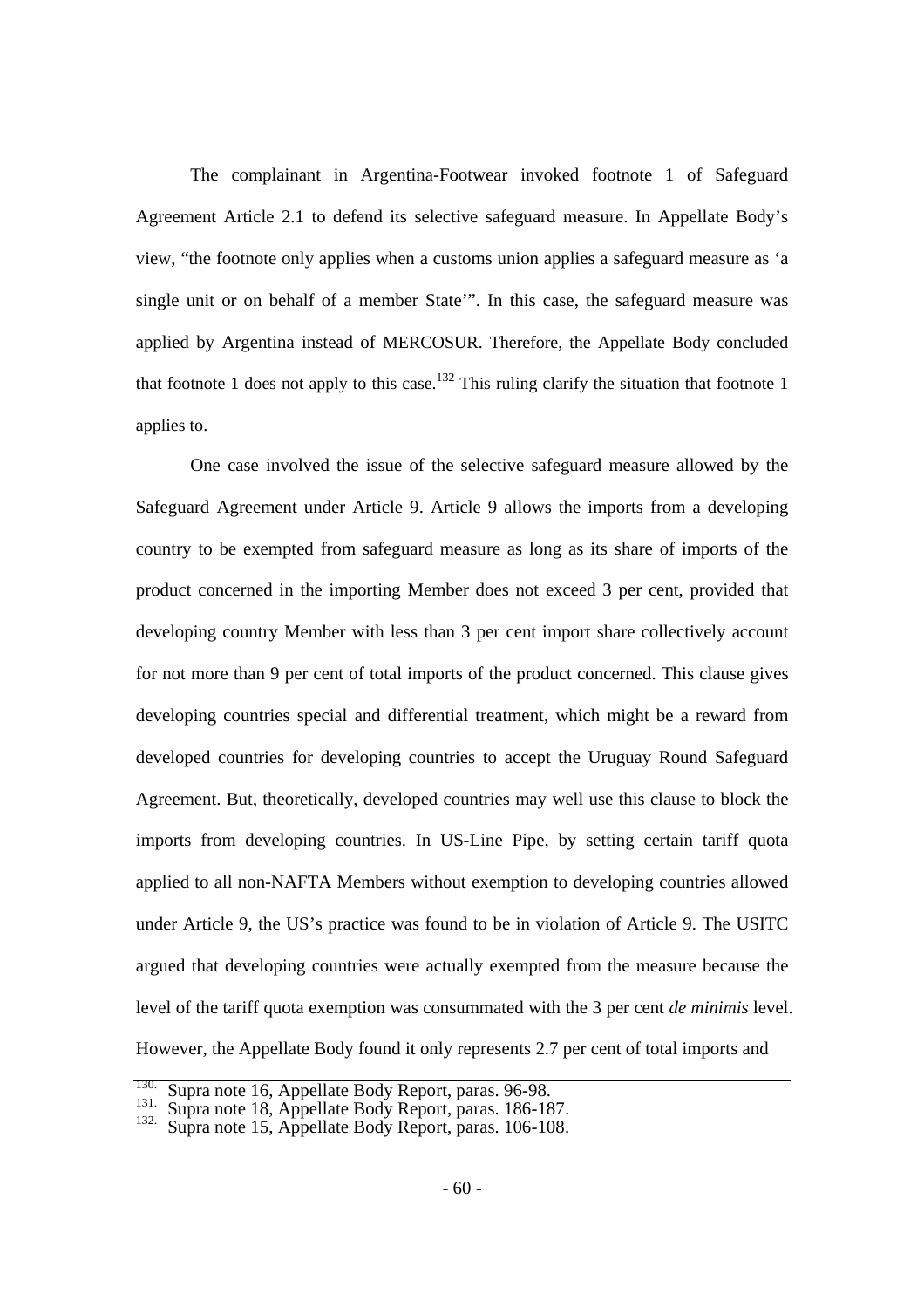thereby rejected USITC's argument.<sup>133</sup> In addition to problems arising in the application, loopholes existed in the text of Article 9 itself. Suppose total imports of certain product only accounts for 10% of the domestic market share of a Member, and only 1 per cent of the domestic market occupied by imports from developing countries, with 0.2 per cent from Members A, B, C, D and E respectively. Thus, even though the individual market share of A, B, C, D, E is 0.2 per cent and the individual import share is 2 per cent, the importing Member still can impose safeguard measure against the imports from these developing Member countries, in that their collective imports accounts for 10 % of the total imports, exceeding the threshold of 9%. In fact, both the market share and import share of the imports from developing countries are very small and may be of little market influence, yet they are still subject to the safeguard measure. In principle, safeguard is based on the relationship between increased imports and domestic industry, and is to remedy the injury suffered by domestic industry. As such, it may be more justifiable to change the indicator of reference to the market share of the product imported.

## **V.2.9 Necessary Extent of Application**

With a view to minimizing the welfare loss resulting from the application of safeguard measures, Safeguard Agreement Article 5.1 sets out the necessary extent of application. It states:

"A Member shall apply safeguard measures only to the extent necessary to prevent or remedy serious injury and to facilitate adjustment. If a quantitative restriction is used, such a measure shall not reduce the quantity of imports below the level of a

<sup>&</sup>lt;sup>133.</sup> Supra note 18, Appellate Body Report, paras. 125-133.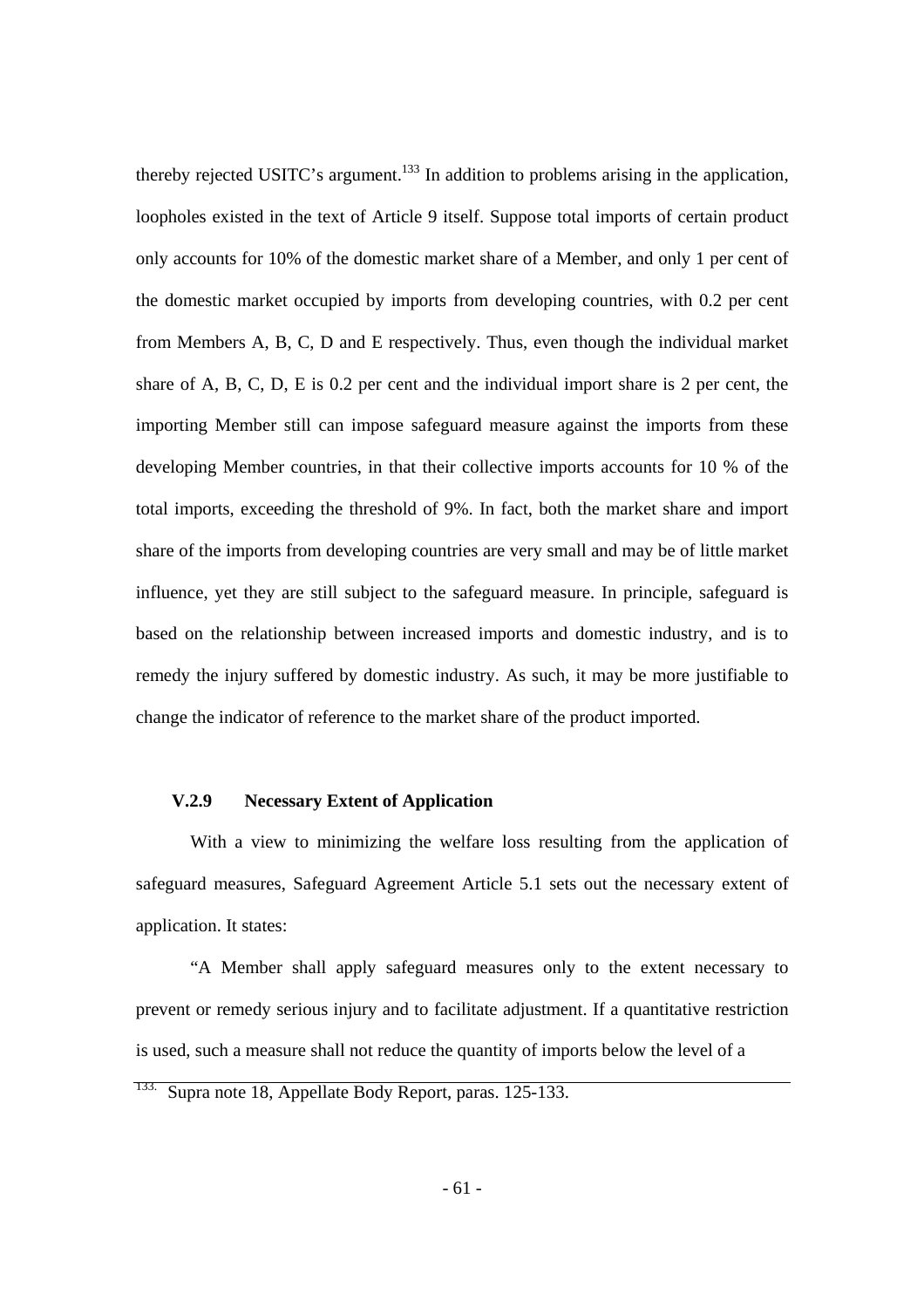recent period which shall be the average of imports in the last three representative years for which statistics are available, unless clear justification is given that a different level is necessary to prevent or remedy serious injury. Members should choose measures most suitable for the achievement of these objectives".<sup>134</sup>

Three issues were raised before the panels and Appellate Body, namely, express justification at time of application, permissible extent of measures and the requirement of adjustment. Here I will discuss the first two issues, while leave the issue of adjustment for later discussion.

Regarding the issue of express justification, In Korea-Diary, the Panel considered that Article 5.1 mandates Members applying safeguard measure to provide a reasoned explanation for the necessary extent of the measure. Appellate Body rejected this interpretation and held that the first sentence of Article 5.1 does not establish a general procedural obligation to demonstrate compliance with Article 5.1 at the time of application, in that first sentence does not contain an express statement for a "clear justification" like the second sentence does. The Panel and Appellate Body in US-Line Pipe had the same consideration.<sup>135</sup>

As for the substantive requirement of permissible extent of measure, in Korea-Diary, the Panel held and the Appellate Body agreed that the first sentence of Article 5.1 imposes an obligation on a Member applying a safeguard measure "to ensure that the measure applied is commensurate with the goals of preventing or remedying serious injury and of facilitating adjustment, regardless of the particular form that a safeguard

<sup>134.</sup> See WTO, *Safeguard Agreement,* 1994.

Supra note 14, Panel Report, para. 7.99, Appellate Body Report, para. 96; and supra note 18, Panel Report paras. 7.80-7.81, Appellate Body Report, paras. 228-235.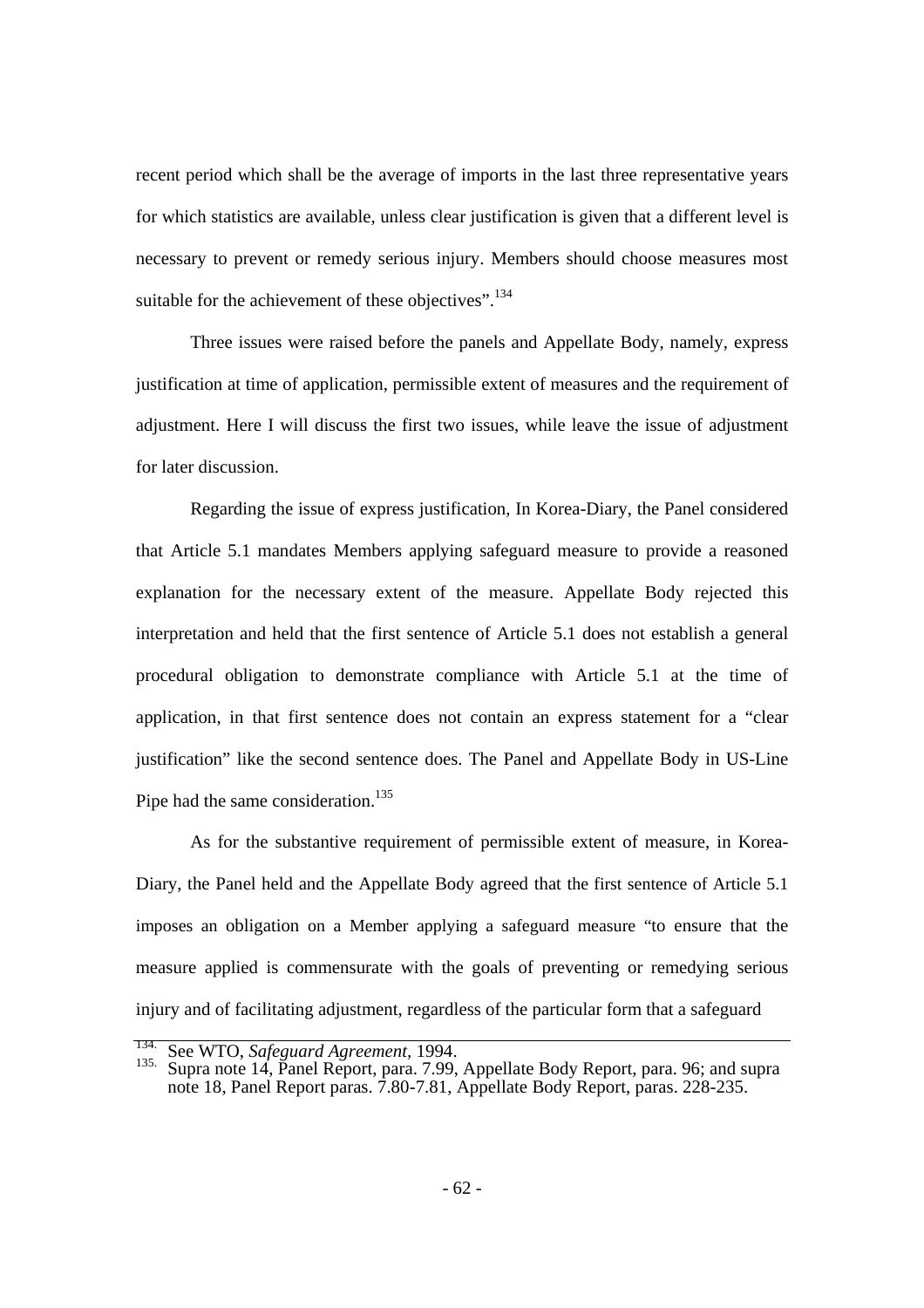measure might take".<sup>136</sup> The Appellate Body in US-Line Pipe further elaborated this substantive obligation that "safeguard measures may be applied only to the extent that they address serious injury attributed to increased imports".<sup>137</sup> On top of this elaboration, the Appellate Body found that Korea had established a *prima facie* case that the measure applied by USITC was not limited to the extent necessary under Article 5.1, in that the USITC had violated the non-attribution requirement under Article 4.2(b) and did not rebut the prima facie case. Further, the Appellate Body made clear that a violation of the non-attribution requirement under Article 4.2(b) does not mean an automatic violation of first sentence of Article 5.1, unless the complainant fails to rebut the prima facie case.

There are some problems in Appellate Body's interpretation of the first sentence of Article 5.1. It seems that the Appellate Body faced the dilemma of making choice between tightening and relaxing the discipline. According to the standard of review set forth by the Appellate Body, a Member applying safeguard measure is obligated to provide adequate, reasoned and reasonable explanation for the findings and determination made. As a result, express justification for why the extent of measure is necessary and least trade restrictive is needed. Furthermore, since safeguard is extraordinary remedy against fair trade practice and the objective of Safeguard Agreement is to reinforce the discipline, it may be appropriate to tighten the discipline and thereby require express justification from Members for demonstration of adequate, reasoned and reasonable explanation. To the contrary, in order to avoid giving Members too much burden and encourage the use of safeguard instead of ERAs and other unilateral trade protective measures, it seems better to release the Members from the burden of justification of the

<sup>&</sup>lt;sup>136.</sup> Supra note 14, Panel Report, para. 7.99, Appellate Body Report, para. 96. Supra note 18, Appellate Body Report para. 260.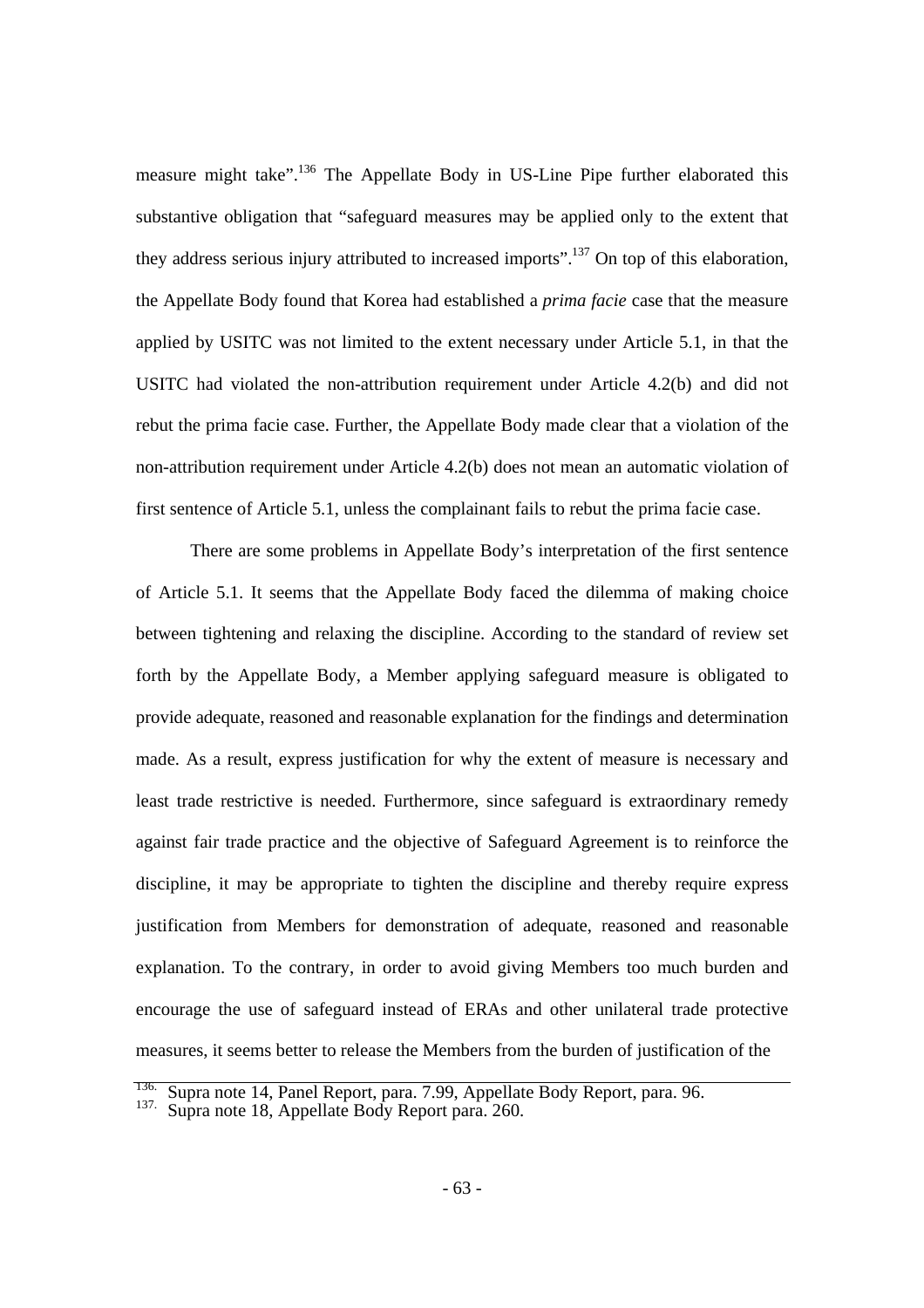necessary extent of the measure, since the justification requires complicated economic analysis and thereby burdensome. In the cases at hand, it seems to me that the Appellate Body chose to relax the discipline and encourage the use of safeguard.

Though the Appellate Body has ruled that the measure should be applied only to the extent necessary to remedy or prevent serious injury caused by increased imports, how to apply this standard is still unclear. It is even more difficult to determine or examine whether this standard is met without the demonstration of adequate, reasoned and reasonable explanation from the Member applying the safeguard measure.

The period of reference in the determination of the level of quantitative restriction has not been touched in the dispute. However, it does not mean that the text is clear enough. Rather, the implication of the phrase of "the last three representative years" is vague in its nature. What is representative year? How to select the last three representative years? The text *per se* does not give any instruction and thereby leaves Members great discretion to have their own approaches. These questions need further clarifications in future decisions from Appellate Body.

#### **V.2.10 Notification and Consultation**

The incorporation of the notification and consultation requirement into the Uruguay Round Safeguard Agreement results from the Members' requests of improving transparency and enhancing surveillance of the safeguard system. Article 12 provides:<sup>138</sup>

"1. A Member shall immediately notify the Committee on Safeguards upon:

(a) initiating an investigatory process relating to serious injury or threat thereof and the reasons for it;

<sup>138.</sup> See WTO, *Safeguard Agreement*, 1994.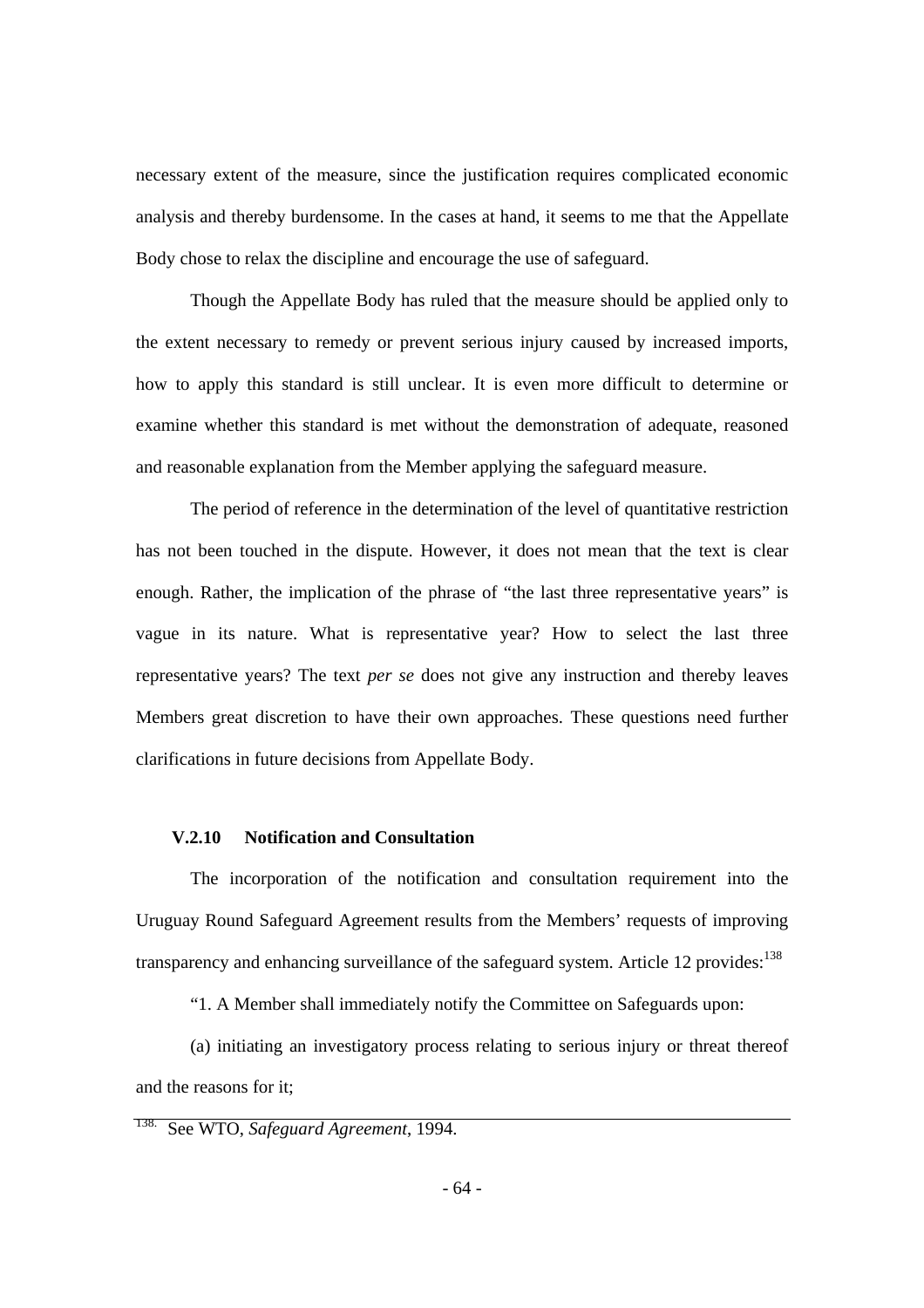(b) making a finding of serious injury or threat thereof caused by increased imports; and

(c) taking a decision to apply or extend a safeguard measure.

2. In making the notifications referred to in paragraphs 1(b) and 1(c), the Member proposing to apply or extend a safeguard measure shall provide the Committee on Safeguards with all pertinent information, which shall include evidence of serious injury or threat thereof caused by increased imports, precise description of the product involved and the proposed measure, proposed date of introduction, expected duration and timetable for progressive liberalization. In the case of an extension of a measure, evidence that the industry concerned is adjusting shall also be provided. The Council for Trade in Goods or the Committee on Safeguards may request such additional information as they may consider necessary from the Member proposing to apply or extend the measure.

3. A Member proposing to apply or extend a safeguard measure shall provide adequate opportunity for prior consultations with those Members having a substantial interest as exporters of the product concerned, with a view to, *inter alia*, reviewing the information provided under paragraph 2, exchanging views on the measure and reaching an understanding on ways to achieve the objective set out in paragraph 1 of Article 8.

4. A Member shall make a notification to the Committee on Safeguards before taking a provisional safeguard measure referred to in Article 6. Consultations shall be initiated immediately after the measure is taken."

According to the Panel in Korea-Diary, Article 12 states five notifications in the course of safeguard investigation and application. Three are under Article 12.1, namely,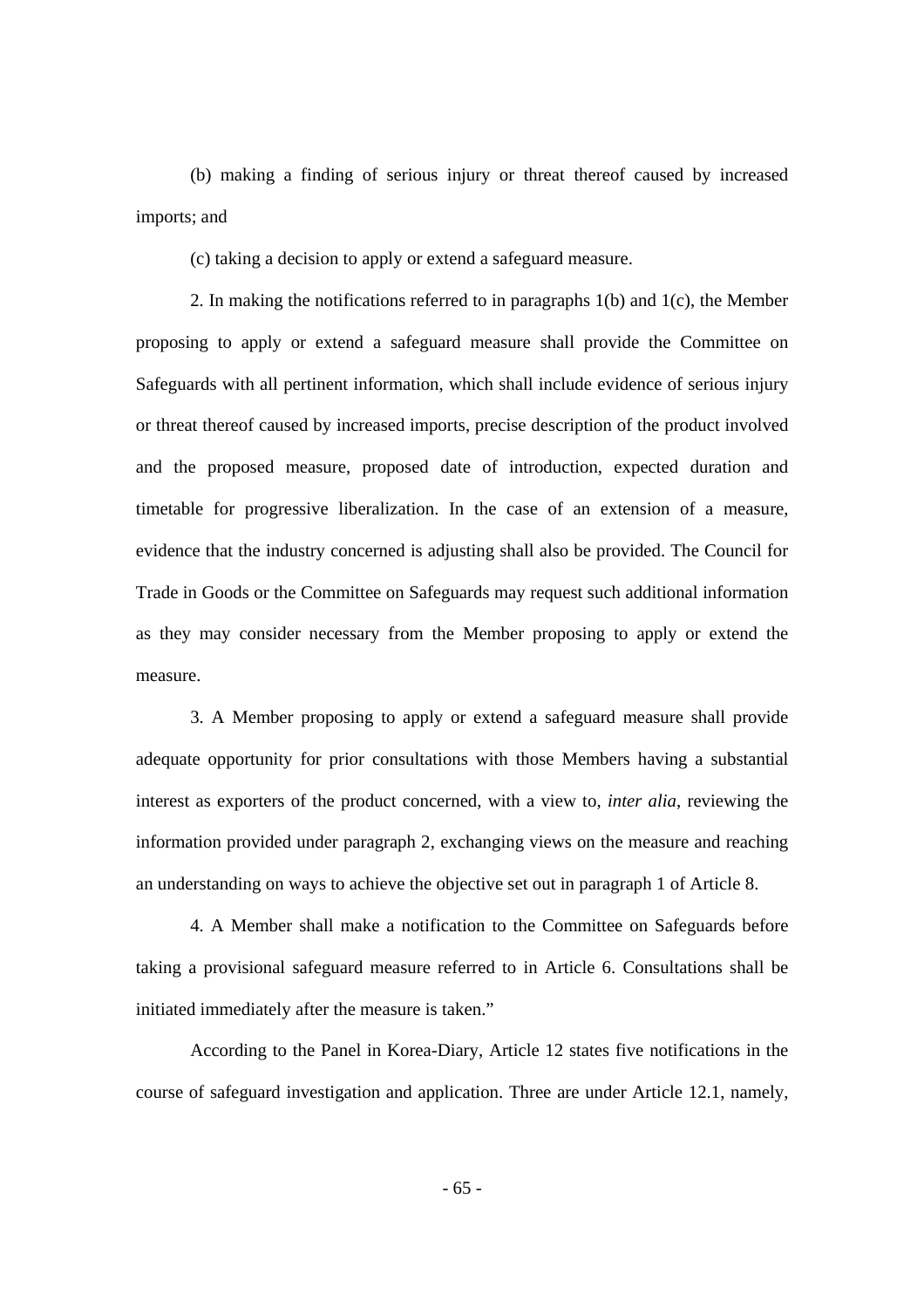notification of initiation, notification of finding of serious injury and threat thereof, and notification of taking decision of application or extension. The fourth is notification of proposal of safeguard measures under Article 12.3. Last is notification of provisional measures under Article 12.4.

Three issues, i.e., contents, timing of negotiation and adequacy of consultation, were discussed by panels and Appellate Body.

The contents of notification is set out in Article 12.2, which requires Members applying safeguard measures to provide "all pertinent information". How to interpret this standard was at issue in Korea-Diary case. There, the complainant argued all the information under Article 3 and 4 should be notified. Both the Panel and Appellate Body rejected its view. The Panel then rendered the "all pertinent information" as a requirement that "the amount of information notified must be sufficient to be useful to Members with a substantial interest in the proposed safeguard measure".<sup>139</sup> The Appellate Body differed from the Panel in the interpretation. It considered the "all pertinent information" standard constitutes "a minimum notification requirement that must be met if a notification is to comply with the requirements of Article 12". "a Member must, at a minimum, address in its notifications, pursuant to paragraphs 1(b) and 1(c) of Article 12, all the items specified in Article 12.2 as constituting 'all pertinent information', as well as the factors listed in Article 4.2 that are required to be evaluated in a safeguards investigation."140 It is still not clear that how far the injury factors in Article 4.2(b) should be addressed. Future Appellate Body decision will be helpful to the clarification of this issue.

<sup>&</sup>lt;sup>139.</sup> Supra note 14, Panel Report, para. 7.127.<br><sup>140.</sup> Supra note 14, Appellate Body Report, paras. 107-108.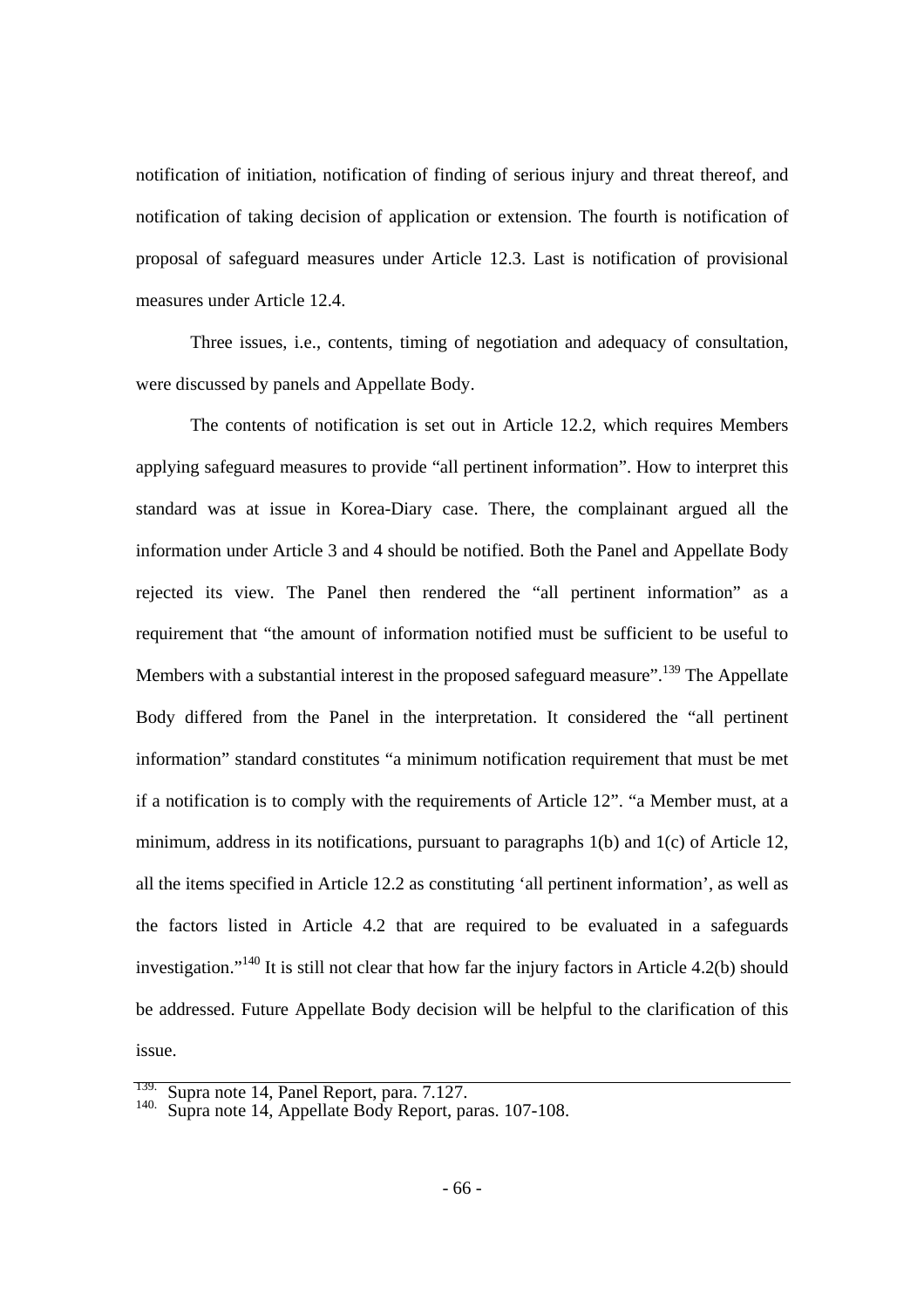The delays in notification have been a long-time troublesome problem in the investigation and application of safeguard measures. Article 12.1 sets out an "immediate notification" requirement for a Member applying safeguard measure. The Appellate Body in US-Wheat Gluten considered that "immediately" implies "a certain urgency", the degree of which deviates case-by-case depending on the administrative difficulties and the character of the information supplied.<sup>141</sup> However, "the amount of time taken to prepare the notification must, in all cases, be kept to a minimum". The Appellate Body further considered that "immediate" notification allows the Committee on Safeguards, and Members, the fullest possible period to reflect upon and react to an ongoing safeguard investigation". Whether a Member meets this requirement neither depends on evidence as to how the Committee and Members use that notification, nor an *ex post facto* assessment of whether Members suffered actual prejudice through an insufficiency in the notification period.<sup>142</sup> In explaining the notification obligation under Article 12.1(c), the Appellate Body reversed the Panel's interpretation that a notification under Article 12.1(c) must be made before implementation of the "proposed" safeguard measure, holding instead the "immediate notification" requirement governs solely the timing of notification. They clarified that the triggering event for Article 12.1(c) notification is the "taking" of a decision, while not "coming into effect" of the  $decision<sup>143</sup>$ 

The Appellate Body in US-Wheat Gluten also considered the issue of "adequacy consultation". They held that sufficient time and sufficiently detailed information on the

As the Panels in Korea-Diary recognized, relevant factors in this regard may include the complexity of the notification and the need for translation into one of the WTO's official languages. See supra note 14, Panel Report, para. 7.128.

official languages. See supra note 14, Panel Report, para. 105-106. 143. Ibid, paras. 120-122.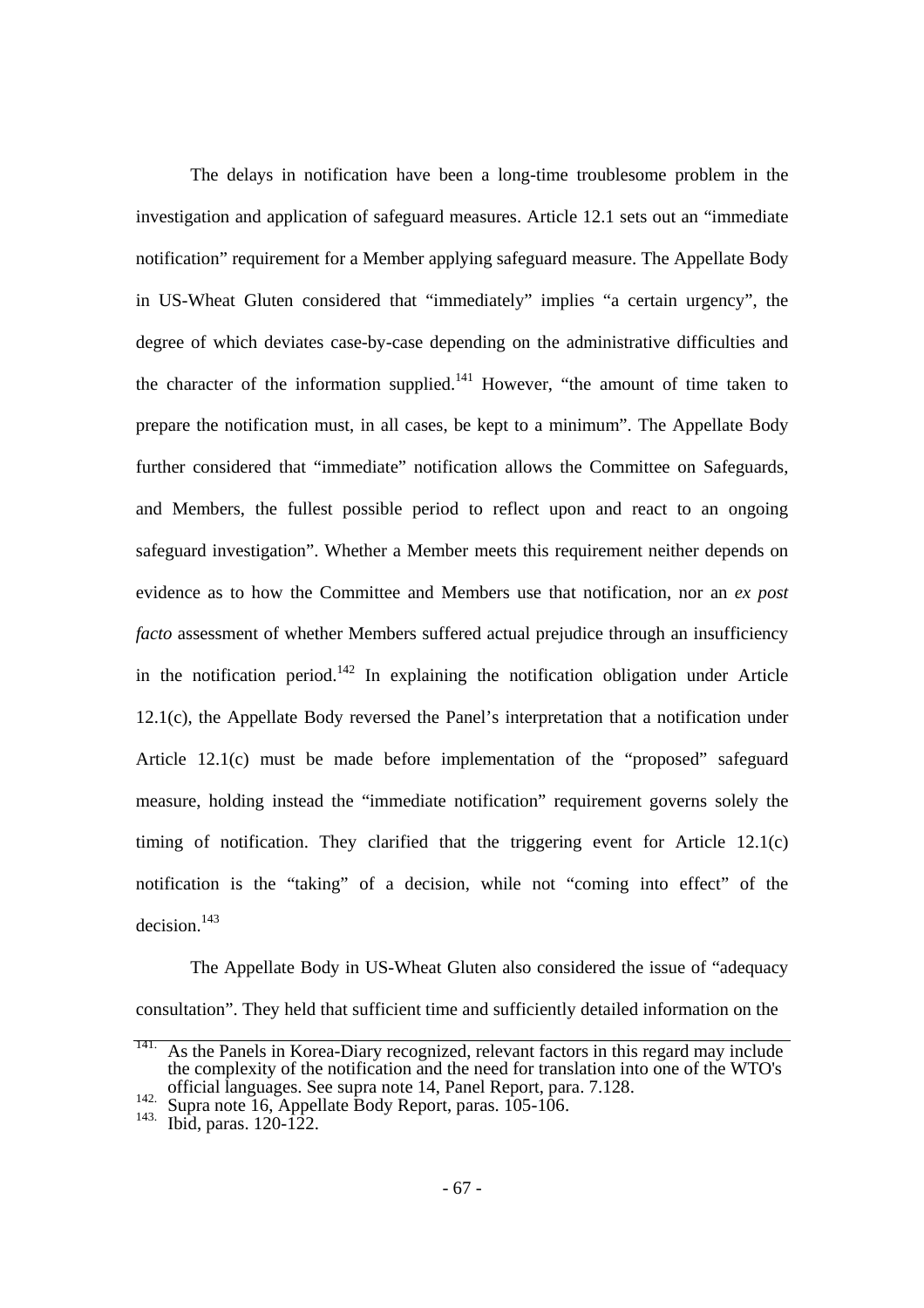form of the proposed measure needed to enable meaningful consultations to occur, including the nature of the remedy, must be provided in advance of the consultations.<sup>144</sup> In US-Line Pipe, the Appellate Body followed this approach. However, they further noted that the proposed measure setting the foundation for consultation is not necessarily identical to the one eventually applied. In this particular case, since the proposed measure and applied measure "differed substantially", the Appellate Body doubted the meaningfulness of the consultation and moved to examine whether the notification of US met the previously mentioned criteria. Recognizing that a finding on the adequacy of time should be assessed on a case-by-case basis, the Appellate Body found that US failed to provide adequate time for Korea to prepare for consultation and thereby acted inconsistently with Article  $12.3$ <sup>145</sup> Yet, the Appellate Body did not put forward a standard for assessing the time necessary for preparing for consultations. Then, how much time is adequate, how to evaluate the necessary time? Practical standard needs to be developed by Appellate Body in the future dispute.

Based on the reasoning under Article 12.3, the Appellate Body in both US-Wheat Gluten and US-Line Pipe also ruled that US acted inconsistently with Article 12.3, in that a Member cannot "endeavor to maintain" an adequate balance of concessions unless it has provided an adequate opportunity for prior consultations on a proposed measure.<sup>146</sup>

 Another problem in respect to the dispute of notification obligation under Article 12 is how to remedy the nullified or impaired benefits accruing under the WTO Agreement. Suppose a Member applying a safeguard measure does nothing wrong but

<sup>144.</sup> Ibid, paras. 136-137.<br><sup>145</sup>. Supra note 18, Appellate Body Report, paras. 104-113.

Supra note 16, Appellate Body Report, footnote 39, para. 146; and supra note 18, Appellate Body Report, paras. 118-119.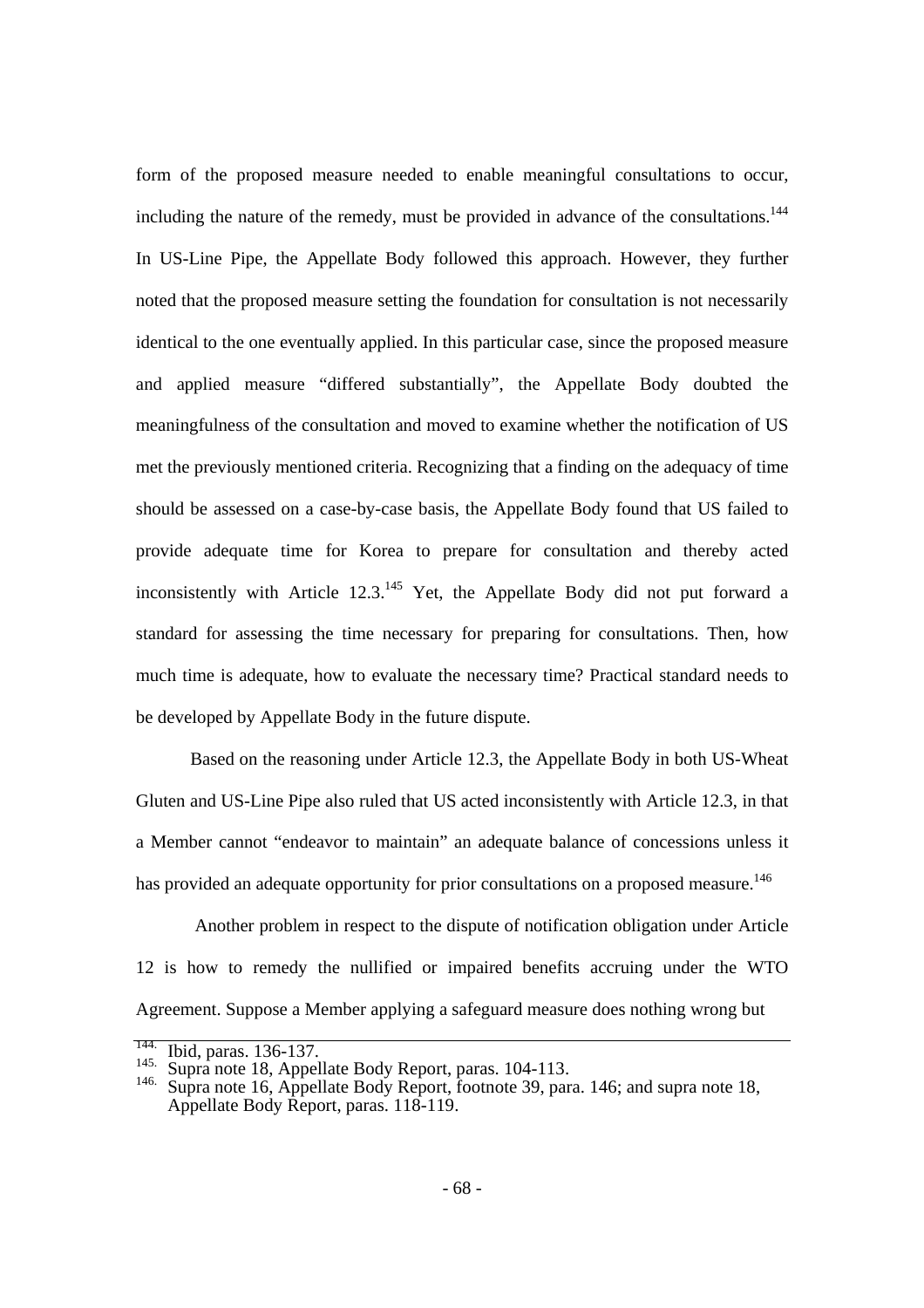delays in notifying the Safeguard Committee, and thereby nullifies the benefits of the exporting Members. How to remedy this inconsistency? As usual, the Panel will just recommend the Member applying safeguard measure to bring its measure into consistency with the Safeguard Agreement. But how? Shall the Member make notification the second time, or provide compensation? Is it reasonable or sound?

The delay in notification of the safeguard measure caused problem to the integrity of the safeguard system. In both US-Wheat Gluten and US-Line Pipe, the US failed to make timely notification in most the circumstances. The delay may not result from administrative difficulties or the characters of the information. Rather, some may result from the facts that the Member applying the safeguard measure does not act in a "good faith". As the Appellate Body pointed out in US-Line Pipe, "the US appears to have recognized the need for adequate time to prepare for the consultations". However, the US failed to provide adequate opportunity to have a meaningful consultation with Korea.

## **V.3. Remaining Issues**

# **V.3.1 GATT Article XXIV as Defense to Non-Discrimination Application of Safeguards**

The relationship between GATT Article XXIV and the Safeguard Agreement has troubled Members for a long time and still remained unclear. The problem can be traced back to the GATT period, where the Contracting Parties discussed on a number of occasions the modalities of application of Article XIX in relation to agreement under Article XXIV, in particular Article XXIV:8. The focus of the debate is whether a member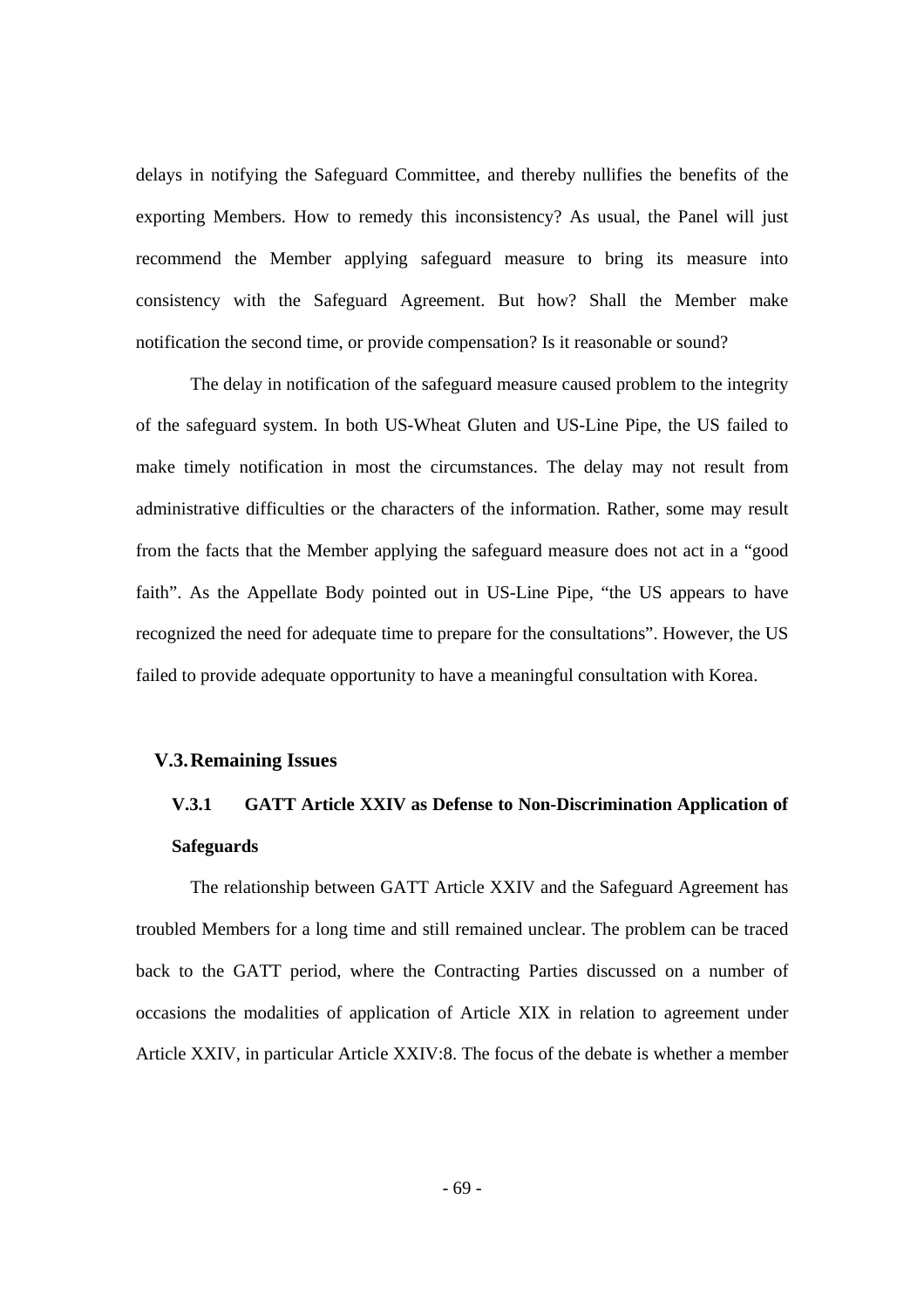of regional trading arrangement (RTA) can be exempted from the application of safeguard measures initiated by another member of the same RTA.

GATT Article XXIV:8 provides:  $147$ 

"(a) A customs union shall be understood to mean the substitution of a single customs territory for two or more customs territories, so that (i) duties and other restrictive regulations of commerce (except, where necessary, those permitted under Articles XI, XII, XIII, XIV, XV and XX) are eliminated with respect to substantially all the trade between the constituent territories of the union or at least with respect to substantially all the trade in products originating in such territories, and, (ii) subject to the provisions of paragraph 9, substantially the same duties and other regulations of commerce are applied by each of the members of the union to the trade of territories not included in the union;

(b) A free-trade area shall be understood to mean a group of two or more customs territories in which the duties and other restrictive regulations of commerce (except, where necessary, those permitted under Articles XI, XII, XIII, XIV, XV and XX) are eliminated on substantially all the trade between the constituent territories in products originating in such territories."

In addition, the last sentence of the footnote to Article 2.1 of Safeguard Agreement states:<sup>148</sup>

"Nothing in the [Safeguards] Agreement prejudges the interpretation of the relationship between Article XIX and paragraph 8 of the Article XXIV of GATT 1994."

In the dispute under the WTO DSB, GATT Article XXIV and the last sentence of

<sup>147.</sup> WTO, *GATT 1994*. 148. See WTO, *Safeguard Agreement,* 1994.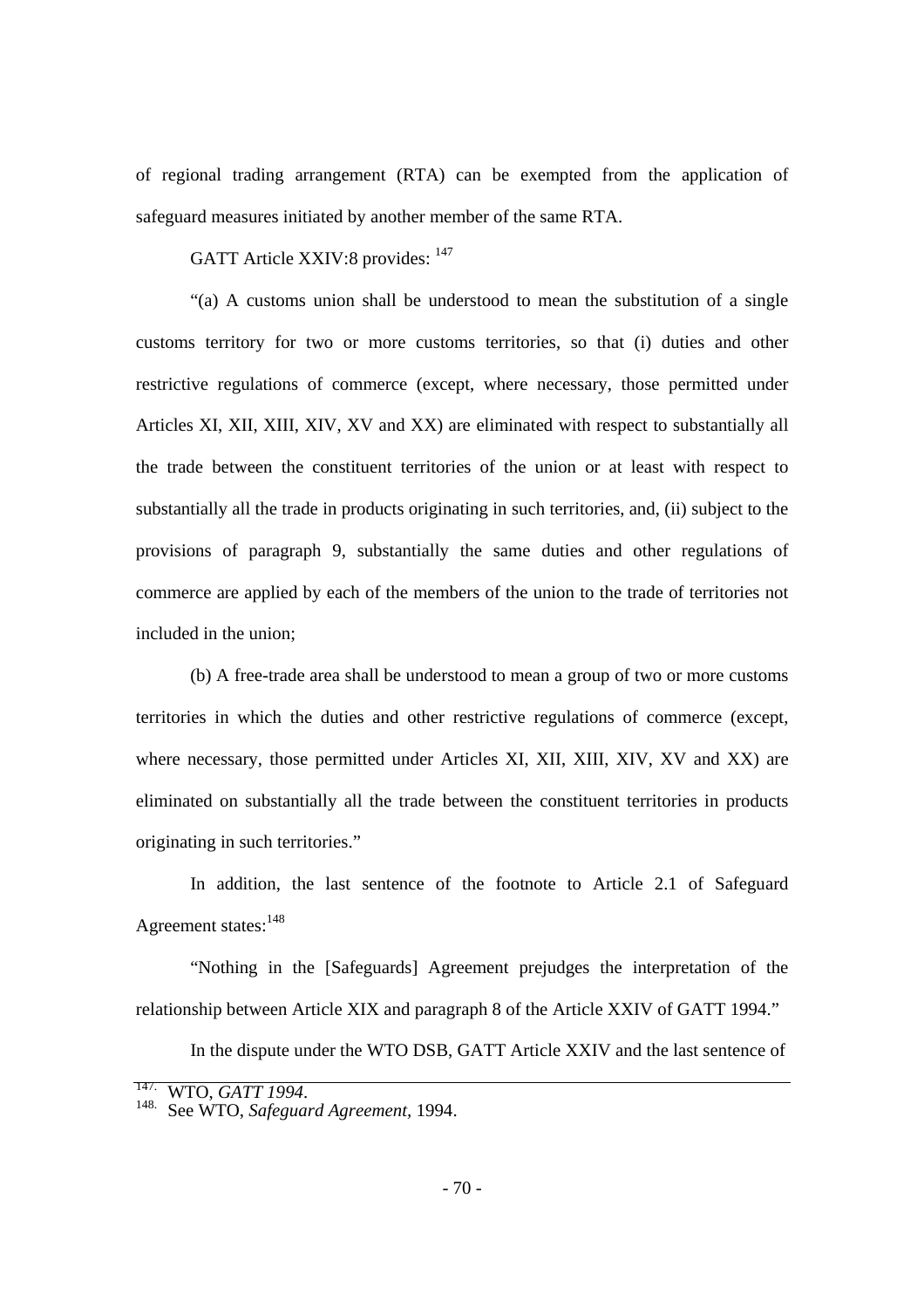the footnote to Article 2.1 of Safeguard Agreement were invoked by Argentina and the US to defend their selective non-application of safeguard measure to RTA members. In Argentina-Footwear, by examining the meaning of Article XXIV:8 and the practice, the Panel found that GATT Article XXIV:8 does not preclude Argentina from the obligation of non-discrimination application of safeguard measure.<sup>149</sup> Appellate Body found the Panel analysis in err. In their view, footnote 1 to Article 2.1 of Safeguard Agreement does not apply in the case at hand, in that it is Argentina imposed the safeguard measure instead of MERCOSUR as a custom union. Referring to Turkey–Textile<sup>150</sup> and the fact that Argentina did not raised GATT Article XXIV as a defense, the Appellate Body considered the Panel's analysis under GATT Article XXIV was irrelevant in this case, and then reversed the Panel's legal findings and conclusion.<sup>151</sup> In US-Wheat Gluten, the Panel and Appellate Body also found that GATT Article XXIV irrelevant with the situation at issue.

Later in US-Line Pipe, Korea argued that the US violate the MFN principle under GATT Article I, XIII:1, XIX and Safeguard Agreement 2.2 by excluding Canada and Mexico from the safeguard measure. According to the Panel, the line pipe measure imposed by the US constituted a "duty or other restrictive regulation of commerce" within the meaning of Article XXIV:8(b). It was in principle authorized by Article XXIV,

<sup>&</sup>lt;sup>149.</sup> Supra note 15, Panel Report, paras. 8.93-8.100.<br><sup>150.</sup> According to the Appellate Body Report, "Article XXIV may justify a measure which is inconsistent with certain other GATT provisions.… that this defense is available only when it is demonstrated by the Member imposing the measure that "the measure at issue is introduced upon the formation of a customs union that fully meets the requirements of sub-paragraphs 8(a) and 5(a) of Article XXIV" and "that the formation of that customs union would be prevented if it were not allowed to introduce the measure at issue." See Appellate Body Report, WT/DS34/AB/R, adopted 19 November 1999, para. 58.

adopted 19 November 1999, para. 58.<br><sup>151.</sup> Supra note 15, Appellate Body Report, paras. 108-110.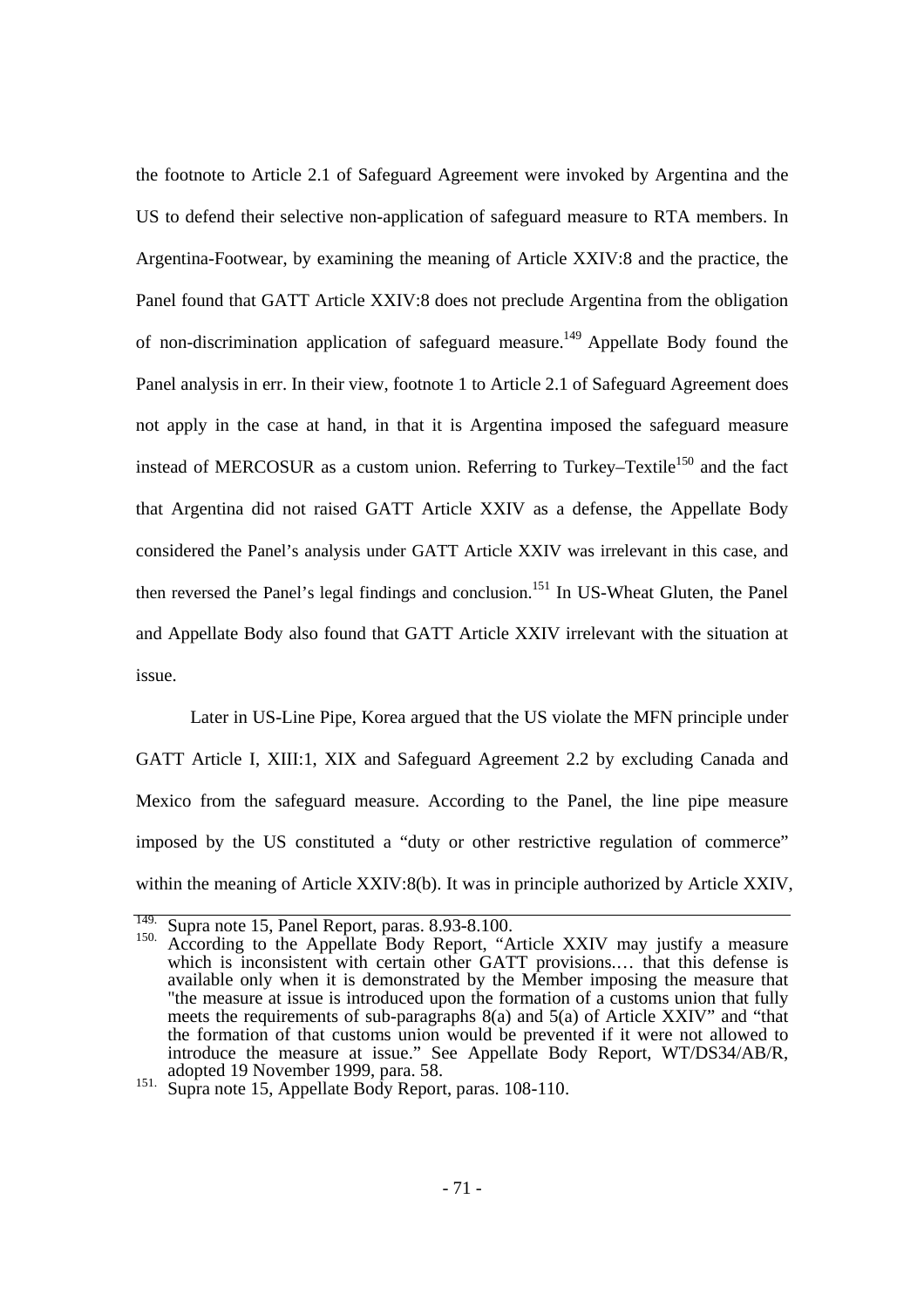provided it met certain conditions thereof, i.e., NAFTA must (1) comply with Article XXIV:5(b) and (c), and (2) eliminate duties and other restrictive regulations of commerce on "substantially all" intra-NAFTA trade. Applying the approach in this case, the Panel found that the US is "entitled to rely on an Article XXIV defense against Korea's claims under Articles I, XIII and XIX regarding the exclusion of imports from Canada and Mexico from the scope of the line pipe measure".<sup>152</sup> With respect to Article 2.2 of the Safeguard Agreement, the Panel called that the Appellate Body in Turkey-Textile, which stated the measure justified under Article XXIV must be necessary for the formation of a regional trade agreement.<sup>153</sup> In this case, the Panel found that the measure forms a part of the elimination of "duty or other restrictive regulation of commerce" and thereby needed no more demonstration. Moreover, considering safeguard measures under Safeguard Agreement are also GATT XIX measures that are not stated as exemption under Article XXIV:8, the Panel ruled that GATT Article XXIV provides as a defense against nondiscrimination application under Article 2.2 of the Safeguards Agreement.<sup>154</sup> On appeal, the Appellate Body declined to rule on this appeal. Rather than making a ruling on the relationship between GATT Article XXIV, it clarified the situation where GATT Article XXIV becomes relevant to the safeguard measure. It stated there are only two possible circumstances, where the principle of "parallelism" was met. One is when imports excluded in the investigation are also excluded from the measure, or, if not, reasoned and adequate justification showing imports from non-RTA-members alone satisfies the condition of application is provided. Finding neither of the two circumstances applies in this case, the Appellate Body rejected to rule on the appeal and considered the Panel's

<sup>&</sup>lt;sup>152.</sup> Supra note 18, Panel Report, paras 7.141-7.146.<br><sup>153.</sup> See supra note 141. Supra note 18, Panel Report, paras 7.147-7.158.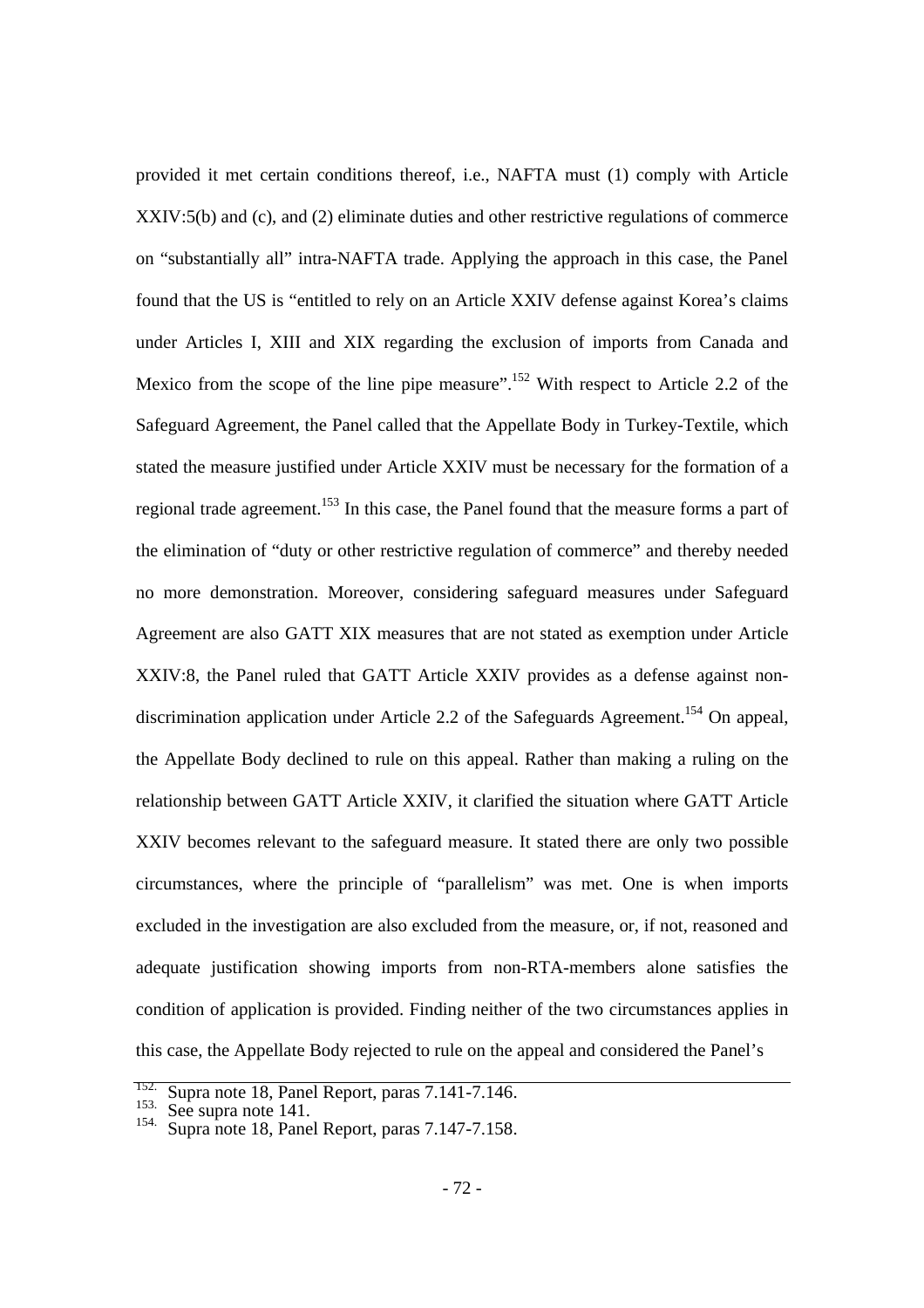finding "moot and having no legal effect".<sup>155</sup>

This ruling leaves the problem of the availability of the GATT Article XXIV defense to non-discrimination application of safeguard measure unanswered. If either of the two circumstances supposed by the Appellate Body is met, how will the Panel and Appellate Body make the ruling? Should GATT Article XXIV defense be available?

Nevertheless, as the safeguard measure takes the form of tariff or quantitative restriction, both fall within the scope of "duty or other restrictive regulation of commerce" within the meaning of Article XXIV:8(b). Moreover, GATT Article XIX is not listed as exemption in GATT Article XXIV. In this regard, it seems plausible to allow Article XXIV defense, provided certain conditions are met. Especially, it should be provided expressly that the defense cannot be applied to the RTAs under the formation. In other words, the RTAs qualified to apply the defense should fully comply with the requirement stated in Article XXIV:5 and 8. Otherwise, Members can easily apply selective safeguard measures in the name of forming a RTA.

Based on the Appellate Body ruling in Turkey-Textile, one prerequisite for the justification by Article XXIV of inconsistencies with WTO obligation is that the custom union or FTAs must fully meet the requirements of sub-paragraphs 8(a) and 5(a) of Article XXIV. However, since there has been no RTA qualified by the Committee on Regional Trading Agreement (CRTA) to date, it is impossible for Members to make effective defense in this regard, and the defense is meaningless. Given the feeble nature of WTO's surveillance on RTAs, allowing Article XXIV defense may cause turbulence to the world trading system. The urgent matter is to strengthen the surveillance of the CRTA.

<sup>155.</sup> Supra note 18, Appellate Body Report, paras. 198-199.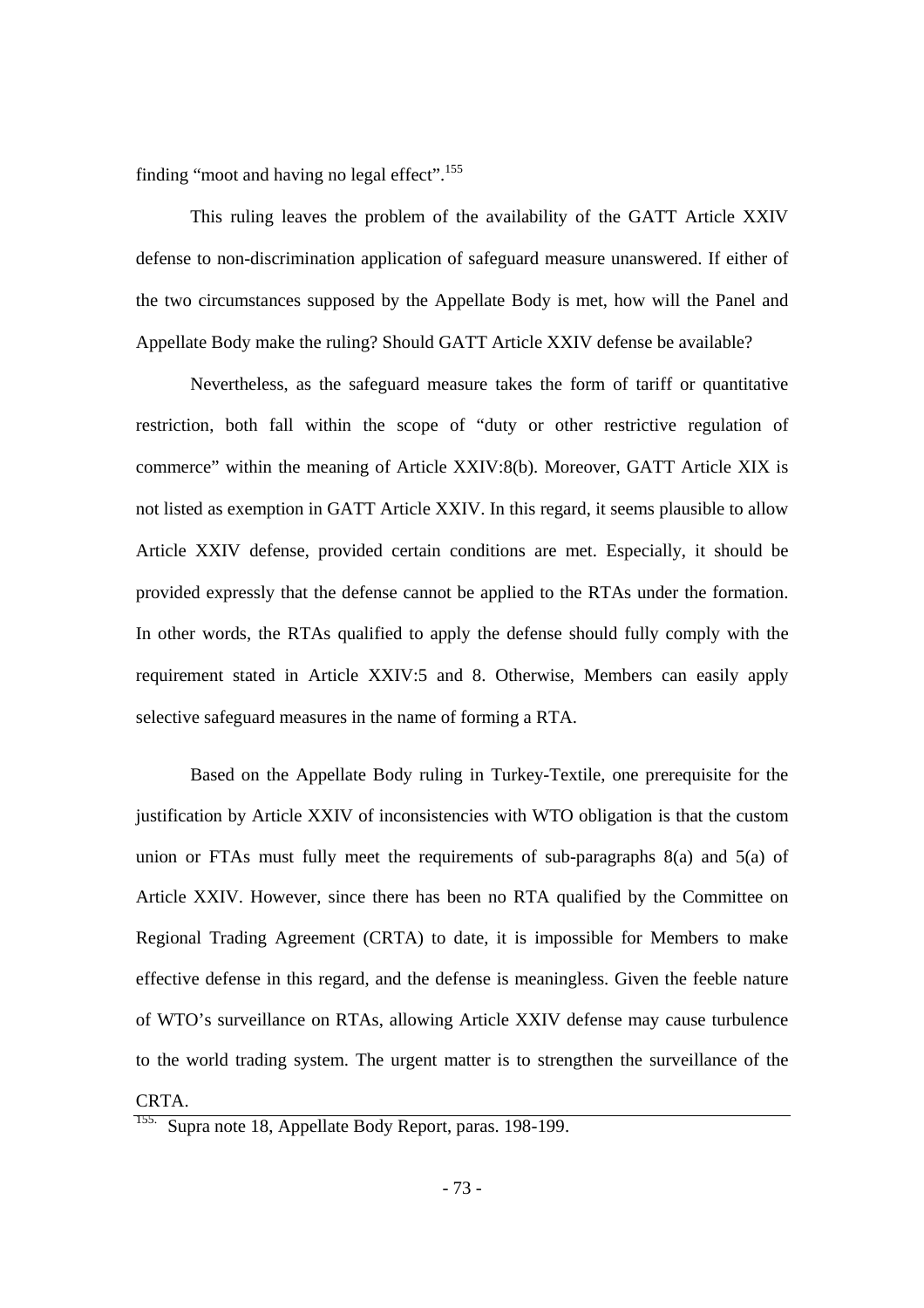Another problem is the jurisdiction of WTO. Does WTO have the jurisdiction over RTAs? At first view, since RTAs are subject to Article XXIV of GATT 1994, it seems that WTO has jurisdiction over RTAs. But, WTO Agreement applies to its Members. To date, only EC as a custom union is a Member of WTO. Therefore, if EC as a whole impose a safeguard measure, WTO has the jurisdiction to evaluate its legitimacy. What if NAFTA as a whole takes a safeguard action? Can WTO make any ruling on it?

## **V.3.2 Structural Adjustment**

"Perhaps the most important feature of the Safeguard Agreement, at least in concept, is the link between the objective of preventing or remedying serious injury and the objective of facilitating adjustment by the domestic industry".<sup>156</sup> It is expressly stipulated in Article 5.1. To push ahead with the domestic adjustment of the injured industry, Article 7 further states:<sup>157</sup>

….

2. The period mentioned in paragraph 1 may be extended provided that…. that the safeguard measure continues to be necessary to prevent or remedy serious injury and that there is evidence that the industry is adjusting….

….

4. In order to facilitate adjustment in a situation where the expected duration of a safeguard measure as notified under the provisions of paragraph 1 of Article 12 is over one year, the Member applying the measure shall progressively liberalize it at regular intervals during the period of application.

<sup>156.</sup> Andreas F. Lowenfeld, *International Economic Law*, New York: Oxford University Press, 2002, p.92. 157. See WTO, *Safeguard Agreement*, 1994.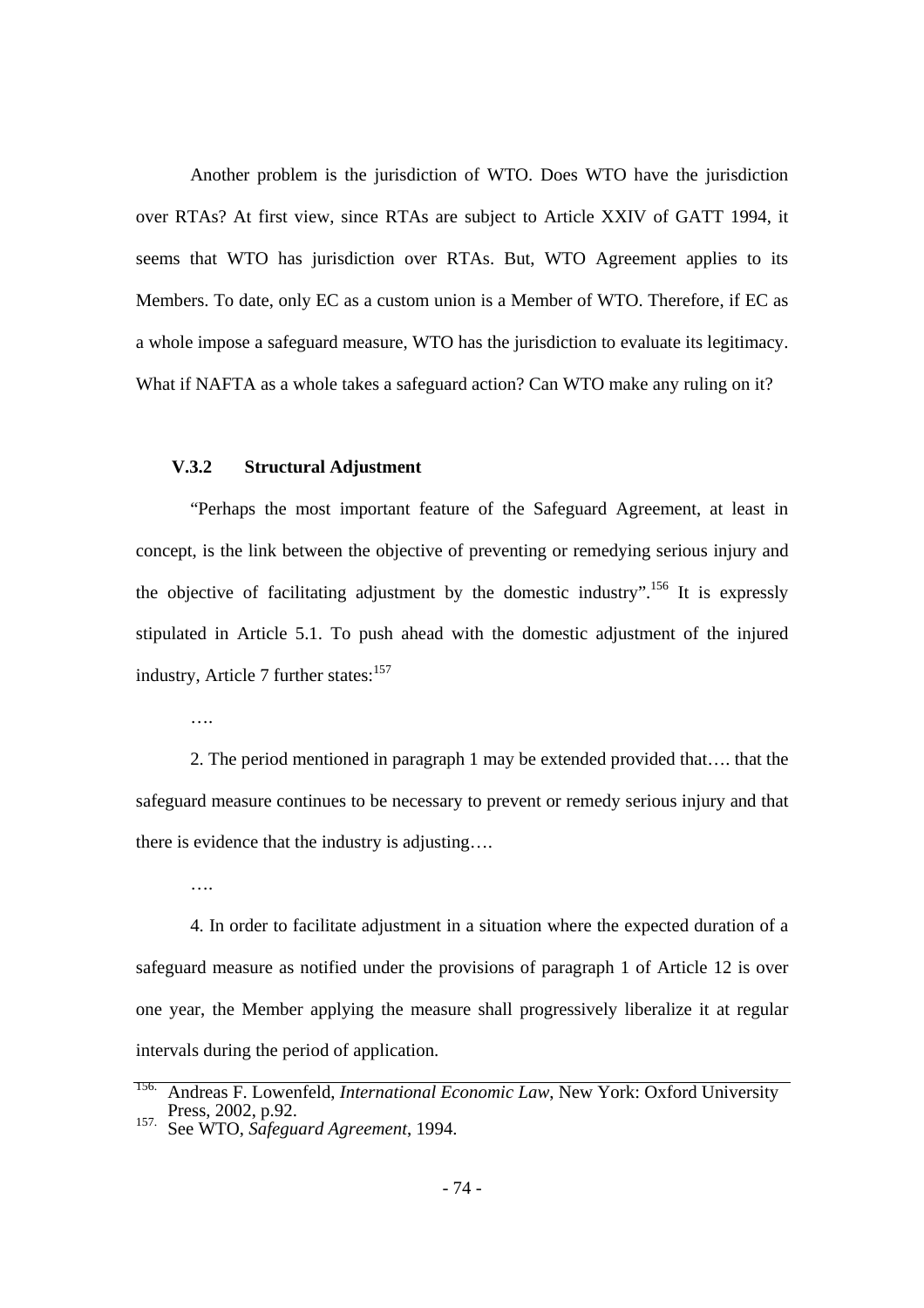….

However, the adjustment requirement has been ignored by GATT Contracting Parties and WTO Members through the GATT and WTO history. The issue of adjustment was once raised but lightly touched on in the dispute settlement. In Korea-Diary, EC argued that Korea erred by omitting to give any consideration to adjustment plans. The Panel found no specific provision in the Safeguard Agreement requires an adjustment plan. Rather, "the question of adjustment, along with the question of preventing or remedying serious injury, must be a part of the authorities' reasoned explanation of the measure it has chosen to apply. Nonetheless, the examination of an adjustment plan, within the context of the application of a safeguard measure, would be strong evidence that the authorities considered whether the measure was commensurate with the objective of preventing or remedying serious injury and facilitating adjustment".158

Since this ruling was made, no more complaint regarding the issue of adjustment has been brought to the DSB. Therefore, no more judicial clarification and requirements were developed by the Appellate Body. The Panel did not provide explicit reason for its ruling, while just asserted there was no such requirement. It seems that the Panel failed to apply its standard of review in this regard. Is it reliable for this ruling?

Safeguard measures are extraordinary remedies to be taken only in emergent situations. They are temporal remedies that are imposed in the form of import restrictions in the absence of any allegation of an unfair trade practice, with a view to alleviating the injury of domestic industry. One important rationale justifying the existence of safeguard shows the safeguard mechanism is developed for the purpose of structural adjustment,

<sup>&</sup>lt;sup>158.</sup> Supra note 14, Panel Report, para. 108.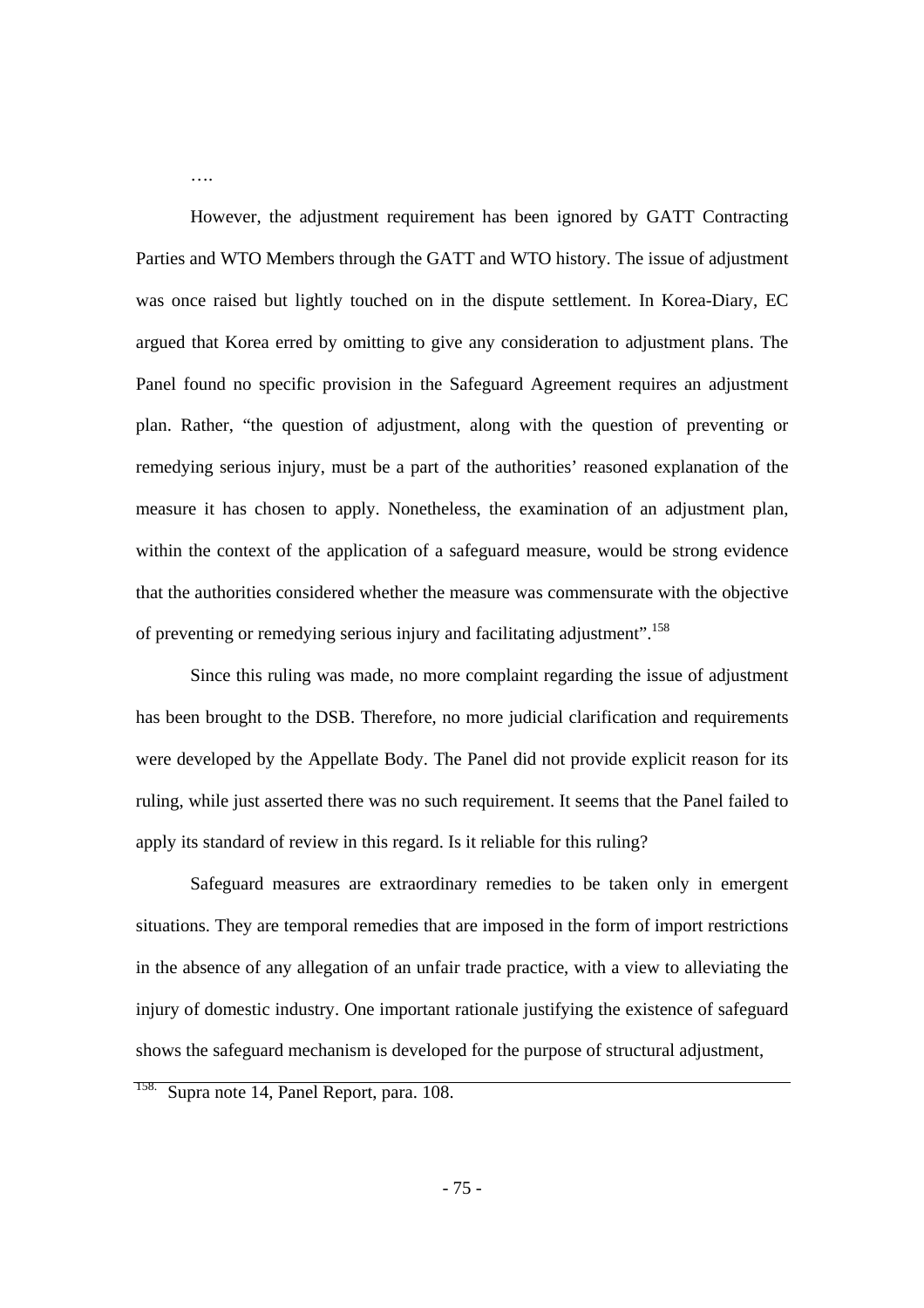including restoring competitiveness and facilitating orderly contraction. In my view, both the rationale and the nature of safeguard suggest a requirement of an adjustment plan for application of safeguard measures. Furthermore, as what we have discussed before, Appellate Body holds that every word in the WTO Agreement should be given the meaning. Therefore, the phrase of "to facilitate adjustment", which has been a dead letter since its coming into being, also binds WTO Members and should be given the meaning. How to facilitate adjustment in the term of safeguard measure should be demonstrated, as the requirement the Appellate Body put on the Members to demonstrate "unforeseen development" before application.

To the contrary, problems may occur due to this requirement. Reviewing the negotiating history, we can find that the mandatory language in the original 1989 Draft of Safeguard Agreement was erased later, for Members worried that any mandatory language would encourage heavy government involvement in industry's retrenching.<sup>159</sup> Nevertheless, import-competing industries may be less likely to self-adjust. As discussed in Part IV, among the 16 safeguard cases filed to the DSB, 3 involved the US's steel industry. It shows the industries under safeguard protection tend to be reluctant to selfadjust, especially those political powerful traditional industries in the developed countries. In order to propel the adjustment forward, adjustment plan may be more effective.

In addition to Article 7.1, Article 7.2 also incorporates the notion of "adjustment" into its text. However, under this Article, Members may easily extend the safeguard measures if there is evidence that the industry is adjusting, no matter how much has been adjusted, provided other requirements are met. Besides, how to evaluate the level of

<sup>159.</sup> See Terence P. Stewart, ed., *The GATT Uruguay Round: A Negotiating History* (1986-1992), vol. 2: Commentary, Table 6, p.1791, Boston: Kluwer Law and Taxation publishers, 1993.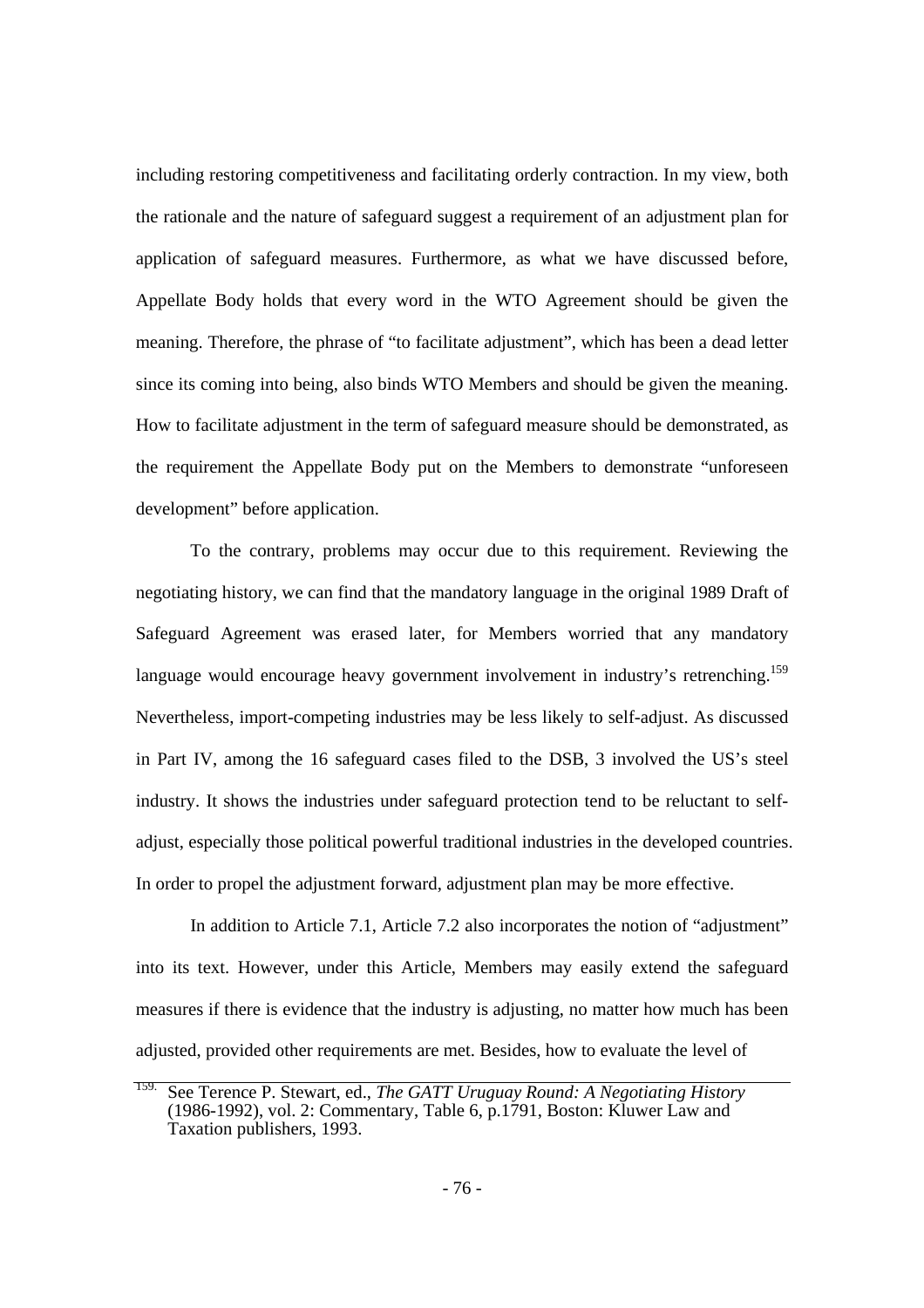adjustment? What policy instrument can be applied for adjustment? How long should the adjustment period be? All the questions will remain unclear until the Appellate Body makes the judicial clarification.

To "facilitate adjustment", it may be useful to further enhance the multilateral surveillance of the safeguard measure. If Members are obligated to check the progress of adjustment during the interim review and its result will greatly affect the future effectiveness of the safeguard measure, the "structural adjustment" requirement may be better implemented by Members.

### **V.3.3 Procedural defect of Dispute Settlement of Safeguard Measures**

Dispute settlement system is the major pillar of the multilateral trading system and a unique contribution of the WTO to the stability of the global economy. All the disputes arising under the covered agreement of WTO Agreement are subject to the "Understanding on Rules and Procedures Governing the Settlement of Disputes" (DSU). Safeguard Agreement is not an exception. Article 14 thereof obligates Members to resort to DSU for dispute settlement, which states:<sup>160</sup>

"The provisions of Articles XXII and XXIII of GATT 1994 as elaborated and applied by the Dispute Settlement Understanding shall apply to consultations and the settlement of disputes arising under this Agreement."

However, the normal dispute settlement procedure seems too dilatory for dispute regarding safeguard measures. According to the DSU, the standard dispute settlement procedure takes about one year and three months, starting from consultation and ending

<sup>160.</sup> See WTO, *Safeguard Agreement*, 1994.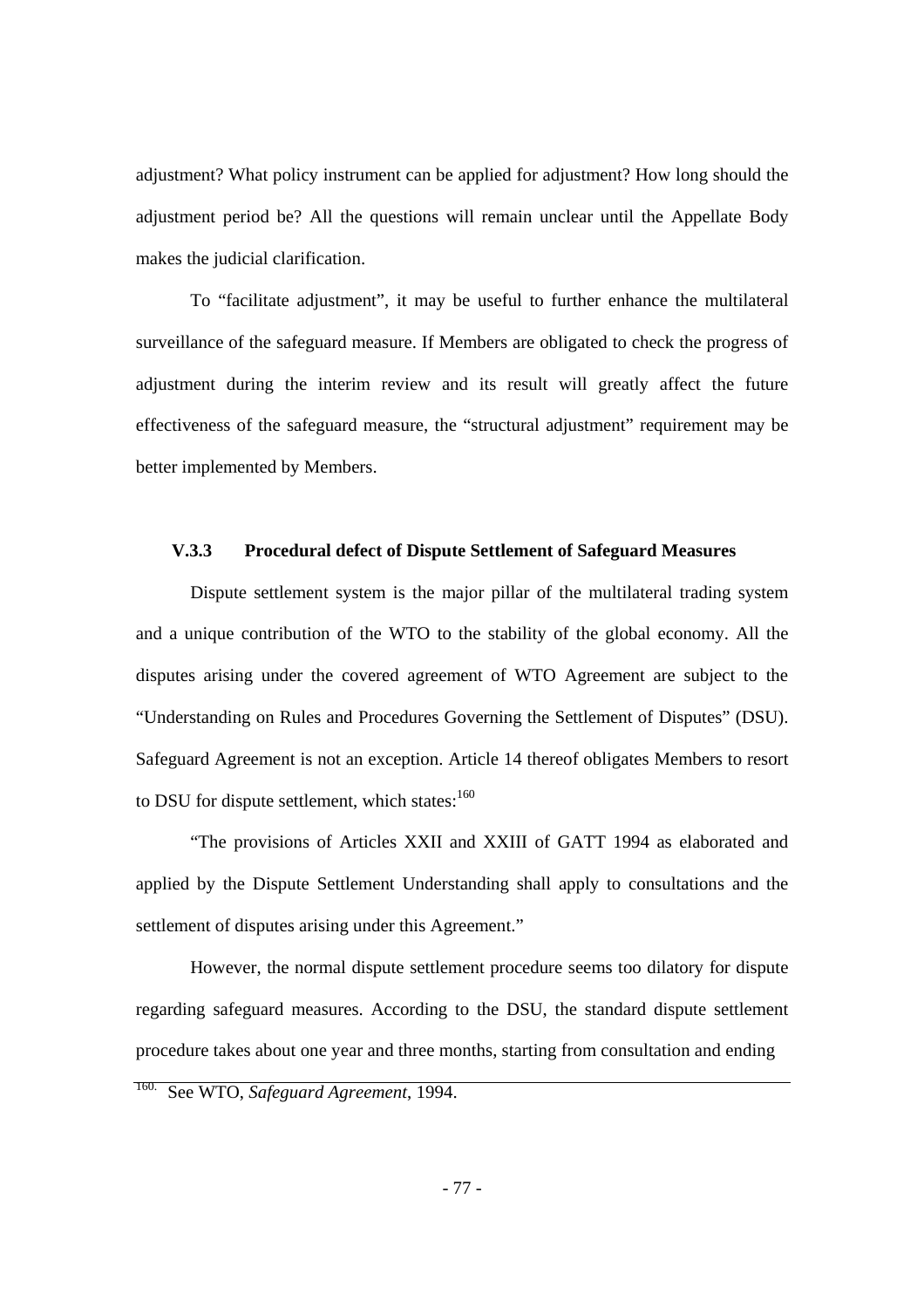at the adoption of the Appellate Body report. If disputing parties have disagreement as to the reasonable period of time of implementation, they shall resort to arbitration. The reasonable period of time of implementation decided thereby can be 15 months after the adoption of the panel or Appellate Body report at the most. If the parties still question consistency with the measures taken to comply with the recommendations and rulings, such dispute shall be decided through recourse to arbitration. Thus, additional threemonth time is needed for the decision. In practice, the whole procedure dragged on for much longer period of time.

Reviewing the procedure of the dispute settlement of all the 6 cases addressed, we can see that it took the panel and Appellate Body much longer time. (See Table 6) In case of Korea-diary, the DSB took the time twice as stipulated in the DSU, say, 24 months and 4 days calculating from the date of panel request to the date of the adoption of the Appellate Body report. Even the quickest proceeding, the dispute settlement of Argentina-Footwear, took more than 17 months for the same procedure. Ironically, the expiry date of implementation in that case coincided the proposed expiry date of safeguard measure. Also, the implementation period in US-Wheat Gluten expired one day later than the proposed expiry date of the safeguard measure. What's more, in Chile-Agricultural Products, the whole panel and Appellate proceeding started after the expiration of the safeguard measure. It is ridiculous for those Members to bring the case before the DSB and then spend tremendous amount of money and time to win the case, but eventually get nothing. As such, the dispute settlement procedure regarding the safeguard measure is questionable.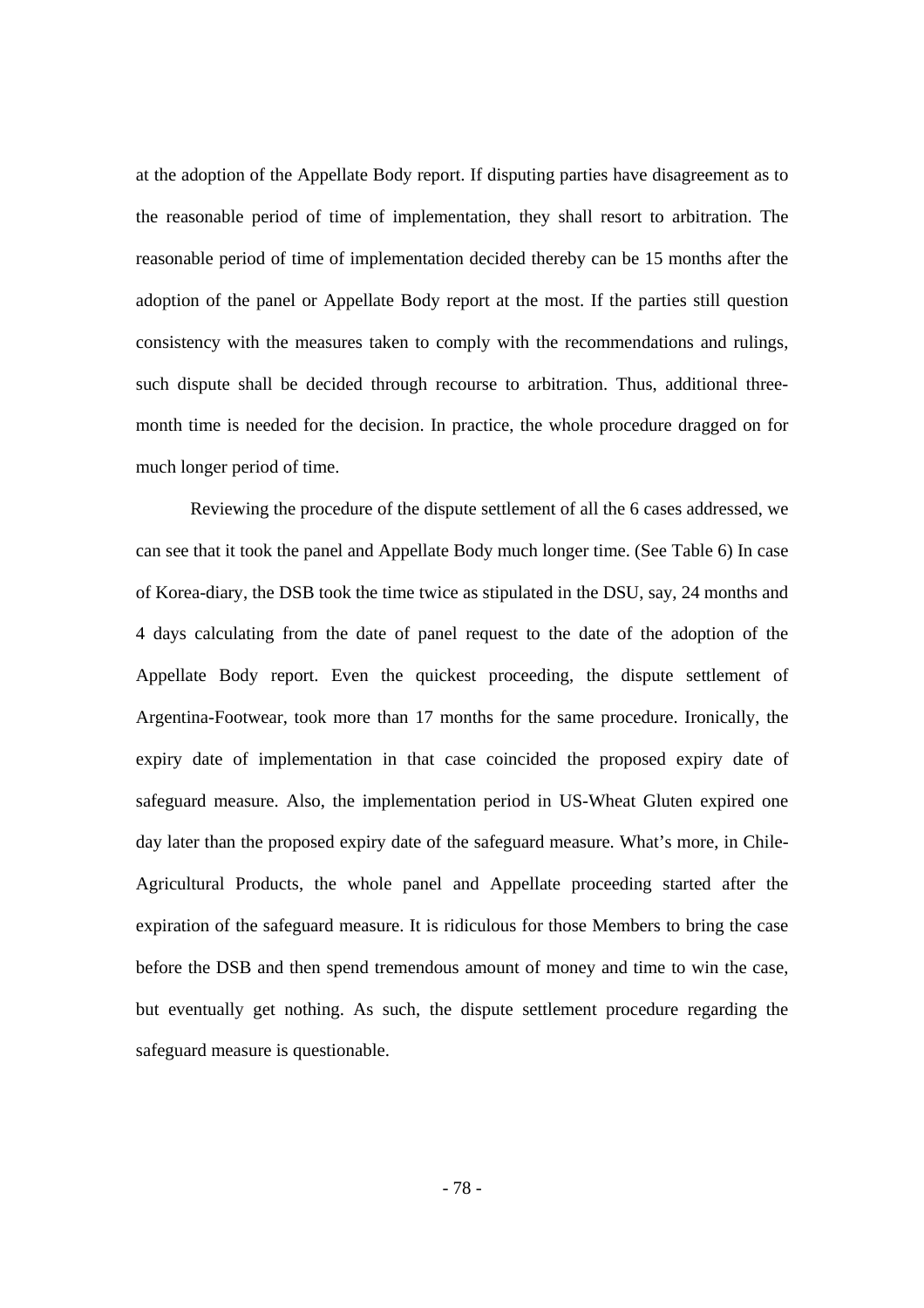|  |  | Table 6: Timeline of the Safeguard Measures and the Dispute Settlement |
|--|--|------------------------------------------------------------------------|
|  |  |                                                                        |

|                                   | Dispute<br>Number | Timeline of Dispute Settlement |                               |                                |                              | <b>Timeline of Measure</b>      |                          |                        |                     |
|-----------------------------------|-------------------|--------------------------------|-------------------------------|--------------------------------|------------------------------|---------------------------------|--------------------------|------------------------|---------------------|
| Dispute                           |                   | Panel<br>Request<br>(A)        | Panel<br>Report<br>Circulated | AB<br>Report<br>Adopted<br>(B) | Duration<br>(From A to<br>B) | Expiration of<br>Implementation | Date of<br>Application   | Date of<br>Termination | Duration            |
| Korea -<br>Dairy                  | WT/DS/98          | 9 Jan.<br>1998                 | 21 Jun.<br>1999               | 12 Jan.<br>2000                | 24 months<br>$+4$ days       | 20 May 2000                     | 1 Mar. 1997              | 28 Feb. 2001           | 3 Years             |
| Argentina -<br>Footwear           | WT/DS/121         | 10 Jun.<br>1998                | 25 Jun.<br>1999               | 12 Jan.<br>2000                | 17 months<br>$+3$ days       | 25 Feb. 2000                    | 25 Feb. 1997             | 25 Feb. 2000           | 3 Years<br>$+1$ Day |
| US-<br><b>Wheat Gluten</b>        | WT/DS/166         | 3 Jun.<br>1999                 | 31 Jul.<br>2000               | 19 Jan.<br>2001                | 17 months<br>$+17$ days      | 2 June 2001                     | 1 Jun. 1998              | 1 Jun. 2001            | 3 Years<br>$+1$ Day |
| US-<br>Lamb Meat                  | WT/DS/177,<br>178 | 14 Oct.<br>1999                | 21Dec.<br>2000                | 16 May<br>2001                 | 17 months<br>$+3$ days       | 15 Nov. 2001                    | 22 Jul. 1999             | 22 Jul. 2002           | 3 Years<br>$+1$ Day |
| US-<br>Line Pipe                  | WT/DS/202         | 14 Sep.<br>2000                | 29 Oct.<br>2001               | 8 Mar.<br>2002                 | 17 months<br>$+23$ days      | N/A                             | 23 Feb. 2000             | 24 Feb. 2003           | 3 Years<br>$+2$ Day |
| Chile-<br>Agriculture<br>Products | WT/DS/207         | 19 Jan.<br>2001                | 3 May<br>2002                 | 23 Oct.<br>2002                | 21 months<br>$+5$ days       | N/A                             | 26 Nov. 1999             | 26 Nov. 2000           | 1 Year<br>$+1$ Day  |
| Argentina-<br>Peaches             | WT/DS/238         | 6 Dec.<br>2001                 | 14 Feb.<br>2003               |                                | $\overline{\phantom{0}}$     |                                 | $\overline{\phantom{a}}$ | $\blacksquare$         |                     |

Source: WTO, *Update of WTO Dispute Settlement Cases*, WT/DS/OV/9, 29 October 2002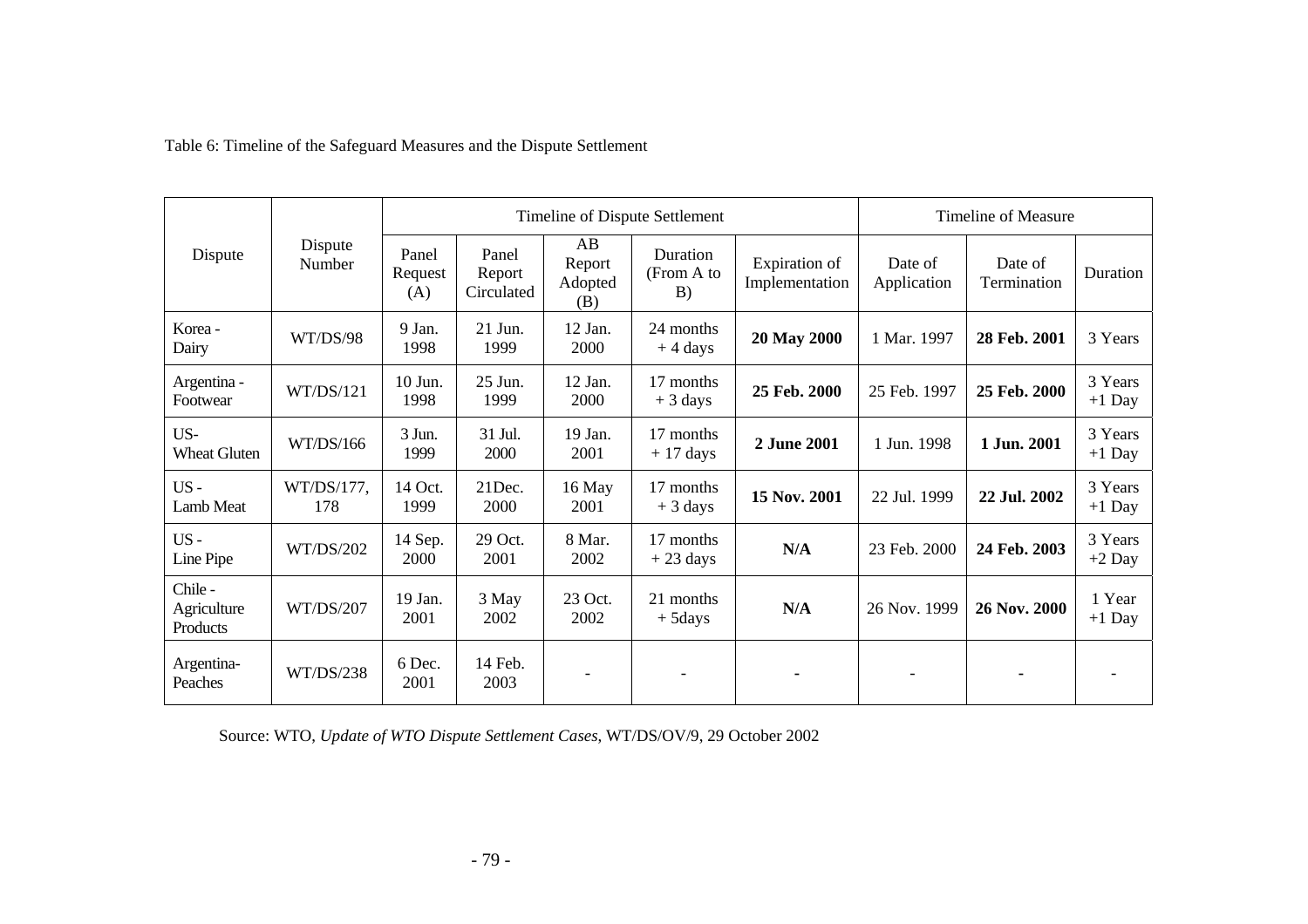Since safeguard is an extraordinary remedy against fair trade practice, in order to minimize the loss it brought about to those exporters doing nothing wrong, and to inhibit Members from abusing the safeguard mechanism, it may be appropriate for DSB to expedite the dispute settlement procedure. In this regard, a fast-track procedure specifically addressing the safeguard dispute, like the special dispute settlement system provided to remedy the impairment caused by the prohibited subsidy, may help to resolve the procedural defect.

### **V.3.4 Tighten or Relax?**

As described above, safeguard serves the key function of regulating a trade-off between trade liberalization *ex ante* and opportunities to impose protection *ex post*. For one thing, safeguard is an effective multilateral mechanism to push forward trade liberalization. It calls for MFN application and is based on the general equilibrium of rights and obligations. Therefore, compared with other contingent protection measures, such as ERAs and antidumping measures, which are deemed to be lack of economic sense, safeguard is more friendly to the stability of development of multilateral trading system. In this sense, its application shall be encouraged. For another thing, it is a trade restrictive measure against fair trade practice and undermines the social welfare. The unclear obligations under the current rules exacerbated the confusion and encouraged abuse among Members, thereby impair the integrity of the multilateral trading system. Hence, it should be seriously disciplined and restricted. The trade-off is reflected in the Uruguay Round Safeguard Agreement as well as the dispute settlement practice on safeguard measures.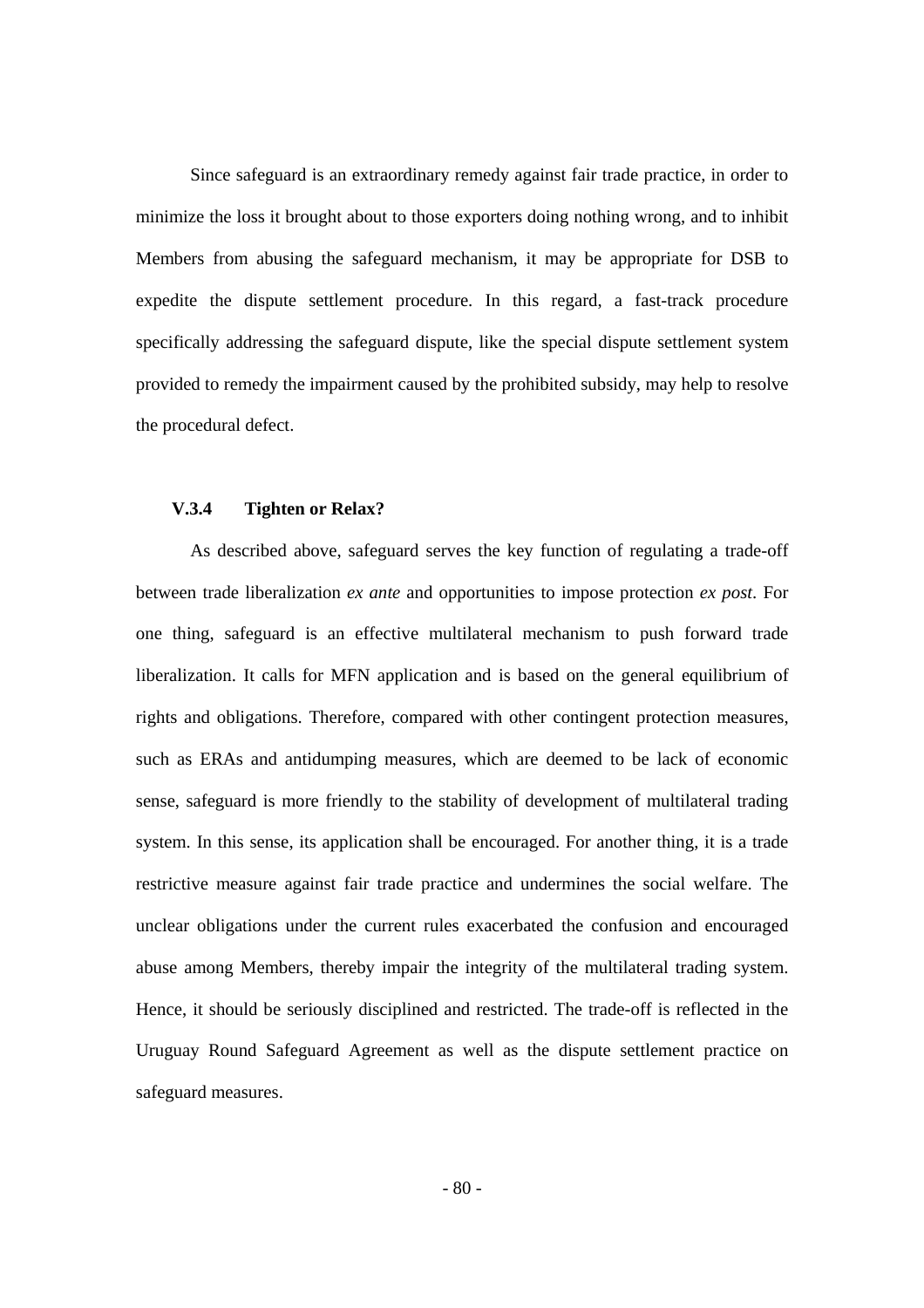Uruguay Round Safeguard Agreement is a successful compromise between these two different directions. Compared with GATT Article XIX, it provides more incentives and guidelines for Members to invoke safeguard while prohibits ERAs. On the other hand, it also calls for reinforcement of the disciplines and re-establishment of the multilateral control of the safeguard action. Examining the text, in general, the agreement seems a little bit tilted to the direction of strengthening the discipline.

As the negotiators in the Uruguay Round multilateral negotiation, the WTO Panel and Appellate Body also face a dilemma of making choice between further strengthening the multilateral discipline over safeguard action and providing incentives for the adoption of safeguard. We can find the track in the discussion of various issues in the dispute. On some issues, the Appellate Body put many obligations and burdens on Members, like the requirement of demonstration of "unforeseen development", application of GATT Article XIII and XIX, all relevant factors examined in the determination of serious injury, though they may not be necessary in my view. On some other issue, the Appellate Body's ruling put a lower level of obligation for Members to impose safeguard, such as the interpretation of serious injury and threat thereof, the requirement of causation and nonattribution, and necessary extent of measures.

Generally speaking, it seems to me that the Appellate Body has been vacillating between these two directions. On the one hand, they have been trying to interpret the Safeguard Agreement in the stricter way. At the same time, they have been trying to make the judicial clarification on the ambiguities existing in the Agreement, with a view to improving the practicality of the measure and thereby providing some incentives for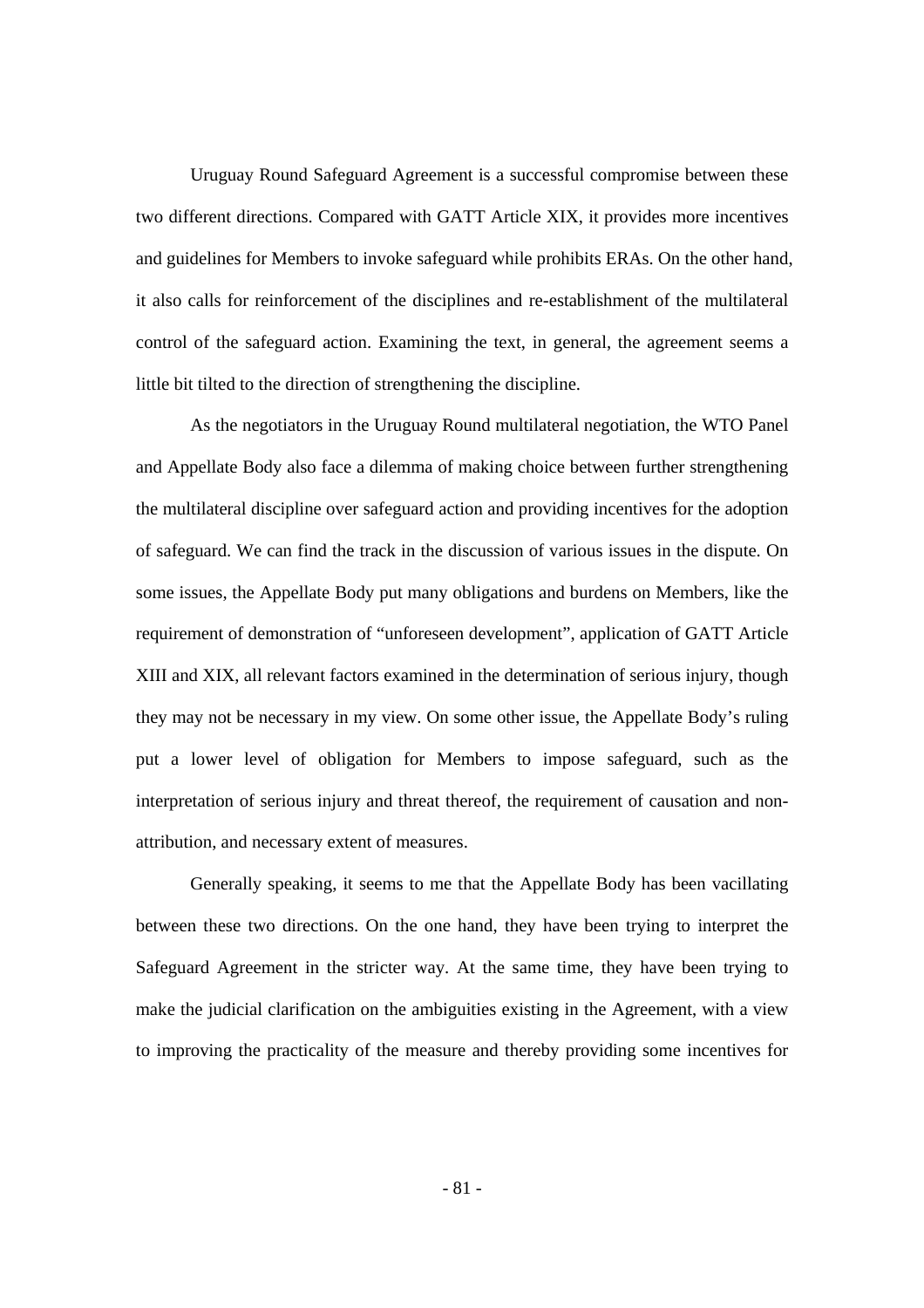Members to apply the measure. Evidently, it is difficult to hold the helm while keep the wheel rolling.

# **VI. Concerns on The Transitional Product-specific Safeguard Mechanism towards China in Relation to Dispute Settlement**

China's accession to the WTO in 2001 was at the price of a selective safeguard clause, which is stated in Part I:16 of the Protocol on the Accession of the People's Republic of China (hereinafter "the Protocol", See Appendix 4).

The Protocol provides for a transitional product-specific safeguard mechanism. In fact, this special safeguard mechanism provides for an outright derogation from the basic principle of the WTO as well as of Safeguard Agreement. It is featured by the specificity of product source, no compensation and procedural requirement, lower criteria for application than normal safeguard measure, and bilateral settlement. These will bring about new challenges to the global safeguard system and its dispute settlement.

The transitional product-specific safeguard mechanism permits Members to apply safeguard measure specifically against the product from China in the existence of market disruption, deviating from the MFN-application principle of Safeguard Agreement. Part I:16 of the Protocol provides: $^{161}$ 

"1. In cases where products of Chinese origin are being imported into the territory of any WTO Member in such increased quantities or under such conditions as to cause or threaten to cause market disruption to the domestic producers of like or directly competitive products, the WTO Member so affected may request consultations with China with a view to seeking a mutually satisfactory solution, including whether the

161. See WTO, *Protocol on the Accession of the People's Republic of China*, 2001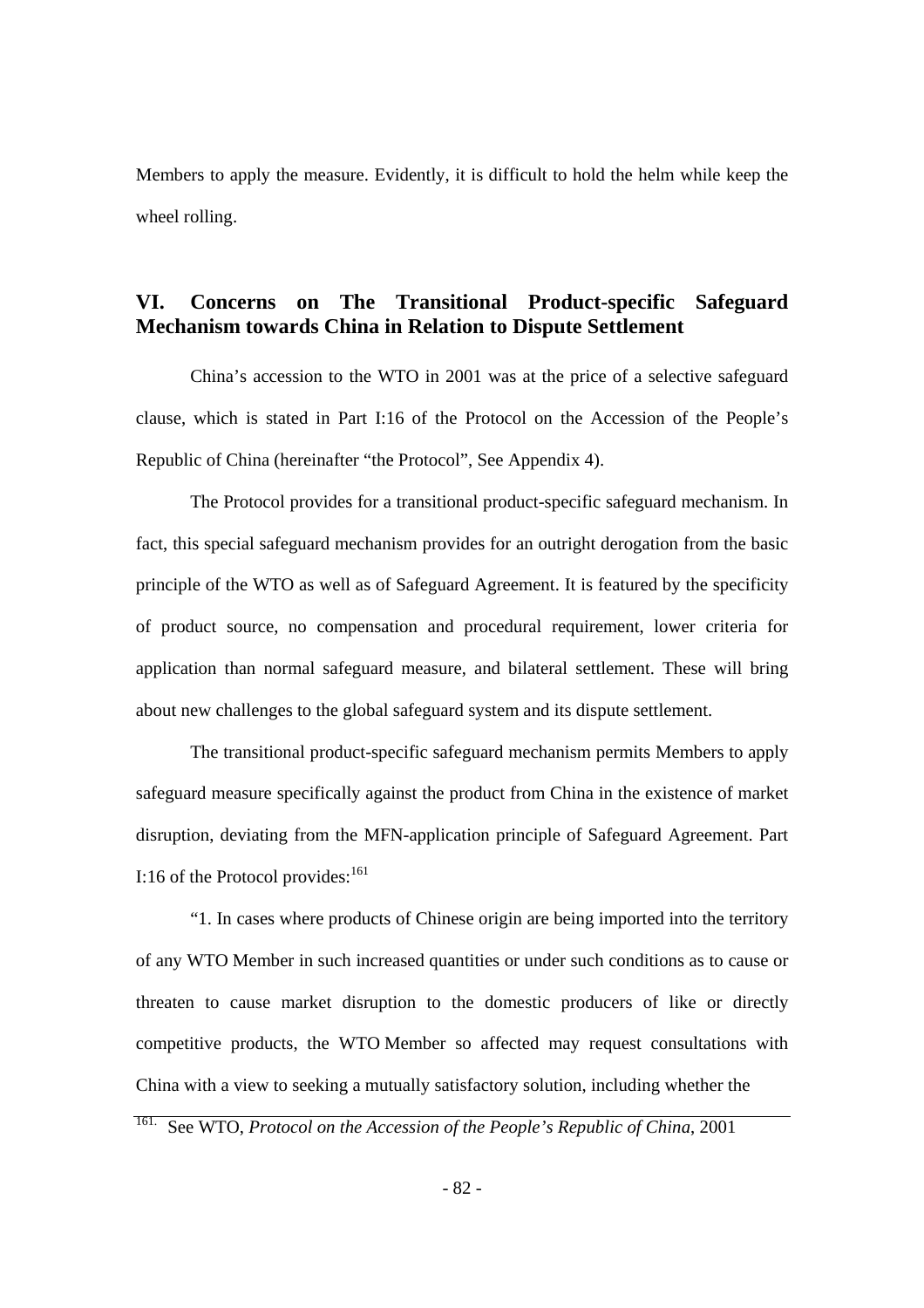affected WTO Member should pursue application of a measure under the Agreement on Safeguards. Any such request shall be notified immediately to the Committee on Safeguards.

2. If, in the course of these bilateral consultations, it is agreed that imports of Chinese origin are such a cause and that action is necessary, China shall take such action as to prevent or remedy the market disruption. Any such action shall be notified immediately to the Committee on Safeguards.

3. If consultations do not lead to an agreement between China and the WTO Member concerned within 60 days of the receipt of a request for consultations, the WTO Member affected shall be free, in respect of such products, to withdraw concessions or otherwise to limit imports only to the extent necessary to prevent or remedy such market disruption. Any such action shall be notified immediately to the Committee on Safeguards.

4. Market disruption shall exist whenever imports of an article, like or directly competitive with an article produced by the domestic industry, are increasing rapidly, either absolutely or relatively, so as to be a significant cause of material injury, or threat of material injury to the domestic industry. In determining if market disruption exists, the affected WTO Member shall consider objective factors, including the volume of imports, the effect of imports on prices for like or directly competitive articles, and the effect of such imports on the domestic industry producing like or directly competitive products."

……

First of all, the Protocol does not mention anything about Safeguard Agreement. In consideration of the negotiating history, the reference to the Safeguard Agreement as a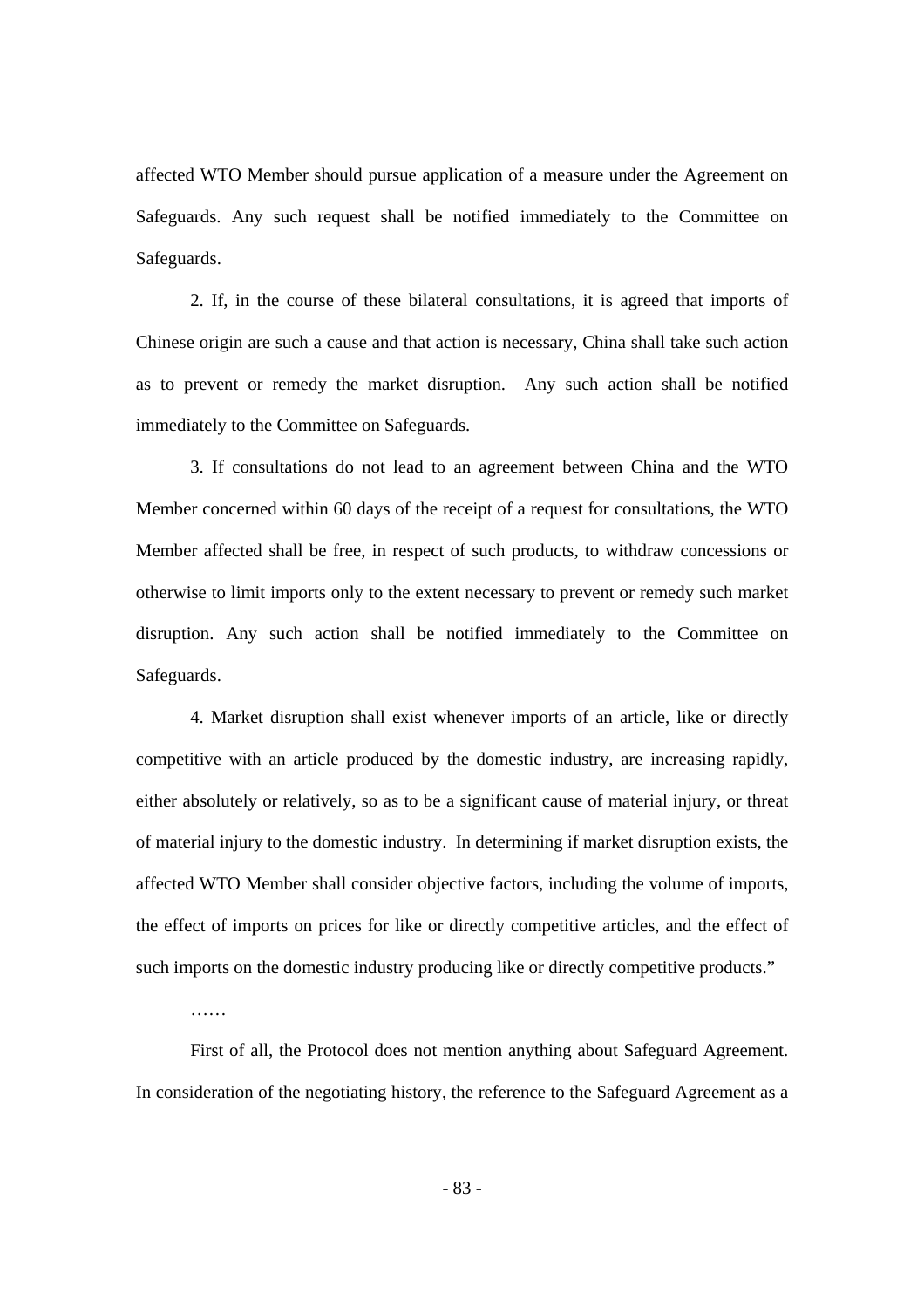sort of residual normative framework in the early draft was removed from the definitive resolution.162 Does it mean that the transitional product-specific safeguard mechanism is not subject to the Safeguard Agreement?

Here in this Protocol, the "serious injury" requirement in the Safeguard Agreement is changed to "market disruption". Part I:16.4 confines the market disruption to the importing competing industry, where the imports increase either relatively or absolutely, as a significant cause of material injury or threat thereof. As understood, the requirement of "material injury", which is the same as the injury requirement under the Antidumping Agreement, provides for a lower threshold than "serious injury". But the transitional product-specific safeguard measure only requires increasing imports as "significant cause of material injury or threat thereof". Surprisingly, as an extraordinary remedy against fair trade practice, the criteria for application is even lower than that of antidumping measures against unfair trade practice. Furthermore, how to interpret the requirement of "significant cause of material injury, or threat thereof" is undefined.

Besides, the phrase "increased imports" in Safeguard Agreement is changed to "increasing imports". Considering the present tense of the phase, it may be understood that the imports should keep increasing until the decision of action. Whether it is right, we shall wait for determination of the WTO Panel and Appellate Body in the future dispute.

Though there is no specific procedural requirement, the Protocol still indicates some factors that need to be considered in the determination, in particular, the effect of imports on prices for like or directly competitive articles. To the contrary, as the

<sup>162.</sup> Fabio Spadi, *Discriminatory Safeguards in the light of the Admission of the People's Republic of China to the World Trade Organization*, Journal of International Economic Law, Oxford University Press, p. 421-443, 2002.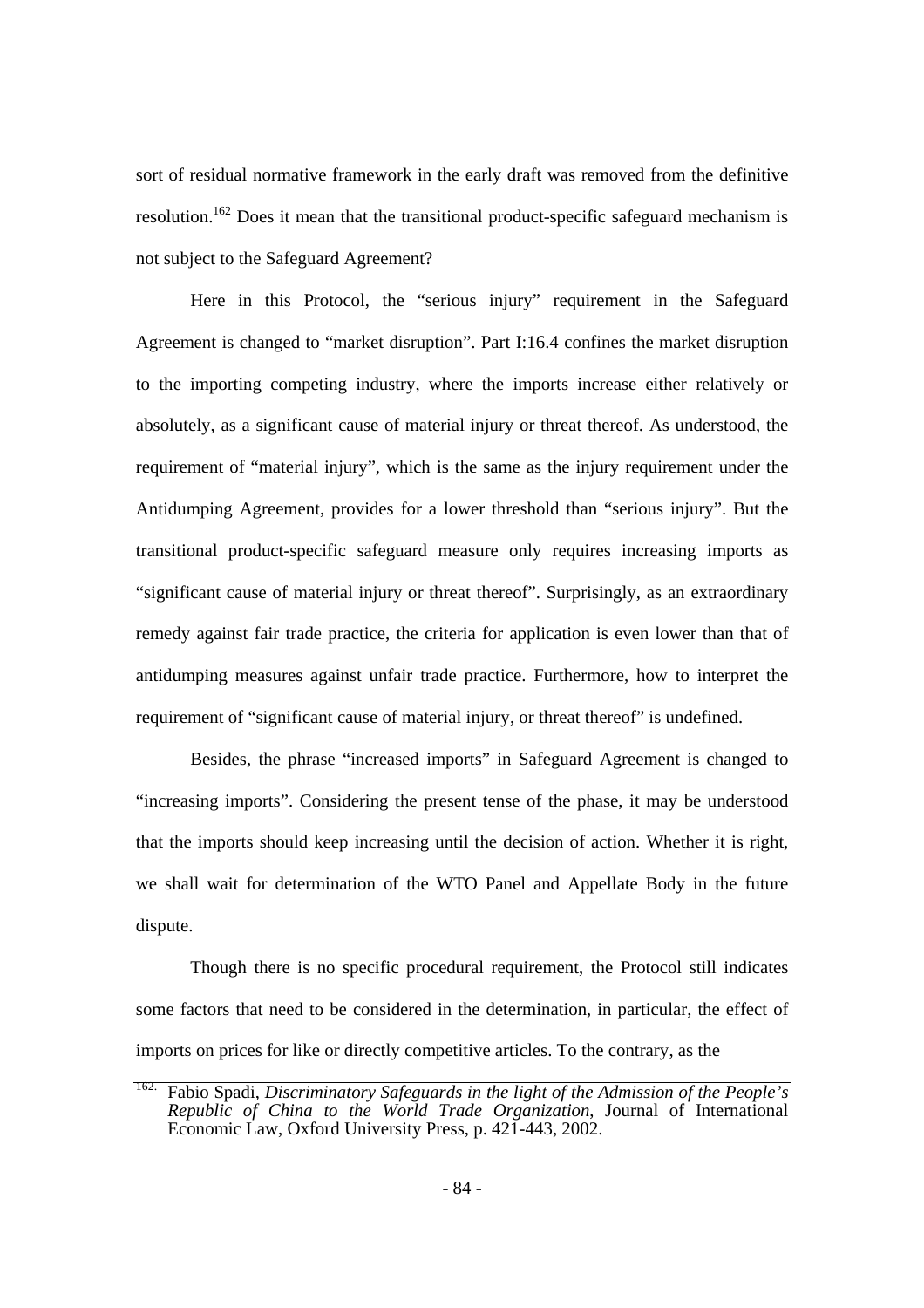Appellate Body pointed out in the dispute, price is not necessarily relevant to the injury test in the normal safeguard case. Reviewing the evolution of the concept of "market disruption" under the GATT, STA, LTA and MFA, we can find that the price condition is one of the major factors in injury determination, which may explain somewhat the importance of price comparison in the injury test of market disruption.<sup>163</sup> How will the panel and Appellate Body interpret this factor in the context of the transitional productspecific safeguard mechanism? We shall wait and see. Apart from this, the requirement of consideration of factors in the Protocol is much general than that in the Safeguard Agreement. For example, the Protocol requires importing Members applying special safeguard measure to consider "the effect of such imports on the domestic industry producing like or directly competitive products". Safeguard Agreement disaggregates the "effect" into eight specific factors.

As stated in Part I:16.2 of the Protocol, Members applying transitional productspecific safeguard measures may push China to take action to prevent or remedy the market disruption through consultation. However, it does not state what actions can be taken. As there is no reference in the Protocol to the Safeguard Agreement, the action may take the form of ERAs, which are strictly prohibited under the Safeguard Agreement.

Under Part I:12.6 of the Protocol, China is not authorized to suspend equivalent concessions if the term of the measure is no longer then two years in case of relative increase in imports, whereas no longer than three years in case of absolute increase in imports. In addition, provisional safeguard measure is allowed under Part I:12.7, with a duration of no more than 200 days.

It is noteworthy that Part I:12.8 entitles a Member to take safeguard action against 163. Ibid.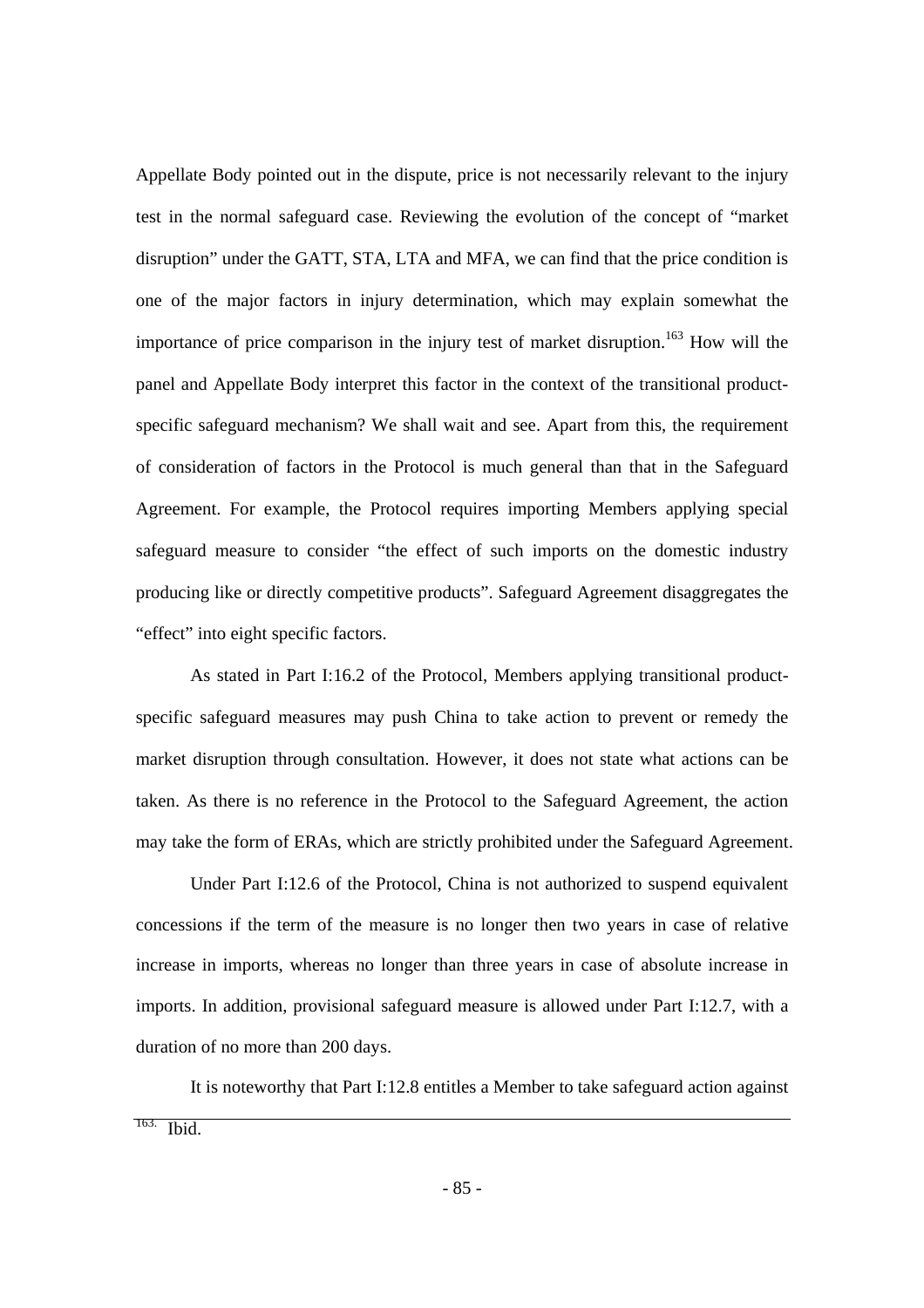trade diversions or threat of the trade diversions into its market, which indirectly result from the special safeguard action by another Member or China. This provision put China into a very instable and unpredictable trade environment. What's the definition of "trade diversion"? What should be demonstrated to justify the existence of "trade direction"? What's the standard of "trade diversion"? How to measure its level? In fact, the threshold to invoke this clause is so low that the possible uncontrolled "falling domino" effect may seriously destroy China's comparative advantage and trade.<sup>164</sup>

There is no clause in the Protocol setting forth the term of the special safeguard measure. It may be understood that the measure taken under this clause may keep effective until 10 December 2013, the expiry date of the transitional product-specific safeguard mechanism, provided it is necessary to prevent or remedy the market disruption. Similarly, the Protocol does not mention whether a measure can be extended or not.

Finally, why the special safeguard measure is deemed easy to apply is not only because its lower threshold, but also because there is no procedural requirement as regards notification, consultation, investigation, determination, interim and sunset review, surveillance, dispute settlement, and so forth. Moreover, Members need not pay compensation for their safeguard actions. Since most of the Members have no domestic legislation of safeguard action, they are more likely to arbitrarily impose special safeguard action against China.

In general, the Protocol not only put China in an instable and unpredictable trade environment, but also leaves the whole world a lot of uncertainties. Their decision will

 $164.$  Ibid.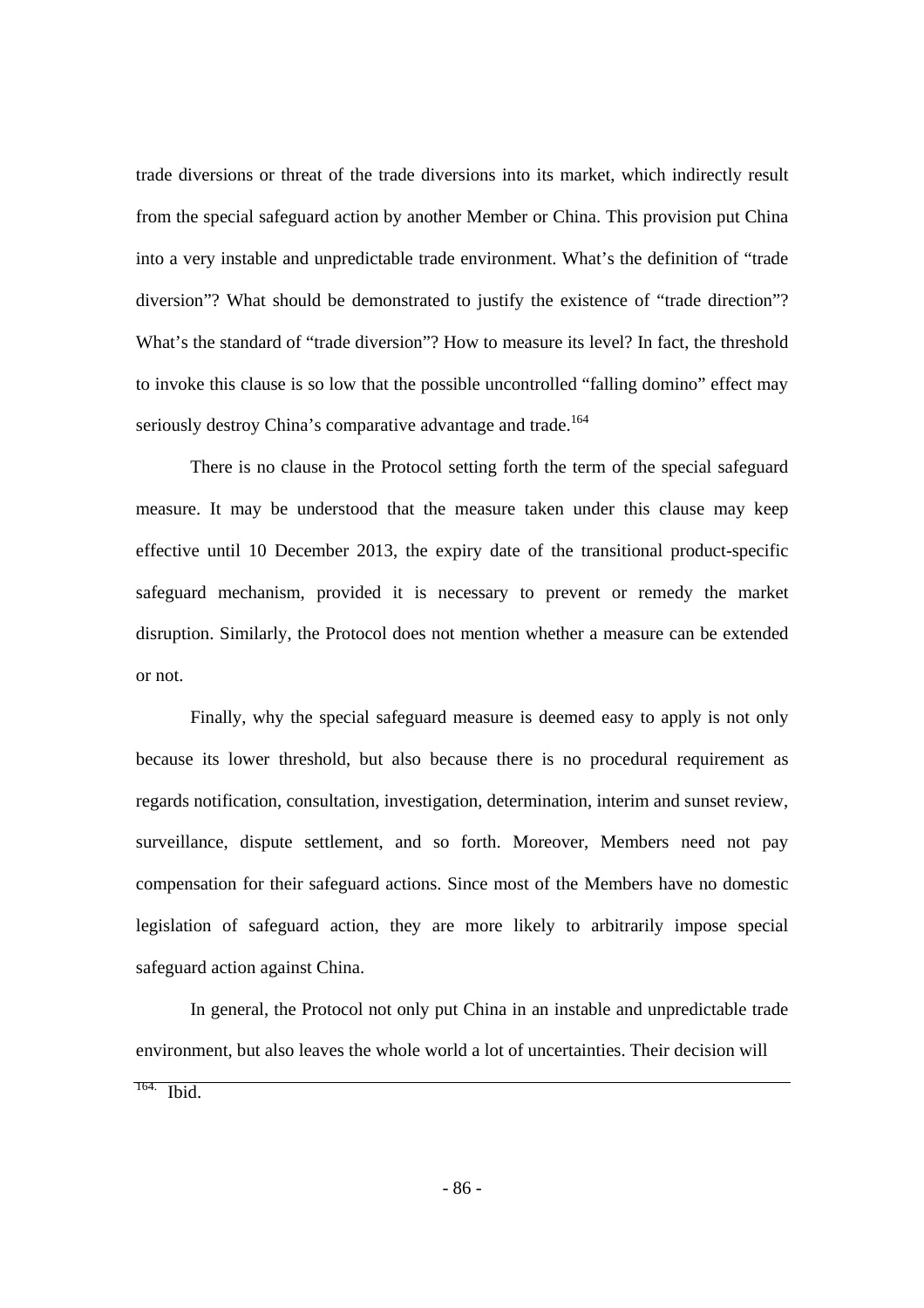have great impact on the stability of the world trading system and the development of WTO itself.

## **VII. Suggestions for the Improvement of the Safeguard Agreement**

Albeit the Uruguay Round Safeguard Agreement shows a significant improvement on the GATT Article XIX, it still has many loopholes as well as ambiguities. The Appellate Body in its case law has clarified several equivocal concepts and standard. However, some of them remain unclear or unpractical. In this regard, the Safeguard Agreement needs to be modified.

As discussed above, the philosophy of safeguard has its inherent contradictions, which also can be seen in the Safeguard Agreement and its dispute settlement practice. How to improve the current safeguard mechanism? The answer depends on Members' stance of and the approach used to balance these contradictions. Though the WTO dispute settlement practice turned out to vacillating, I think, in the first place, obligations under the Safeguard Agreement should be clarified, henceforth consideration can be accord to give Members necessary policy flexibility. The most problematic is how to measure the level of the legal concepts and standards.

The first ambiguity needs to be clarified is the relationship between GATT Article XIX and the Safeguard Agreement. Albeit the Appellate Body has ruled that GATT Article XIX and the Safeguard Agreement apply cumulatively and thereby requested factual demonstration of "unforeseen developments", as discussed above, the ground for this ruling is questionable. In fact, this ruling does not clarify anything, but leads to more confusion and add more burdens on Members. Moreover, under GATT Article XIX 1(b),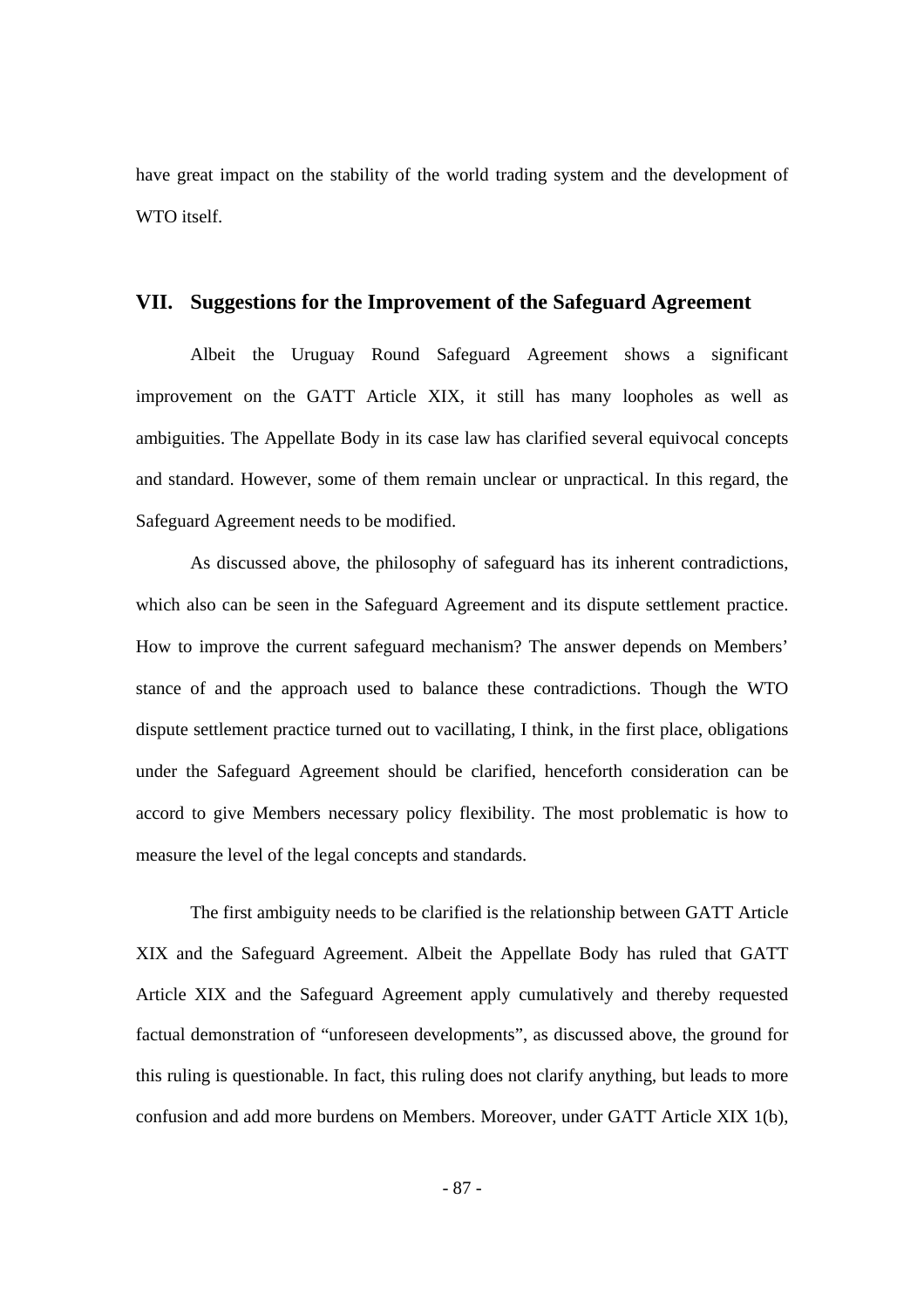a third Member is authorized to impose safeguard measure against increased imports from a Member that results from the trade diversion effect due to the safeguard action of another Member. There has been no dispute in relation the to third party safeguard action to date. According to Appellate Body's ruling, Article XIX 1(b) shall remain effective. The effect of this permission is dangerous and may put the hard-won multilateral negotiation results at stake. In sum, the Safeguard Agreement should be the sole governing rule of the safeguard measure and the requirement of "unforeseen developments" should be declared null and void, as well as Article XIX 1(b).

Based on the above suggestion, considering that tariff quota is a "less evil" choice compared with other quantitative restrictions, the applicability of GATT Article XIII also needs to be reconsidered. In my view, it is more economically sound to separate the legal binding power of the GATT Article XIX from Safeguard Agreement.

The situation of domestic industry provides for the factual basis for the application of safeguard measures, which determines the accuracy of the measure. To improve the accuracy of the determination of the domestic industry situation, first of all, the concept of domestic industry needs to be specified. Rather than the equivocal wording "major proportion", a specified standard is needed, like in the countervailing case. Secondly, the effects of serious injury and the effects of threat thereof need to be distinguished. According to Safeguard Agreement Article 5.1, safeguard measures should be applied only to the extent necessary to prevent or remedy serious injury and facilitate adjustment. Different level of serious injury causes different effects to the domestic industry and thereby entails different remedies in terms of stringency and time limits. Without distinction between different levels of injury, it is out of the question to apply the measure to the appropriate extent.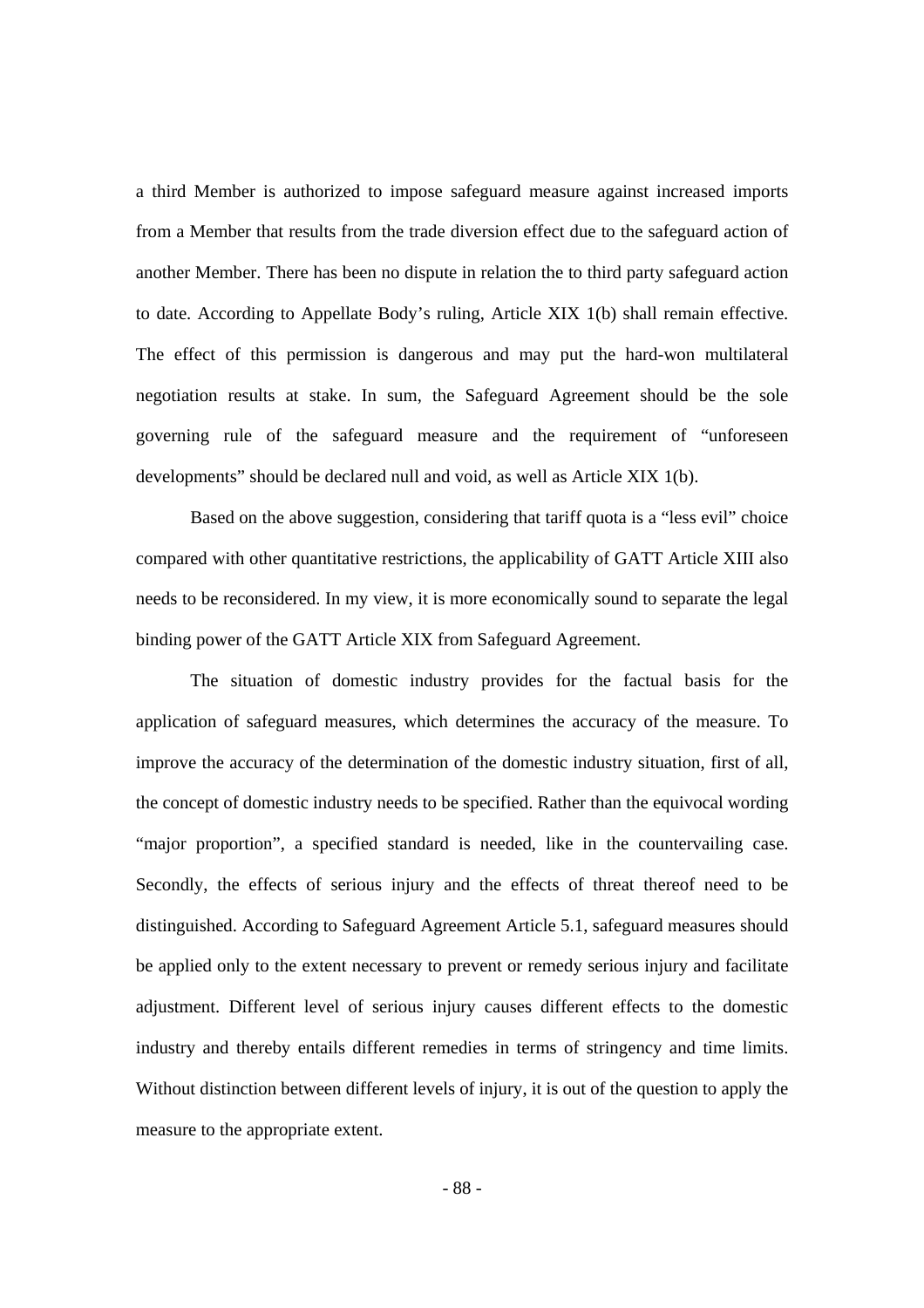Albeit for the statement in the text of Safeguard Agreement showing the prerequisite of the causal link between increased imports and serious injury, the Appellate Body ruled that increased imports does not necessarily be sufficient to cause serious injury. This ruling is evidently inconsistent with the Safeguard Agreement. Therefore, it needs to be clarified that increased imports alone should be sufficient to cause serious injury or threat of serious injury, even though factors other than increased imports also contribute to the serious injury or threat thereof at the same time. In addition, the practical standard of how to disaggregate the causes should be established. At least, the generalized factors like global or domestic economic recession cannot be regarded as a single factor.

Under the Safeguard Agreement, certain selective application of safeguard measures is allowed. Article 9 provides for the exemption of developing countries from application of safeguard measure by developed countries based on the import share. As analyzed, this standard is easily subject to statistical manipulation. To improve it, the *de minimis* criteria shall be based on the domestic market share standard. Besides, whenever thinking of the issue of "selectivity", a question concerning "fairness" arises. Should the Members that have a minor influence on the markets be subjective to the safeguard measure to prevent the injury caused by those principle suppliers? The question is difficult to answer. However, considering the overwhelming use of antidumping measures and ERAs in that they can be applied in a discriminatory way,  $165$  as a "lessevil" choice, safeguard needs to be encouraged as replacement. To encourage its use,

<sup>165.</sup> Even though Safeguard Agreement prohibits the use of ERAs, bilateral ERAs still probably occur. It is secret arrangement and discriminatory. Both parties have no incentive to complain it. There also less possibility for the third countries to cross notify ERAs to the WTO. Therefore, it may still stay beyond the Safeguard Agreement.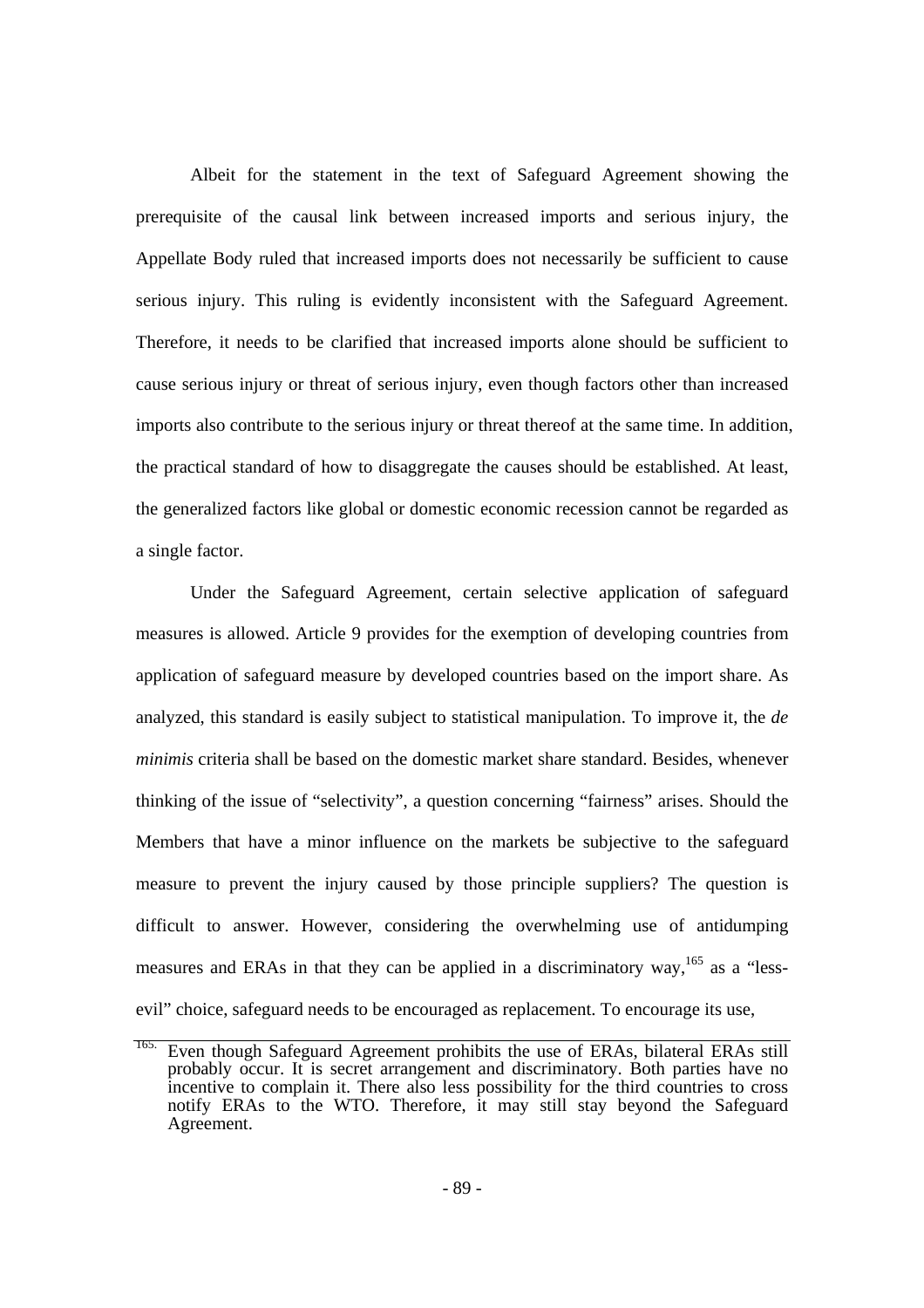selective application of safeguard targeted at principle suppliers may be necessary. But, the rule for selective application should be strict and explicit.

The Appellate Body ruled that there is no need to provide express justification for necessary extent of the measure. It is dubious that the safeguard measure is deemed to be applied to the appropriate extent without evidence but mere assertion. To prevent the measure from abuse, express justification is needed in my opinion. As to the adjustment plan, considering the fact that the political powerful declining industry tend to be reluctant to self-adjust, it will be helpful to push forward structural adjustment of the domestic industry, which is one of the basic objectives of safeguard. In doing so, the standard to evaluate the level of adjustment should be established and the multilateral surveillance in this respect should be strengthened.

As regards the obligation of notification and consultation, the time limits permitted for different type of notification should be specified. Since the situation deviates case by case, Members may establish maximum standards for several different circumstances to encourage timely notification and consultation. As to consultation, the standard of the sufficient time and information are needed. However, the Appellate Body did not mention how much difference is allowed between measure under consultation and measure actually applied. It needs further clarification.

Safeguard measures take the form of tariff or quantitative restrictions. Usually a Member cannot predict which form other Members may take to safeguard domestic industry, because it is totally up to Members' discretion. This situation creates somewhat uncertainty. Therefore, also for the sake of the economic efficiency and social welfare, it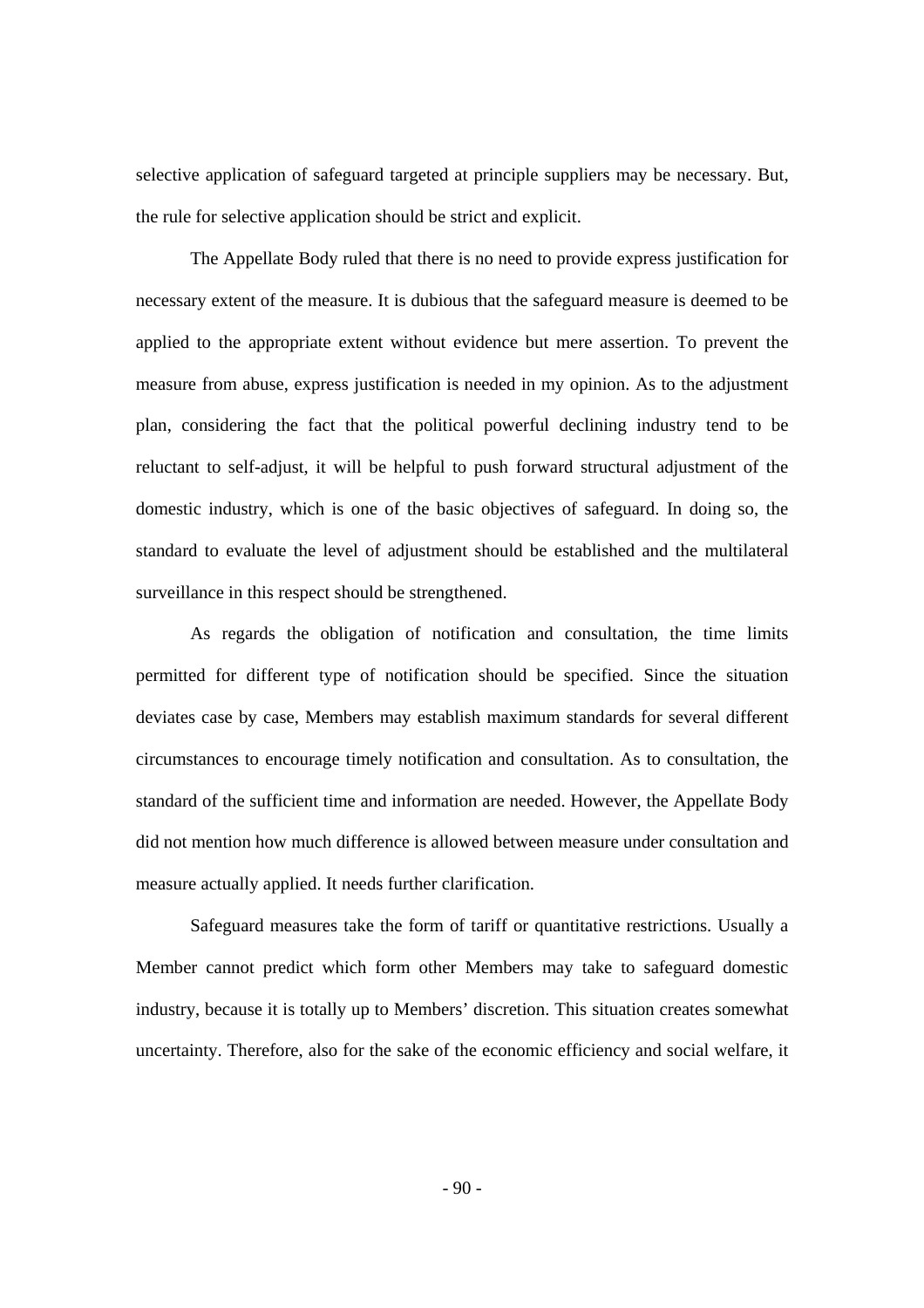is plausible to restrain the form of the safeguard measure to tariff, tariff quota and auctioned quota.

Compensation obligation under Safeguard Article 8.1 does not draw much attention from the panels and Appellate Body. However, the issue of compensation is of great significance in the safeguard system. It is one of the major reasons preventing Members from abusing safeguard mechanism. Situation has been different since the Uruguay Round. The average tariff level of Members has been significantly reduced. Therefore, there is not much room for Members to provide compensation. In the future, this problem will become more prominent with the development of trade liberalization. Hence, the compensation requirement needs to be relaxed. Actually, it has been somewhat relaxed in the Safeguard Agreement, but not so much.

As to the procedural problem of the dispute settlement concerning safeguard measures, suggestion is provided to establish a fast-track dispute settlement procedure, with a view to accelerating the proceedings.

Finally, regarding the future dispute in relation to the transitional product-specific safeguard measure against the imports from China, especially the special safeguard action taken under the trade diversion effect, the WTO panel and Appellate Body should interpret the clause very prudentially, objectively and strictly. Any loose interpretation of the Protocol may result with an uncontrollable disaster to both China and the world trading system; thereby dismantle the results of the multilateral trade liberalization. Members are also called upon to be prudential in application. Arbitrarily application of safeguard measure may be the source of the turbulence.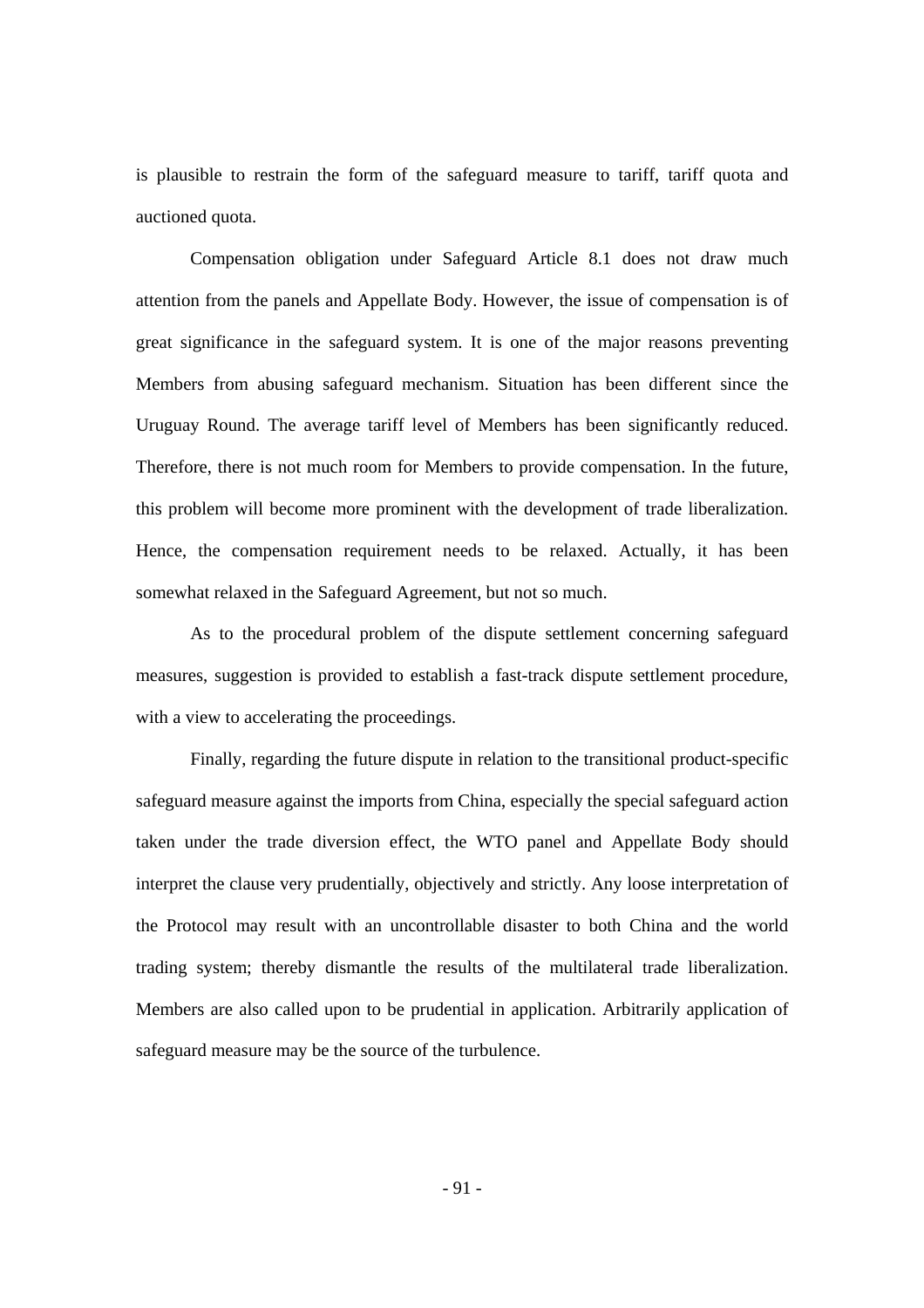## **VIII. Conclusion**

Members shall always bear in mind that safeguard is extraordinary trade remedy under emergent situations against fair trade practice. It is regarded as a measure of last resort. As a major trade remedy under the WTO, its fundamental objective is to promote trade liberalization. It also serves the goal of facilitating adjustment.

Even though the Safeguard Agreement is an achievement of Uruguay Round multilateral trade negotiation and shows great improvement on the GATT Article XIX, there are still many uncertainties and undefined criteria, which have caused difficulties in application and vagueness in rule interpretation. The dichotomy nature of safeguard also made the Appellate Body struggle during the dispute settlement proceeding. Its view on some issue deviated from case to case. In its case law, the Appellate Body provided many resolutions to legal and factual issues in interpretation of the rules and application of the measures. However, some ambiguities remain unresolved, some of their decision even made the ambiguities more serious. Those ambiguities need to be addressed to improve the clarity of the rule and the certainty of the safeguard system. The suggestion provided should be considered to further improve the safeguard system and therefore enhance the integrity of the multilateral trading system.

Concerning the transitional product-specific safeguard mechanism targeted at China, the panel and Appellate Body are called upon to be prudential, objective and strict in their findings both of law and facts.

Taking into consideration of the fact that all the disputes in relation to safeguard measures before the DSB resulted in inconsistency with the Safeguard Agreement,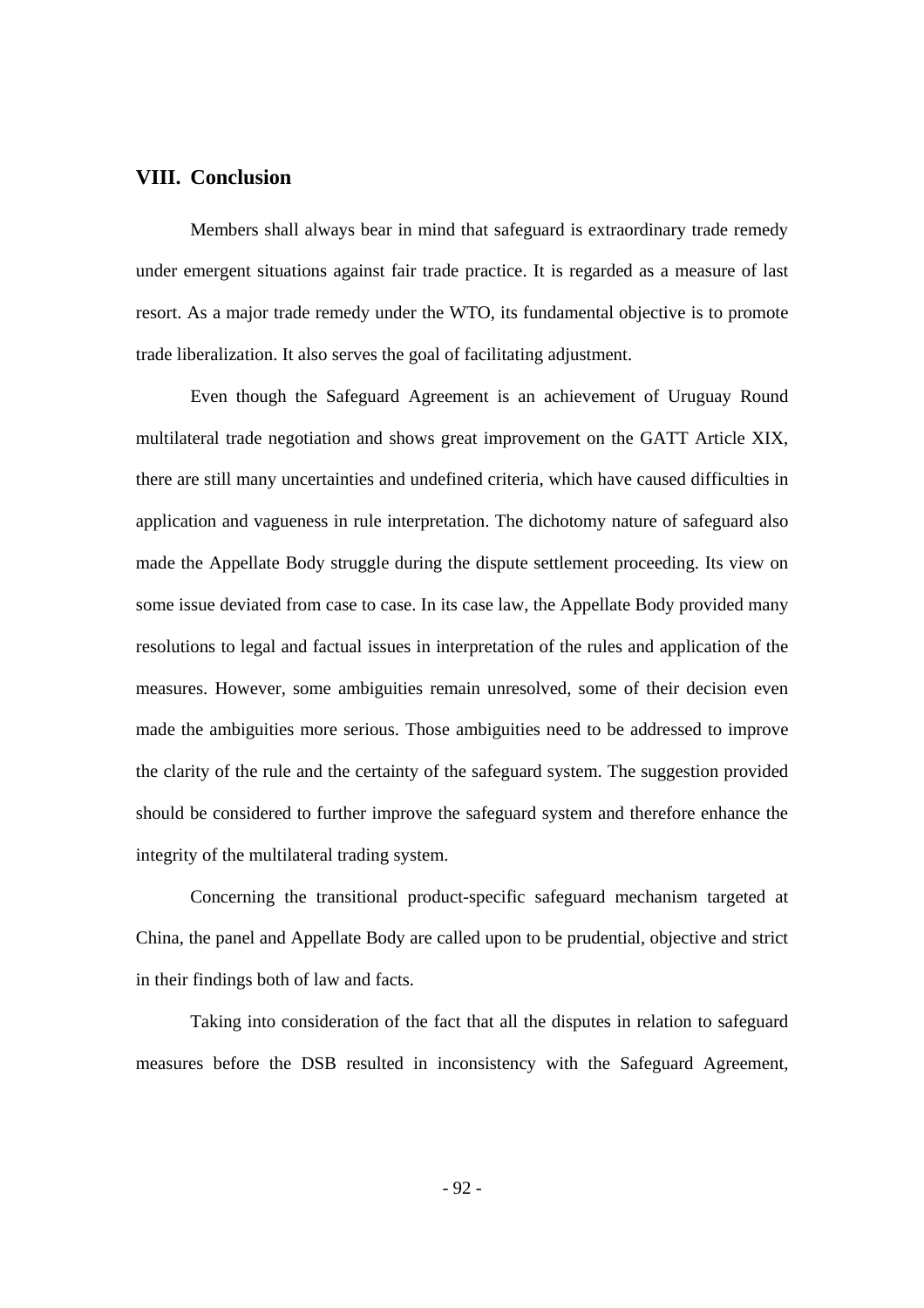Members shall pay more attention to comply with the multilateral rule. In addition, the multilateral surveillance should be strengthened.

In conclusion, though the current safeguard mechanism shows significant improvement not only in its operation system but also in the respect of increasing invocation by the Members, due to the problems discussed above, it is likely to continue to play a minor role in the multilateral trading system. However, the transitional productspecific safeguard mechanism against China may be an exception. Whether it can help China to be incorporated into the world trade system or bring the world into turmoil, we have to wait and see.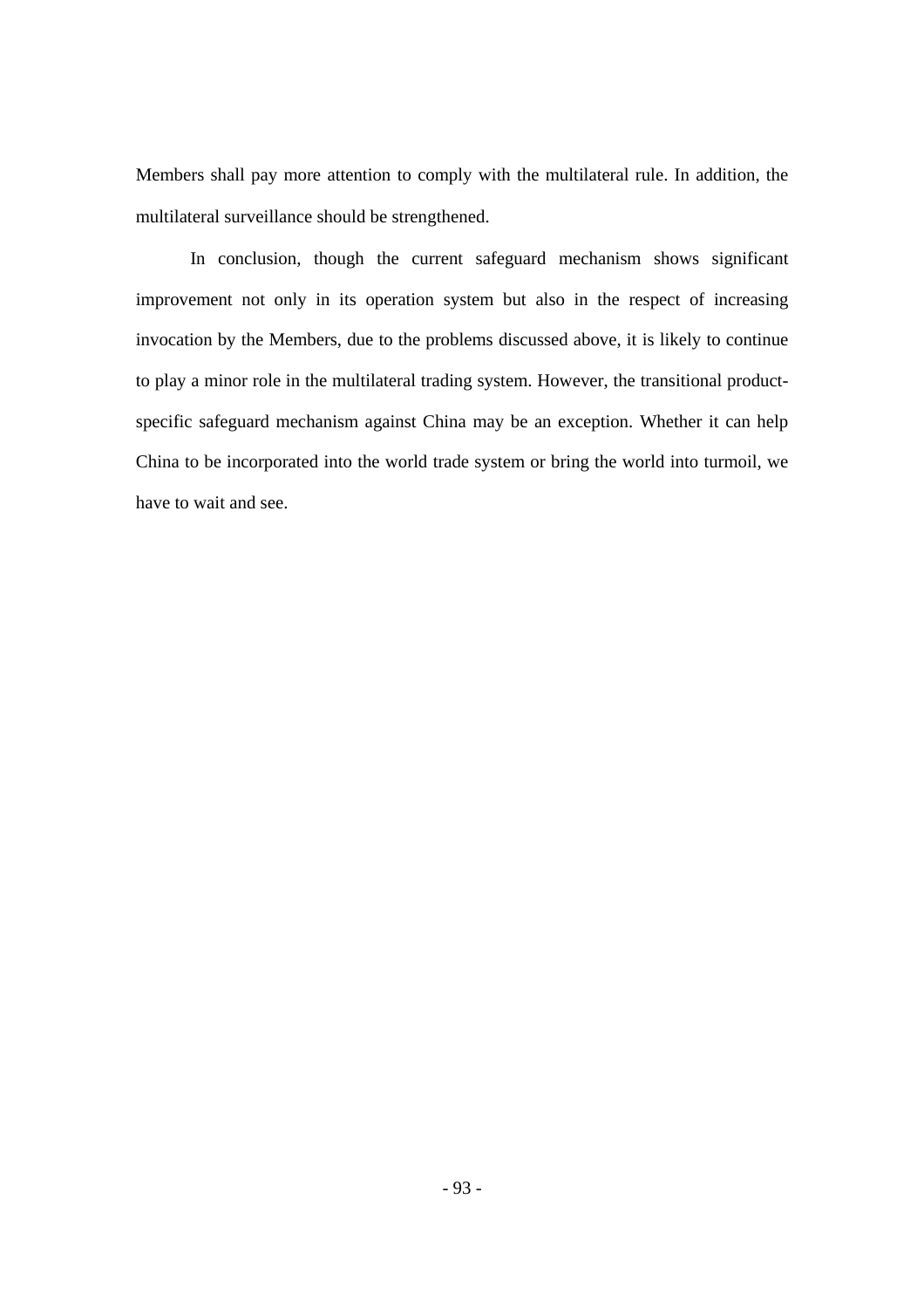## **APPENDIX 1**

## *Article XIX: Emergency Action on Imports of Particular Products*

1. (a) If, as a result of unforeseen developments and of the effect of the obligations incurred by a contracting party under this Agreement, including tariff concessions, any product is being imported into the territory of that contracting party in such increased quantities and under such conditions as to cause or threaten serious injury to domestic producers in that territory of like or directly competitive products, the contracting party shall be free, in respect of such product, and to the extent and for such time as may be necessary to prevent or remedy such injury, to suspend the obligation in whole or in part or to withdraw or modify the concession.

(b) If any product, which is the subject of a concession with respect to a preference, is being imported into the territory of a contracting party in the circumstances set forth in subparagraph (a) of this paragraph, so as to cause or threaten serious injury to domestic producers of like or directly competitive products in the territory of a contracting party which receives or received such preference, the importing contracting party shall be free, if that other contracting party so requests, to suspend the relevant obligation in whole or in part or to withdraw or modify the concession in respect of the product, to the extent and for such time as may be necessary to prevent or remedy such injury.

2. Before any contracting party shall take action pursuant to the provisions of paragraph 1 of this Article, it shall give notice in writing to the CONTRACTING PARTIES as far in advance as may be practicable and shall afford the CONTRACTING PARTIES and those contracting parties having a substantial interest as exporters of the product concerned an opportunity to consult with it in respect of the proposed action. When such notice is given in relation to a concession with respect to a preference, the notice shall name the contracting party which has requested the action. In critical circumstances, where delay would cause damage which it would be difficult to repair, action under paragraph 1 of this Article may be taken provisionally without prior consultation, on the condition that consultation shall be effected immediately after taking such action.

3. (a) If agreement among the interested contracting parties with respect to the action is not reached, the contracting party which proposes to take or continue the action shall, nevertheless, be free to do so, and if such action is taken or continued, the affected contracting parties shall then be free, not later than ninety days after such action is taken, to suspend, upon the expiration of thirty days from the day on which written notice of such suspension is received by the CONTRACTING PARTIES, the application to the trade of the contracting party taking such action, or, in the case envisaged in paragraph 1 (b) of this Article, to the trade of the contracting party requesting such action, of such substantially equivalent concessions or other obligations under this Agreement the suspension of which the CONTRACTING PARTIES do not disapprove.

(b) Notwithstanding the provisions of sub-paragraph (a) of this paragraph, where action is taken under paragraph 2 of this Article without prior consultation and causes or threatens serious injury in the territory of a contracting party to the domestic producers of products affected by the action, that contracting party shall, where delay would cause damage difficult to repair, be free to suspend, upon the taking of the action and throughout the period of consultation, such concessions or other obligations as may be necessary to prevent or remedy the injury.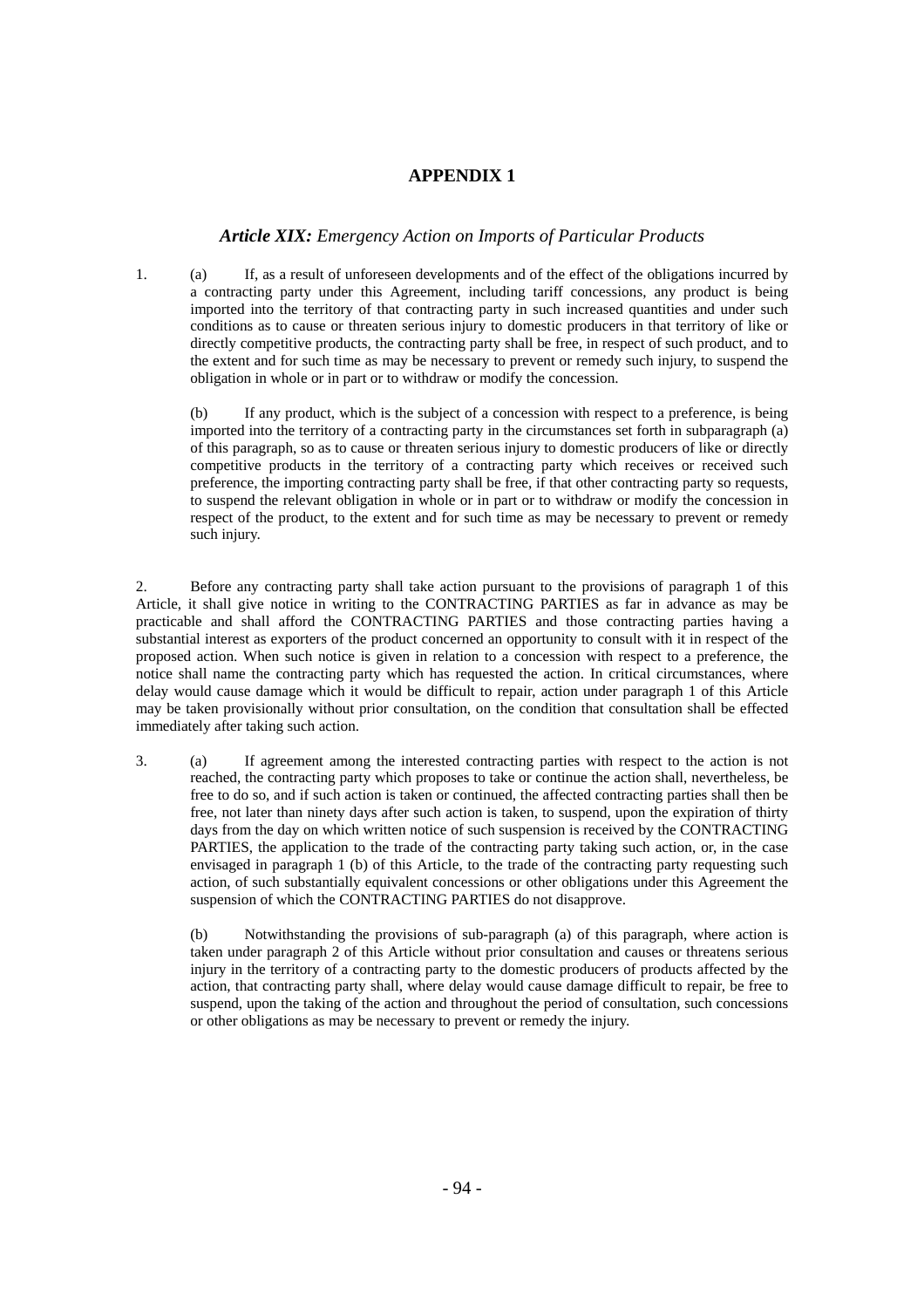### **APPENDIX 2**

### **AGREEMENT ON SAFEGUARDS**

#### *Members,*

*Having* in mind the overall objective of the Members to improve and strengthen the international trading system based on GATT 1994;

*Recognizing* the need to clarify and reinforce the disciplines of GATT 1994, and specifically those of its Article XIX (Emergency Action on Imports of Particular Products), to re-establish multilateral control over safeguards and eliminate measures that escape such control;

*Recognizing* the importance of structural adjustment and the need to enhance rather than limit competition in international markets; and

*Recognizing* further that, for these purposes, a comprehensive agreement, applicable to all Members and based on the basic principles of GATT 1994, is called for;

Hereby *agree* as follows:

### *Article 1*

#### *General Provision*

 This Agreement establishes rules for the application of safeguard measures which shall be understood to mean those measures provided for in Article XIX of GATT 1994.

#### *Article 2*

#### *Conditions*

1. A Member<sup>1</sup> may apply a safeguard measure to a product only if that Member has determined, pursuant to the provisions set out below, that such product is being imported into its territory in such increased quantities, absolute or relative to domestic production, and under such conditions as to cause or threaten to cause serious injury to the domestic industry that produces like or directly competitive products.

2. Safeguard measures shall be applied to a product being imported irrespective of its source.

#### *Article 3*

#### *Investigation*

<sup>&</sup>lt;sup>1</sup> A customs union may apply a safeguard measure as a single unit or on behalf of a member State. When a customs union applies a safeguard measure as a single unit, all the requirements for the determination of serious injury or threat thereof under this Agreement shall be based on the conditions existing in the customs union as a whole. When a safeguard measure is applied on behalf of a member State, all the requirements for the determination of serious injury or threat thereof shall be based on the conditions existing in that member State and the measure shall be limited to that member State. Nothing in this Agreement prejudges the interpretation of the relationship between Article XIX and paragraph 8 of Article XXIV of GATT 1994.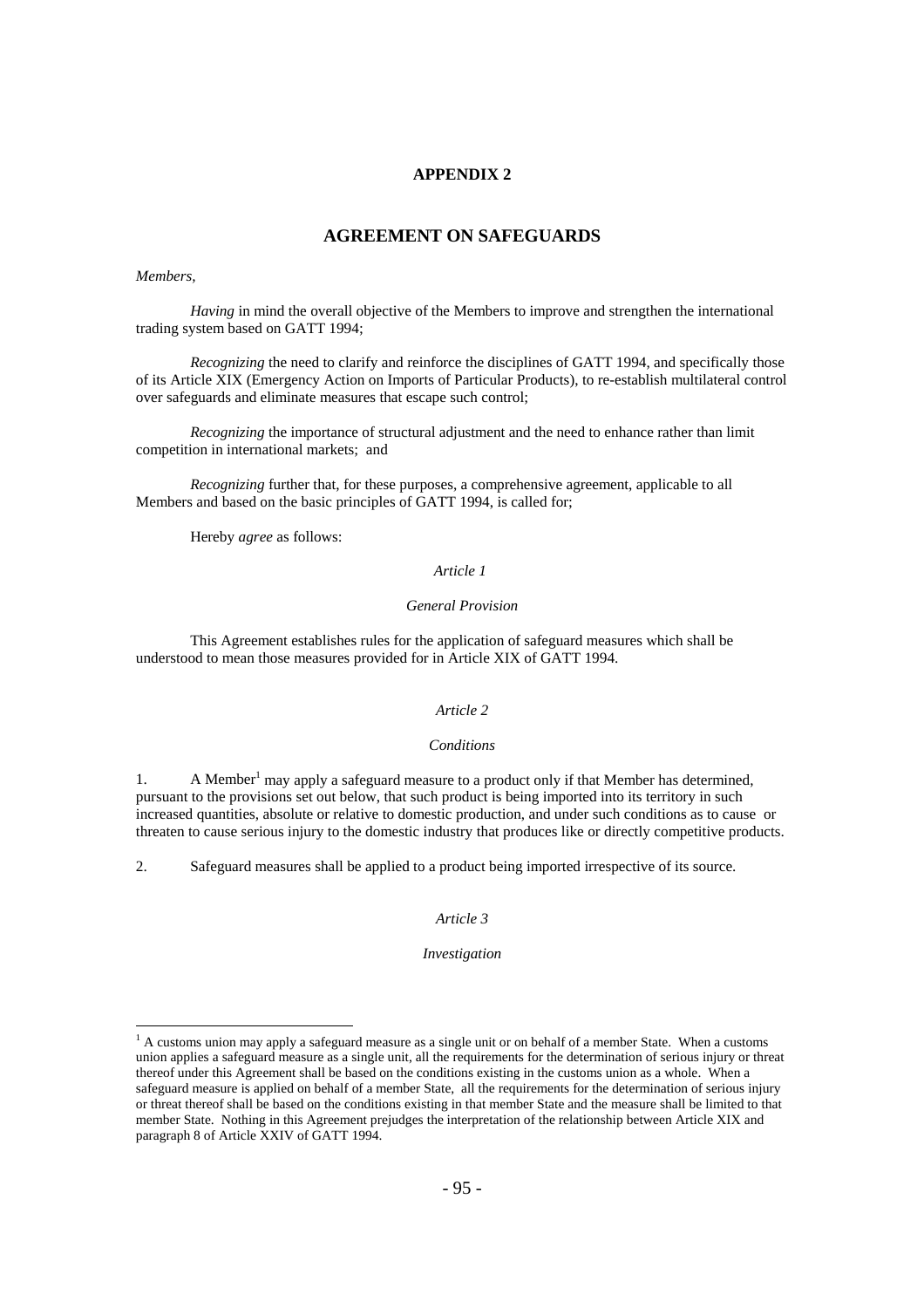1. A Member may apply a safeguard measure only following an investigation by the competent authorities of that Member pursuant to procedures previously established and made public in consonance with Article X of GATT 1994. This investigation shall include reasonable public notice to all interested parties and public hearings or other appropriate means in which importers, exporters and other interested parties could present evidence and their views, including the opportunity to respond to the presentations of other parties and to submit their views, *inter alia*, as to whether or not the application of a safeguard measure would be in the public interest. The competent authorities shall publish a report setting forth their findings and reasoned conclusions reached on all pertinent issues of fact and law.

2. Any information which is by nature confidential or which is provided on a confidential basis shall, upon cause being shown, be treated as such by the competent authorities. Such information shall not be disclosed without permission of the party submitting it. Parties providing confidential information may be requested to furnish non-confidential summaries thereof or, if such parties indicate that such information cannot be summarized, the reasons why a summary cannot be provided. However, if the competent authorities find that a request for confidentiality is not warranted and if the party concerned is either unwilling to make the information public or to authorize its disclosure in generalized or summary form, the authorities may disregard such information unless it can be demonstrated to their satisfaction from appropriate sources that the information is correct.

### *Article 4*

#### *Determination of Serious Injury or Threat Thereof*

- 1. For the purposes of this Agreement:
	- (a) "serious injury" shall be understood to mean a significant overall impairment in the position of a domestic industry;
	- (b) "threat of serious injury" shall be understood to mean serious injury that is clearly imminent, in accordance with the provisions of paragraph 2. A determination of the existence of a threat of serious injury shall be based on facts and not merely on allegation, conjecture or remote possibility; and
	- (c) in determining injury or threat thereof, a "domestic industry" shall be understood to mean the producers as a whole of the like or directly competitive products operating within the territory of a Member, or those whose collective output of the like or directly competitive products constitutes a major proportion of the total domestic production of those products.

2. (a) In the investigation to determine whether increased imports have caused or are threatening to cause serious injury to a domestic industry under the terms of this Agreement, the competent authorities shall evaluate all relevant factors of an objective and quantifiable nature having a bearing on the situation of that industry, in particular, the rate and amount of the increase in imports of the product concerned in absolute and relative terms, the share of the domestic market taken by increased imports, changes in the level of sales, production, productivity, capacity utilization, profits and losses, and employment.

> (b) The determination referred to in subparagraph (a) shall not be made unless this investigation demonstrates, on the basis of objective evidence, the existence of the causal link between increased imports of the product concerned and serious injury or threat thereof. When factors other than increased imports are causing injury to the domestic industry at the same time, such injury shall not be attributed to increased imports.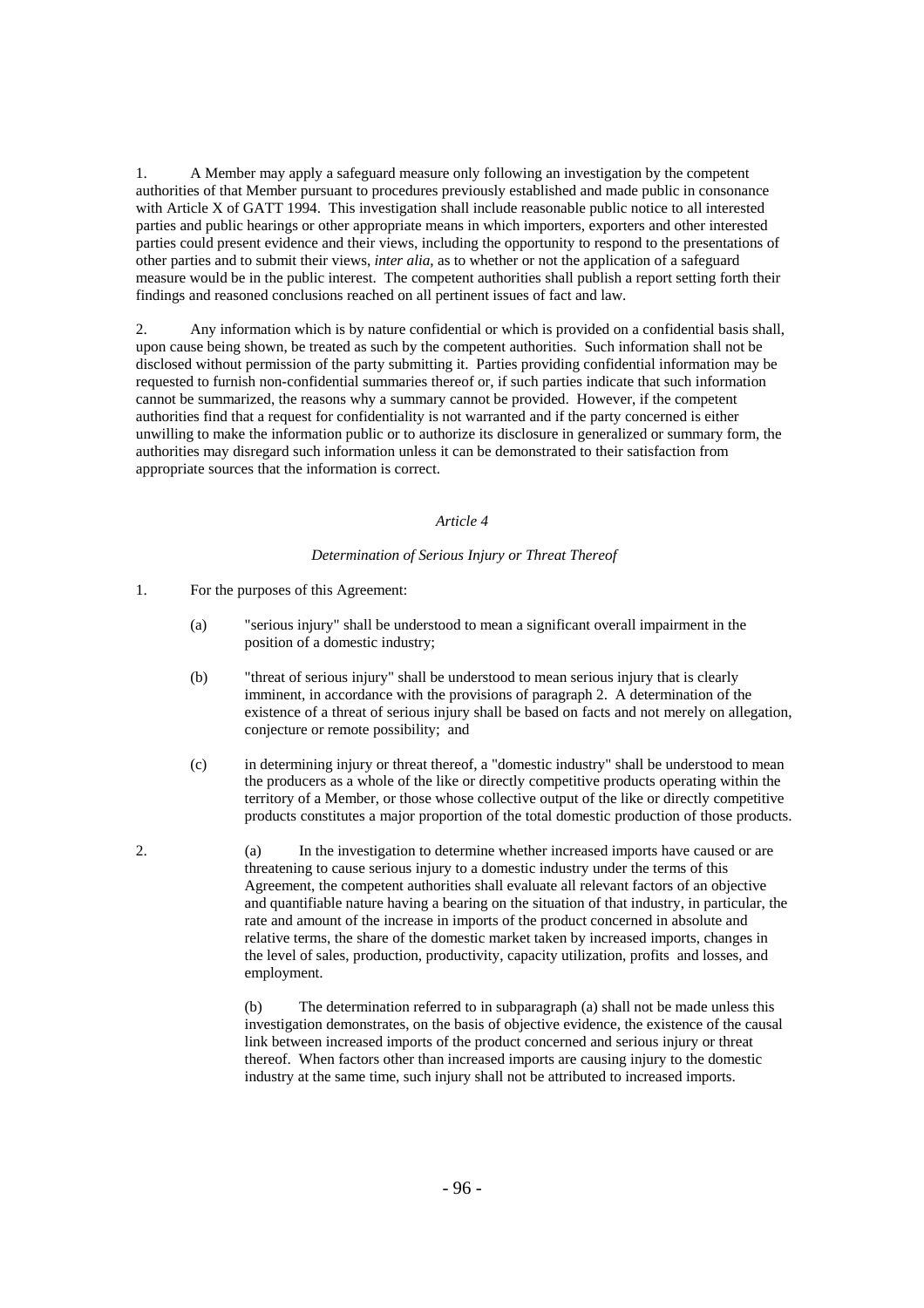(c) The competent authorities shall publish promptly, in accordance with the provisions of Article 3, a detailed analysis of the case under investigation as well as a demonstration of the relevance of the factors examined.

#### *Article 5*

#### *Application of Safeguard Measures*

1. A Member shall apply safeguard measures only to the extent necessary to prevent or remedy serious injury and to facilitate adjustment. If a quantitative restriction is used, such a measure shall not reduce the quantity of imports below the level of a recent period which shall be the average of imports in the last three representative years for which statistics are available, unless clear justification is given that a different level is necessary to prevent or remedy serious injury. Members should choose measures most suitable for the achievement of these objectives.

2. (a) In cases in which a quota is allocated among supplying countries, the Member applying the restrictions may seek agreement with respect to the allocation of shares in the quota with all other Members having a substantial interest in supplying the product concerned. In cases in which this method is not reasonably practicable, the Member concerned shall allot to Members having a substantial interest in supplying the product shares based upon the proportions, supplied by such Members during a previous representative period, of the total quantity or value of imports of the product, due account being taken of any special factors which may have affected or may be affecting the trade in the product.

> (b) A Member may depart from the provisions in subparagraph (a) provided that consultations under paragraph 3 of Article 12 are conducted under the auspices of the Committee on Safeguards provided for in paragraph 1 of Article 13 and that clear demonstration is provided to the Committee that (*i*) imports from certain Members have increased in disproportionate percentage in relation to the total increase of imports of the product concerned in the representative period, (*ii*) the reasons for the departure from the provisions in subparagraph (a) are justified, and (*iii*) the conditions of such departure are equitable to all suppliers of the product concerned. The duration of any such measure shall not be extended beyond the initial period under paragraph 1 of Article 7. The departure referred to above shall not be permitted in the case of threat of serious injury.

#### *Article 6*

#### *Provisional Safeguard Measures*

 In critical circumstances where delay would cause damage which it would be difficult to repair, a Member may take a provisional safeguard measure pursuant to a preliminary determination that there is clear evidence that increased imports have caused or are threatening to cause serious injury. The duration of the provisional measure shall not exceed 200 days, during which period the pertinent requirements of Articles 2 through 7 and 12 shall be met. Such measures should take the form of tariff increases to be promptly refunded if the subsequent investigation referred to in paragraph 2 of Article 4 does not determine that increased imports have caused or threatened to cause serious injury to a domestic industry. The duration of any such provisional measure shall be counted as a part of the initial period and any extension referred to in paragraphs 1, 2 and 3 of Article 7.

#### *Article 7*

#### *Duration and Review of Safeguard Measures*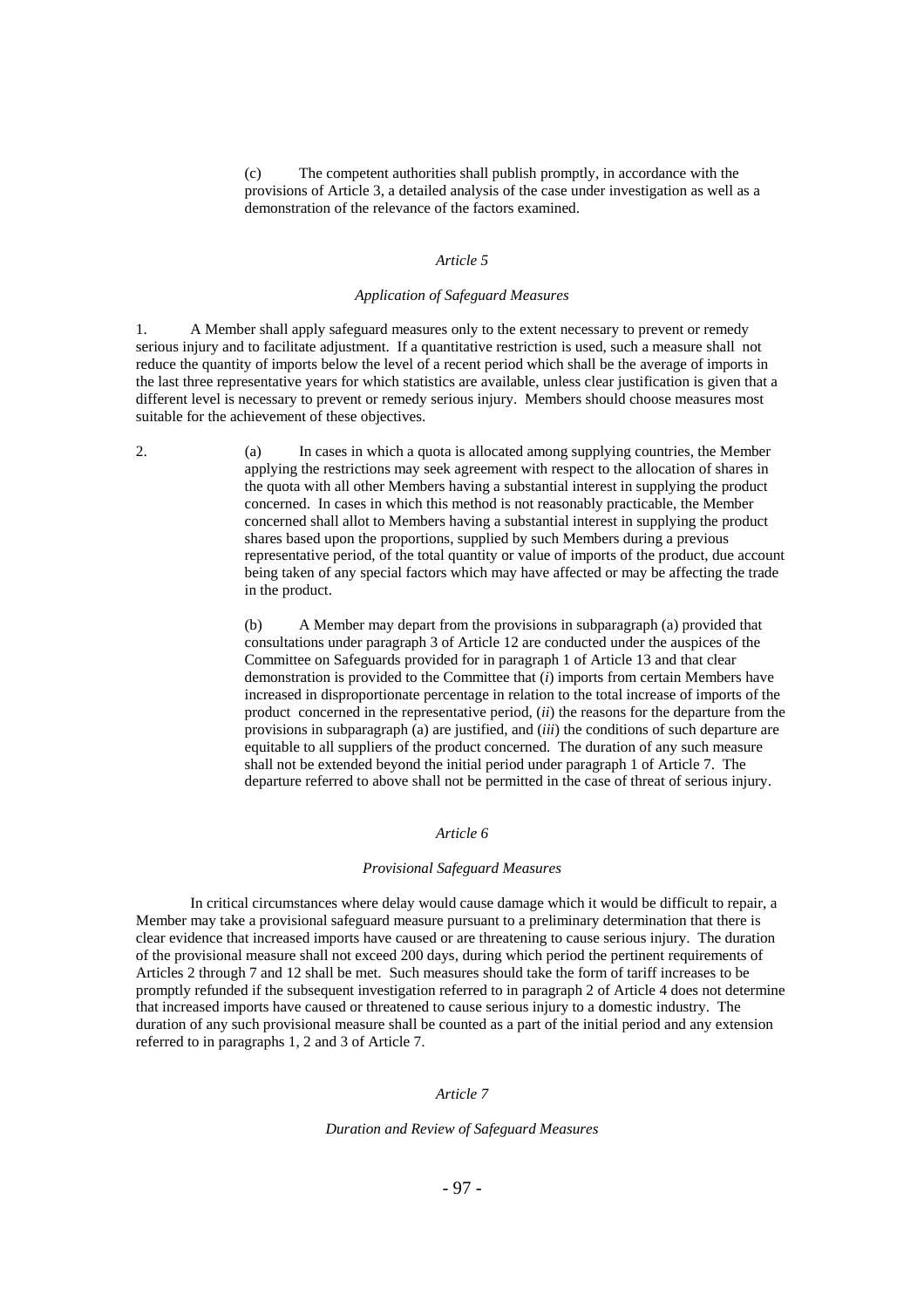1. A Member shall apply safeguard measures only for such period of time as may be necessary to prevent or remedy serious injury and to facilitate adjustment. The period shall not exceed four years, unless it is extended under paragraph 2.

2. The period mentioned in paragraph 1 may be extended provided that the competent authorities of the importing Member have determined, in conformity with the procedures set out in Articles 2, 3, 4 and 5, that the safeguard measure continues to be necessary to prevent or remedy serious injury and that there is evidence that the industry is adjusting, and provided that the pertinent provisions of Articles 8 and 12 are observed.

3. The total period of application of a safeguard measure including the period of application of any provisional measure, the period of initial application and any extension thereof, shall not exceed eight years.

4. In order to facilitate adjustment in a situation where the expected duration of a safeguard measure as notified under the provisions of paragraph 1 of Article 12 is over one year, the Member applying the measure shall progressively liberalize it at regular intervals during the period of application. If the duration of the measure exceeds three years, the Member applying such a measure shall review the situation not later than the mid-term of the measure and, if appropriate, withdraw it or increase the pace of liberalization. A measure extended under paragraph 2 shall not be more restrictive than it was at the end of the initial period, and should continue to be liberalized.

5. No safeguard measure shall be applied again to the import of a product which has been subject to such a measure, taken after the date of entry into force of the WTO Agreement, for a period of time equal to that during which such measure had been previously applied, provided that the period of non-application is at least two years.

6. Notwithstanding the provisions of paragraph 5, a safeguard measure with a duration of 180 days or less may be applied again to the import of a product if:

- (a) at least one year has elapsed since the date of introduction of a safeguard measure on the import of that product; and
- (b) such a safeguard measure has not been applied on the same product more than twice in the five-year period immediately preceding the date of introduction of the measure.

### *Article 8*

### *Level of Concessions and Other Obligations*

1. A Member proposing to apply a safeguard measure or seeking an extension of a safeguard measure shall endeavour to maintain a substantially equivalent level of concessions and other obligations to that existing under GATT 1994 between it and the exporting Members which would be affected by such a measure, in accordance with the provisions of paragraph 3 of Article 12. To achieve this objective, the Members concerned may agree on any adequate means of trade compensation for the adverse effects of the measure on their trade.

2. If no agreement is reached within 30 days in the consultations under paragraph 3 of Article 12, then the affected exporting Members shall be free, not later than 90 days after the measure is applied, to suspend, upon the expiration of 30 days from the day on which written notice of such suspension is received by the Council for Trade in Goods, the application of substantially equivalent concessions or other obligations under GATT 1994, to the trade of the Member applying the safeguard measure, the suspension of which the Council for Trade in Goods does not disapprove.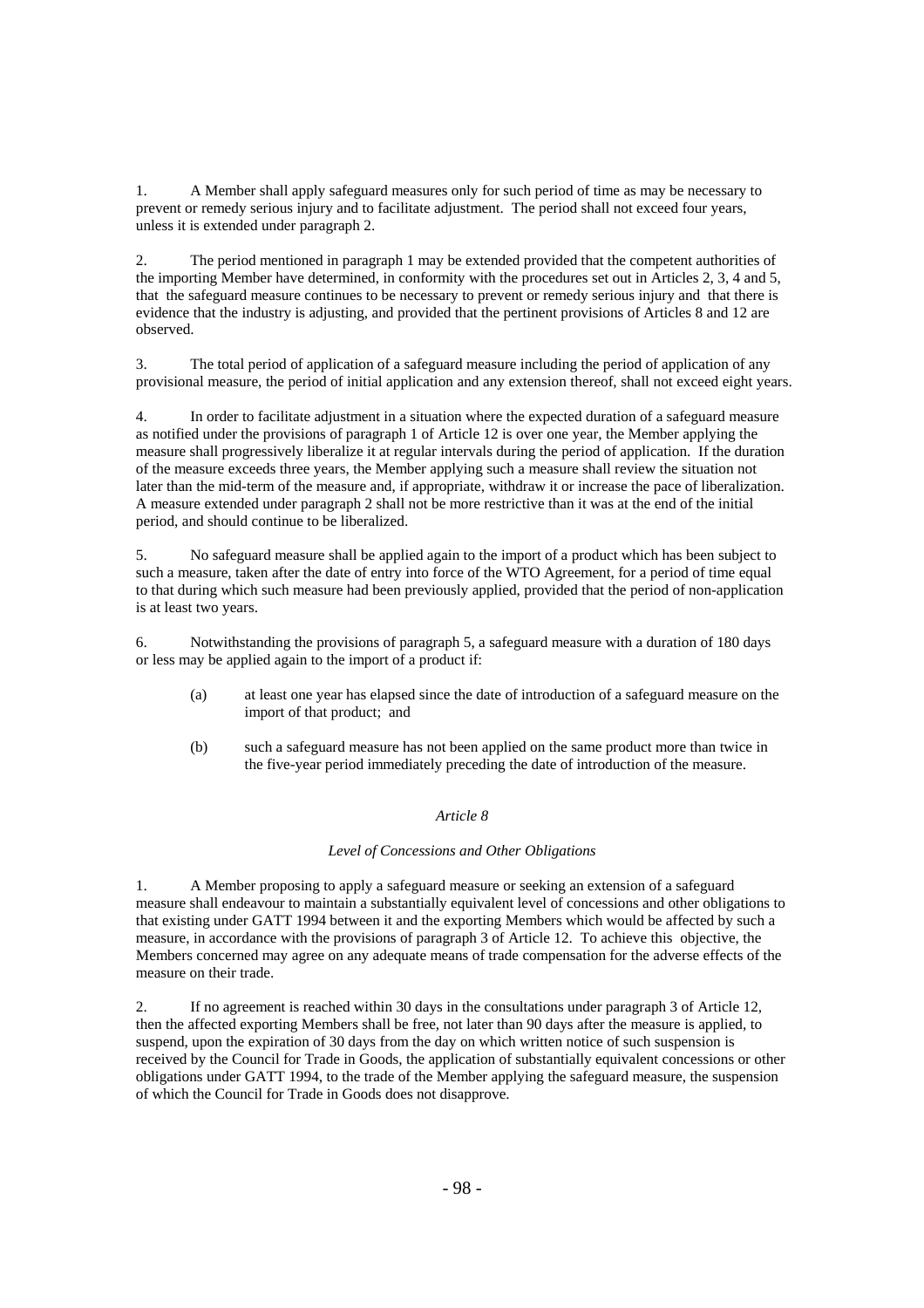3. The right of suspension referred to in paragraph 2 shall not be exercised for the first three years that a safeguard measure is in effect, provided that the safeguard measure has been taken as a result of an absolute increase in imports and that such a measure conforms to the provisions of this Agreement.

#### *Article 9*

#### *Developing Country Members*

1. Safeguard measures shall not be applied against a product originating in a developing country Member as long as its share of imports of the product concerned in the importing Member does not exceed 3 per cent, provided that developing country Members with less than 3 per cent import share collectively account for not more than 9 per cent of total imports of the product concerned.<sup>2</sup>

2. A developing country Member shall have the right to extend the period of application of a safeguard measure for a period of up to two years beyond the maximum period provided for in paragraph 3 of Article 7. Notwithstanding the provisions of paragraph 5 of Article 7, a developing country Member shall have the right to apply a safeguard measure again to the import of a product which has been subject to such a measure, taken after the date of entry into force of the WTO Agreement, after a period of time equal to half that during which such a measure has been previously applied, provided that the period of non-application is at least two years.

### *Article 10*

### *Pre-existing Article XIX Measures*

 Members shall terminate all safeguard measures taken pursuant to Article XIX of GATT 1947 that were in existence on the date of entry into force of the WTO Agreement not later than eight years after the date on which they were first applied or five years after the date of entry into force of the WTO Agreement, whichever comes later.

### *Article 11*

#### *Prohibition and Elimination of Certain Measures*

1. (a) A Member shall not take or seek any emergency action on imports of particular products as set forth in Article XIX of GATT 1994 unless such action conforms with the provisions of that Article applied in accordance with this Agreement.

> (b) Furthermore, a Member shall not seek, take or maintain any voluntary export restraints, orderly marketing arrangements or any other similar measures on the export or the import side.<sup>3,4</sup> These include actions taken by a single Member as well as actions under agreements, arrangements and understandings entered into by two or more Members. Any such measure in effect on the date of entry into force of the WTO Agreement shall be brought into conformity with this Agreement or phased out in accordance with paragraph 2.

 $<sup>2</sup>$  A Member shall immediately notify an action taken under paragraph 1 of Article 9 to the Committee on Safeguards.</sup> <sup>3</sup> An import quota applied as a safeguard measure in conformity with the relevant provisions of GATT 1994 and this

Agreement may, by mutual agreement, be administered by the exporting Member.<br><sup>4</sup> Examples of similar measures include export moderation, export-price or import-price monitoring systems, export or import surveillance, compulsory import cartels and discretionary export or import licensing schemes, any of which afford protection.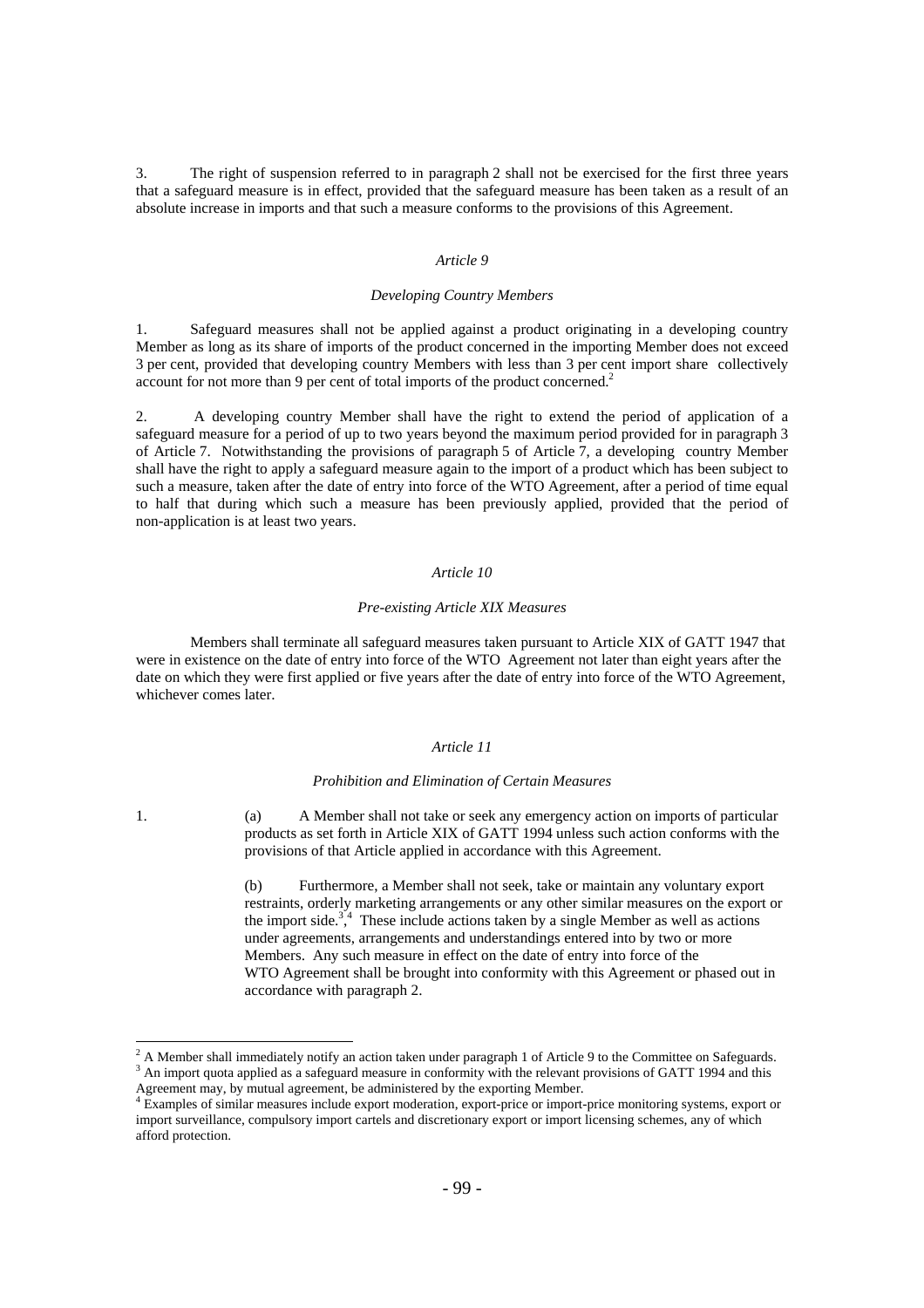(c) This Agreement does not apply to measures sought, taken or maintained by a Member pursuant to provisions of GATT 1994 other than Article XIX, and Multilateral Trade Agreements in Annex 1A other than this Agreement, or pursuant to protocols and agreements or arrangements concluded within the framework of GATT 1994.

2. The phasing out of measures referred to in paragraph 1(b) shall be carried out according to timetables to be presented to the Committee on Safeguards by the Members concerned not later than 180 days after the date of entry into force of the WTO Agreement. These timetables shall provide for all measures referred to in paragraph 1 to be phased out or brought into conformity with this Agreement within a period not exceeding four years after the date of entry into force of the WTO Agreement, subject to not more than one specific measure per importing Member<sup>5</sup>, the duration of which shall not extend beyond 31 December 1999. Any such exception must be mutually agreed between the Members directly concerned and notified to the Committee on Safeguards for its review and acceptance within 90 days of the entry into force of the WTO Agreement. The Annex to this Agreement indicates a measure which has been agreed as falling under this exception.

3. Members shall not encourage or support the adoption or maintenance by public and private enterprises of non-governmental measures equivalent to those referred to in paragraph 1.

### *Article 12*

### *Notification and Consultation*

1. A Member shall immediately notify the Committee on Safeguards upon:

- (a) initiating an investigatory process relating to serious injury or threat thereof and the reasons for it;
- (b) making a finding of serious injury or threat thereof caused by increased imports; and
- (c) taking a decision to apply or extend a safeguard measure.

2. In making the notifications referred to in paragraphs 1(b) and 1(c), the Member proposing to apply or extend a safeguard measure shall provide the Committee on Safeguards with all pertinent information, which shall include evidence of serious injury or threat thereof caused by increased imports, precise description of the product involved and the proposed measure, proposed date of introduction, expected duration and timetable for progressive liberalization. In the case of an extension of a measure, evidence that the industry concerned is adjusting shall also be provided. The Council for Trade in Goods or the Committee on Safeguards may request such additional information as they may consider necessary from the Member proposing to apply or extend the measure.

3. A Member proposing to apply or extend a safeguard measure shall provide adequate opportunity for prior consultations with those Members having a substantial interest as exporters of the product concerned, with a view to, *inter alia*, reviewing the information provided under paragraph 2, exchanging views on the measure and reaching an understanding on ways to achieve the objective set out in paragraph 1 of Article 8.

4. A Member shall make a notification to the Committee on Safeguards before taking a provisional safeguard measure referred to in Article 6. Consultations shall be initiated immediately after the measure is taken.

5. The results of the consultations referred to in this Article, as well as the results of mid-term reviews referred to in paragraph 4 of Article 7, any form of compensation referred to in paragraph 1 of

 $<sup>5</sup>$  The only such exception to which the European Communities is entitled is indicated in the Annex to this Agreement.</sup>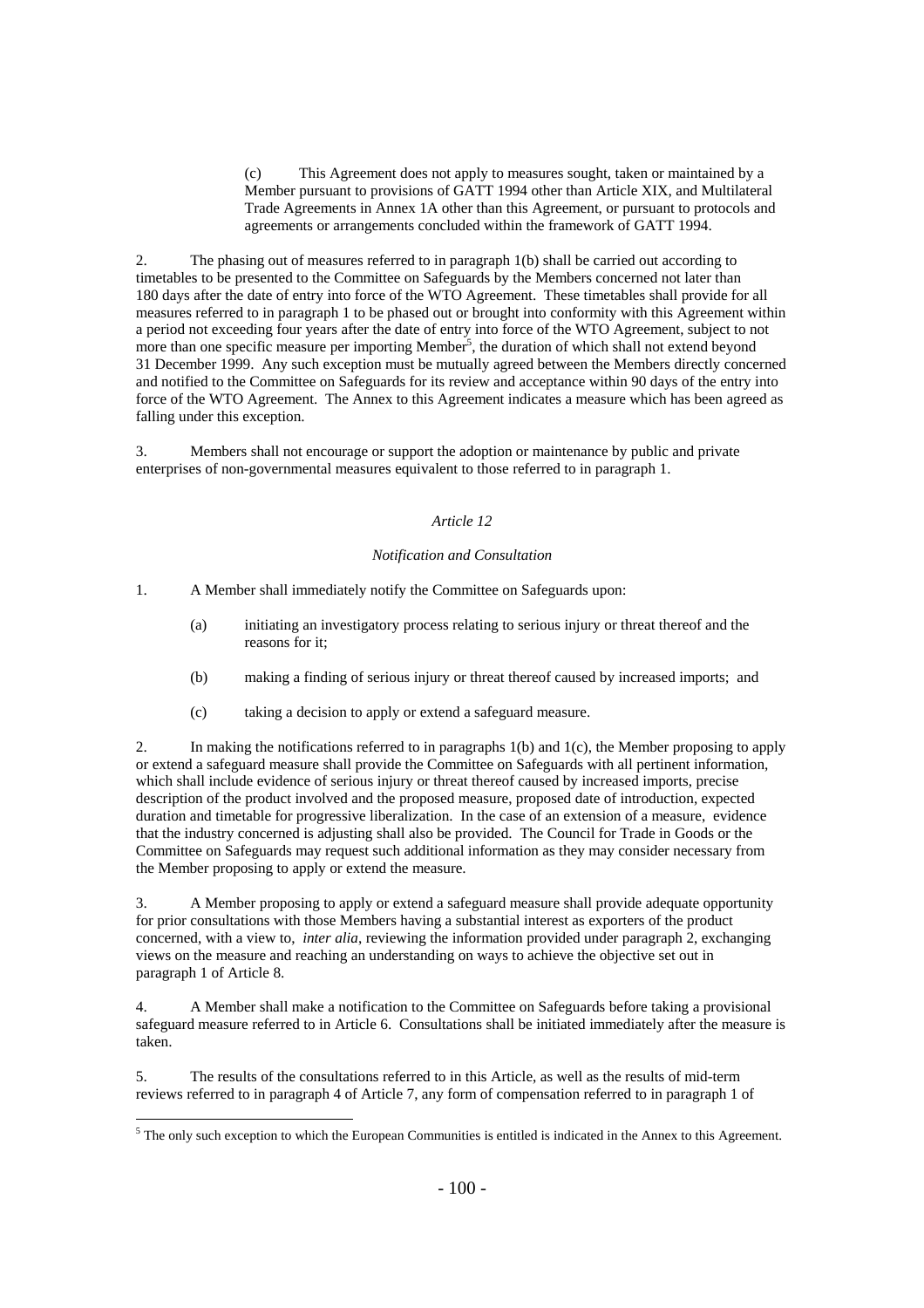Article 8, and proposed suspensions of concessions and other obligations referred to in paragraph 2 of Article 8, shall be notified immediately to the Council for Trade in Goods by the Members concerned.

6. Members shall notify promptly the Committee on Safeguards of their laws, regulations and administrative procedures relating to safeguard measures as well as any modifications made to them.

7. Members maintaining measures described in Article 10 and paragraph 1 of Article 11 which exist on the date of entry into force of the WTO Agreement shall notify such measures to the Committee on Safeguards not later than 60 days after the date of entry into force of the WTO Agreement.

8. Any Member may notify the Committee on Safeguards of all laws, regulations, administrative procedures and any measures or actions dealt with in this Agreement that have not been notified by other Members that are required by this Agreement to make such notifications.

9. Any Member may notify the Committee on Safeguards of any non-governmental measures referred to in paragraph 3 of Article 11.

10. All notifications to the Council for Trade in Goods referred to in this Agreement shall normally be made through the Committee on Safeguards.

11. The provisions on notification in this Agreement shall not require any Member to disclose confidential information the disclosure of which would impede law enforcement or otherwise be contrary to the public interest or would prejudice the legitimate commercial interests of particular enterprises, public or private.

### *Article 13*

### *Surveillance*

1. A Committee on Safeguards is hereby established, under the authority of the Council for Trade in Goods, which shall be open to the participation of any Member indicating its wish to serve on it. The Committee will have the following functions:

- (a) to monitor, and report annually to the Council for Trade in Goods on, the general implementation of this Agreement and make recommendations towards its improvement;
- (b) to find, upon request of an affected Member, whether or not the procedural requirements of this Agreement have been complied with in connection with a safeguard measure, and report its findings to the Council for Trade in Goods;
- (c) to assist Members, if they so request, in their consultations under the provisions of this Agreement;
- (d) to examine measures covered by Article 10 and paragraph 1 of Article 11, monitor the phase-out of such measures and report as appropriate to the Council for Trade in Goods;
- (e) to review, at the request of the Member taking a safeguard measure, whether proposals to suspend concessions or other obligations are "substantially equivalent", and report as appropriate to the Council for Trade in Goods;
- (f) to receive and review all notifications provided for in this Agreement and report as appropriate to the Council for Trade in Goods; and
- (g) to perform any other function connected with this Agreement that the Council for Trade in Goods may determine.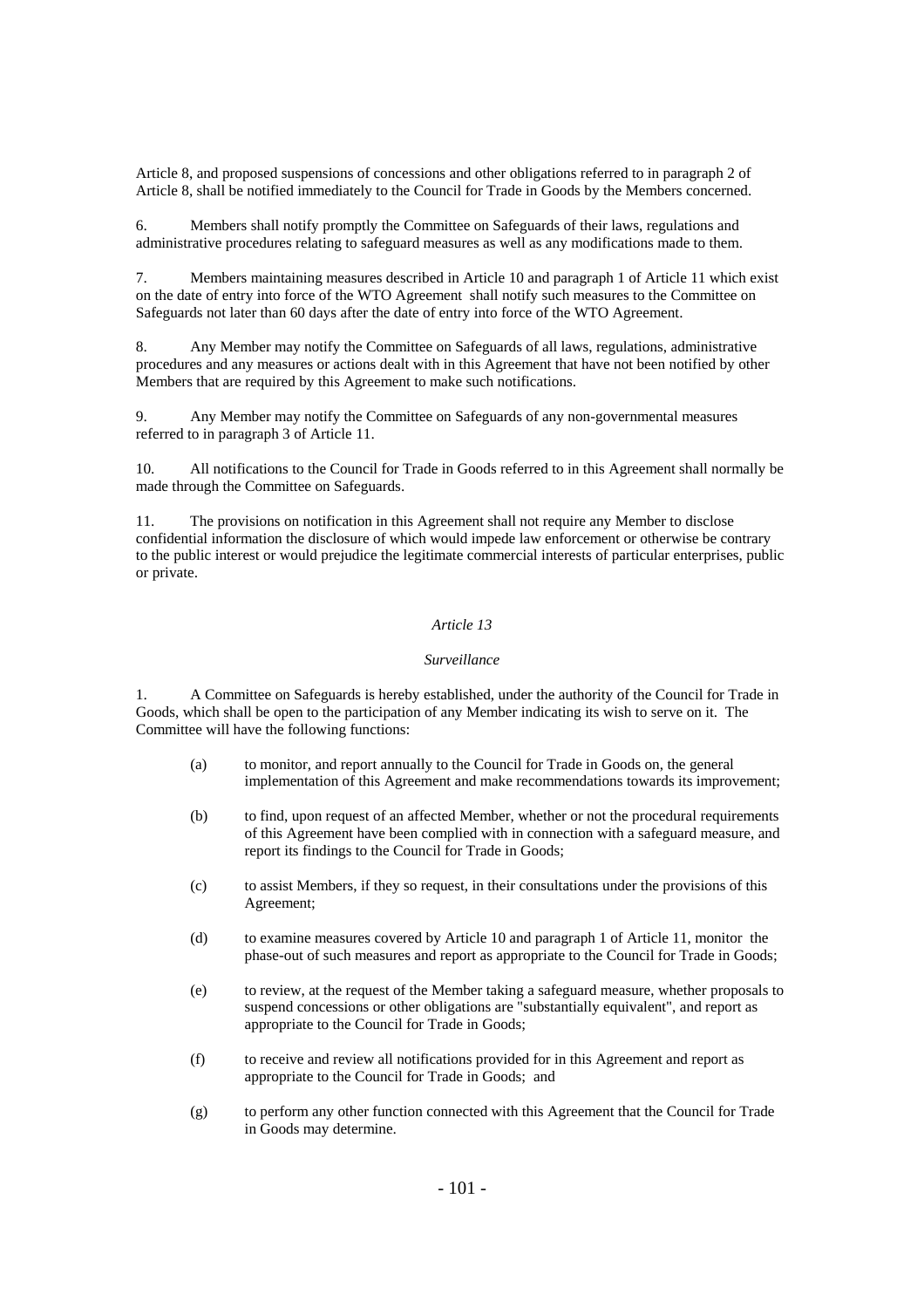2. To assist the Committee in carrying out its surveillance function, the Secretariat shall prepare annually a factual report on the operation of this Agreement based on notifications and other reliable information available to it.

#### *Article 14*

### *Dispute Settlement*

 The provisions of Articles XXII and XXIII of GATT 1994 as elaborated and applied by the Dispute Settlement Understanding shall apply to consultations and the settlement of disputes arising under this Agreement.

## ANNEX

## EXCEPTION REFERRED TO IN PARAGRAPH 2 OF ARTICLE 11

| Members concerned | Product                                                                                                                                                                | Termination      |
|-------------------|------------------------------------------------------------------------------------------------------------------------------------------------------------------------|------------------|
| EC/Japan          | Passenger cars, off road vehicles,<br>light commercial vehicles, light<br>trucks (up to 5 tonnes), and the<br>same vehicles in wholly<br>knocked-down form (CKD sets). | 31 December 1999 |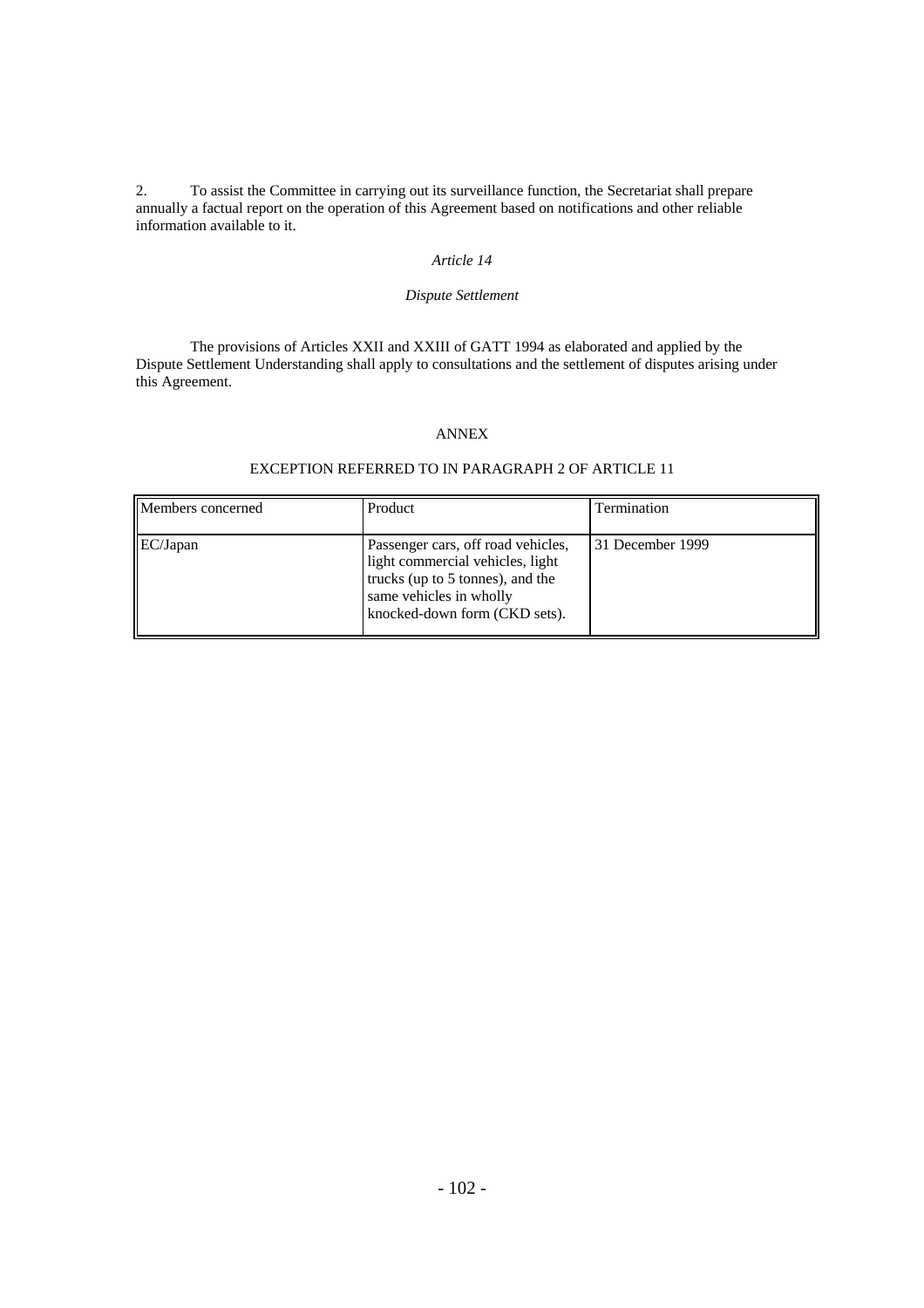#### **APPENDIX 3**

### *Article XIII\*: Non-discriminatory Administration of Quantitative Restrictions*

1. No prohibition or restriction shall be applied by any contracting party on the importation of any product of the territory of any other contracting party or on the exportation of any product destined for the territory of any other contracting party, unless the importation of the like product of all third countries or the exportation of the like product to all third countries is similarly prohibited or restricted.

2. In applying import restrictions to any product, contracting parties shall aim at a distribution of trade in such products approaching as closely as possible the shares which the various contracting parties might be expected to obtain in the absence of such restrictions and to this end shall observe the following provisions:

- (a) Wherever practicable, quotas representing the total amount of permitted imports (whether allocated among supplying countries or not) shall be fixed, and notice given of their amount in accordance with paragraph 3 (b) of this Article;
- (b) In cases in which quotas are not practicable, the restrictions may be applied by means of import licences or permits without a quota;
- (c) Contracting parties shall not, except for purposes of operating quotas allocated in accordance with sub-paragraph (d) of this paragraph, require that import licences or permits be utilized for the importation of the product concerned from a particular country or source;
- (d) In cases in which a quota is allocated among supplying countries the contracting party applying the restrictions may seek agreement with respect to the allocation of shares in the quota with all other contracting parties having a substantial interest in supplying the product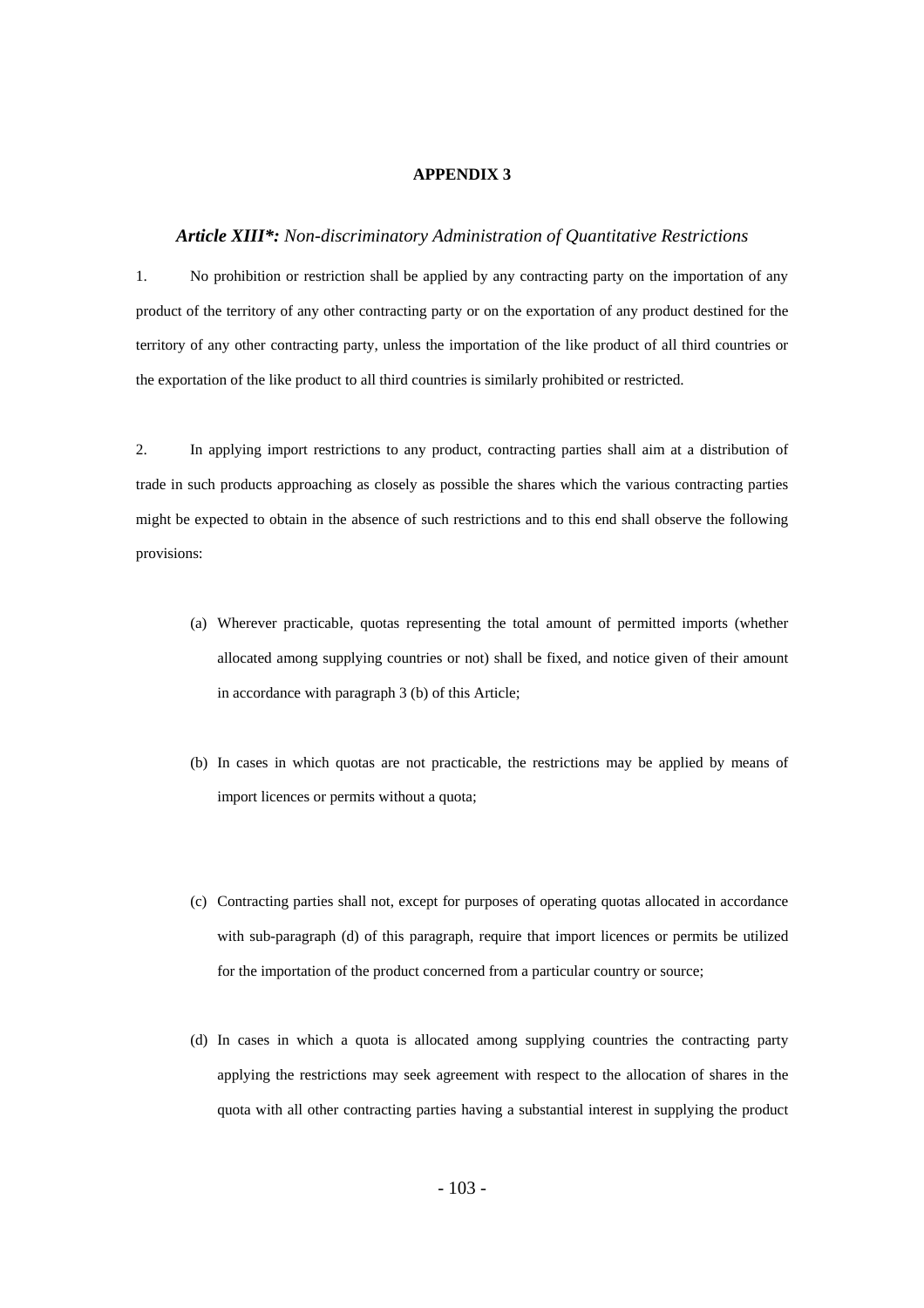concerned. In cases in which this method is not reasonably practicable, the contracting party concerned shall allot to contracting parties having a substantial interest in supplying the product shares based upon the proportions, supplied by such contracting parties during a previous representative period, of the total quantity or value of imports of the product, due account being taken of any special factors which may have affected or may be affecting the trade in the product. No conditions or formalities shall be imposed which would prevent any contracting party from utilizing fully the share of any such total quantity or value which has been allotted to it, subject to importation being made within any prescribed period to which the quota may relate.\*

3. (a) In cases in which import licences are issued in connection with import restrictions, the contracting party applying the restrictions shall provide, upon the request of any contracting party having an interest in the trade in the product concerned, all relevant information concerning the administration of the restrictions, the import licences granted over a recent period and the distribution of such licences among supplying countries; Provided that there shall be no obligation to supply information as to the names of importing or supplying enterprises.

(b) In the case of import restrictions involving the fixing of quotas, the contracting party applying the restrictions shall give public notice of the total quantity or value of the product or products which will be permitted to be imported during a specified future period and of any change in such quantity or value. Any supplies of the product in question which were en route at the time at which public notice was given shall not be excluded from entry; Provided that they may be counted so far as practicable, against the quantity permitted to be imported in the period in question, and also, where necessary, against the quantities permitted to be imported in the next following period or periods; and Provided further that if any contracting party customarily exempts from such restrictions products entered for consumption or withdrawn from warehouse for consumption during a period of thirty days after the day of such public notice, such practice shall be considered full compliance with this sub-paragraph.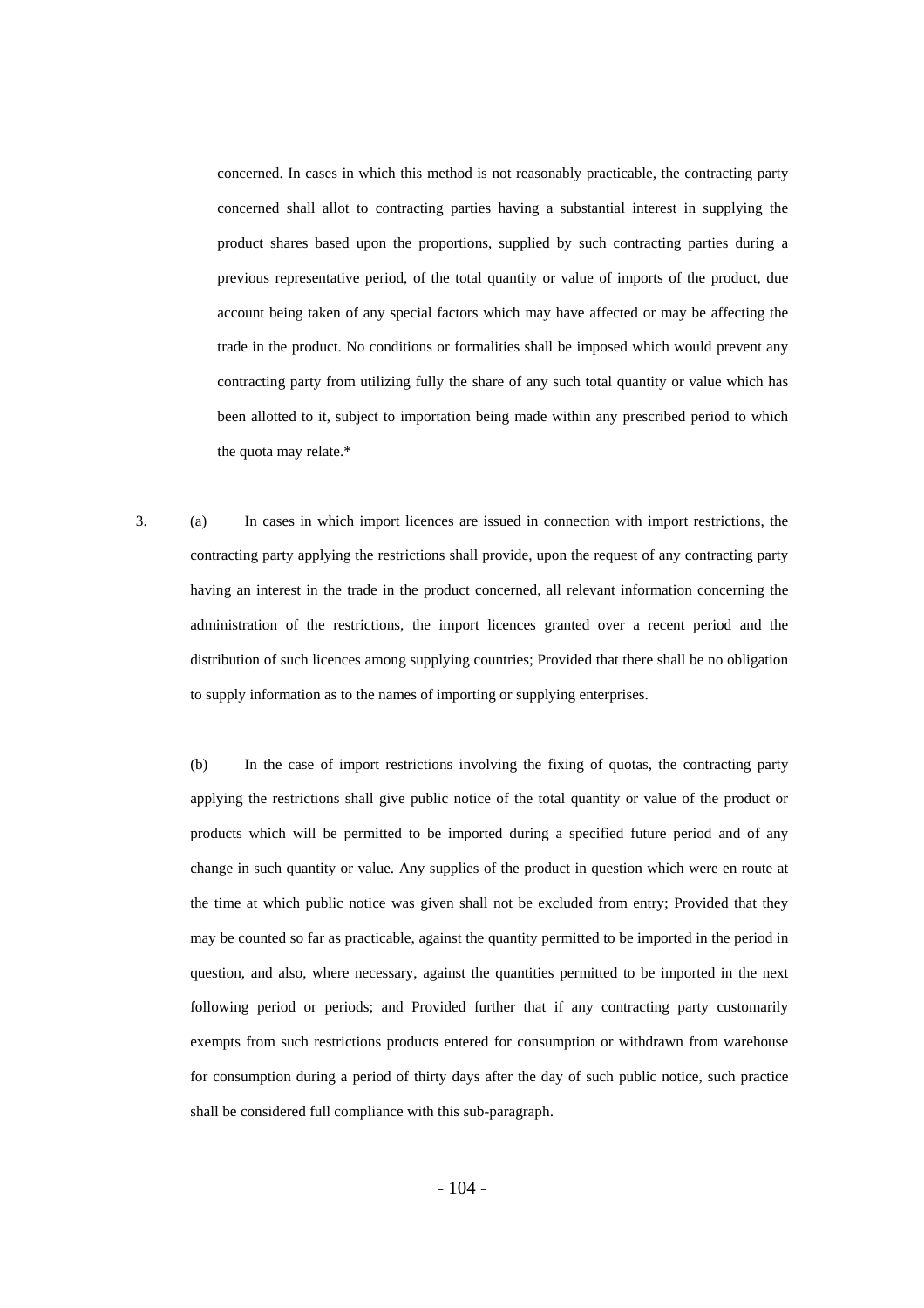(c) In the case of quotas allocated among supplying countries, the contracting party applying the restrictions shall promptly inform all other contracting parties having an interest in supplying the product concerned of the shares in the quota currently allocated, by quantity or value, to the various supplying countries and shall give public notice thereof.

4. With regard to restrictions applied in accordance with paragraph 2 (d) of this Article or under paragraph 2 (c) of Article XI, the selection of a representative period for any product and the appraisal of any special factors affecting the trade in the product shall be made initially by the contracting party applying the restriction; Provided that such contracting party shall, upon the request of any other contracting party having a substantial interest in supplying that product or upon the request of the CONTRACTING PARTIES, consult promptly with the other contracting party or the CONTRACTING PARTIES regarding the need for an adjustment of the proportion determined or of the base period selected, or for the reappraisal of the special factors involved, or for the elimination of conditions, formalities or any other provisions established unilaterally relating to the allocation of an adequate quota or its unrestricted utilization.

5. The provisions of this Article shall apply to any tariff quota instituted or maintained by any contracting party, and, in so far as applicable, the principles of this Article shall also extend to export restrictions.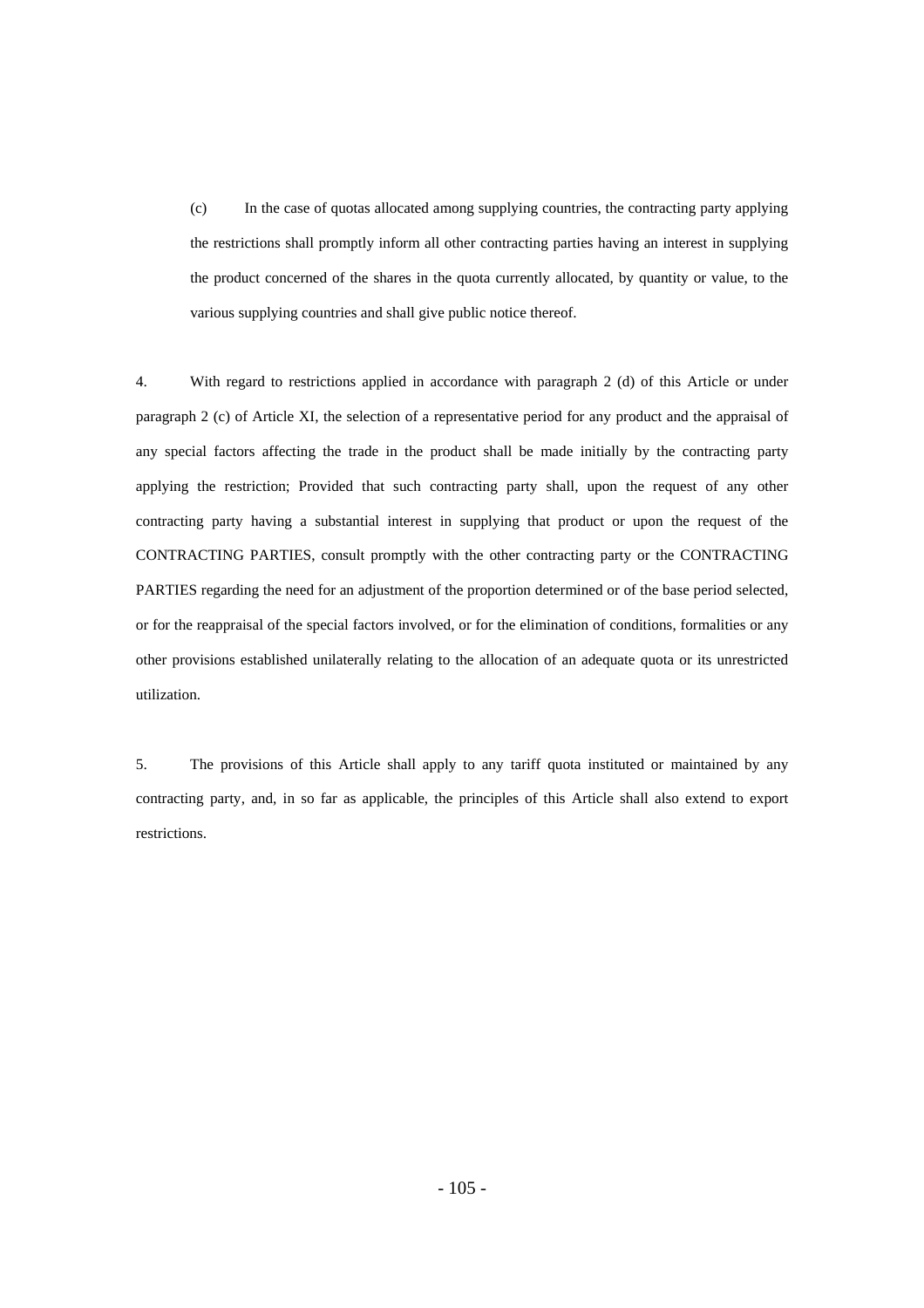## **APPENDIX 4**

## **Protocol on the Accession of the People's Republic of China**

……

## **Part I - General Provisions**

……

### **16. Transitional Product-Specific Safeguard Mechanism**

1. In cases where products of Chinese origin are being imported into the territory of any WTO Member in such increased quantities or under such conditions as to cause or threaten to cause market disruption to the domestic producers of like or directly competitive products, the WTO Member so affected may request consultations with China with a view to seeking a mutually satisfactory solution, including whether the affected WTO Member should pursue application of a measure under the Agreement on Safeguards. Any such request shall be notified immediately to the Committee on Safeguards.

2. If, in the course of these bilateral consultations, it is agreed that imports of Chinese origin are such a cause and that action is necessary, China shall take such action as to prevent or remedy the market disruption. Any such action shall be notified immediately to the Committee on Safeguards.

3. If consultations do not lead to an agreement between China and the WTO Member concerned within 60 days of the receipt of a request for consultations, the WTO Member affected shall be free, in respect of such products, to withdraw concessions or otherwise to limit imports only to the extent necessary to prevent or remedy such market disruption. Any such action shall be notified immediately to the Committee on Safeguards.

4. Market disruption shall exist whenever imports of an article, like or directly competitive with an article produced by the domestic industry, are increasing rapidly, either absolutely or relatively, so as to be a significant cause of material injury, or threat of material injury to the domestic industry. In determining if market disruption exists, the affected WTO Member shall consider objective factors, including the volume of imports, the effect of imports on prices for like or directly competitive articles, and the effect of such imports on the domestic industry producing like or directly competitive products.

5. Prior to application of a measure pursuant to paragraph 3, the WTO Member taking such action shall provide reasonable public notice to all interested parties and provide adequate opportunity for importers, exporters and other interested parties to submit their views and evidence on the appropriateness of the proposed measure and whether it would be in the public interest. The WTO Member shall provide written notice of the decision to apply a measure, including the reasons for such measure and its scope and duration.

6. A WTO Member shall apply a measure pursuant to this Section only for such period of time as may be necessary to prevent or remedy the market disruption. If a measure is taken as a result of a relative increase in the level of imports, China has the right to suspend the application of substantially equivalent concessions or obligations under the GATT 1994 to the trade of the WTO Member applying the measure, if such measure remains in effect more than two years. However, if a measure is taken as a result of an absolute increase in imports, China has a right to suspend the application of substantially equivalent concessions or obligations under the GATT 1994 to the trade of the WTO Member applying the measure, if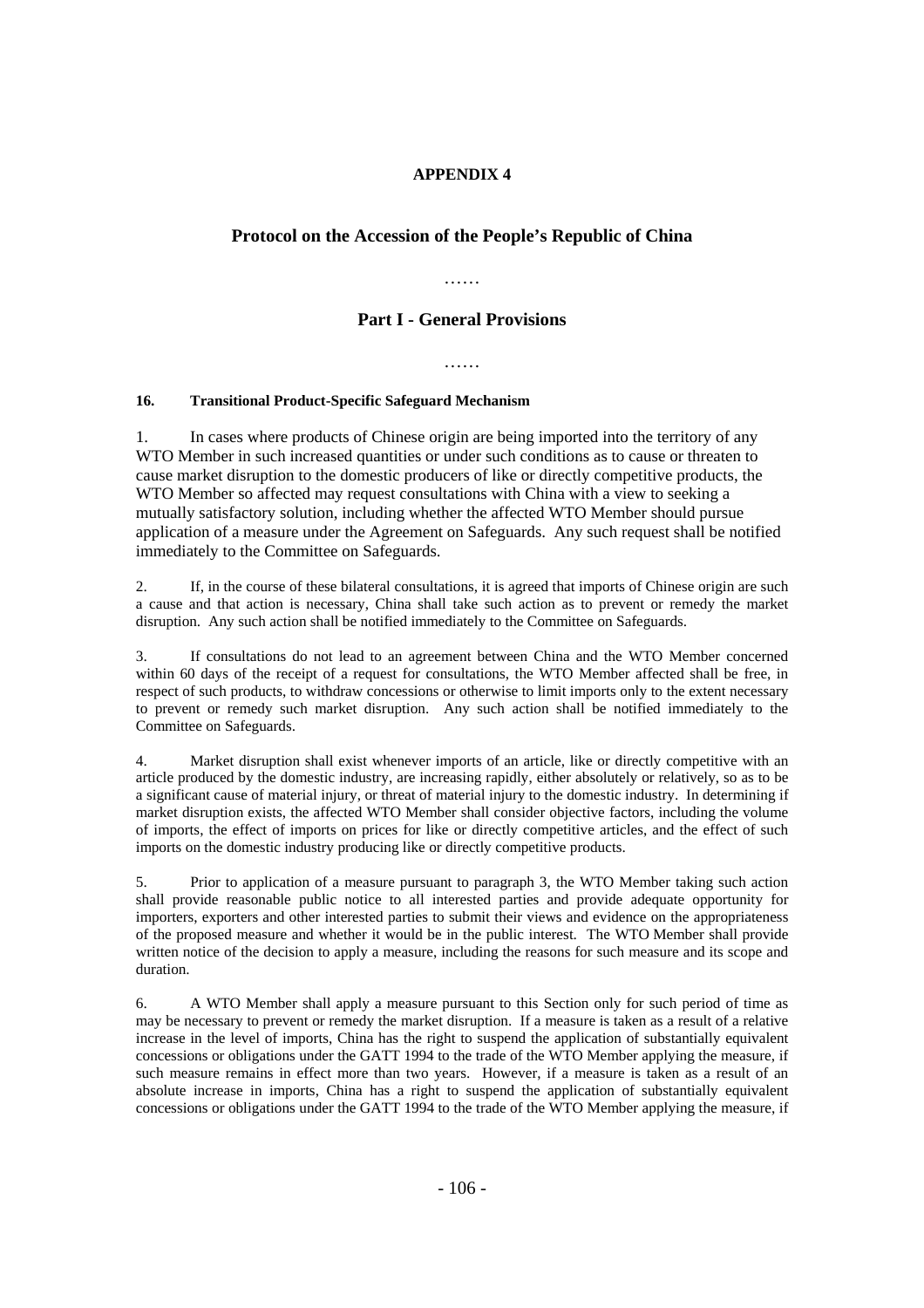such measure remains in effect more than three years. Any such action by China shall be notified immediately to the Committee on Safeguards.

7. In critical circumstances, where delay would cause damage which it would be difficult to repair, the WTO Member so affected may take a provisional safeguard measure pursuant to a preliminary determination that imports have caused or threatened to cause market disruption. In this case, notification of the measures taken to the Committee on Safeguards and a request for bilateral consultations shall be effected immediately thereafter. The duration of the provisional measure shall not exceed 200 days during which the pertinent requirements of paragraphs 1, 2 and 5 shall be met. The duration of any provisional measure shall be counted toward the period provided for under paragraph 6.

8. If a WTO Member considers that an action taken under paragraphs 2, 3 or 7 causes or threatens to cause significant diversions of trade into its market, it may request consultations with China and/or the WTO Member concerned. Such consultations shall be held within 30 days after the request is notified to the Committee on Safeguards. If such consultations fail to lead to an agreement between China and the WTO Member or Members concerned within 60 days after the notification, the requesting WTO Member shall be free, in respect of such product, to withdraw concessions accorded to or otherwise limit imports from China, to the extent necessary to prevent or remedy such diversions. Such action shall be notified immediately to the Committee on Safeguards.

9. Application of this Section shall be terminated 12 years after the date of accession.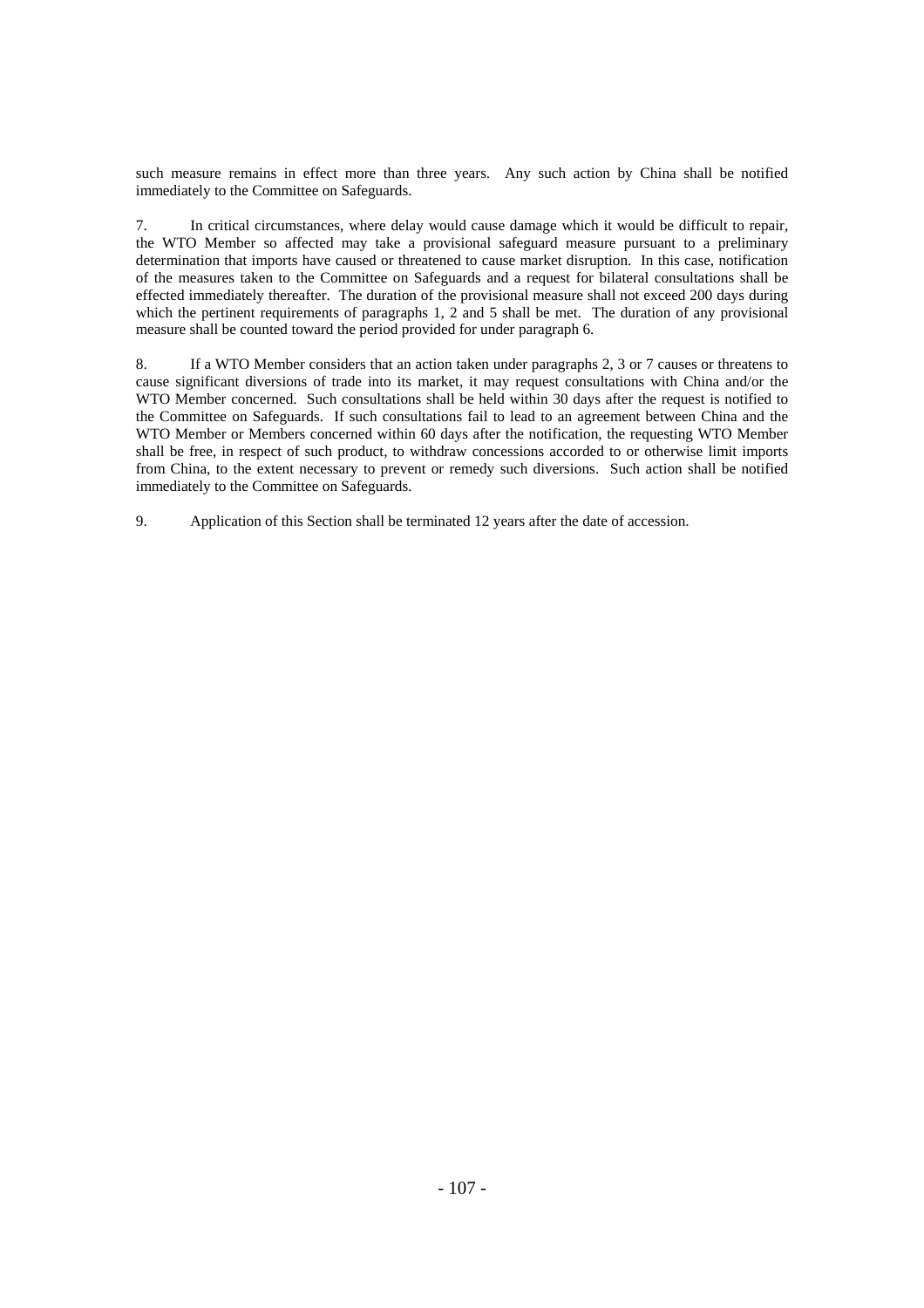### **BIBLIOGRAPHY**

## **Books**

- Andreas F. Lowenfeld, *International Economic Law*, New York: Oxford University Press, 2002.
- Bernard M. Hoekman, and Michelm. M. Koestecki, *The Political Economy of the World Trading System: The WTO and Beyond,* 2<sup>nd</sup> ed. New York: Oxford University Press, 2001.
- Bhala, Raj, *International Trade Law: Theory and Practice,* 2nd ed., New York: Lexis Publishing, 2000.

Bronckers, Marco. *A Cross-Section of WTO Law.* London: Cameron May, 2000.

- Bronckers, M. C. E. J. "Selective safeguard measures in multilateral trade relations : issues of protectionism in GATT." Boston: Kluwer Law and Taxation Publishers,1985.
- Friedl Weiss, *Improving WTO Dispute Settlement Procedures: Issues and Lesson s from the Practice of Other International Courts and Tribunals*, London: Camer on May Ltd., 2000
- John H. Jackson & J. Davey & Sykes Jr, *Legal Problems of International Econo mic Relations*, 4th ed., St. Paul: West Publishing Co., 2002.
- Jackson, John H. *The World Trading System: Law and Policy of International Economic Relations.* 3rd ed. Cambridge: MIT Press, 1997.
- Jackson, John H. *The Jurisprudence of GATT and the WTO.* Cambridge: Cambridge Univ. Press, 2000.
- Stewart, Terence P. *Handbook on WTO trade remedy disputes : the first six years (1995- 2000)*. Ardsley, N.Y.: Transnational Pub., 2001.
- Terence P. Stewart, ed., *The GATT Uruguay Round: A Negotiating History (1986-1992), vol. 2: Commentary,* Table 6, p.1791, Boston: Kluwer Law and Taxation publishers, 1993.
- Trebilcock, *Michael J. & Robert Howse. The Regulation of International Trade.* 2<sup>nd</sup> ed. New York : Routledge, 1999.
- WTO. *Analytical Index: Guide to GATT Law and Practice*, Vol. 1 & 2. 1995.
- WTO, *Guide to the Uruguay Round Agreements.* 1999.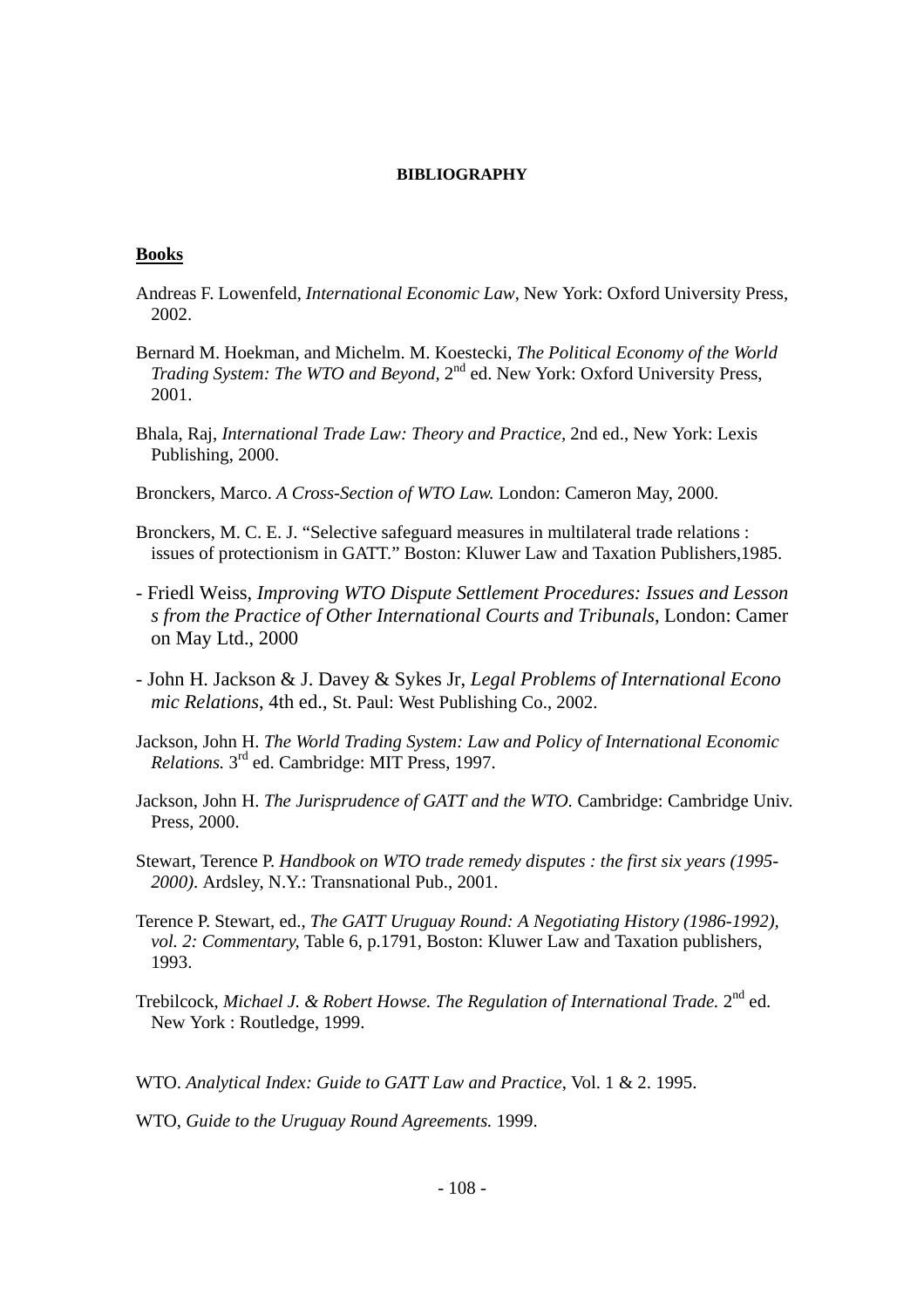WTO GATT Secretariat. *The Results of the Uruguay round of multilateral trade negotiation: the legal texts.* Geneva : World Trade Organization, 1995.

## **Journals**

- Baldwin, Robert E. Steagall, Jeffrey W. "An Analysis of factors influencing ITC decisions in antidumping, countervailing duty and safeguard cases," *Cambridge: National Bureau of Economic Research*, 1993.
- Debra P. Steger. "Appellate Body Jurisprudence Relating to Trade Remedies," *Journal of World Trade*. Vol.35(5).799-823, 2001.

Edwin Vermulst, Folkert Graafsma. "WTO Dispute Settlement with Respect to Trade Contingency Measures: Selected Issues," *Journal of World Trade*. Vol.35(2).209-228, 2001.

- Lee, Young-Shik. "Critical Issues in the Application of the WTO Rules on Safeguards: In the Light of the Recent Panel Reports and the Appellate Body Decisions," *Journal of World Trade.* Vol.34(2). 131-147, 2000.
- ------------- "Destabilization of the Discipline on Safeguards?: Inherent Problems with the Continuing Application of Article XIX after the Settlement of the Agreement on Safeuards," *Journal of World Trade*. Vol.35(6), 1235-1246, 2001.

------------- "Safeguard Measures: Why Are They Not Applied Consistently With the Rules? Lessons for Competent National Authorities and Proposal for the Modification of the Rules on Safeguards," *Journal of World Trade*. Vol.36(4). 641-673, 2002.

------------- "Review of the First WTO Panel Case on the Agreement on Safeguards: Korea—Definitive Safeguard Measure on Imports of Certain Diary Products and its Implications for the Application of the Agreement," *Journal of World Trade.* Vol.33(6). 27-46, 1999.

Matthijs Geuze, Hannu Wager. "WTO Dispute Settlement Practice Relating to the TRIPS Agreement," Journal of International Economic Law, 347-384, 1999.

Spadi, Fabio. "Discriminatory Safeguards in the light of the admission of the People's Republic of China to the World Trade Organization." *Journal of International Economic Law,* 421-443, 2002.

## **WTO Documents**

WTO. Appellate Body Report, *Korea-Dairy Safeguards*, WT/DS98/AB/R, adopted on January 12, 2000.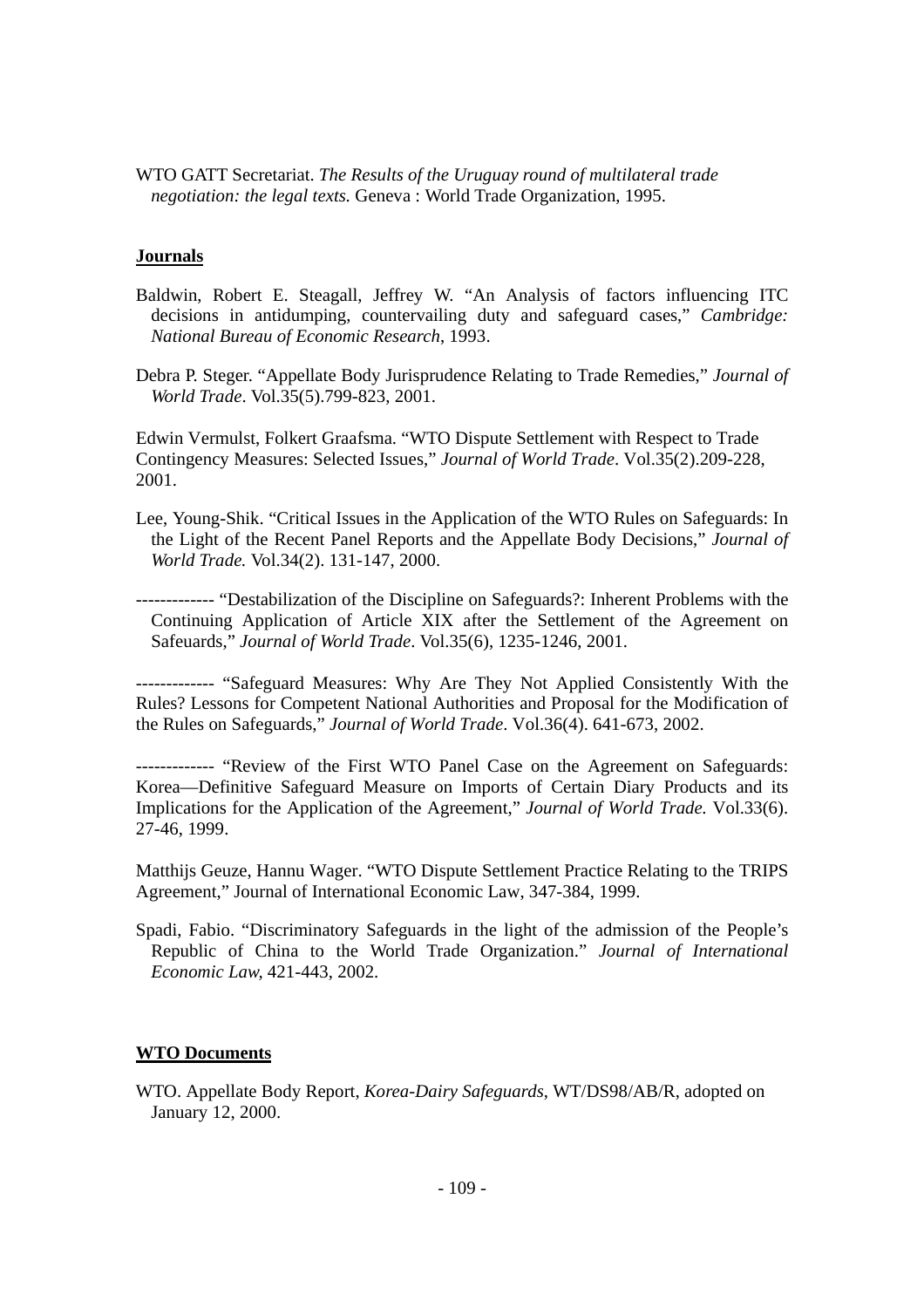WTO. Panel Report, *Korea-Dairy Safeguards,* WT/DS98/R, adopted on January 12, 2000.

- WTO. Appellate Body Report, *Argentina-Footwear Safeguards*, WT/DS121/AB/R, adopted on January 12, 2000.
- WTO. Panel Report, *Argentina-Footwear Safeguards,* WT/DS121/R, adopted on January 12, 2000.
- WTO. Appellate Body Report, *U.S.-Wheat Gluten Safeguards,* WT/DS166/AB/R, adopted on January 19, 2001.
- WTO. Panel Report, *U.S.-Wheat Gluten Safeguards,* WT/DS166/R, adopted on January 19, 2001.
- WTO. Appellate Body Report, *U.S.-Lamb Safeguards*, WT/DS177/AB/R, WT/DS178/AB/R, adopted on May 16, 2001.
- WTO. Panel Report, *U.S.-Lamb Safeguards*, WT/DS177/R, WT/DS178/R, adopted on May 16, 2001.
- WTO. Arbitrator Report, *U.S.-Line Pipe Safeguards (21.2(c)),* WT/DS202/17, submitted on July 26, 2002.
- WTO. Appellate Body Report, *U.S.-Line Pipe Safeguards,* WT/DS202/AB/R, adopted on March 8, 2002.
- WTO. Panel Report, *U.S.-Line Pipe Safeguards,* WT/DS202/R, adopted on March 8, 2002.
- WTO. Report of the Panel, *Chile-Agricultural Products*, WT/DS207/R, AB report circulated on September 23, 2002.
- WTO. Report of the Panel, *Argentina –Preserved Peaches Safeguards,* WT/DS238/R, circulated on 14 February 2003.
- WTO. Report (2000) of the Committee on Safeguards, G/L/409, November 23, 2000.

WTO, Safeguard Committee Annual Report 2000, G/L/409.

2001, G/L/494

2002, G/L/583

- WTO. Report (2001) of the Committee on Safeguards to the Council for Trade Goods, G/L/494, October 31, 2001.
- WTO. Annual Report (2001), Dispute Settlement Body, WT/DSB/26/Add.1, October 12, 2001.